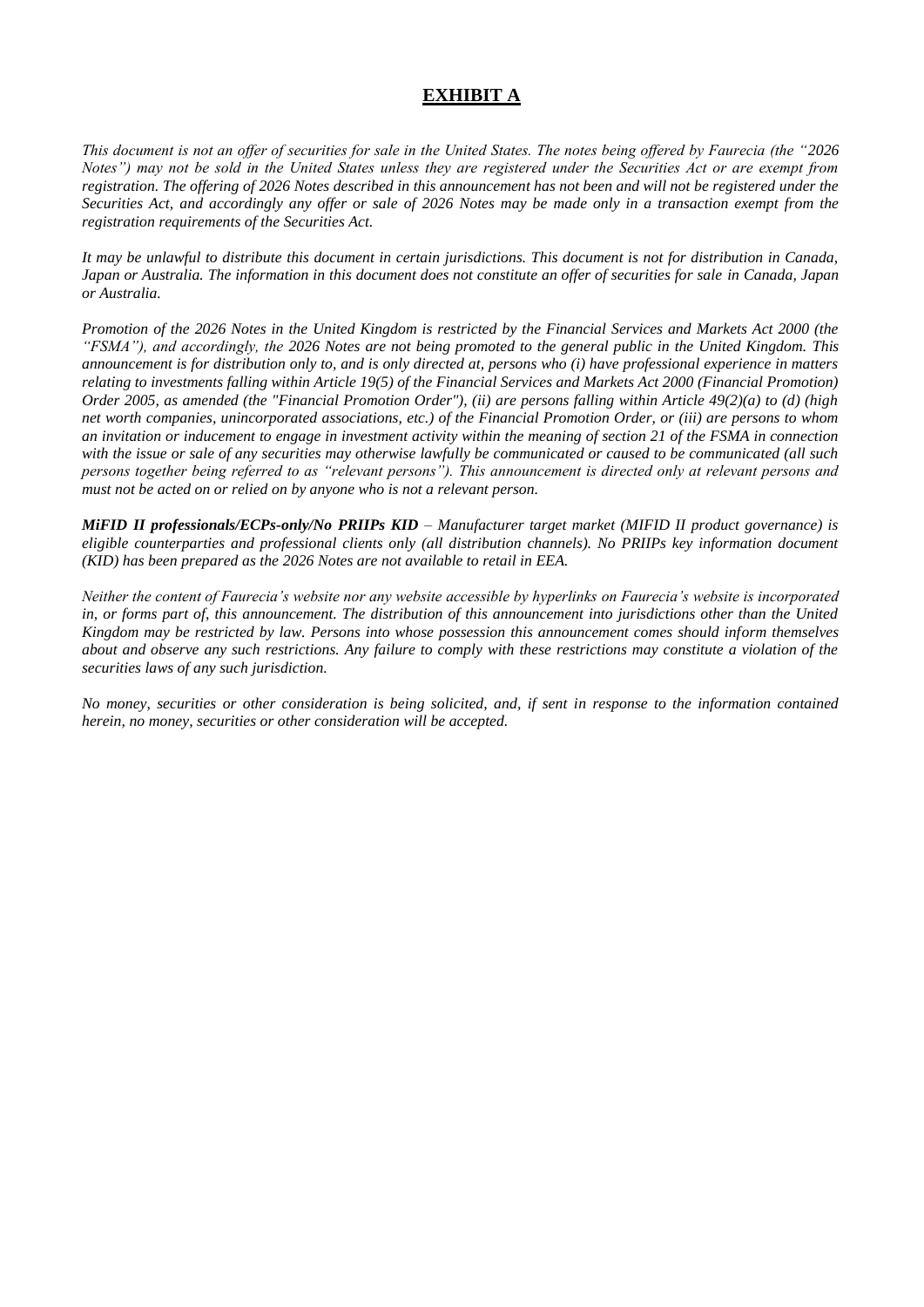# CERTAIN DEFINITIONS

In this Offering Circular (except as otherwise defined in ''Terms and Conditions of the Notes'', for purposes of that section only, or in our audited consolidated financial statements, which have been incorporated by reference into this Offering Circular):

- References to "our group" or the "Group" are to Faurecia and its consolidated subsidiaries, whereas references to "Faurecia" or the "Issuer" are to Faurecia S.E. References to "us", "we" or ''our'' are to the Group or to Faurecia, as the context requires;
- "2023 Notes" refers to  $\epsilon$ 700 million in principal amount of 3.625% Senior Notes due 2023, which we issued on 1 April 2016;
- "2025 Notes" refers  $\epsilon$ 700 million in principal amount of 2.625% Senior Notes due 2025, which we issued on 8 March 2018;
- **"Bridge Loan"** means the  $\epsilon$ 500 million loan incurred under the  $\epsilon$ 1,300 million facility agreement among us as borrower and Crédit Agricole Corporate and Investment Bank dated 25 October 2018 which we entered into in order to finance the Clarion Acquisition and to pay related expenses and transaction costs (the ''Bridge Facility Agreement''). The Bridge Facility Agreement is a 1-year term loan facility with an option to extend the maturity by up to a year with two six-month extension options. In December 2018, we entered into a transaction to issue  $E700$  million in principal amount of Schuldschein (a private placement under German law) in multiple tranches, which we issued in December 2018 and January 2019 (the "Schuldschein"). The receipt of the net proceeds of the issue of the Schuldschein enabled us to reduce the committed funds available under the Bridge Facility Agreement to  $\epsilon$ 750 million by January 2019. The net proceeds of the Notes being offered hereby will repay the Bridge Loan in full.
- "Clarion" refers to Clarion Co, Ltd.:
- "Clarion Acquisition" has the meaning ascribed to it in "Summary Our Competitive Strengths Attractive underlying market fundamentals – Cockpit of the Future'';
- $\bullet$  "CO<sub>2</sub>" refers to carbon dioxide;
- $\bullet$  ''g'' refers to the unit of mass, "gram";
- "g/km" refers to grams per kilometer;
- "HMI" refers to human-machine interfaces;
- "Initial Purchasers" refers to Citigroup Global Markets Limited, Crédit Agricole Corporate and Investment Bank, HSBC Bank plc, Goldman Sachs International, J.P. Morgan Securities plc, MUFG Securities EMEA plc, Bank of China Limited, London Branch and Bankinter, S.A.;
- "IVI" refers to in-vehicle-infotainment:
- $\bullet$  ''kg'' refers to the unit of mass, "kilogram";
- "km" refers to the unit of distance, "kilometer";
- "OEMs" refers to Original Equipment Manufacturers;
- "Refinancing" refers to the issuance of the Notes offered hereby and the use of proceeds therefrom to repay in full the Bridge Loan;
- "Senior Credit Agreement" means the  $E1,200$  million senior credit agreement among us as borrower and various lenders, dated 15 December 2014 and amended and restated on 24 June 2016 and further amended and restated on 15 June 2018. The Senior Credit Agreement is composed of a five-year facility maturing in 2023 for an amount of  $E1,200$  million and was undrawn as at 31 December 2018 and as at the date of this Offering Circular. The facility under the Senior Credit Agreement is referred to herein as the ''Senior Credit Facility''.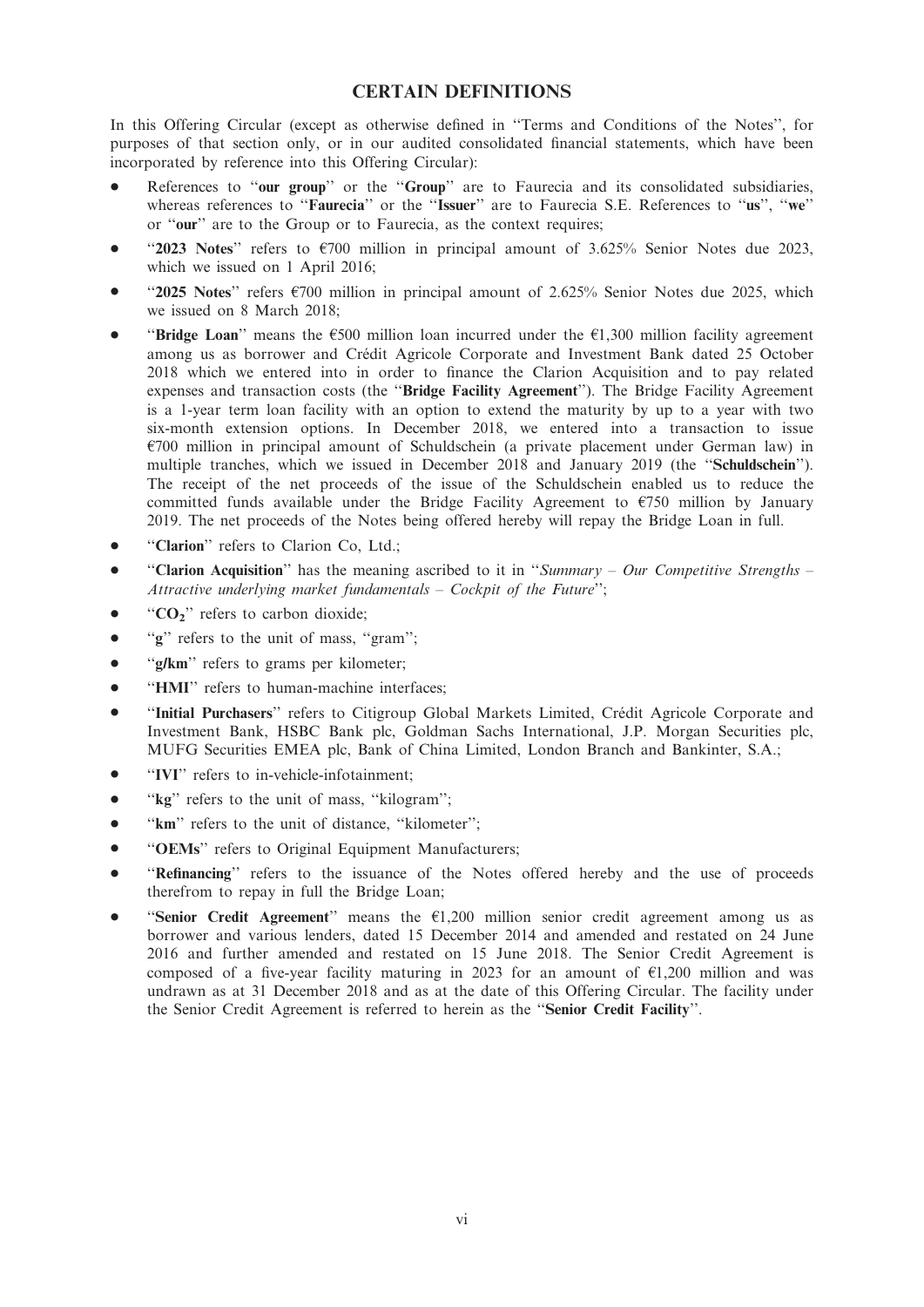## PRESENTATION OF FINANCIAL AND OTHER INFORMATION

Faurecia is the parent company of the Group. This Offering Circular includes audited consolidated financial statements of Faurecia as at and for the years ended 31 December 2018 and 2017. Our audited consolidated financial statements as at and for the year ended 31 December 2018, incorporated by reference herein, also present comparable financial data for the year ended 31 December 2017. Our audited consolidated financial statements have been prepared in accordance with International Financial Reporting Standards (''IFRS'') as adopted by the European Union. Our audited consolidated financial statements for the year ended 31 December 2018 have been approved by our Board of Directors on 15 February 2019. Our statutory auditors are PricewaterhouseCoopers Audit and Ernst & Young Audit. From the date of our next annual general meeting on 28 May 2019, Mazars LLP will replace PricewaterhouseCoopers Audit as part of our standard auditor rotation policy.

In this Offering Circular, references to "euro" and " $\epsilon$ " refer to the lawful currency of the member states participating in the third stage of the Economic and Monetary Union under the Treaty Establishing the European Community, as amended from time to time.

We publish our audited consolidated financial statements in euros. Some financial information in this Offering Circular has been rounded and, as a result, figures shown as totals in this Offering Circular may vary slightly from the exact arithmetic aggregation of the figures that precede them.

### Constant Basis Presentation and Other Non-IFRS Measures

Figures presented in this Offering Circular are calculated on an actual historical basis and, where noted, on a constant or ''like-for-like'' basis, which means that comparable items are presented using a constant consolidation scope but not using constant exchange rates, unless otherwise indicated. The percent change from one period to another has generally been given on a ''like-for-like'' basis in order to eliminate the impact of changes in consolidation scope (that is, changes in the entities that we consolidate in our audited consolidated financial statements due to acquisitions, divestures or mergers).

For comparison purposes, we restate sales to factor in acquisitions and joint ventures, which we refer to as ''bolt ons''. Exchange rates are restated only for sales which are reported in a currency other than euro and where we compare by applying the previous year U.S. dollar/euro exchange rate to both the previous year and the current year sales. The scope is restated by calculating this year sales as at the last year perimeter. In our consolidated financial statements as at and for the year ended 31 December 2017, we restated sales to factor in exchange rate fluctuations and changes in perimeter, which we referred to as organic growth.

In this Offering Circular, we present our estimated order book (calculated on a three-year rolling basis) as of 31 December 2018, 2017 and 2016. Our order book represents the sales that we expect to record when we receive firm production orders, under contracts for vehicle programs that we have been awarded but which are not yet in production. The value of our order book as of any given date is based on the estimated production volumes of vehicle programs as well as their estimated lifetime. We discount the production volumes indicated by our customers based on factors including our management's knowledge of such customer, our historical relationship with such customer and internal and external industry forecasts. We do not increase the estimated production volumes beyond those estimated provided to us by our customers.

In this Offering Circular, we present certain information relating to potential synergies which we believe may result from the Clarion Acquisition. These synergy estimates are based on a number of assumptions made in reliance on the information available to us and management's judgments based on such information. We have not included any estimate of the costs required to achieve these EBIT and cost reduction synergies and the costs we incur in trying to realize these synergies may be substantially higher than our current estimates and may outweigh any benefit. The assumptions used in estimating these synergies are inherently uncertain and are subject to a variety of significant business, economic and competitive risks and uncertainties. We cannot assure you that the information on which we have based our assumptions will not change or that we will be able to realize any of the synergies or other benefits we believe are possible from the Clarion Acquisition.

In addition, this Offering Circular includes certain supplemental indicators of performance and liquidity that we use to monitor our operating performance and debt servicing ability. These indicators include EBITDA, net cash flow, the value of our order book and, for periods prior to our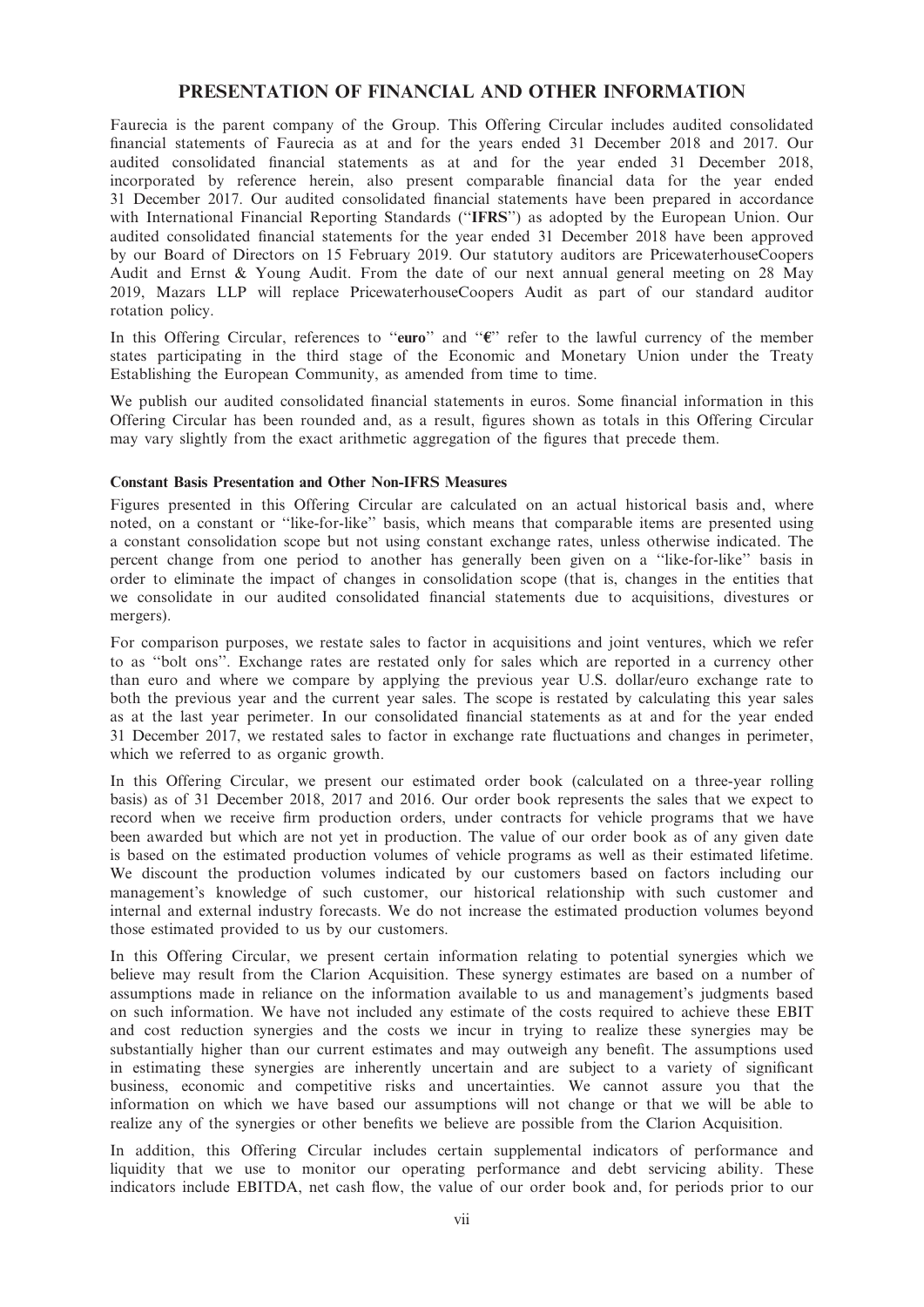implementation of IFRS 15, value added sales (as discussed below). These measures are unaudited and we are not required to present them under IFRS. Such indicators have limitations as analytical tools, and investors should not consider them in isolation from, or as a substitute for analysis of, related indicators derived in accordance with IFRS. We use these non-IFRS financial measures in this Offering Circular because we believe that they can assist investors in comparing our performance to that of other companies on a consistent basis. However, our computation of EBITDA, net cash flow, value added sales and other non-IFRS financial measures may not be comparable to similarly titled measures of other companies. For example, depreciation and amortization can vary significantly among companies depending on accounting methods, particularly where acquisitions or non-operating factors including historical cost bases are involved. We believe that EBITDA, and net cash flow, order book and the other non-IFRS financial measures, as we define them, are also useful because they enable investors to understand our performance over time, without the impact of various items that we believe do not durably affect our operating performance. However, investors should not consider these measures as alternatives to measures of financial performance, operating results or cash flows that are determined in accordance with IFRS.

#### Restatement of Comparative Financial Statements

#### Application of IFRS 15 – Revenue from Contracts with Customers

We have adopted IFRS 15 (Revenue from Contracts with Customers) with effect from 1 January 2018. Our consolidated financial statements as at and for the year ended 31 December 2018 (''2018 Consolidated Financial Statements''), including ''sales'', therefore reflect the adoption of IFRS 15. As our application of IFRS 15 is retrospective, the consolidated financial figures as at and for the year ended 31 December 2017 which are included in our 2018 Consolidated Financial Statements for comparison purposes (''2017 Comparative Consolidated Financial Information'') have been restated to reflect the application of IFRS 15. Financial information which is presented in this Offering Circular as at and for the year ended 31 December 2017 has been extracted from the 2017 Comparative Consolidated Financial Information, and is presented as 'Restated'.

We have set out at note 1.B to our 2018 Consolidated Financial Statements additional information relating to the adoption of IFRS 15, including tables setting out our consolidated statement of comprehensive income, consolidated balance sheet and consolidated cash flow statement as at and for the year ended 31 December 2017 showing the adjustments made as a result of the application of IFRS 15. We have also set out at note 1.7 to the Business Review section which is contained in our 2018 Annual Results (as defined below) (and incorporated by reference into this Offering Circular) further information showing the reconciliation of sales and operating income as a result of the adoption of IFRS 15 for each of our business groups and regions as at and for the year ended 31 December 2017. See note 1.B to our 2018 Consolidated Financial Statements and note 1.7 of the Business Review section of our 2018 Annual Results for further information.

We have not restated our consolidated financial statements as at and for the year ended 31 December 2016 or for any period prior to that date to reflect the adoption of IFRS 15 and therefore financial information presented in this Offering Circular in respect of such dates or periods may not be directly comparable to financial information extracted from our 2018 Consolidated Financial Statements or our 2017 Comparative Consolidated Financial Information.

Prior to the adoption of IFRS 15, we reported ''total sales'' and ''value added sales'' in our audited consolidated financial statements both for the Group and by operating segment. Total sales consisted of sales of automotive parts and components to customers, or product sales, sales of tooling, research and development ("R&D"), prototypes and other services and sales of catalytic converter monoliths. Value added sales consisted of our total sales excluding sales of catalytic converter monoliths. Catalytic converter monoliths are a pre-packaged raw material component for catalytic converters, which are chosen by customers and sold on a "pass-through" basis with no mark-up. There was no difference between value added sales and total sales for our Faurecia Interiors and Faurecia Seating business groups. Following the adoption of IFRS 15, we report ''sales'' and no longer report ''total sales'' or ''value added sales'', with operating margins calculated as a percentage of ''sales''.

We have included in this Offering Circular certain financial information in relation to Clarion including, in particular, Clarion's consolidated revenues, operating income and net income for the years ended 31 March 2018 and 31 March 2017. The financial data relating to Clarion has been extracted or derived from Clarion's published audited consolidated financial statements as at and for the year ended 31 March 2018. Accordingly, our auditors have not audited, reviewed or performed any procedures with respect to this financial data. We confirm that financial data relating to Clarion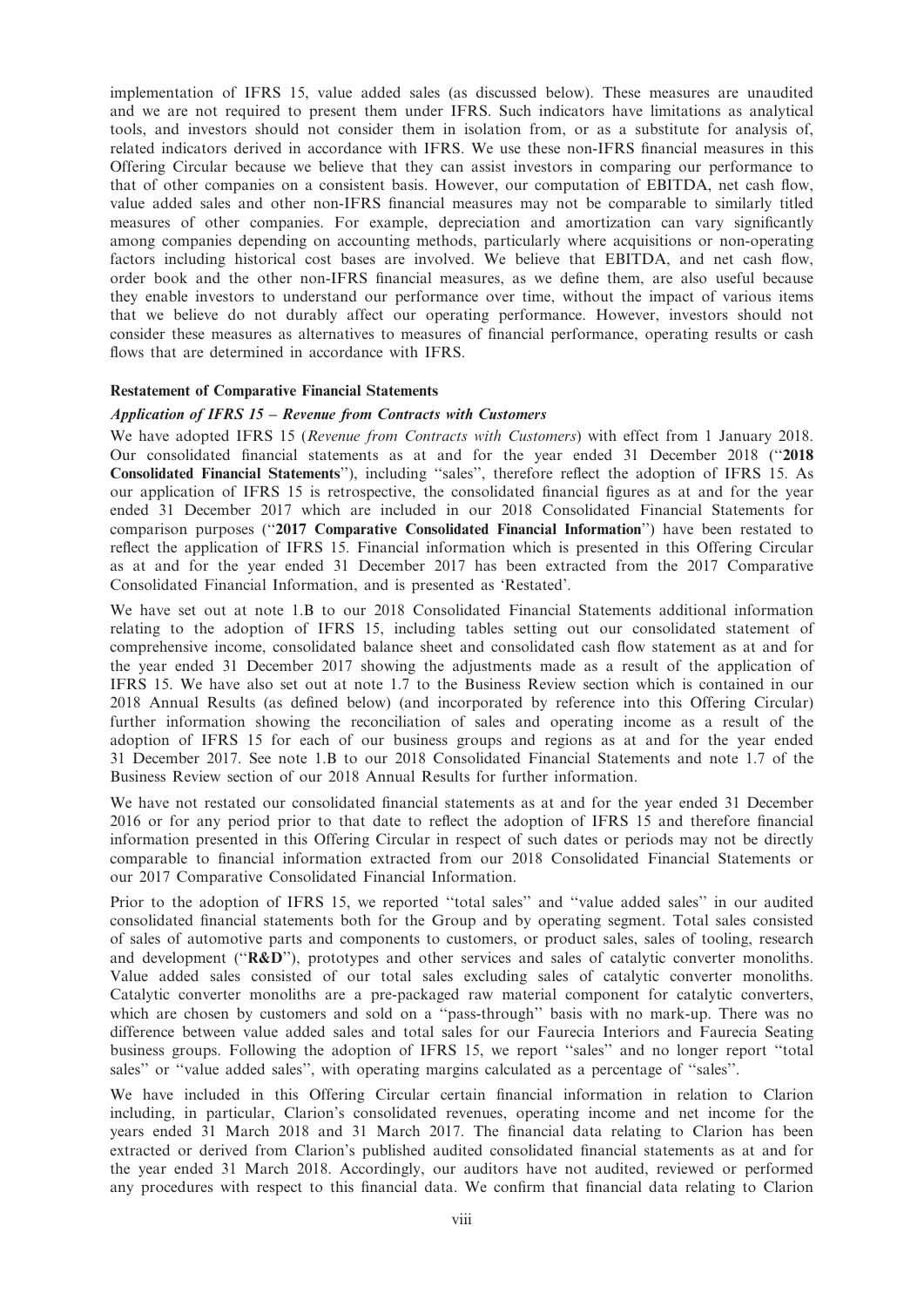has been accurately reproduced and that as far as we are aware and are able to ascertain from information published by Clarion, no facts have been omitted which would render the reproduced information inaccurate or misleading.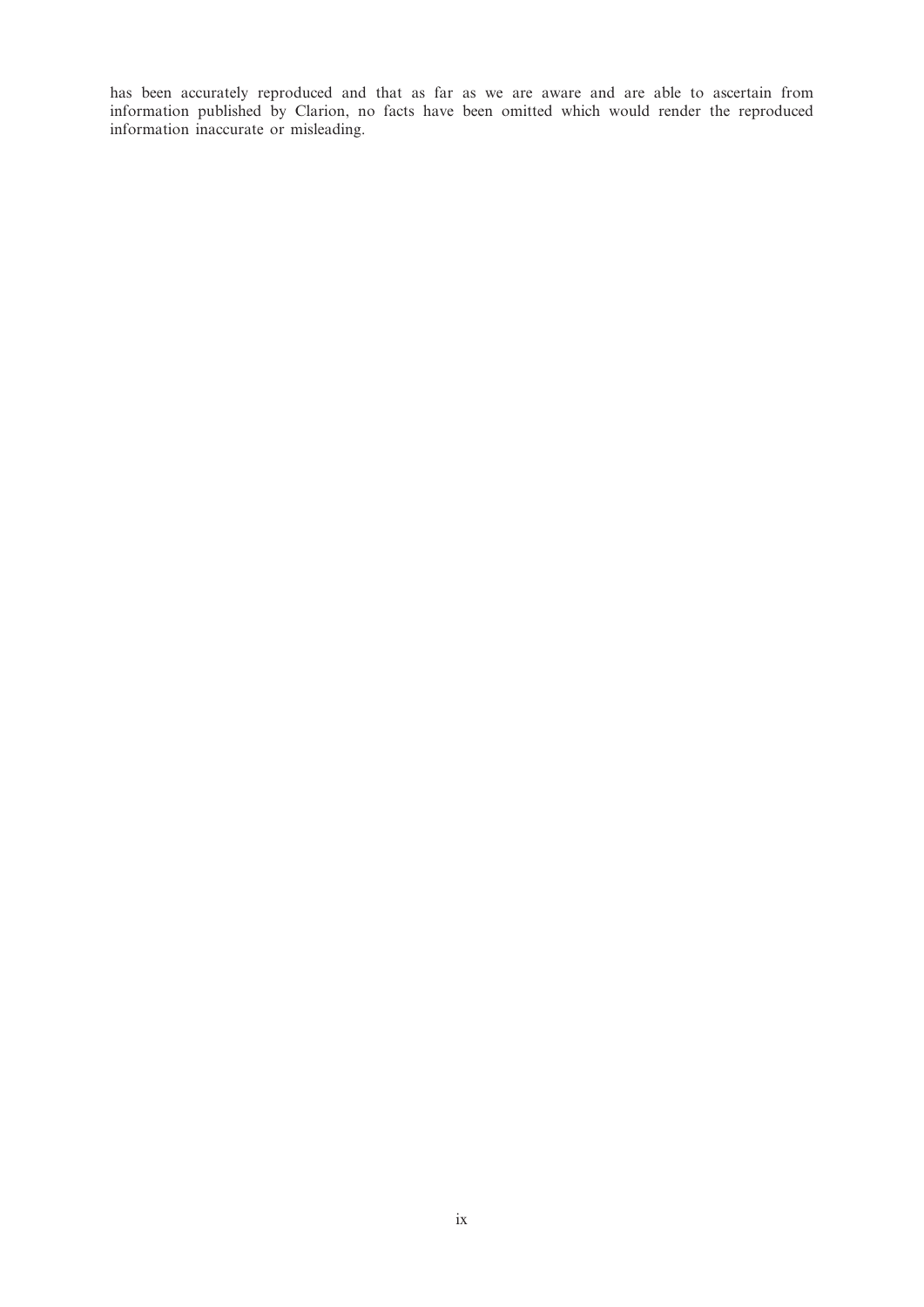## **SUMMARY**

The following summary highlights selected information contained elsewhere in this Offering Circular. Accordingly, this summary may not contain all of the information that may be important to you. We urge you to carefully read and review this Offering Circular in full, including the documents incorporated by reference herein, in order to fully understand the Group. You should also read the ''Risk Factors'' section in this Offering Circular to determine whether an investment in the Notes is appropriate for you.

## Our Company

We are one of the world's largest automotive equipment suppliers. We develop, manufacture and sell high-quality and highly-engineered products and we operate through three business groups: Faurecia Seating, Faurecia Interiors and Faurecia Clean Mobility. We are adapting our business and aligning our strategy to take advantage of the significant trends impacting the automotive industry. As a result, we are developing into a technology company which provides solutions for sustainable mobility and cockpit systems. We have become one of the top 10 automotive technology suppliers in the world by revenue. Our acquisition of Clarion will provide us with critical mass as a leading player in cockpit electronic systems and software integration. Following our acquisition of Clarion, we intend to establish a fourth business group, Faurecia Clarion Electronics, with its head office in Japan. This new business group will incorporate our subsidiaries, Parrot Automotive SAS (''Parrot Automotive''), a leader in automotive connectivity and infotainment, and Jiangxi Coagent Electronics Co Ltd. (''Jiangxi Coagent Electronics''), which develops human-machine interfaces (''HMI'') and in-vehicleinfotainment (''IVI''), including displays, voice recognition and smartphone applications. Faurecia Clarion Electronics will focus on manufacturing and developing products which advance our ''Cockpit of the Future'' strategy, in particular, cockpit integrations systems and our cockpit intelligence platform ("CIP"). We estimate that at least one third of vehicles in service in the world were originally equipped with at least one product manufactured by us.

**Faurecia Seating.** We are a global leader in seating solutions and we estimate we are currently the world's leading supplier of seat frames and mechanisms and number three supplier of complete seats. We design and manufacture seat systems, as well as components: frames, mechanisms, foam, seat covers, electronic systems, mechatronics and pneumatics. During the manufacturing process, we assemble the various components to create complete systems, front seats and rear seats, delivered on a just-in-time basis to our customers' plants. We develop solutions for the Cockpit of the Future with an emphasis on advanced safety, comfort, health and wellbeing, quality and versatility. In 2018, sales reached  $\epsilon$ 7,438.0 million (43% of sales).

Faurecia Interiors. We estimate we are currently one of the two global leaders in the supply of automotive interior systems. We manufacture cockpit modules (instrument panels and central consoles), door panels, as well as smart surfaces and solutions for HMI, personalized cabin climate comfort and air quality. Our solutions incorporate the use of natural and recycled materials. In 2018, sales reached  $\epsilon$ 5,471.7 million (31% of sales).

Faurecia Clean Mobility. We are a global leader in clean mobility solutions. We develop and manufacture innovative solutions for reducing emissions (including zero emissions solutions) and improving energy efficiency, acoustic performance and powertrain electrification. We estimate that we are currently the world's leading supplier of exhaust systems and components (including mufflers, manifolds, particulate filters and catalytic converters). We develop and manufacture complete exhaust systems, including components reducing emissions as well as components for exhaust system acoustics. In 2018, sales reached  $\epsilon$ 4,615.0 million (26% of sales).

We are undertaking a significant transformation in our business and strategy to enable us to seize new opportunities in a rapidly changing automotive industry. Our strategy seeks to accelerate profitable growth by developing higher value and innovative products in response to the significant global trends impacting the automotive sector. These global trends include, in particular,  $CO<sub>2</sub>$  and emissions regulation, the increasing electrification, connectedness, autonomy of vehicles and the emergence of ride-sharing. We refer to our strategic priorities in these areas as ''Sustainable Mobility'' and ''Cockpit of the Future''. Even though growth in the Chinese market slowed down in the second half of 2018, we believe that the Asian markets represent a significant source of growth potential and high profitability. Our strategy is therefore to continue to expand our portfolio in China with our current customers and strengthen our relationship with major Chinese automakers to accelerate our business activity. In 2018, we concluded two new joint ventures with FAW Group and Wuling Industry to develop Cockpit of the Future technologies and Sustainable Mobility solutions. Our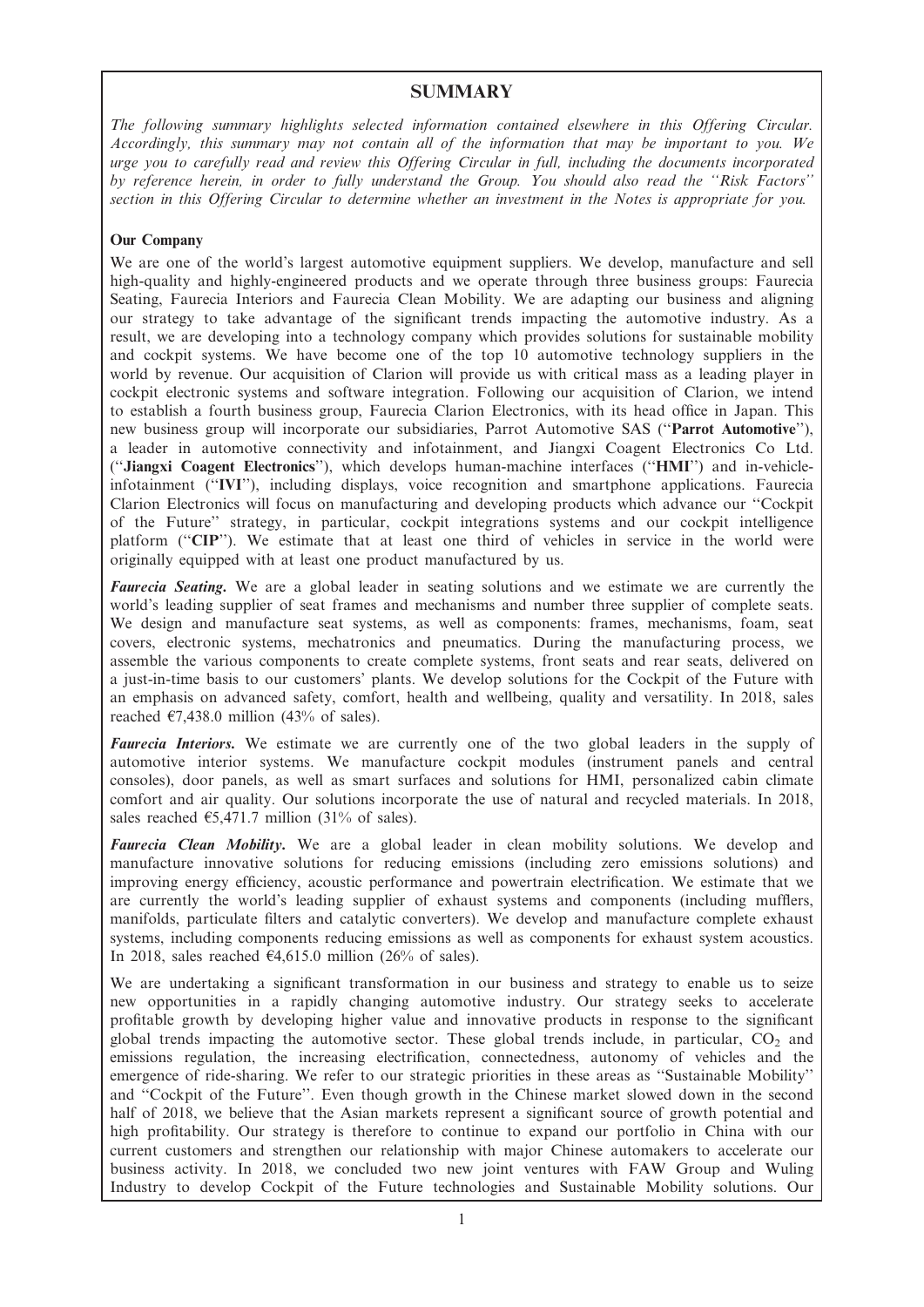current target is to achieve 40% of our sales in China with Chinese Original Equipment Manufacturers ("OEMs") by 2020.

In order to accelerate the development and integration of new products, technology and services, we have developed a collaborative approach to innovation which we refer to as our innovation ecosystem. Our innovation ecosystem has four principal aspects:

- (i) strategic and technology partnerships with key parties in different industrial and technology sectors, in particular, with HELLA GmbH & Co. KGaA ("HELLA") on lighting and electronics, ZF Friedrichshafen AG (''ZF'') for advanced safety, Mahle GmbH (''Mahle'') for thermal comfort, Stelia Composites for fuel cell tanks and Accenture PLC (''Accenture'') for data analytics;
- (ii) academic partnerships with universities and scientific institutions such as Massachusetts Institute of Technology (MIT), Stanford University and the Collège de France, as well as with technical universities;
- (iii) investments in start-ups through Faurecia Ventures; and
- (iv) technology platforms to collaborate with local start-ups.

We operate 35 research and development centers worldwide and employ approximately 7,300 engineers.

We have introduced digital technology to improve operational efficiency and transform working practices in our production facilities. In 2017, we deployed digital management tools as part of our Digital Enterprise strategy, including real-time information sharing, collaborative robots and autonomous guided vehicles, to optimize assembly automation, quality control and production efficiency. By the end of 2018, over 550 collaborative robots and 800 automated guided vehicles had been installed at Faurecia production sites. More than a hundred of our factories have digital production dashboards, allowing real-time information sharing on the operation of production lines. Over 300 machines are connected to a data pool allowing monitoring and easing predictive maintenance.

We maintain close relationships with almost all of the world's leading car manufacturers and work closely with customers to develop the design and functionality of our products. Each of Ford, Volkswagen, the Renault-Nissan-Mitsubishi group, the PSA Peugeot Citroën group and Fiat Chrysler accounted for more than  $E1.0$  billion of our sales in 2018. We have a broad geographic footprint, and are one of the few automotive equipment suppliers with the capacity to supply automakers' global programs where the same car model is produced throughout several regions. We have experienced significant growth in Asia with sales increasing from approximately 5.9% of total sales in 2008 to 19% of sales in 2018.

We are involved in all stages of the automotive equipment development and supply process. We design and manufacture automotive equipment adapted to each new car model or platform, and conclude contracts to provide these products throughout the anticipated life of the model or platform (usually between five and ten years). Our customers rely increasingly on global platforms, based upon which they will produce a variety of car models. This allows us to decrease costs through a greater commonality of components, and to benefit from components or modules which can be used in more than one generation of cars. We participate in this evolution by offering generic products associated with our customers' platforms, such as standard seats frames. At the end of 2018, we had over 700 programs in the development phase and, in 2018, we successfully launched over 220 programs, including for vehicles such as the Peugeot 508, Dodge RAM 150, Nissan Altima and Ford Focus. In addition, we tend to benefit from a high renewal rate of our programs (91.7% in 2018).

The quality of our products is widely acknowledged among automakers. We ensure the quality of our products through our Faurecia Excellence System, a rigorous set of project management procedures and methodologies, and by the expertise of our engineers and technicians who design products and develop technological solutions. In 2018, we launched our Total Customer Satisfaction program to collect customer feedback in real-time digitally through an application. As a result, for the six months ended 31 December 2018, our customers rejected less than 15 defective parts per million parts delivered, below the target set by the Group. The Faurecia Excellence System, renamed ''FES X.0'', was updated in 2018 to make it more pragmatic and accessible to employees as well as to accelerate digitization. FES X.0 is being deployed during 2019 and will be an important contributor to our Total Customer Satisfaction program and our financial performance.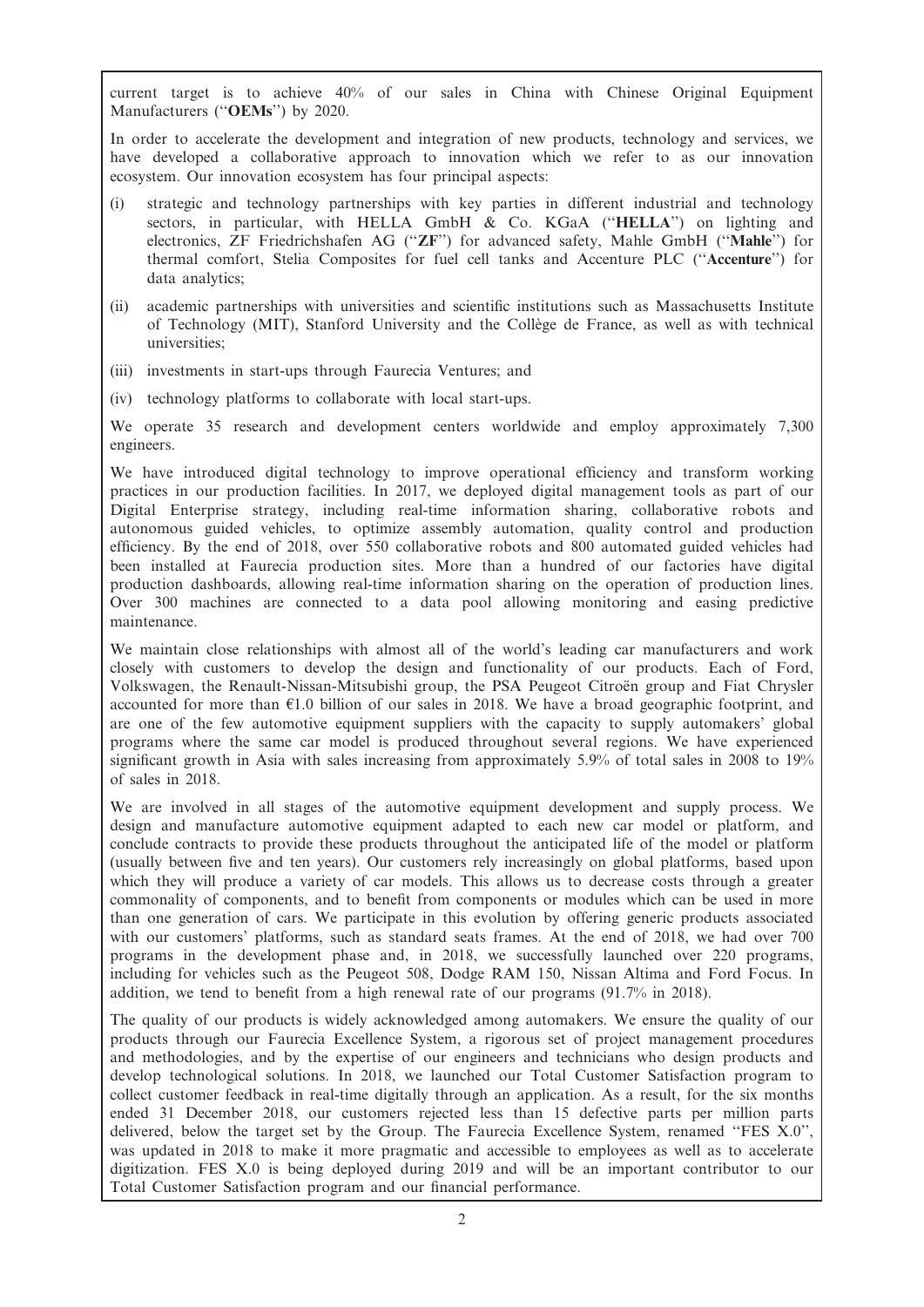We proactively maintain very close relationships with our customers and seek to be their strategic suppliers. Among others, we reached the following milestones in 2018 and 2017:

- being awarded a record contract for our seating business by the BMW Group, which was the highest single order intake ever for us in terms of sales volume;
- \* being recognized with two German Innovation Awards for our ''Morphing Instrument Panel'' and ''Immersive Sound Experience'', two of our Cockpit of the Future solutions, in 2018;
- being recognized with the Innovation award at the 2018 Groupe Renault Suppliers event, for our innovative concept for future vehicle interiors;
- being recognized with the EcoVadis Sustainable Procurement Leadership Award for the global excellence of our ''Buy Beyond'' sustainable procurement program in 2018;
- being awarded first prize in the Environment category for our exhaust heat recovery system (''EHRS'') at the Auto-Moto Innovation Awards in 2017;
- being recognized at the JEC World 2017 Innovation Awards with two awards for our Lightweight Solutions;
- being recognized with over 40 awards for quality and operational performance in 2017, many of which were awarded by Chinese Original Equipment Manufacturers;
- being recognized "Best supplier" and being awarded with the "5 star quality" award by Hyundai Kia in 2017;
- being part of the 44 suppliers selected by Volkswagen as strategic partners, in their FAST (''Future Automotive Supply Tracks'') corporate initiative;
- being a member of the "Supplier Councils" for Ford, the PSA Peugeot Citroën group and Fiat Chrysler; and
- being awarded with a Supplier Diversity and Inclusion Award by Ford Europe in 2017.

For the year ended 31 December 2018, our sales amounted to  $\epsilon$ 17,524.7 million compared to  $616,962.1$  million in 2017 and our EBITDA amounted to  $62,140.6$  million compared to  $\epsilon$ 1,950.9 million in 2017. As at 31 December 2018, we employed around 114,693 people (including temporary workers) in 37 countries, spread over approximately 320 sites.

For the year ended 31 December 2018, our order book for sales (calculated over a three-year rolling basis) was  $63$  billion, a record level for us, compared to  $62$  billion at the end of 2017 and  $\epsilon$ 53 billion at the end of 2016. We refer to the opportunities to develop products and services to meet our strategic priorities of Smart Mobility and Cockpit of the Future as ''New Value Spaces''. In 2018, our order intake for sales in New Value Spaces represented  $\epsilon$ 2.7 billion of which commercial vehicles and high horsepower engines represented  $E1.2$  billion of orders and Cockpit of the Future represented  $E1.5$  billion of orders.

## Our Competitive Strengths

## Leading market positions in our business groups

Based on our estimates, we have leading market positions in each of our three business groups. In 2018, we estimate that we were, globally, a leader in seating solutions and the leading supplier of frames and mechanisms for seats, the number three supplier of complete seats, one of the two leading suppliers of interior systems and the leading supplier of clean mobility solutions. In 2018, our business groups achieved the following results:

- Faurecia Seating's sales reached  $\epsilon$ 7,438.0 million (43% of sales). We believe that in 2018 we had a 11.4% global market share by value;
- Faurecia Interiors' sales reached  $\epsilon$ 5,471.7 million (31% of sales). We believe that in 2018 we had a 13.0% global market share by value; and
- Faurecia Clean Mobility's sales reached  $\epsilon$ 4,615.0 million (26% of sales). We believe that in 2018 we had a 32.7% global market share by value.

Our market leadership in each business group and our global platforms are significant strategic advantages as customers typically look to well-established suppliers when awarding new business. This has allowed us in recent years to win new business from both existing and new customers. For instance, we entered into a partnership with Cummins, a leading manufacturer of medium and heavyduty engines for on and off-highway commercial vehicles.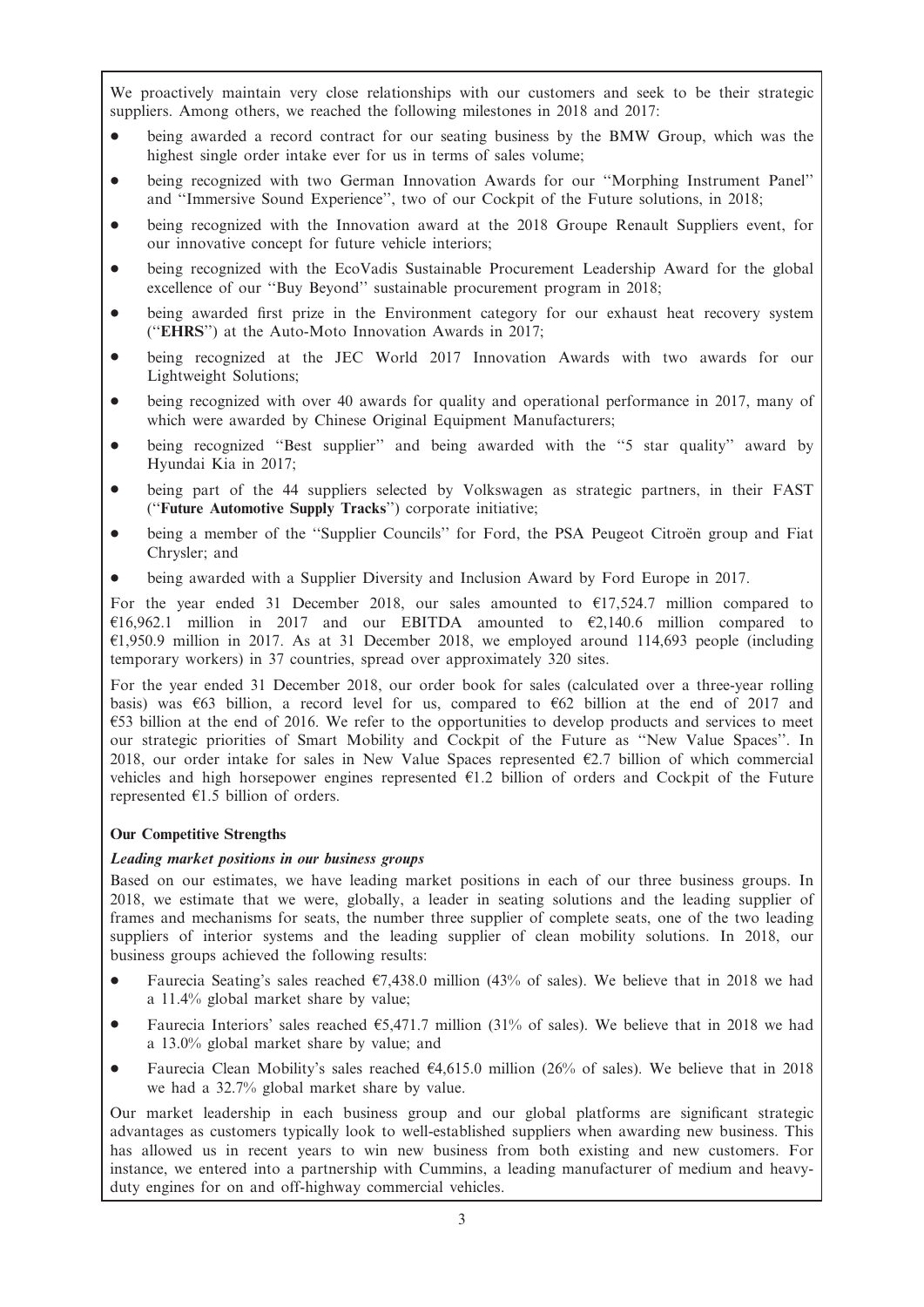This partnership provides significant new opportunities for our Clean Mobility business group in the commercial vehicle market to take advantage of global regulatory pressure to reduce carbon footprint and toxic emissions. We also benefit from sales visibility and stability, due to the difficulty for automakers to change suppliers in the midst of development and production of a car model, and from a high renewal rate of our programs (91.7% in 2018). We believe that our leading market share in each of our business groups positions us well for future growth, allows us to negotiate favorable terms from our suppliers and to further diversify our business model.

## Highly diversified business model

We believe that the high degree of diversification through our business groups, our geographic presence, and our number of customers and range of products limits our exposure to adverse changes in the global or local economic environment and in the various end-markets we serve, while simultaneously mitigating counterparty risk. This high degree of diversification in turn supports the resilience of our sales and our profitability.

The following charts show our sales in 2018 by region, business group and customer.



In recent years we have further increased our customer diversification. In 2018, our two largest customers accounted for 34.8% of sales compared to approximately 48% of total sales in 2008. We also further increased our geographic diversification by increasing the share of our Asian sales. In 2018, sales in Europe, North America and Asia were 51%, 25% and 19% of sales, respectively compared to approximately 74.4%, 14.8% and 5.9% of total sales, respectively, in 2008. This increased diversification reduces our exposure to a single geographic area, end-market, automaker or car model.

We benefit from a global customer base. Although Japanese and South Korean automakers tend to use their own network of suppliers, we managed to become a supplier to Nissan and Hyundai. We are present on most market segments, from entry-level models to premium and luxury cars, which make us less vulnerable to the parameters which may affect one particular segment.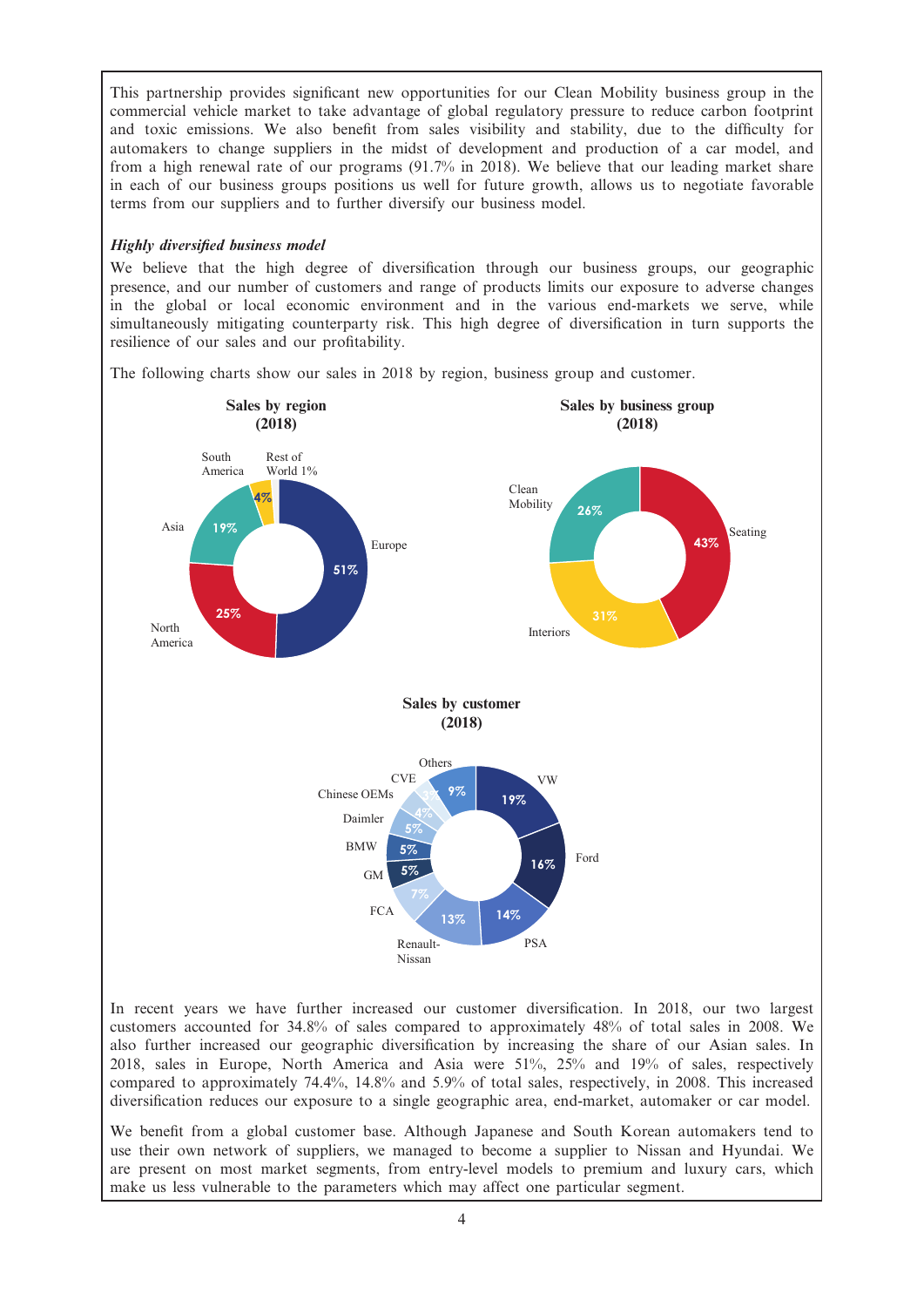## Attractive underlying market fundamentals

We are undertaking a significant transformation in our business and strategy to enable us to take advantage of the major trends impacting the automotive industry. In particular,  $CO<sub>2</sub>$  and other emissions regulation, the increasing electrification, connectedness and autonomy of vehicles and the emergence of ride-sharing. As a result, we are developing into a technology company which provides solutions for sustainable mobility and cockpit systems. We believe that our global footprint and technological leadership enable us to benefit from attractive underlying market fundamentals.

## Sustainable Mobility

Social and political pressures on the automotive industry to reduce emissions have never been higher. Regulatory changes which seek to reduce the impact of automobiles on the environment and the increasing demand for electrified vehicles, have had, and will continue to have, a significant impact in our markets. This creates significant business opportunities for us and we have made sustainable mobility a strategic priority.

For example, in 2018 the European Commission confirmed its drastic tightening of average  $CO<sub>2</sub>$ targets. The current requirement for passenger vehicles is  $95g/km$  CO<sub>2</sub> by 2020. The next requirement will be a reduction of 15% to around 80g/km  $CO<sub>2</sub>$  by 2025. In China, the government has set a target of  $90g/km$  CO<sub>2</sub> for passenger vehicles by  $2025$  and certain cities and provinces have also introduced emissions regulations which require passenger vehicles to reduce particulate matter ahead of national regulations. India is also implementing stricter  $CO<sub>2</sub>$  targets for passenger vehicles of around 110 g/km  $CO<sub>2</sub>$  by 2022, a reduction of 15% from current requirements. In February 2019, the European Commission also proposed stricter  $CO<sub>2</sub>$  requirements for commercial vehicles with reductions from current levels of 15% by 2025 and 30% by 2030. We also expect stricter emissions regulations for commercial vehicles in China and India.

Our strategic roadmap for Sustainable Mobility focuses on the following three areas:

- developing innovative solutions for hybrid vehicles that improve fuel economy, such as exhaust heat recovery solutions and lightweighting;
- developing ultra-clean solutions for commercial vehicles and high horsepower engines, and;
- developing solutions for zero emissions, in particular fuel cell technology and battery housing sub-systems and modules.

For example, on hybrid vehicles, we developed our exhaust heat recovery system ("EHRS"), which reduces fuel consumption by up to 7% by recovering heat produced by drivetrains and lost through the vehicle exhaust system and using the recovered heat to maintain appropriate engine temperature and heat the cabin, which is particularly important in hybrid vehicles. We also developed our electric heated catalyst (''EHC'') technology to minimize the emission of pollutants from internal combustion engines in order to bring vehicles in line with more stringent new emissions regulations. We expect increasing regulation to reduce emissions, which will drive the demand for our clean mobility solutions and significantly increase the overall value of our exhaust line.

For zero emissions vehicles (that is, pure electric vehicles), we developed lightweight battery housing with integrated battery thermal management. We have also developed lightweight hydrogen tanks and stacks for fuel cell vehicles, which we regard as a credible alternative for zero emissions vehicles such as long range SUV vehicles or commercial vehicle application.

The market for emissions purification systems for high horsepower engines also presents significant business opportunities. High horsepower engines are used in marine propulsion, power generation, rail, agricultural and other industries. Hug Engineering, which we acquired in 2018, is a leader in gas purification systems for high horsepower engines. We believe that it is well positioned to capitalize on opportunities which will arise as a result of the enforcement of new environmental regulations which are expected to cover over 75% of the global market for high horsepower engines by 2030.

## Cockpit of the Future

The increasing connectedness and autonomy of vehicles, as well as the significant potential growth in ''shared mobility'' such as ride-hailing or car-pooling, will radically alter the driving experience and as a consequence vehicle seating and interiors. Customers' expectations for infotainment are increasing and autonomous vehicles will allow the driver to engage in activities not previously possible while driving, such as relaxing, working and socializing. Users of shared mobility will expect more personalized interiors and digital continuity in vehicles. As a result, vehicle seating and interiors will be substantially redesigned and enhanced to deliver the "Cockpit of the Future". Our "Cockpit of the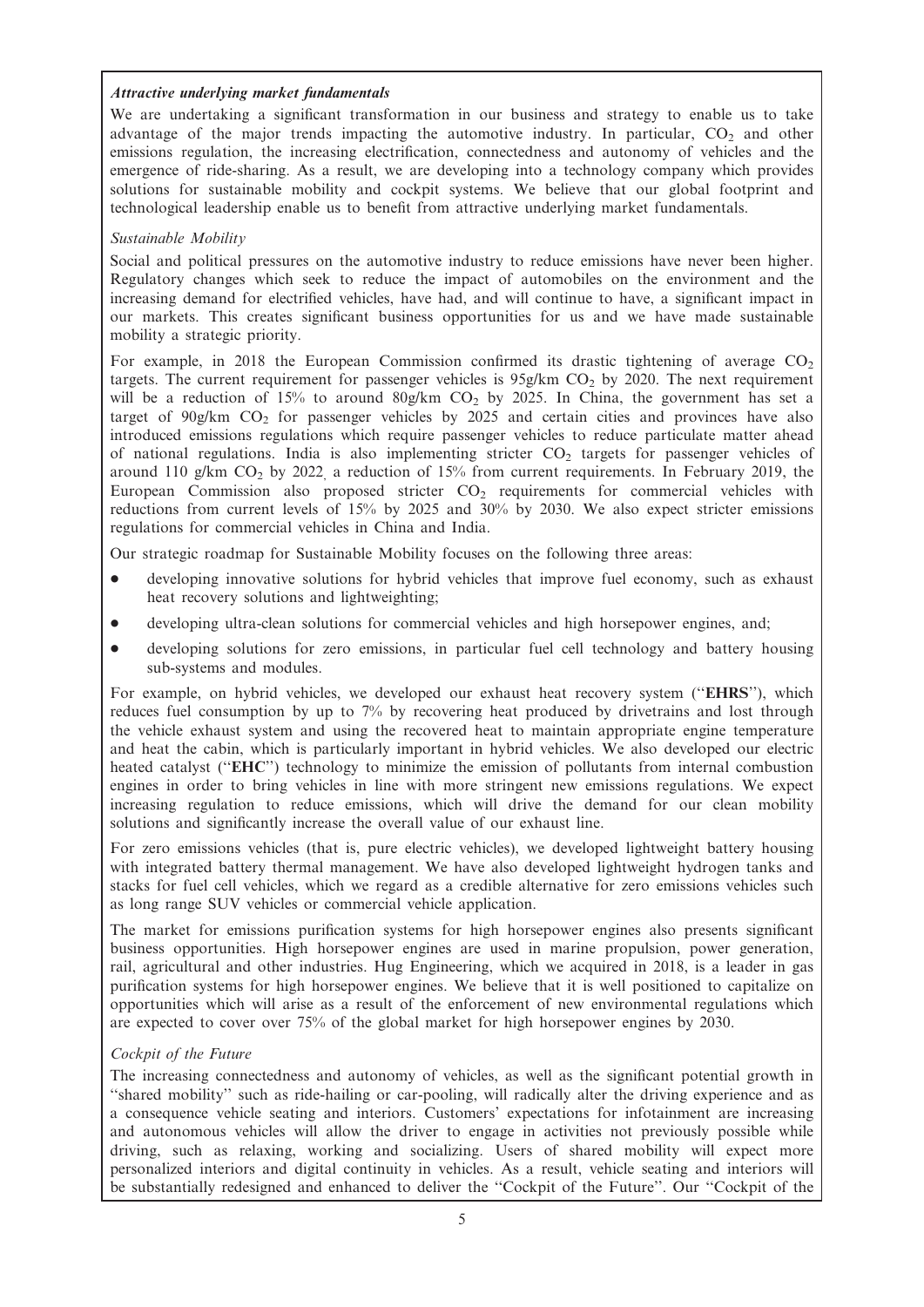Future'' strategy is designed to respond to these trends by focusing on pioneering technological development which will provide users with versatile architecture, advanced safety, health and wellbeing, cockpit integration systems, connectivity, infotainment and HMI systems. As part of this strategy, in 2017 we signed a strategic partnership with Parrot Automotive, an automotive connectivity and infotainment specialist for the joint development of integrated smart surfaces manufactured by us, HMI, infotainment and connectivity solutions, and in October 2018 we announced our acquisition of 100% of Parrot Automotive. On 26 October 2018, we announced our intention to acquire Clarion, a leading Japanese developer, manufacturer and supplier of IVI, audio equipment, connected service platforms for vehicles and HMI and advanced driver assistance systems (the ''Clarion Acquisition''). We believe that Clarion's core competence in electronics and software integration and our complementary geographic presence and customer portfolio will help to position us as a leading provider of cockpit systems integration and advance our Cockpit of the Future strategy.

Additionally, safety standards impose higher levels of performance and seating plays a key role in driver and passenger safety. As the leading supplier of frames and mechanisms for seats, we continue to play a key role by working in partnership with automakers on the development of new products and believe we are well positioned to benefit from further requirements in terms of safety applicable to seats.

We believe that we will also benefit from favorable macro-economic factors, such as increased gross domestic product in many of the markets we operate in, that should improve consumers' spending. In China, we maintained a high level of profitability in 2018, demonstrating that we are adapting well to changes in the Chinese market (such as the higher presence of domestic automakers) by strengthening our relationship with major Chinese automakers. Although growth in the Chinese automotive market slowed down in the second half of 2018 due to a weaker domestic economy, we believe that China remains the primary driver of growth in the global automotive industry, particularly for electric vehicles.

## Pioneer in technological innovations

We are a pioneer in technological innovations in the automotive sector, as highlighted by our consistent track record of award winning innovations. We operate 35 research and development centers worldwide and employ approximately 7,300 engineers. In 2018, we filed 403 new patents, compared to 330 in 2017.

We are accelerating our investment in innovation in order to capitalize on the significant global trends impacting the automotive sector including, in particular,  $CO<sub>2</sub>$  and other emissions regulation and the increasing electrification, connectedness and autonomy of vehicles. In 2018, we allocated  $\epsilon$ 1,093 million to gross R&D costs of which management estimates that  $\epsilon$ 180 million was allocated to research and innovation expenses, an increase of  $\epsilon$ 20 million compared to 2017.

Given the pace of technological change and the need for the efficient development of new products, we have adopted a co-innovation policy involving external research institutes, investment in start-ups and strategic partnerships.

Since 2011, we have developed numerous partnerships and chairs with research institutions, such as Massachusetts Institute of Technology (MIT), Stanford University and the Collège de France, and technical universities in France and Germany such as Centrale Supélec and Technische Universität Dortmund. In France, we work with the Jules-Verne and M2P Technological Research Institutes to develop innovative production processes for composite and metallic materials. We have a five-year agreement in place with the French CEA (Commissariat for Atomic Energy and Alternative Energy) for the research and development of fuel cell technology, among other areas. In 2017, we established a new partnership with the Indian Institute of Science in order to develop innovative HMI systems and sensors.

We are seeking to identify, incubate and invest in start-up companies to develop technological innovations and generate long-term value. In 2017, we established a ''technology platform'' in Silicon Valley and intend to establish further platforms in Canada, France, Israel, China and India. Through our technology platforms, we intend to research and identify new innovations, assess their commercial value and determine whether to make an investment. In 2018, through our subsidiary Faurecia Ventures, we invested in American start-ups which have assisted us in developing wireless charging technology (Powersphyr Inc.), climate control technology (Promethient Inc.) and innovative audio solutions (SUBPAC Inc.). We also invested in Enogia in 2017, a French start-up specializing in energy recovery, and ESP Consulting, a laboratory that uses cognitive science to optimize human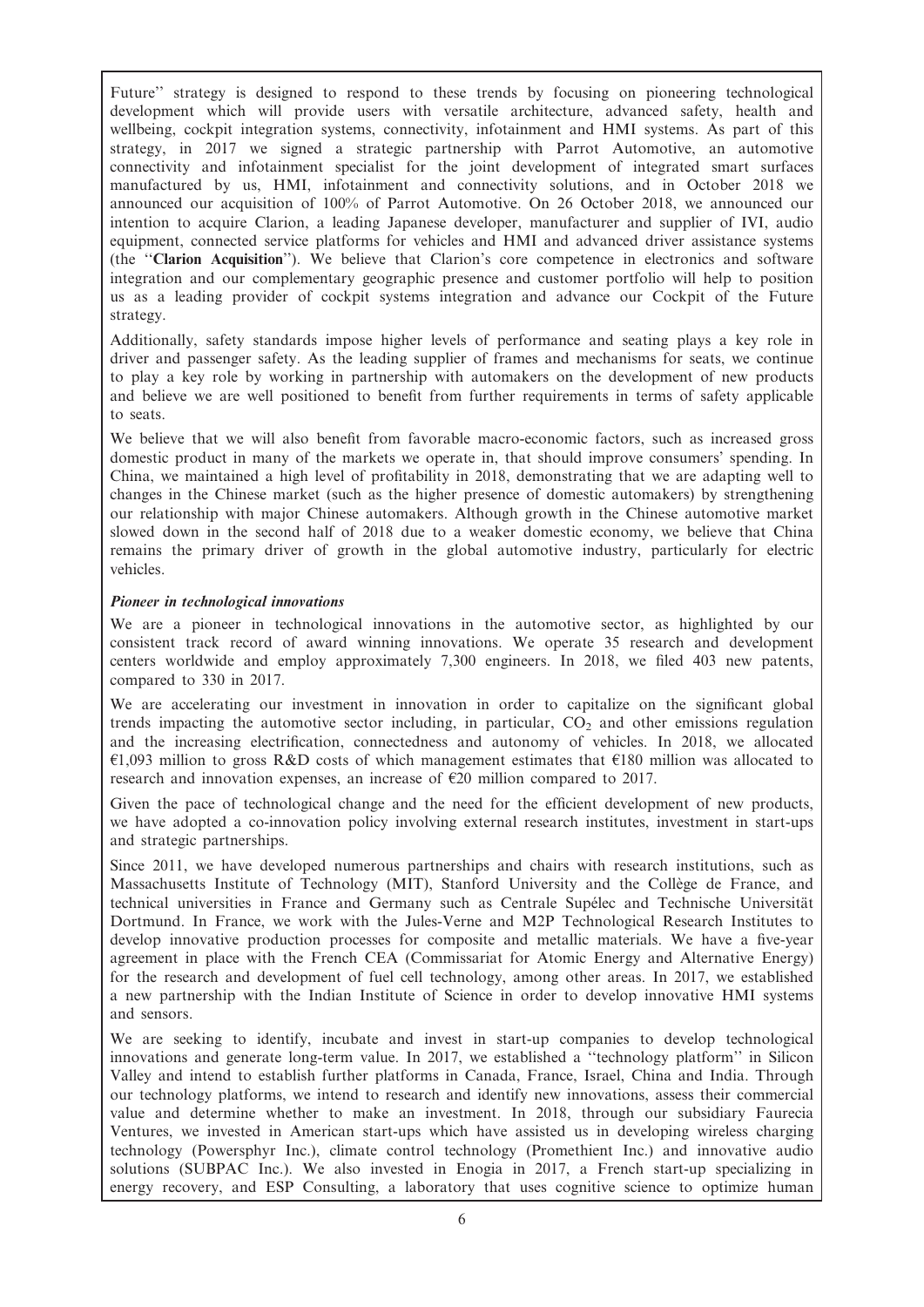well-being and performance in different situations, to study the effect of our technologies under different test conditions. On 26 February 2019, we signed a partnership with Japan Display Inc. aimed at enhancing the passengers' cockpit by developing innovative displays adapted to different uses.

In order to accelerate our investment in key areas, we develop partnerships with other industrial or technology groups. In particular, HELLA for lighting and electronics, ZF for advanced safety, Mahle for thermal comfort, Stelia Composites for fuel cell tanks and Accenture for data analytics. In 2017, we signed a strategic partnership with Parrot Automotive, an automotive connectivity and infotainment specialist for the joint development of integrated smart surfaces manufactured by us, HMI, infotainment and connectivity solutions, and in October 2018 we announced our acquisition of 100% of Parrot Automotive. We have acquired a 50.1% stake in Jiangxi Coagent Electronics in order to develop HMI and IVI such as displays, voice recognition, radio and navigation and smartphone applications. On 26 October 2018, we announced our intention to acquire Clarion, a leading Japanese developer, manufacturer and supplier of IVI, audio equipment, connected service platforms for vehicles and HMI and advanced driver assistance systems.

We have also established multidisciplinary teams from our Seating and Interiors business groups to focus on our development of products and technology for the ''Cockpit of the Future''. We have established ''Cockpit of the Future Labs'' in Paris, San Francisco, Yokohama and Shanghai. We aim to develop, for and with manufacturers, applications and solutions that integrate and develop our products. We also collaborate with local start-ups via technology platforms. They help us to discover new start-ups, establishing strong connections in major innovation clusters and to closely follow emerging trends and new technologies. Our platforms are located in the Silicon Valley, Toronto, Shenzhen and Tel Aviv. In order to keep abreast of the latest technology and market trends, we have created two advisory councils, one in Silicon Valley and one in China. Our council members are experts in different fields such as start-up incubators, venture capital, artificial intelligence, new mobility solutions and economics. Their role is to bring a new perspective and challenge our ideas as well as to identify relevant technology and strategic topics for discussion. We have also joined with, amongst others, Amazon, Google, Microsoft, NAVER LABS and Valeo to form the ''Prairie Institute'' (Paris Artificial Intelligence Research Institute) in Paris, an international center for research and training relating to artificial intelligence.

We have more than ten years of experience in energy recovery systems, having introduced the first generation of EHRS in 2006 and, more recently, introducing our compact EHRS to the market which reduces fuel consumption by up to 7%. We have been selected to install our compact EHRS in Hyundai IONIQ Hybrids and plug-in Hybrids.

## Strong focus on operational performance, profitability and financial discipline

Our operational performance, profitability, and financial discipline and close relationship with customers form an important foundation for our transformation and sustainable value creation. Over the past several years we have achieved significant improvements in our profitability. Our operating income increased from 3.5% of value added sales in 2013 to 7.3% of sales in 2018. In particular, our operating income in North America increased from around 2.8% of value added sales in 2013 to 6.5% of sales in 2018, and our Faurecia Interiors business group improved its operating income from 1.8% of its value added sales in 2013 to 6.0% of its sales in 2018.

We are also implementing a Digital Enterprise strategy in order to improve operational performance. For example, we have introduced into our development, manufacturing and logistics activities various digital technologies. These include the use of collaborative robots for manufacturing tasks, deployment of automated guided vehicles to transport parts within plants, tracking parts coming in and out of factories using Radio Frequency Identification (''RFID''), use of data from connected machines for predictive maintenance to avoid breakdowns, and implementation of fully digital production monitoring systems to facilitate the control of production lines. By the end of 2018, over 550 collaborative robots and 800 automated guided vehicles had been installed at our production sites. More than a hundred of our factories have digital production dashboards, allowing real-time information sharing on the operation of production lines. Over 300 machines are connected to a data pool allowing monitoring and easing predictive maintenance.

We generally seek to pass through increased raw material costs to our customers through a variety of means. Certain raw material cost fluctuations, such as for monoliths, are directly passed through, whilst others are passed through (typically with a time lag) through indexation clauses in our contracts. In addition, we seek to pass through certain other raw material costs to customers through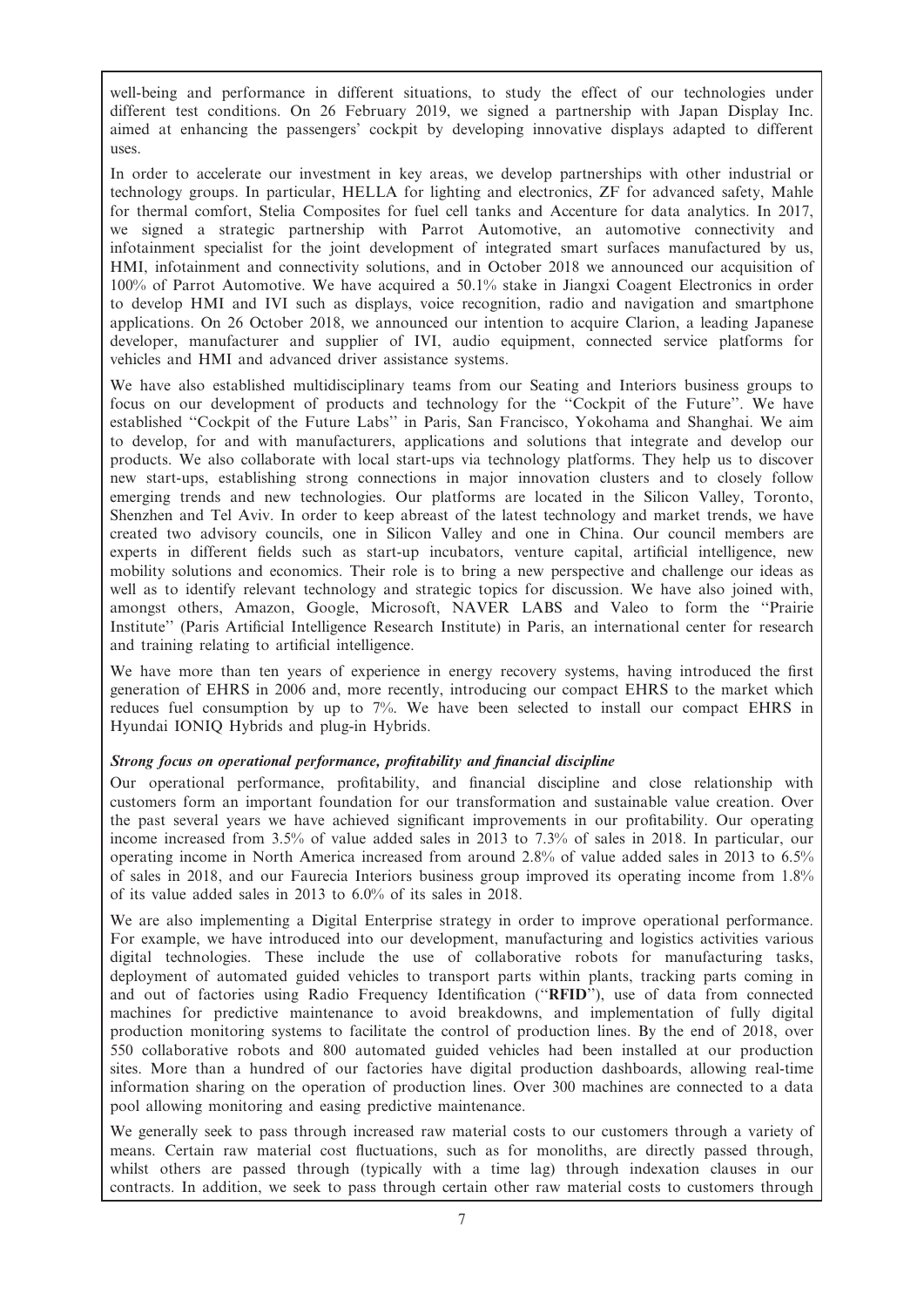periodic price reviews that are part of our contract management. Our ability to pass through such costs has had a positive impact on our margins and profitability. In an environment of increasing raw material prices, we believe we have been generally successful in passing on the higher costs of our raw materials to our customers.

Our selective cost structure and our focus on more profitable businesses has enabled us to improve our operating margin, in particular for our Faurecia Clean Mobility business group. Our Faurecia Seating operating margin (as a percentage of sales) increased from 5.7% in 2017 to 6.0% in 2018. Our Faurecia Interiors operating margin (as a percentage of sales) increased from 5.6% in 2017 to 6.0% in 2018. Our Faurecia Clean Mobility operating margin (as a percentage of sales) increased from 10.2% in 2017 to 10.8% in 2018. To lower costs, we continue to further standardize our equipment and production processes.

We seek to achieve steady and predictable levels of capital expenditure and working capital. We are still planning to grow while limiting our capital expenditure and capitalized R&D requirements by seeking better capital expenditure allocation. Our three-year order intake for the period 2016 to 2018 was  $663$  billion, compared to  $653$  billion for the period 2014 to 2016. Subject to the global growth of vehicle production, we believe that our order book strongly supports our future sales and growth objectives.

We successfully completed a refinancing plan in 2018 which involved amending and extending our  $\epsilon$ 1,200 million Senior Credit Agreement, issuing the 2025 Notes and redeeming in full  $\epsilon$ 700 million in principal amount of our notes due 2022 following a tender offer. In addition, in 2018 we entered into the  $\epsilon$ 1,300 million Bridge Facility Agreement in order to finance the Clarion Acquisition. In December 2018, we entered into a transaction to issue  $\epsilon$ 700 million in principal amount of Schuldschein (a private placement under German law) in multiple tranches, which we issued in December 2018 and January 2019. The receipt of the net proceeds from the issue of the Schuldschein enabled us to reduce the committed funds available under the Bridge Facility Agreement to  $\epsilon$ 750 million by January 2019. As a result, we have increased our financial flexibility and improved our financial condition. We currently have no significant long-term debt repayment prior to December 2022. The issuance of the Notes in this offering is intended to refinance in full the outstanding principal amount under the Bridge Loan.

Over the past several years we have also developed a close relationship with our key customers through regular contact and meetings from all levels of our organization from our management to our site teams, including close monitoring of customer feedback through our Total Customer Satisfaction. This relationship has also been developed by maintaining the high quality of our products through our Faurecia Excellence System, in future FES X.0, and through technology reviews and co-development projects. The success of our relationships is reflected in our order intake, a record  $663$  billion at the end of 2018 calculated on a three-year rolling basis, and the awards we have received in recent years. For more information on the awards we have received, see "- Our Company''.

We believe that we will benefit from our strong focus on operational performance, profitability, capital expenditure and working capital management and our close relationship with our customers.

## Experienced management team

Our management team and Board of Directors have significant experience in the industry. Patrick Koller, our Chief Executive Officer, has been with the Group since 2006. Prior to becoming our Chief Executive Officer, he was Executive Vice President at our Faurecia Seating business group from 2006 to 2015. Michel Favre, our Chief Financial Officer, has been with the Group since 2013. Prior to becoming our Chief Financial Officer, he was Executive Vice President (Financial Controlling and Legal) at Rexel SA from 2009 to 2013, Chief Financial Officer at Casino Guichard-Perrachon SA from 2006 to 2009 and Chief Financial Officer of Altadis SA from 2001 to 2006. He also held a number of senior financial and operational roles with Valeo SA over a 13-year period including Vice President of the Lighting Branch from 1999 to 2001. The majority of the members of our Executive Committee have spent most of their careers in the automotive industry. We believe that the experience, industry knowledge and leadership of our management team will help us implement our strategy described below and achieve further profitable growth.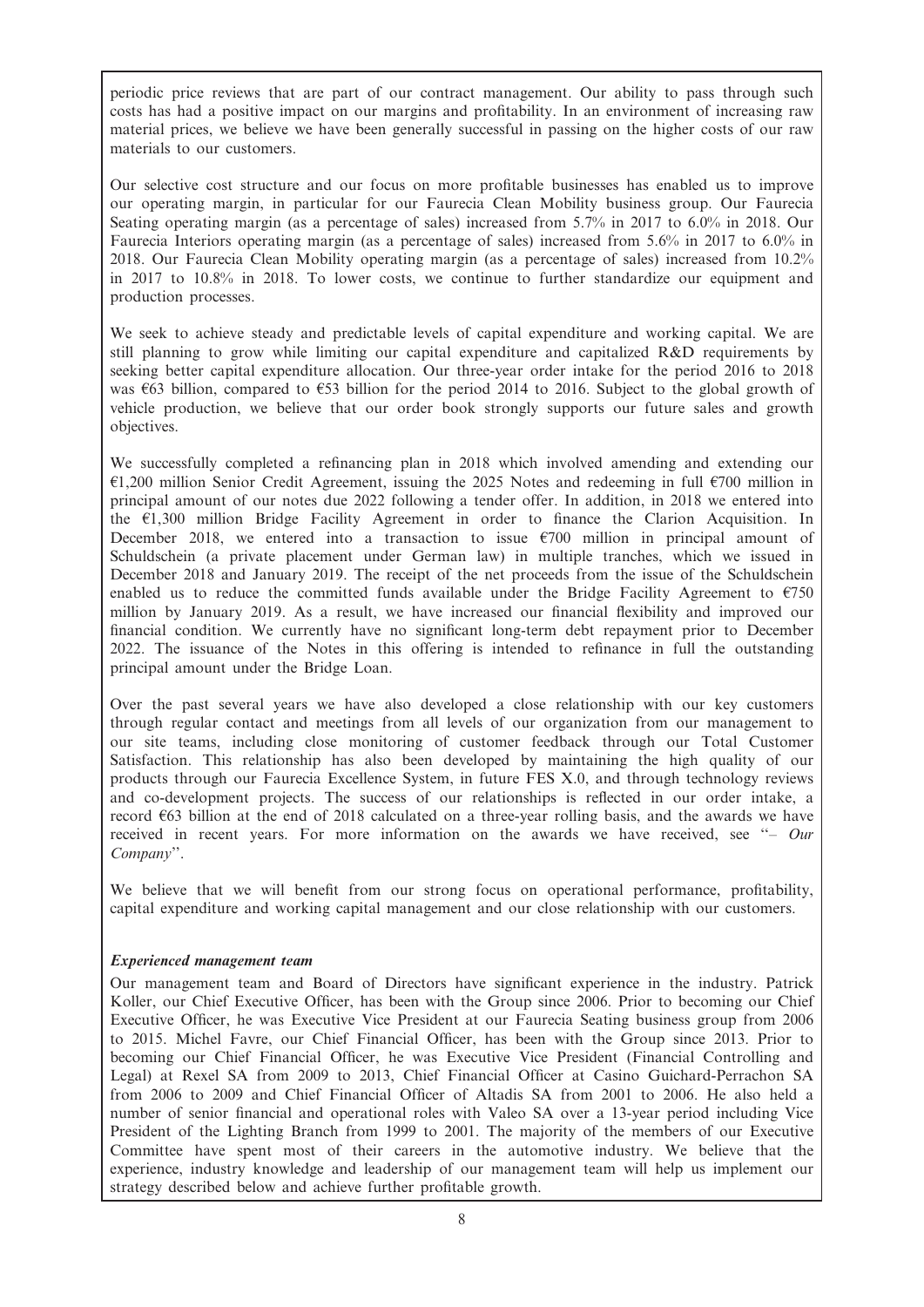## Strategy

## Focus on Sustainable Mobility and Cockpit of the Future

Our strategy is designed to respond to the significant global trends impacting the automotive sector including, in particular,  $CO<sub>2</sub>$  and other emissions regulation, the increasing electrification, connectedness and autonomy of vehicles and the emergence of ride-sharing.

We are seeking to accelerate our growth by focusing on two strategic priorities which we refer to as ''Sustainable Mobility'' and ''Cockpit of the Future''. ''Sustainable Mobility'' involves our development of products and processes which improve weight reduction, size reduction, air quality, energy recovery and the development of bio-sourced and renewable materials. ''Cockpit of the Future'' involves the development of products and technology which are aligned with the increasing connectedness and autonomy of vehicles. We believe this trend will radically alter the driving experience. As a result, vehicle seating and interiors will be substantially redesigned and enhanced to deliver the ''Cockpit of the Future''. We are pioneering technological development in the ''Cockpit of the Future'', which will provide users with versatile architecture, advanced safety, health and wellbeing, cockpit integration systems, connectivity, infotainment and intuitive HMI systems. We are focusing our product development on higher value, innovative products with a high technology content.

Regulatory changes, which seek to reduce the impact of automobiles on the environment, will also have a significant impact in our markets and we anticipate that this will present a significant business opportunity. We believe that the Asian markets represent a significant source of growth potential and high profitability. For example, we believe that the likely introduction of more stringent  $CO<sub>2</sub>$  and other emission regulations in Asia, in particular in China and India, will lead to significant upgrades in vehicle content and provide substantial opportunities for growth in our Asian markets. Our strategy is to continue to expand our portfolio in China with our current customers and strengthen our relationship with major Chinese automakers to accelerate our business activity.

Our strategic roadmap for Sustainable Mobility focuses on the following three areas:

- developing innovative solutions for hybrid vehicles;
- developing ultra-clean solutions for commercial vehicles and high horsepower engines; and
- developing solutions for zero emissions.

Sustainable Mobility - Innovative Solutions for Passenger Vehicles: Our "Sustainable Mobility" strategy for passenger vehicles is focused on two main areas. Firstly, we continue to develop innovations for passenger vehicles that improve fuel economy such as low-pressure exhaust gas recirculation for gasoline engines, a technology that re-injects a precise amount of cooled engineexhaust gas back into the engine to improve combustion cycle efficiency, which improves fuel economy by up to 6%. Our EHRS improves vehicle efficiency by recovering up to 75% of exhaust heat for re-use in either warming up the vehicle cabin or heating the engine, improving fuel economy by up to 6% in cold conditions in all types of hybrid vehicles. Our EHC is an innovative system that activates catalysts in low-temperature phases during the use of a vehicle by using electric energy, which improves vehicle depollution performance. Secondly, we are expanding our capabilities in lightweight materials. In 2017, we joined the German carbon fiber composites network based in Augsburg, Germany to develop manufacturing processes for mass production of carbon composite parts in vehicles. We expect carbon composite vehicle parts to weigh 50% less than equivalent parts made from steel. Ten kilograms of weight savings could reduce  $CO<sub>2</sub>$  emissions by 1g/km. We also recently developed a resonance free pipe which reduces weight and packaging complexity by eliminating resonators. This award-winning innovation was launched in 2018 in the United States, in collaboration with General Motors.

Sustainable Mobility – Ultra-clean Solutions for Commercial Vehicles, High Horsepower Engines: Our strategy for commercial vehicles and high horsepower engines is focused on developing innovative ''Sustainable Mobility'' and ultra-clean diesel technologies for these markets.

Sustainable Mobility – Solutions for Zero Emissions: Our strategy for zero emissions is focused on battery electric vehicles (''BEV'') and fuel cell technology. We are seeking to become a leading player in battery housing for BEVs, including thermal management. Based on our experience of composites, we have already begun supplying battery pack covers which will be combined with functional thermal management and crash resistance.

Whilst they have not reached large scale production yet, fuel cell electric vehicles offer some advantages over BEVs, in particular for heavy and long range vehicles in terms of autonomy and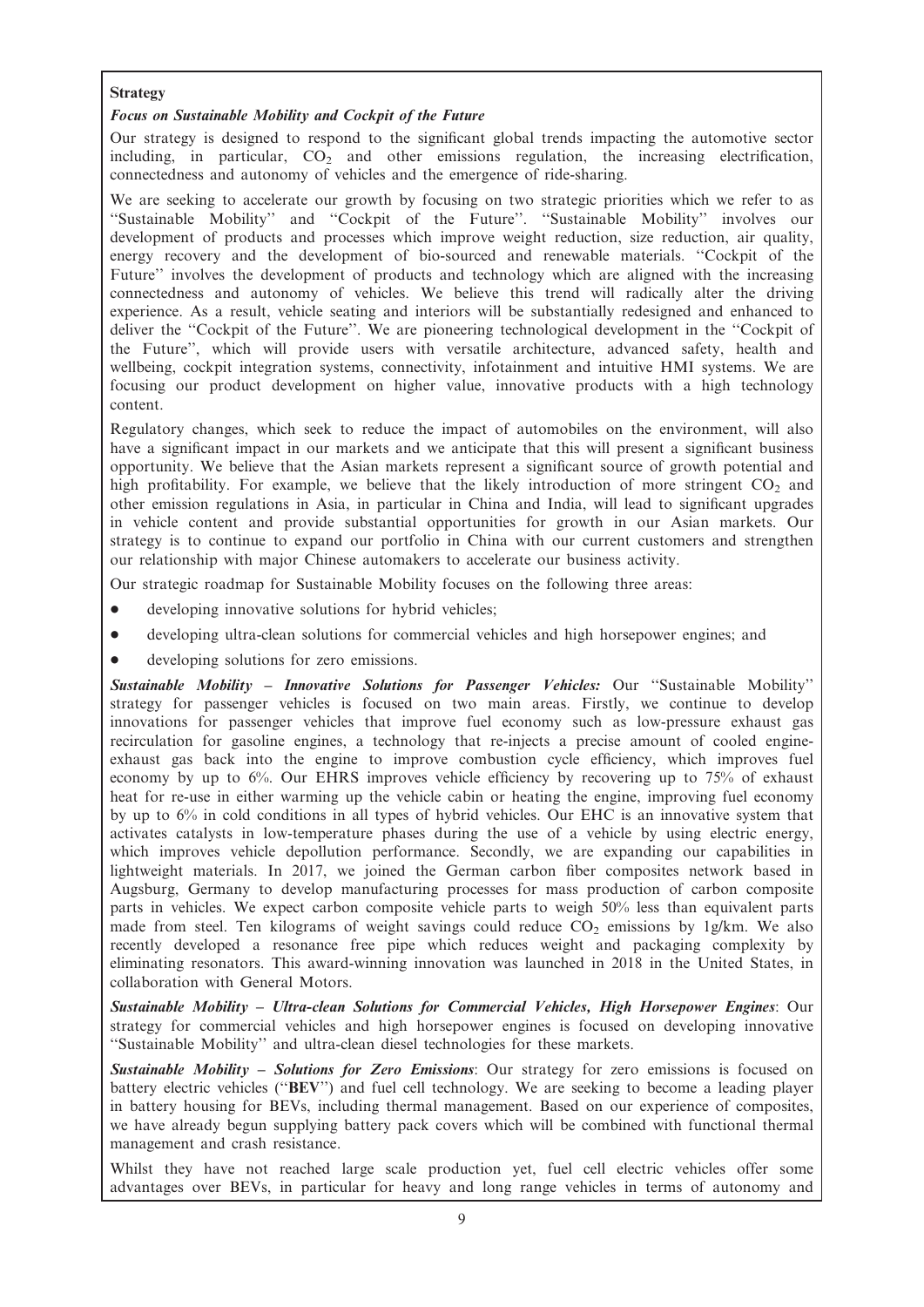charging time. Fuel cell electric vehicles and battery electric vehicles will probably coexist for different applications.

Cockpit of the Future: We believe that our existing product portfolio and competencies give us an extremely strong position to become the leading interior supplier to the automotive industry. We are focusing in particular on developing our capabilities in the following areas:

- Cockpit Technologies: As vehicles become increasingly autonomous, the way occupants spend their time in the vehicle becomes increasingly important. Our cockpit technologies include versatile architecture and intelligent HMI systems which adapt to passengers' needs to ensure a personalized experience in all driving modes. Our ''Smart Control Unit'' allows smartphones to be integrated in the most convenient place in the car for the passenger and then be used to control the displays, seat position, thermal or audio settings, and lighting. Our cockpit technologies also include adaptive displays which adjust depending upon the driving mode, transforming from a central instrument and information cluster in driving mode to a large infotainment screen in autonomous mode.
- Advanced Safety, Health and Wellness: We expect that by 2030, 15% of all vehicles will have reached ''level 4 automated driving'', which means passengers will have more freedom to do other tasks during their journey and safety features will be imperative. Accordingly, we are adapting and developing safety systems so that passengers can continue to travel safely in any seated position, whether they are driving, working or relaxing. In 2017, we signed a partnership agreement with ZF to develop the Advanced Versatile Structure (''AVS'') seat frame which allows the driver to recline, lift, adjust and swivel their seat and return it quickly back to the upright driving position. The seat belt and belt retractor are both integrated into the seat allowing the seat belt to function in different seat positions. Our R&D teams have developed technology solutions that provide drivers and passengers with a personalized comfort experience, in terms of thermal management, undisturbed personal sound environment, with individual preferences stored in the cloud and using artificial intelligence to anticipate user needs.
- Cockpit Integration Systems: We are developing our "cockpit intelligence platform" ("CIP") that will connect and manage all interior cabin electronics, integrating the key functions of the cockpit including infotainment and audio, safety and comfort and thermal management. Our CIP aims to simplify hardware and software integration for car manufacturers by utilising a ''single brain'' electronic control unit that replaces current multiple domain controllers. It uses artificial intelligence to learn a driver's preferences in the vehicle and predict when the driver will need certain in-vehicle-adjustments to be made. Our CIP is being developed with open source technologies so that software developers can develop new applications for it. In-vehicle infotainment is moving towards open platforms which allow for easy integration with the driver's own digital devices, also known as ''digital continuity''. Our strategic partnership with Jiangxi Coagent Electronics, our acquisition of Parrot Automotive and the Clarion Acquisition will allow us to develop flexible connectivity and infotainment solutions quickly.

## Sustainable Development

We recognise our responsibility as a company to make a positive contribution to society and to all stakeholders. We seek to ensure that our commitment to sustainable development is an integral part of our corporate culture. We intend to remain focused on our strong quality, environmental and health and safety standards while continuing to be proactive and innovative in protecting the environment. For example, we recognise the need to reduce the carbon footprint of our activities and we will continue to offer solutions for sustainable mobility. We work to improve air quality by developing products which reduce pollutant emissions. We also recognise that we are a member of the communities in which we operate. We contribute to economic development by hiring locally, providing career training and advancement for our employees and by our commitment to ethics and social responsibility.

## Accelerate our Asian development

The Asian market represents a significant source of growth potential and high profitability. Although growth in the Chinese automotive market slowed down in the second half of 2018, we believe that China remains the primary driver of growth in the global automotive industry, particularly for electric vehicles. We believe that the likely introduction of more stringent  $CO<sub>2</sub>$  and other emission regulations in Asia, in particular in China and India, will lead to significant increases in vehicle content and provide substantial opportunities for growth in our Asian markets. Our strategy is to continue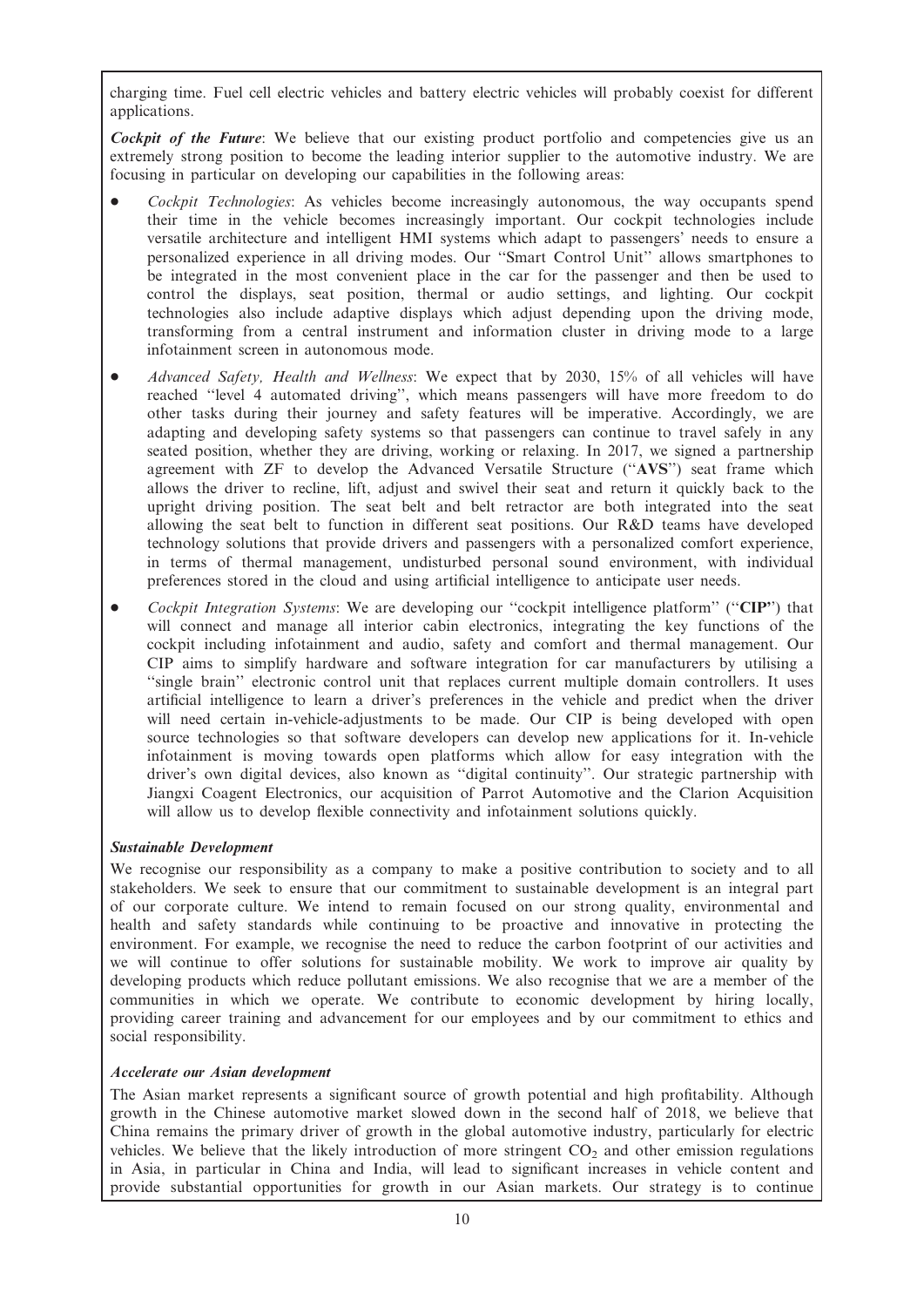expanding our portfolio with our current customers, and strengthen the relationship with major Chinese automakers to accelerate our business activity. Sales to Chinese OEMs as a percentage of our China sales has grown from  $16\%$  in full year 2017 to 25% in the first half of 2018 and 32% in the third quarter of 2018.

We have developed joint ventures in China across our business groups, including a joint venture with Dongfeng Hongtai Holdings Co Ltd (''Dongfeng Hongtai'') (involving our Faurecia Clean Mobility group) and Liuzhou Wuling Industry Co Ltd (''Wuling Industry'') and BYD Co Ltd (''BYD''). We have also acquired a 50.1% stake in Jiangxi Coagent Electronics in order to develop HMI and IVI such as displays, voice recognition, radio and navigation and smartphone applications.

In July 2018, we signed a strategic partnership framework agreement with FAW Group, a leading Chinese automobile manufacturer, to develop technology and solutions for the cockpit of the future and sustainable mobility. We also recently announced a new joint venture with Liuzhou Wuling Automotive Industry Co., Ltd, a leading Chinese automotive manufacturing company. The new joint venture will be controlled equally by each party and will focus on developing automotive emissions control systems.

In China, certain cities and provinces have already introduced regulations which require fuel consumption and  $CO<sub>2</sub>$  emissions to be reduced for passenger and commercial vehicles. We intend to capture the growth of the commercial vehicle market for clean mobility solutions through the strong partnership our Faurecia Clean Mobility business group has with Cummins, a world leader in medium to heavy-duty on and off-road diesel engines. We supply major Chinese engine manufacturers, Weichai and Yuchai. India is also considering implementing emissions standards by 2021 which will be equivalent to Euro-6 emissions standards.

We also intend to increase our business activity with other Asian automakers, in particular through the continuous development of our relationship with Nissan and Hyundai.

## The Clarion Acquisition

On 26 October 2018, we announced our intention to acquire Clarion, a leading Japanese developer, manufacturer and supplier of IVI, audio equipment, connected service platforms for vehicles and HMI and advanced driver assistance systems. In addition, Faurecia and Hitachi Automotive Systems Ltd (''Hitachi Automotive Systems'') agreed to enter into a business alliance within which Clarion and Hitachi Automotive Systems Ltd will be able to combine their products in order to offer innovative autonomous driving solutions to OEMs.

Clarion is a public company domiciled in Japan whose shares are currently listed on the Tokyo Stock Exchange. For the full year ended 31 March 2018, Clarion had sales of approximately  $\epsilon$ 1.4 billion. Sales in North and South America, Japan, Asia-Pacific and Europe were 44%, 32% 17% and 7% of sales, respectively. Clarion's OEM customers include Ford, PSA, GM, FCA, Suzuki, Mazda, Subaru, Daihatsu, Tata and certain Chinese OEMs. Clarion has over 7,500 employees globally, including more than 2,000 engineers (of which 1,150 are software engineers). It operates from seven manufacturing sites, one in each of Japan, Malaysia, Thailand, Hungary and Mexico and two in China. Clarion also has nine R&D centers in eight countries and 26 local and regional sales offices across 16 countries. For the year ended 31 March 2018, Clarion generated revenues of JPY183,056 million (as compared to JPY194,841 million for the year ended 31 March 2017), operating income of JPY4,792 million (as compared to JPY11,367 million for the year ended 31 March 2017) and net income of JPY2,095 million (as compared to JPY7,736 million for the year ended 31 March 2017). A significant proportion of Clarion's revenues for the year ended 31 March 2018 were generated in Asia (including Japan) and the Americas.

This financial data relating to Clarion has been extracted or derived from Clarion's published audited consolidated financial statements as at and for the year ended 31 March 2018 which was prepared in accordance with International Financial Reporting Standards as adopted by the European Union. Accordingly, our auditors have not audited, reviewed or performed any procedures with respect to this financial data. On 29 January 2019, Clarion issued revised guidance for its full-year earnings for the year ended 31 March 2019 which indicated that Clarion expects its net sales to decrease as a result of a stagnating level of new car sales globally and, in particular, in the Chinese market, stagnation of bus sales in Japan and the delayed launch of new service operations.

We believe that Clarion's core competences in electronics and software integration and our complementary geographic presence and customer portfolios will help to position Faurecia as a leading provider of cockpit systems integration and advance our ''Cockpit of the Future'' strategy.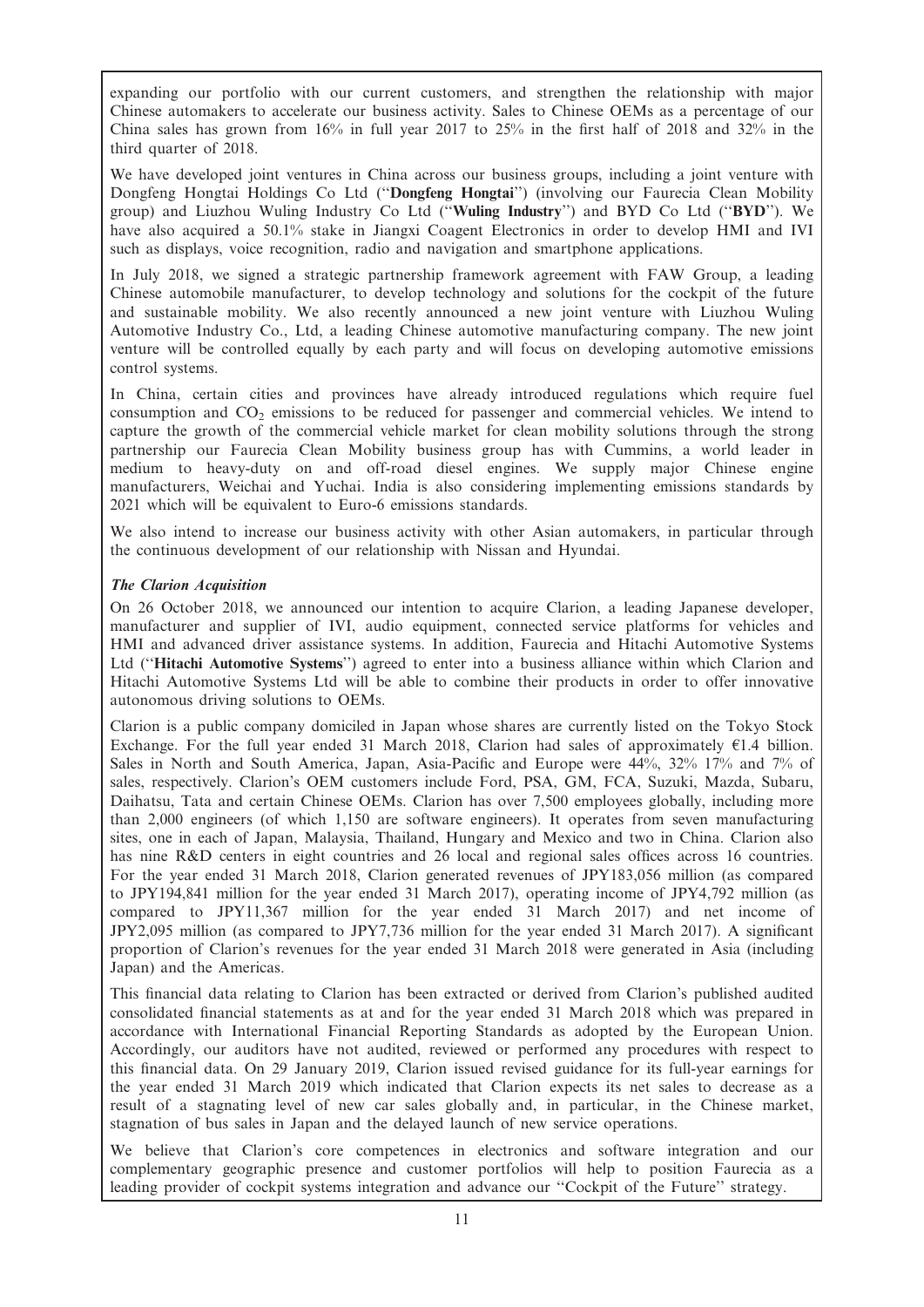Under the terms of an agreement between us, Hitachi, Ltd (''Hitachi'') (Clarion's parent company) and Hennape Six SAS (''Hennape''), our wholly owned subsidiary, Hitachi agreed to tender all of the common shares it held in Clarion (representing an ownership percentage of 63.81% of Clarion) pursuant to a tender offer to be launched by Hennape once certain conditions, including regulatory and competition authority approvals had been obtained. The agreed tender offer price of JPY2,500 per common share, represented a premium of 10.47% on the closing price of Clarion's common shares on the First Section of the Tokyo Stock Exchange on 25 October 2018 for all outstanding shares and a total purchase price of JPY140.9 billion (approximately  $E1.1$  billion).

Following the launch of the tender offer by Hennape on 30 January 2019 and the expiry of the tender offer period on 28 February 2019, a total of 95.28% of Clarion's common shares were tendered for settlement on 7 March 2019. Following the successful completion of the tender offer, we will require all remaining shareholders to sell their shares in Clarion to Hennape at the original tender offer price pursuant to a squeeze-out procedure in compliance with the Japanese Companies Act. We currently anticipate that Clarion's shares will be delisted from the Tokyo Stock Exchange on 25 March 2019.

Following the Clarion Acquisition, we intend to establish a fourth business group, Faurecia Clarion Electronics, which will integrate our existing electronic cockpit systems businesses, Parrot Automotive and Jiangxi Coagent Electronics with Clarion. This new business group will employ almost 9,200 people with more than 1,650 software engineers. Our management has previously estimated that Faurecia Clarion Electronics will achieve sales of approximately  $E2$  billion by 2022 and potential synergies arising as a result of the Clarion Acquisition of around  $\epsilon$ 90 million of earnings before interest and tax by 2022. Our management has estimated that these synergies will comprise EBIT synergies of approximately  $\epsilon$ 40 million, primarily driven by our ability to capitalize on Clarion's network with Japanese OEMs and our existing relationship with U.S. and European OEMs. In addition, our management has estimated cost synergies of approximately  $\epsilon$ 50 million of earnings before interest and tax which will be achieved as a result of savings resulting from our combined purchasing power, footprint optimization and the delisting of Clarion common shares. In addition, our management has estimated that our ratio of net debt to EBITDA, excluding the impact of the adoption of IFRS 16, for each year from 2019 to 2021 (inclusive) will remain below 1.0x after the Clarion Acquisition. In section 1.8 of our 2018 Annual Results we identified certain financial targets for the full-year 2019, based on our assumption that worldwide automotive production will decline by 1% in 2019, including: (i) sales growth at constant currencies outperforming worldwide automotive production by 1.5% to 3.5% (excluding the consolidation of Clarion as from 1 April 2019); (ii) operating income increasing in value and operating margin of at least 7% (including the consolidation of Clarion as from 1 April 2019); and (iii) net cash flow of at least  $\epsilon$ 500 million (including the consolidation of Clarion from 1 April 2019). These forward-looking statements are based on management's current beliefs, expectations, assumptions and business plan and involve known and unknown risks and uncertainties that could cause actual results, performance or events to differ materially from the trends and objectives described. No assurance can be given that the aforementioned trends and objectives will occur or be achieved. These forward-looking statements involve assessments about matters that are inherently uncertain and actual results may differ for a variety of reasons including those described in ''Forward-Looking Statements'' and ''Risk Factors''. No assurance can be given that actual results will track those described in the aforementioned forward-looking statements.

We expect the integration will give critical mass to our cockpit systems business and create significant commercial and cost synergies. For example, Clarion will provide a cloud platform and cyber security systems for our infotainment and connectivity products and technology systems which were not previously developed by Parrot Automotive and Jiangxi Coagent Electronics. Clarion will also enhance our safety and information offering by providing driver and passenger monitoring and car and environment monitoring. We expect Clarion's expertise in IVI, digital sound design, sensing and image processing, connectivity and cloud management and application integration, combined with Parrot Automotive and Jiangxi Coagent Electronics' existing competencies, will allow us to develop new products and technology which will form part of our ''Cockpit of the Future'' offering. The Clarion Acquisition will immediately provide us with Advanced Driver Assistance Systems (''ADAS'') and automated parking capabilities as well as cloud-based services for our ''Cockpit of the Future''. We will also be able to offer full autonomous driving solutions through our business alliance with Hitachi Automotive Systems Ltd and the combination of ADAS and artificial intelligence systems in the cockpit.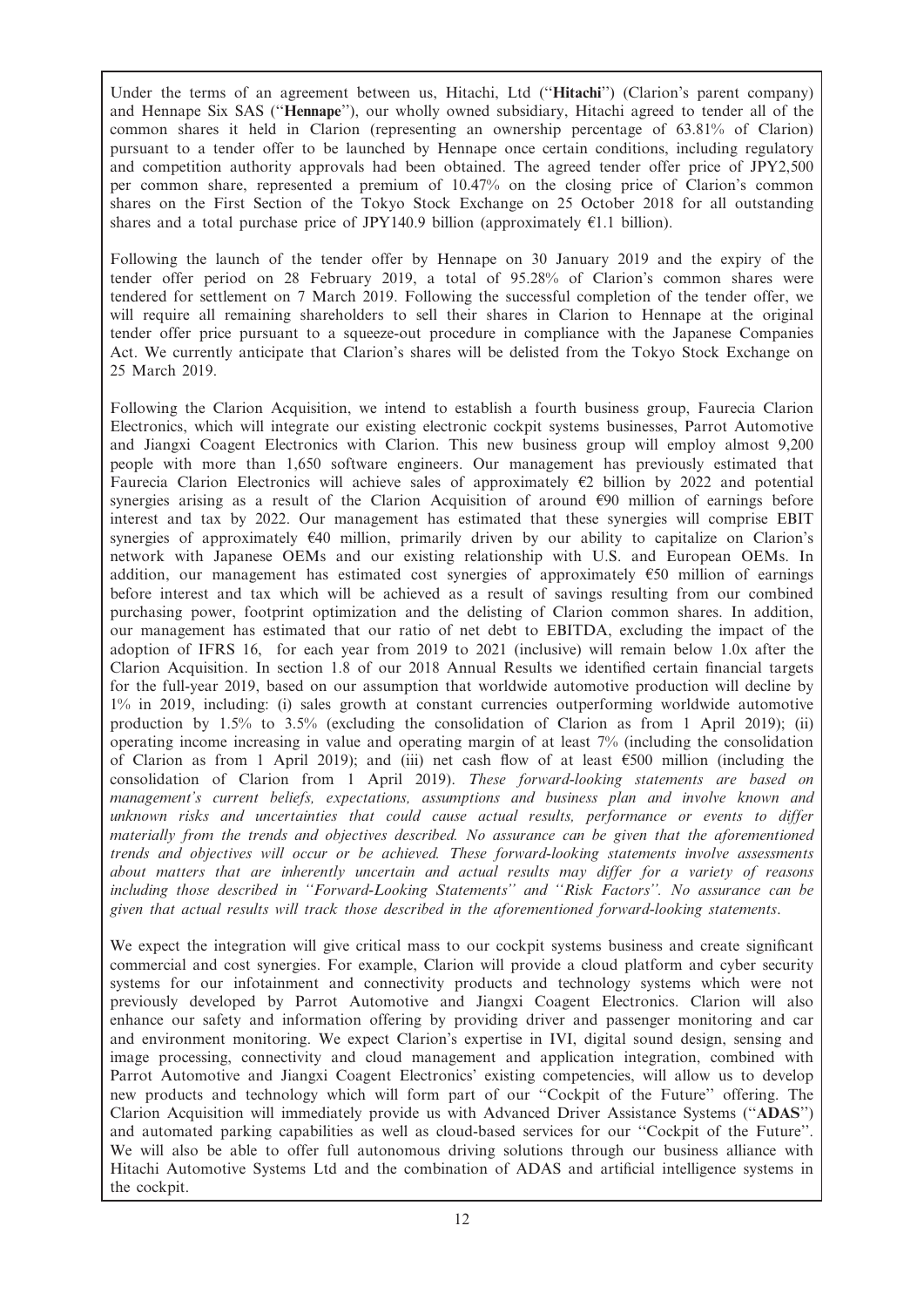On 25 October 2018 we entered into a  $\epsilon$ 1,300 million facility agreement among us as borrower and Crédit Agricole Corporate and Investment Bank in order to finance the Clarion Acquisition and to pay related expenses and transaction costs (the ''Bridge Facility Agreement''), which remained undrawn as at 31 December 2018. The Bridge Facility Agreement is a 1-year term loan facility with an option to extend the maturity by up to a year with two six-month extension options.

In December 2018, we entered into a transaction to issue  $\epsilon$ 700 million in principal amount of Schuldschein (a private placement under German law) in multiple tranches, which we issued in December 2018 and January 2019 and which matures in December 2022, December 2023 and December 2024. The receipt of the net proceeds from the issue of the Schuldschein enabled us to reduce the committed funds available under the Bridge Facility Agreement to  $\epsilon$ 750 million by January 2019. We applied (a)  $\epsilon$ 700 million of the net proceeds from the issue of the Schuldschein and (b)  $\epsilon$ 500 million of funds borrowed under the Bridge Facility Agreement to finance the acquisition of Clarion's shares following the successful completion of the tender offer. For further information, see ''Business Description – Description of Other Indebtedness''.

## Refinancing

The issuance of the Notes in this offering is intended to repay the Bridge Loan in full and further strengthen our balance sheet.

See ''Description of Other Indebtedness'' for further details regarding our outstanding indebtedness and the principal terms and conditions of our other debt instruments.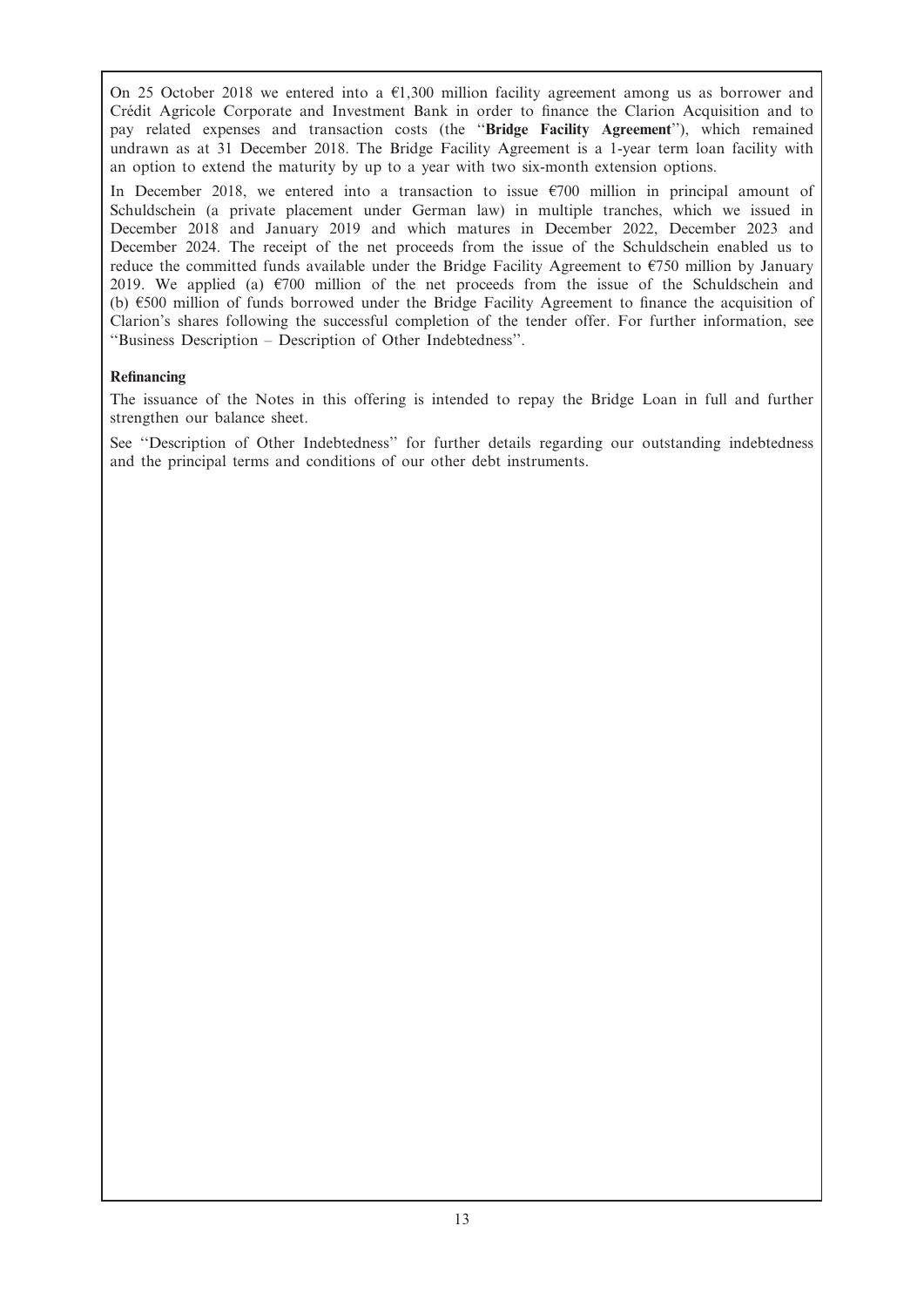# SUMMARY CORPORATE AND FINANCING STRUCTURE

The following is a simplified summary of our corporate and financing structure after giving effect to the Refinancing but excludes the impact of Clarion's net debt following the completion of the Clarion Acquisition. This structure chart excludes certain financing arrangements and indebtedness borrowed by our Group, some of which is at the subsidiary level, including bank loans, overdrafts, factoring arrangements and finance lease obligations. For more information on our capitalization, see ''Capitalization'' and ''Description of Other Indebtedness''.



- (1) All of our debt is pari passu and ranks equally in terms of right of payment.
- (2) As at 31 December 2018, our subsidiaries had  $\epsilon$ 286.3 million of gross financial debt to third parties and a net cash position of A918.5 million. Such indebtedness will be structurally senior to the Senior Credit Facility, the Schuldschein, the 2023 Notes, the 2025 Notes and the Notes.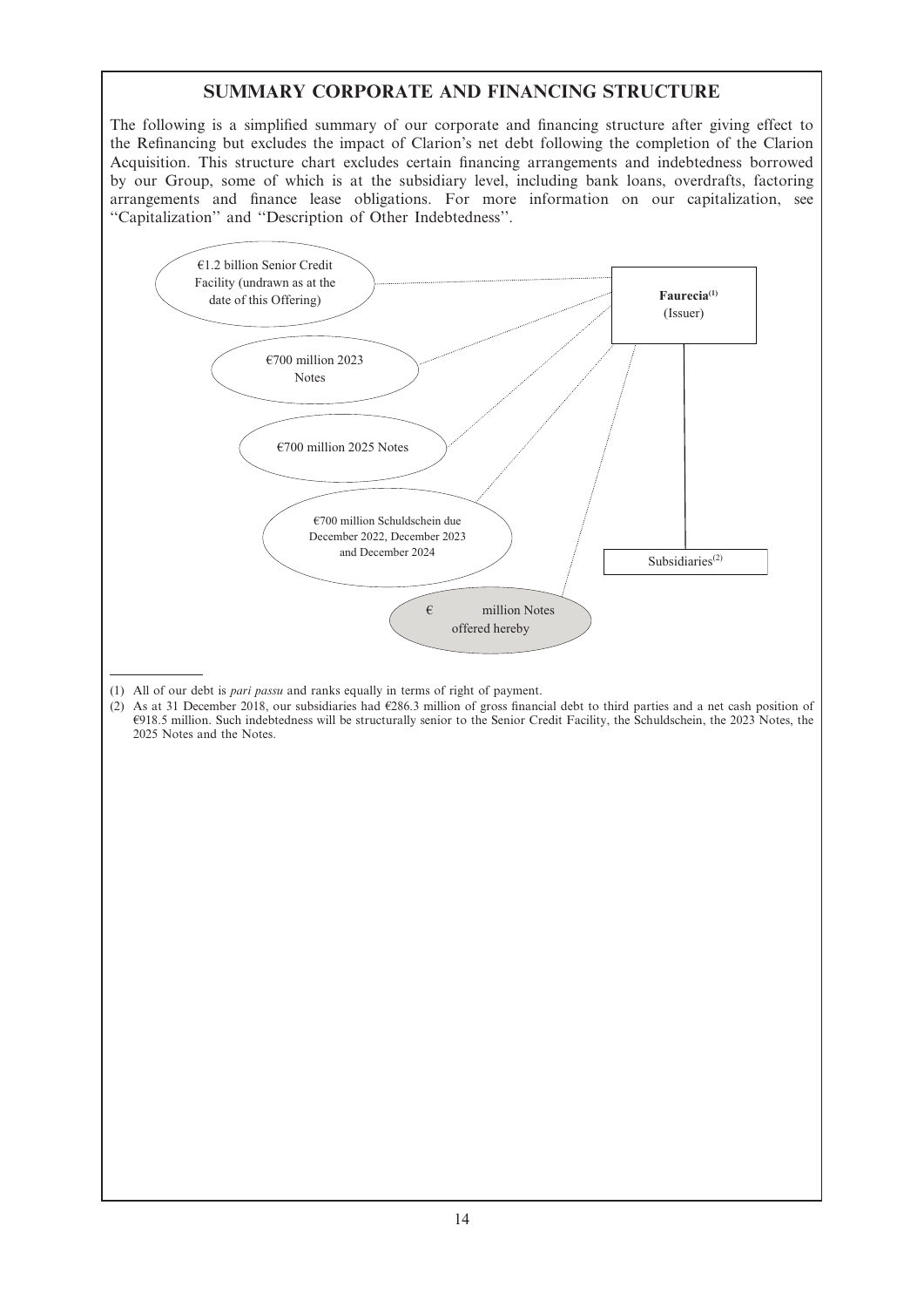# SUMMARY FINANCIAL AND OPERATING DATA

The following tables set forth our summary financial and operating data for the years ended and as at the dates indicated below. Our summary financial information as at and for the years ended 31 December 2016, 2017 and 2018 has been derived from the audited consolidated financial statements of the Issuer as at and for the years ended 31 December 2017 and 2018, an English translation of which is incorporated by reference in this Offering Circular. The tables below also set out summary financial and operating data at and for the year ended 2017 which has been restated to reflect the implementation of IFRS 15 (Revenue from Contracts with Customers). The consolidated financial statements of the Issuer incorporated by reference in this Offering Circular have been prepared in accordance with IFRS as adopted by EU.

The following information should be read in conjunction with the section headed ''Business Review'' contained in the 2018 Annual Results incorporated by reference herein, ''Presentation of Financial and Other Information'' and our consolidated financial statements and the related notes thereto, an English translation of which is incorporated by reference in this Offering Circular. Our historical results do not necessarily indicate results that may be expected for any future period.

## Summary consolidated income statement data

|                                               | For the year ended 31 December |                     |                     |            |  |  |
|-----------------------------------------------|--------------------------------|---------------------|---------------------|------------|--|--|
|                                               | 2016                           | 2017<br>(published) | 2017<br>(restated)* | 2018*      |  |  |
| $(in \in$ millions)                           |                                |                     |                     |            |  |  |
|                                               | 18,710.5                       | 20,181.7            |                     |            |  |  |
|                                               | 15,613.6                       | 16,962.2            |                     |            |  |  |
|                                               |                                |                     | 16,962.2            | 17,524.7   |  |  |
|                                               | (16,784.6)                     | (18,066.0)          | (14, 842.4)         | (15,248.8) |  |  |
|                                               | (289.5)                        | (265.0)             | (281.7)             | (298.8)    |  |  |
| Selling and administrative expenses           | (666.2)                        | (680.4)             | (680.4)             | (703.2)    |  |  |
|                                               | 970.2                          | 1,170.3             | 1,157.6             | 1,273.9    |  |  |
| Amortization of intangible assets acquired in |                                |                     |                     |            |  |  |
|                                               |                                | (1.2)               | (1.2)               | (10.9)     |  |  |
| Other non-operating income and expenses       | (105.8)                        | (96.1)              | (96.1)              | (147.3)    |  |  |
| Income from loans, cash investments and       |                                |                     |                     |            |  |  |
|                                               | 11.4                           | 12.6                | 12.6                | 9.6        |  |  |
|                                               | (150.5)                        | (120.9)             | (120.9)             | (117.7)    |  |  |
| Other financial income and expenses           | (23.3)                         | (23.0)              | (23.0)              | (55.7)     |  |  |
| <b>INCOME BEFORE TAX OF FULLY</b>             |                                |                     |                     |            |  |  |
| <b>CONSOLIDATED COMPANIES</b>                 | 702.0                          | 941.7               | 929.0               | 951.9      |  |  |
|                                               | (189.2)                        | (261.8)             | (260.7)             | (190.0)    |  |  |
|                                               | 32.6                           | (23.7)              | (22.6)              | 112.7      |  |  |
| NET INCOME OF FULLY CONSOLIDATED              |                                |                     |                     |            |  |  |
|                                               | 512.8                          | 679.9               | 668.3               | 761.9      |  |  |
|                                               | 19.7                           | 34.6                | 34.6                | 31.4       |  |  |
| <b>NET INCOME FROM CONTINUED</b>              |                                |                     |                     |            |  |  |
|                                               | 532.5                          | 714.5               | 702.9               | 793.3      |  |  |
| <b>NET INCOME (LOSS) FROM</b>                 |                                |                     |                     |            |  |  |
| <b>DISCONTINUED OPERATIONS </b>               | 188.3                          | (7.4)               | (7.4)               |            |  |  |
| <b>CONSOLIDATED NET INCOME</b>                | 720.8                          | 707.1               | 695.5               | 793.3      |  |  |
| Attributable to owners of the parent          | 637.8                          | 610.2               | 599.4               | 700.8      |  |  |
|                                               | 83.0                           | 96.9                | 96.1                | 92.5       |  |  |

Restated to reflect the implementation of IFRS 15. Note that financial information as at and for the full year ended 31 December 2018 was prepared on the same basis.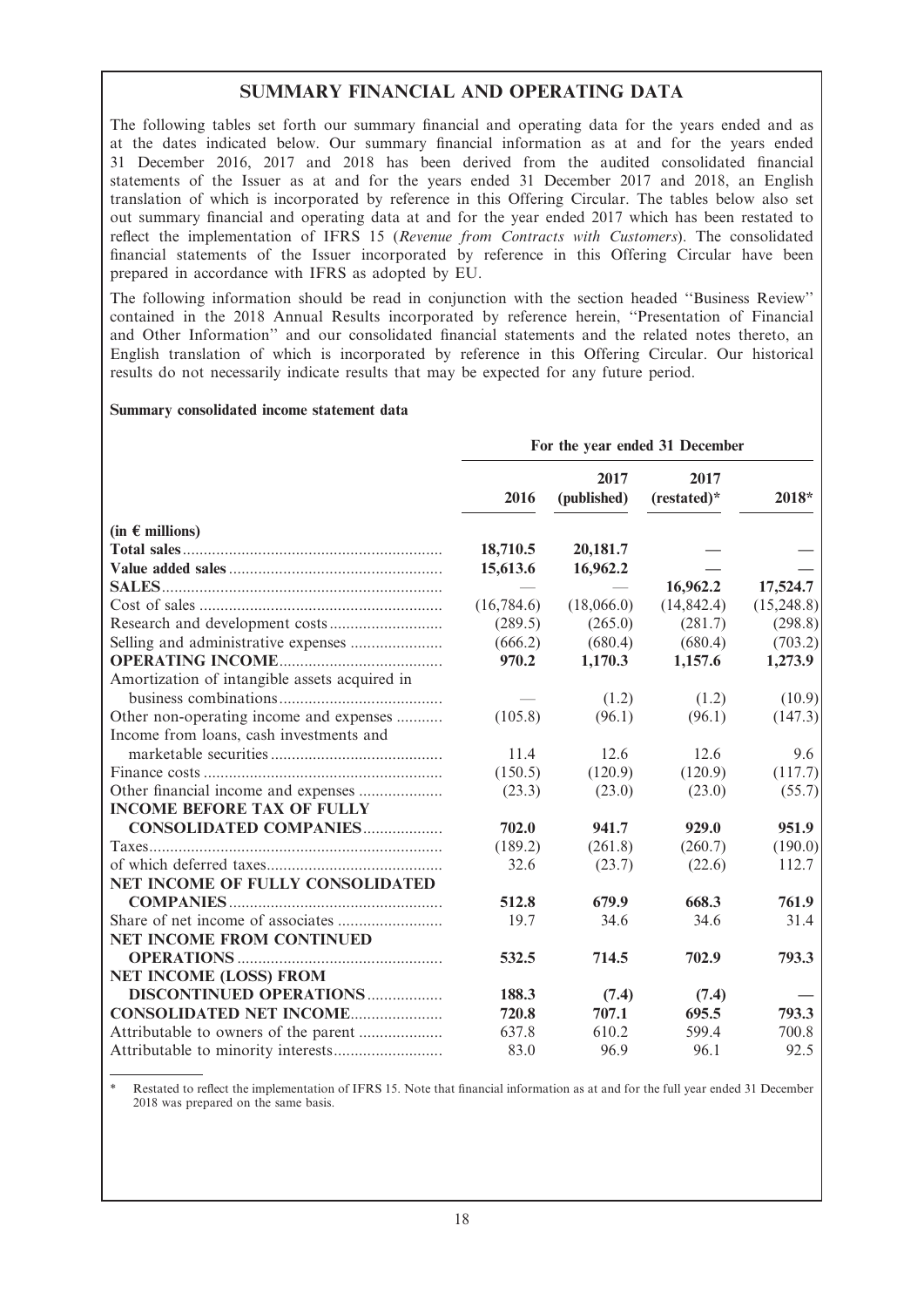## Summary consolidated cash flow statement data

|                              | For the year ended 31 December |                     |                       |           |  |
|------------------------------|--------------------------------|---------------------|-----------------------|-----------|--|
|                              | 2016                           | 2017<br>(published) | 2017<br>$(restated)*$ | $2018*$   |  |
| $(in \in millions)$          |                                |                     |                       |           |  |
| Net cash provided (used) by: |                                |                     |                       |           |  |
|                              | 1,296.7                        | 1.612.6             | 1.791.6               | 1,642.6   |  |
|                              | (121.5)                        |                     |                       |           |  |
|                              | (483.9)                        | (1,448.2)           | (1,627.2)             | (1,356.1) |  |
|                              | (53.5)                         |                     |                       |           |  |
|                              | (180.9)                        | (115.5)             | (115.5)               | 276.2     |  |
|                              | (8.6)                          |                     |                       |           |  |

\* Restated to reflect the implementation of IFRS 15. Note that financial information as at and for the full year ended 31 December 2018 was prepared on the same basis.

## Summary consolidated balance sheet data

| $2018*$  |
|----------|
|          |
|          |
| 6,933.9  |
| 1,959.4  |
| 2,784.6  |
| 6,460.8  |
| 1,431.7  |
| 1,947.5  |
| 2,105.3  |
|          |
| 13,394.7 |
|          |

\* Restated to reflect the implementation of IFRS 15. Note that financial information as at and for the full year ended 31 December 2018 was prepared on the same basis.

|                                             | As at 31 December |                     |                       |          |  |
|---------------------------------------------|-------------------|---------------------|-----------------------|----------|--|
|                                             | 2016              | 2017<br>(published) | 2017<br>$(restated)*$ | $2018*$  |  |
| <b>Liabilities</b>                          |                   |                     |                       |          |  |
| $(in \in millions)$                         |                   |                     |                       |          |  |
| Equity attributable to owners of the parent | 2.942.0           | 3.233.6             | 3.178.6               | 3.709.7  |  |
|                                             | 3.157.1           | 3,508.3             | 3.453.9               | 4.071.3  |  |
|                                             | 2.009.6           | 2.015.7             | 2.015.7               | 2,292.3  |  |
|                                             | 5,377.7           | 5,968.5             | 6.391.8               | 7,031.1  |  |
| Liabilities linked to assets held for sale  |                   |                     |                       |          |  |
| <b>TOTAL EQUITY AND LIABILITIES</b>         | 10,544.4          | 11,492.5            | 11,861.4              | 13,394.7 |  |

\* Restated to reflect the implementation of IFRS 15. Note that financial information as at and for the full year ended 31 December 2018 was prepared on the same basis.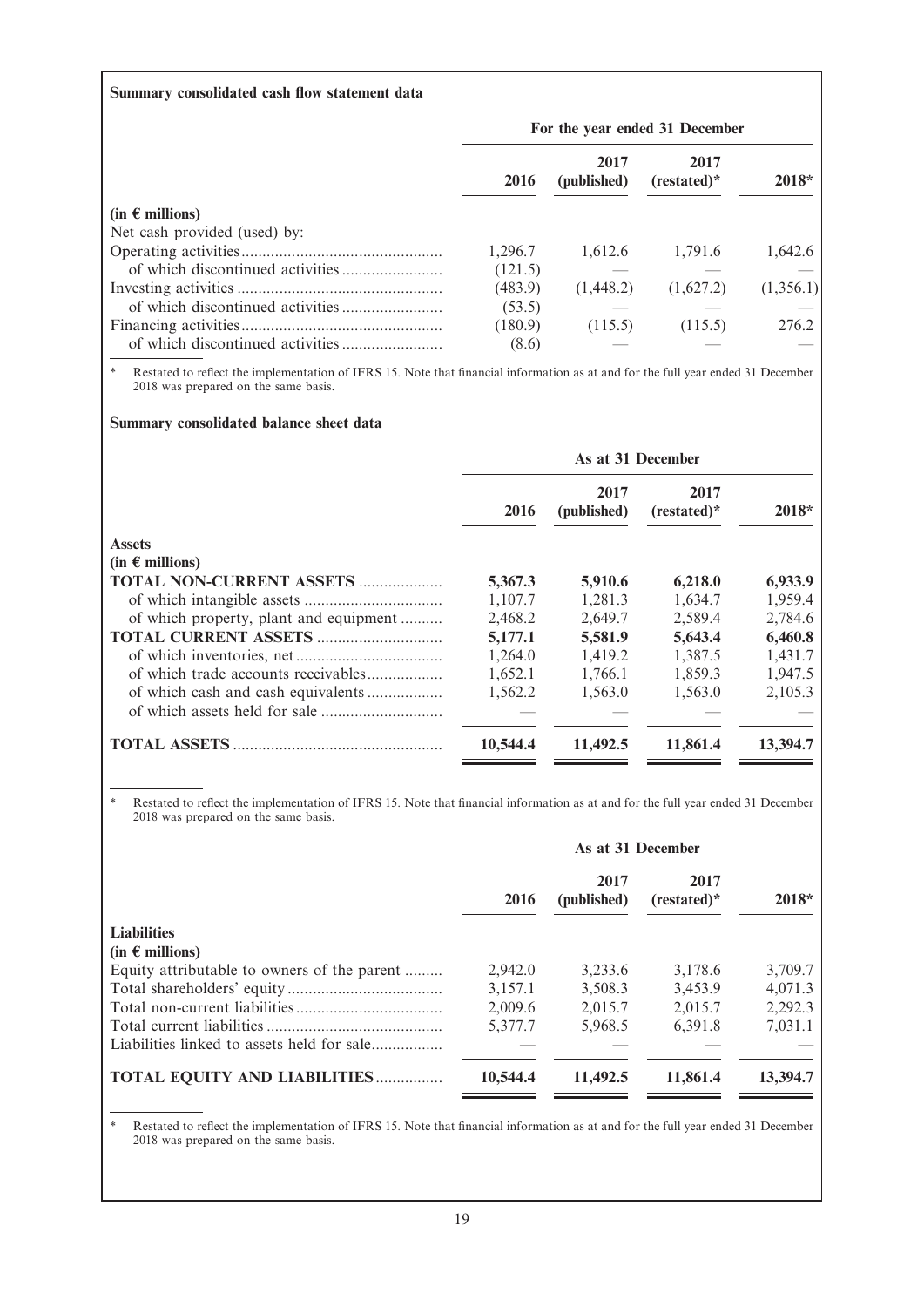| Other consolidated financial data       |                                             |                     |                       |         |
|-----------------------------------------|---------------------------------------------|---------------------|-----------------------|---------|
|                                         | As at and for the year ended<br>31 December |                     |                       |         |
|                                         | 2016                                        | 2017<br>(published) | 2017<br>$(restated)*$ | 2018*   |
| (in $\epsilon$ millions, except ratios) |                                             |                     |                       |         |
|                                         | 1,639.3                                     | 1,889.3             | 1,950.9               | 2,140.6 |
|                                         | (150.5)                                     | (120.9)             | (120.9)               | (117.7) |
|                                         | (150.5)                                     | (120.9)             | (120.9)               | (117.7) |
|                                         | (638.0)                                     | (738.6)             | (738.6)               | (673.2) |
|                                         | (406.9)                                     | (468.9)             | (648.0)               | (529.7) |
|                                         | 341.5                                       | 451.5               | 451.5                 | 477.7   |
|                                         | 0.2x                                        | 0.2x                | 0.2x                  | 0.2x    |
| Ratio of EBITDA to gross cash interest  |                                             |                     |                       |         |
|                                         | 10.9x                                       | 15.6x               | 16.1x                 | 18.2x   |
| <b>Adjusted for the Refinancing</b>     |                                             |                     |                       |         |
|                                         |                                             |                     |                       | 1,585.9 |
|                                         |                                             |                     |                       | (135.2) |
|                                         |                                             |                     |                       | 15.8x   |
|                                         |                                             |                     |                       | 0.7x    |
|                                         |                                             |                     |                       |         |

Restated to reflect the implementation of IFRS 15. Note that financial information as at and for the full year ended 31 December 2018 was prepared on the same basis.

(1) EBITDA is a non-IFRS measure, which represents operating income before depreciation, amortization and provisions for impairment of property, plant and equipment and capitalized R&D expenditures. It should not be considered as an alternative to operating income, net income, cash flow from operating activities or as a measure of liquidity. Companies with similar or different activities may calculate EBITDA differently than us. See ''Presentation of Financial and Other Information''.

| <b>EBITDA</b> reconciliation |         | For the year ended 31 December |                     |         |
|------------------------------|---------|--------------------------------|---------------------|---------|
|                              | 2016    | 2017<br>(published)            | 2017<br>$(rested)*$ | $2018*$ |
| $(in \in millions)$          |         |                                |                     |         |
|                              | 970.2   | 1.170.3                        | 1.157.6             | 1,273.9 |
|                              | 669.1   | 719.0                          | 793.3               | 866.7   |
| <b>EBITDA</b>                | 1,639.3 | 1,889.3                        | 1.950.9             | 2,140.6 |

Restated to reflect the implementation of IFRS 15. Note that financial information as at and for the full year ended 31 December 2018 was prepared on the same basis.

- (2) Cash interest expense equals gross finance cost.
- (3) Total capital expenditures include Property, Plant & Equipment and Intangibles.
- (4) Net debt represents total non-current and current financial liabilities, less derivatives classified under non-current and current assets, less cash and cash equivalents, as reported.
- (5) Net debt to EBITDA represents net debt divided by EBITDA.
- (6) EBITDA to cash interest expense represents EBITDA divided by cash interest expense.
- (7) Pro forma net debt (adjusted for the Refinancing) for the year ended 31 December 2018 is based on our net debt for the year ended 31 December 2018, as defined above, as adjusted to give effect to the offering of the Notes offered hereby and the repayment of the Bridge Loan in full as if such transactions had occurred on 31 December 2018.
- (8) Pro forma gross cash interest expense for the year ended 31 December 2018 is based on our gross cash interest expense for the year ended 31 December 2018, as defined above, as adjusted to give effect to the offering of the Notes offered hereby and the repayment of the Bridge Loan in full as if such transactions had occurred on 1 January 2018; it does not reflect the margin in the Senior Credit Facility, which remains undrawn as at the date of this Offering Circular. Pro forma gross cash interest expense (adjusted for the Refinancing) has been presented for illustrative purposes only and does not purport to represent what our gross interest expense would have actually been had the issuance of the Notes offered hereby occurred on the date assumed, nor does it purport to project our interest expenses for any future period or our financial condition at any future date.

(9) Ratio of EBITDA to pro forma cash interest expense for the year ended 31 December 2018 is based on our ratio of EBITDA to pro forma cash interest expense, as defined above.

(10) Ratio of pro forma net debt to EBITDA for the year ended 31 December 2018 is based on our ratio of net debt to EBITDA for the year ended 31 December 2018, as adjusted to give effect to the offering of the Notes offered hereby and repayment of the Bridge Loan in full, as if such transactions had occurred on 31 December 2018 and, for the avoidance of doubt, does not include Clarion's net debt or EBITDA.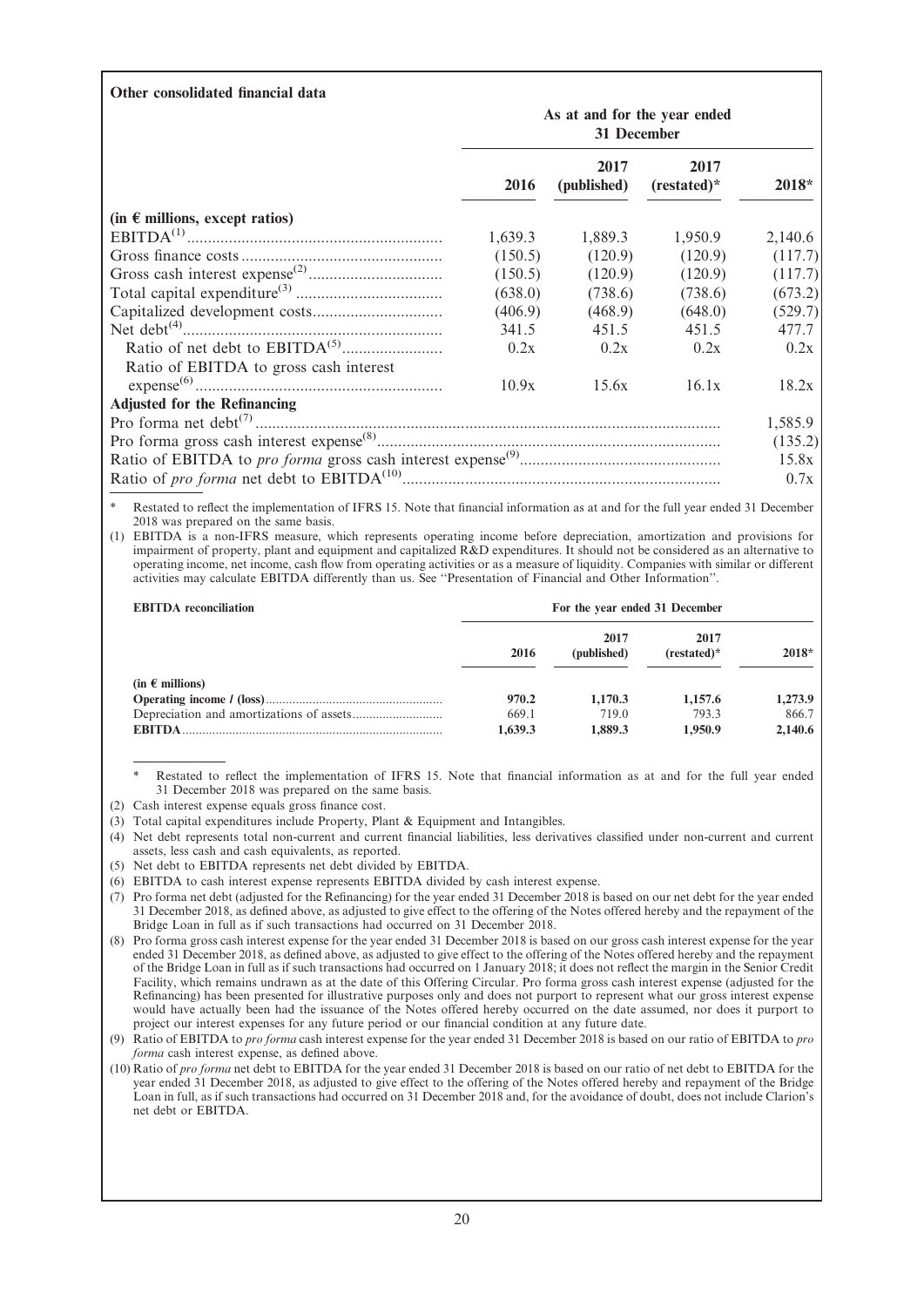## RISK FACTORS

Potential investors should carefully read and consider the risk factors described below and the other information contained in this Offering Circular before they make a decision about acquiring the Notes. The realization of one or more of these risks could individually or together with other circumstances adversely affect our business, financial condition and results of operations. The market price of the Notes could decline as the result of any of these risks, and investors could lose all or part of their investment. The risks described below may not be the only risks we face. Additional risks that are presently not known to us or that are currently considered immaterial could also adversely affect our operations and have material adverse effects on our business, financial condition and results of operations. The sequence in which the risks factors are presented below is not indicative of their importance, their likelihood of occurrence or the scope of their financial consequences.

## Risks Related to Our Operations

### Our business is dependent on the automotive sector and the commercial success of the models for which we supply components.

Given that we specialize in the manufacture of original equipment for our automaker customers, our business is directly related to vehicle production levels of these customers in their markets. The cyclical nature that characterizes our customers' businesses can have a significant impact on our sales and results. The level of sales and production for each of our customers depends on numerous parameters, notably the general level of consumption of goods and services in a given market; confidence levels of participants in that market; buyers' ability to access credit for vehicle purchases; and in some cases governmental aid programs (such as the financial support provided to the automotive sector and incentives introduced for the purchase of vehicles).

Therefore, our sales are directly linked to the performance of the automotive industry in the major geographic regions where we and our customers operate (see note 4.5 to our audited 2018 Consolidated Financial Statements), especially in Europe (which constituted 51% of our sales in 2018), North America (which constituted 25% of our sales in 2018) and Asia (which constituted 19% of our sales in 2018).

Moreover, our sales are related to the commercial success of the models for which we produce components and modules. At the end of a vehicle's life cycle, there is significant uncertainty around whether our products will be taken up again for the replacement model. In addition, orders placed with us are open orders without any guarantees of minimum volumes and are generally based on the life of the vehicle model concerned. A shift in market share away from the vehicles for which we produce components and modules could have a material adverse effect on our business, financial condition and results of operations.

## We may be adversely affected by the loss of key customers due to industry consolidation, and by the risk that our customers could default on their financial obligations or enter bankruptcy.

Given the economic context in the automotive sector, we cannot rule out the possibility that one or more of our customers may not be able to honor certain contracts or may suffer financial difficulties. Furthermore, changes in the automotive sector could accelerate the concentration of automakers, ultimately resulting in the disappearance of certain brands or vehicle models for which we produce equipment. Our major customers could also face a slowdown in activity, including as a result of the potential impact of increased regulatory scrutiny of emissions tests, among other factors.

In 2018, our four largest customers accounted for over 61.3% of sales, as follows: Volkswagen  $(18.6\%)$ , Ford  $(16.2\%)$ , PSA Peugeot Citroën group  $(13.9\%)$  and Renault-Nissan-Mitsubishi group  $(12.6\%)$ .

The occurrence of one or more of these events could have a material adverse effect on our business, financial condition and results of operations.

#### We are dependent on many suppliers to maintain production levels.

We use a large number of suppliers based in different countries for our raw materials and basic parts supplies. In 2018, our ten largest suppliers together accounted for 16% of our purchases and 10% of our sales.

If one or more of our main suppliers were to go bankrupt, or experience an unforeseen stock-out, quality problems, social unrest, a strike or any other incident disrupting the supplies for which it is committed to us, this could negatively impact our image or production output or lead to additional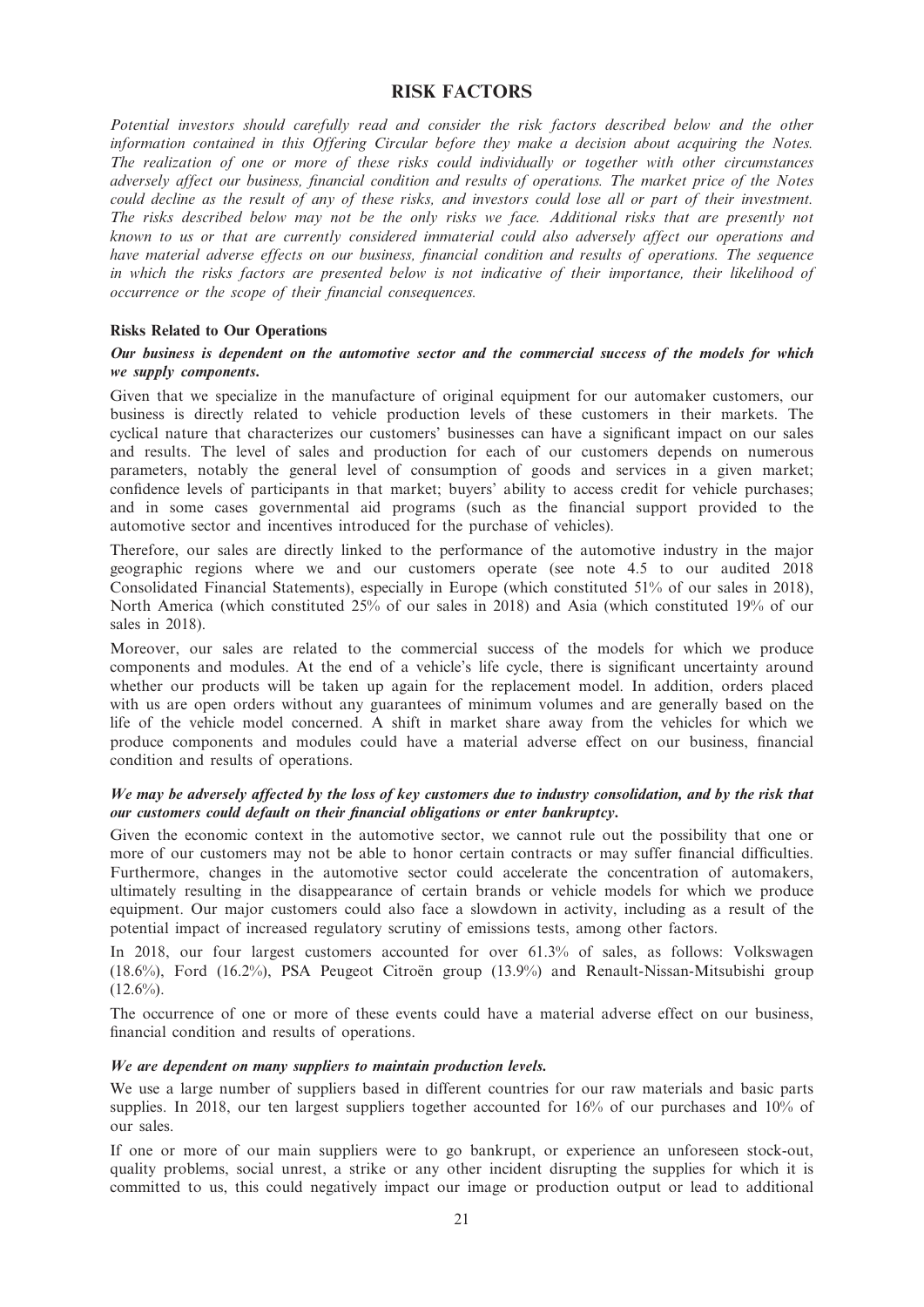costs, which in turn could have a material adverse effect on our business, financial condition and results of operations.

## We may not always be able to satisfy our customers' demands or maintain the quality of our products.

As a components producer and components and systems assembler for the automotive industry, and given the high volumes that our customers order, we constantly have to adapt our business activity to our customers' demands in terms of their supply chain, production operations, services and R&D. Should we, or one of our suppliers or service providers, default at any stage of the manufacturing process, we could be held liable for failure to fulfil our contractual obligations or for any technical problems that may arise.

In addition, any actual or alleged instances of inferior product quality, or of damage caused or allegedly caused by our products, could damage our reputation and brand and could lead to new or existing customers becoming less willing to conduct business with us.

## Our gross margins may be adversely affected if we fail to identify risks when we tender for new contracts or appropriately monitor the performance of our programs.

The contracts which we enter into are awarded after a complex equipment supply bidding process by our customers. Each contract with our customer is a program with a lifespan of up to ten years from the development phase through to the production phase. As part of the tender process, we carry out a detailed risk assessment to ensure that we identify and manage the nature and level or risks that we may be exposed to and, during the life of the program, we monitor the program in order to ensure operational and financial performance.

If we fail to identify and manage risks in connection with the bidding for and establishment of new programs, or fail to appropriately monitor our operational and financial performance, our gross margins could be adversely affected, which could also have a material adverse effect on our business, financial condition and results of operations.

### If we fail to attract and retain key personnel could adversely affect our business.

Our success depends to a large degree on the services of our senior management team and key personnel with particular expertise. In particular, the loss or unavailability of our senior management team for an extended period of time could have an adverse effect on our operations. In addition, we must compete with other companies for suitably qualified personnel, including technical and engineering personnel. Our inability to attract and retain key personnel could have a material adverse effect on our business, financial condition and results of operations.

#### We may experience difficulties integrating acquired businesses or achieving anticipated synergies.

As part of our external growth policy, we have made, and may make in the future, acquisitions of varying sizes, some of which have been, and may yet be, significant to us.

These acquisitions entail risks, such as:

- the assumptions of the business plans on which valuations are made may prove incorrect, especially concerning synergies and assessments of market demand, trend and forecasts;
- we may not have appropriately assessed associated risks related to the acquisitions, in particular in the course of performing our due diligence investigations;
- we may not succeed in integrating the acquired companies, their technologies, product ranges and employees;
- we may not be in a position to retain some key employees, customers or suppliers of the acquired companies;
- we may be forced or wish to terminate pre-existing contractual relationships with costly and/or unfavorable financial conditions; and
- we may increase our debt with a view to financing these acquisitions or refinancing the debt of the acquired companies.

As a result, the benefits expected from future acquisitions or those already made may not be confirmed within the expected time frames or to the extent anticipated, which could have a material adverse effect on our business, financial conditions and results of operations.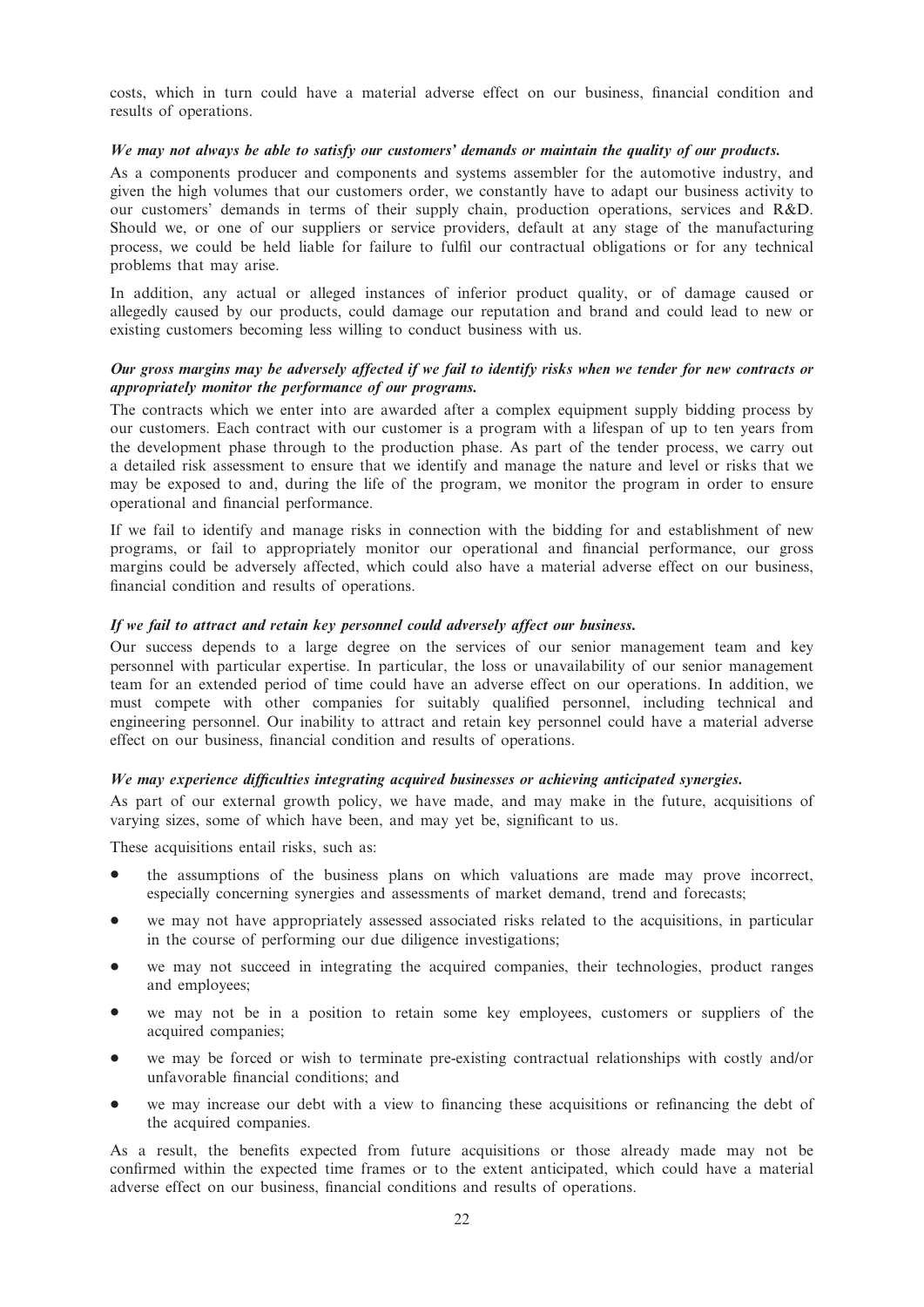## Clarion may have liabilities that are not known to us and which could have a material adverse effect on our business, financial conditions and results of operations

Following the Clarion Acquisition, Clarion will become a consolidated subsidiary of Faurecia. There may be liabilities that we failed, or were unable to discover, in the course of performing our due diligence investigations on Clarion. As we integrate Clarion, we may learn additional information that adversely affects us, such as unknown or contingent liabilities and issues relating to non-compliance with applicable laws. Any such liabilities, individually or in the aggregate, could have a material adverse effect on our business, financial condition and results of operations.

### We may be unable to realize anticipated synergies from the Clarion Acquisition

Following the Clarion Acquisition, we will seek to establish a fourth business group, Faurecia Clarion Electronics, with its head office in Japan. This new business group will incorporate our subsidiaries Parrot Automotive, a leader in automotive connectivity and infotainment, and Jiangxi Coagent Electronics, which develops HMI and in-vehicle-infotainment, including displays, voice recognition and smartphone applications. Faurecia Clarion Electronics will focus on manufacturing and developing products which advance our ''Cockpit of the Future'' strategy, in particular, cockpit electronic systems and software integration and our CIP. Our management has previously estimated that we will achieve significant potential synergies arising as a result of the Clarion Acquisition which will arise both from EBIT synergies and cost synergies. For more information, see "Business – Clarion Acquisition''. This estimated level of synergies is based upon our assumptions about our ability to implement the integration of Clarion in a timely fashion and within certain cost parameters. Our ability to achieve synergies is dependent on various factors, including the information available to us prior to completing the Clarion Acquisition. If one or more of our underlying assumptions proves to be incorrect, then we may not be able to realize these synergies in full or within the anticipated timeframe, and the costs we incur in trying to realize these synergies may be substantially higher than our current estimates.

## The Clarion Acquisition, and more generally, our Cockpit of the Future and Sustainable Mobility strategies may prove to be based on incorrect assumptions about market trends and forecasted demand.

The Clarion Acquisition is expected to reinforce our ability to produce technological content for use in IVI, audio equipment, connected service platforms for vehicles and HMI and advanced driver systems, which we will leverage to develop our Cockpit of the Future and Sustainable Mobility strategy. Our strategic choices, such as the Clarion Acquisition, Cockpit of the Future and Sustainable Mobility, are based on assumptions and expectations of market demand. If one or more of those assumptions or expectations proves to be incorrect, expected sales and performance can be negatively impacted, which could have a material adverse effect on our business, financial condition and results of operation.

## The international nature of our business exposes us to a variety of economic, political, tax, legal and other related risks.

Due to the international nature of our business activities, we are exposed to economic, political, fiscal, legal and other types of risks.

Our sales are mostly generated in Europe, North America and Asia. Our international business activities, notably in emerging countries, and following the Clarion Acquisition, in Japan, are exposed to certain risks inherent in any activity carried out abroad, including:

- any potential legislative or regulatory changes such as the UK's withdrawal from the EU or commercial, monetary or fiscal policies applied in some foreign countries and, in particular, risks of expropriation and nationalization;
- customs regulations, monetary control policies, investment restrictions or requirements or any other constraints such as levies or other forms of taxation on settlements and other payment terms adopted by subsidiaries; and
- difficulties in enforcing agreements, collecting payments due and protecting property through foreign legal systems, in particular, where intellectual property protection is less stringent.

Our business is affected by general economic conditions and macroeconomic trends which can impact overall demand for our products and the markets in which we operate including, for example, trade tensions between the EU and the US and between the US and China. Furthermore, while the regions in which we operate were affected differently by the global economic downturn which began in 2008, any weakening in economic conditions may affect the automotive supply industry globally and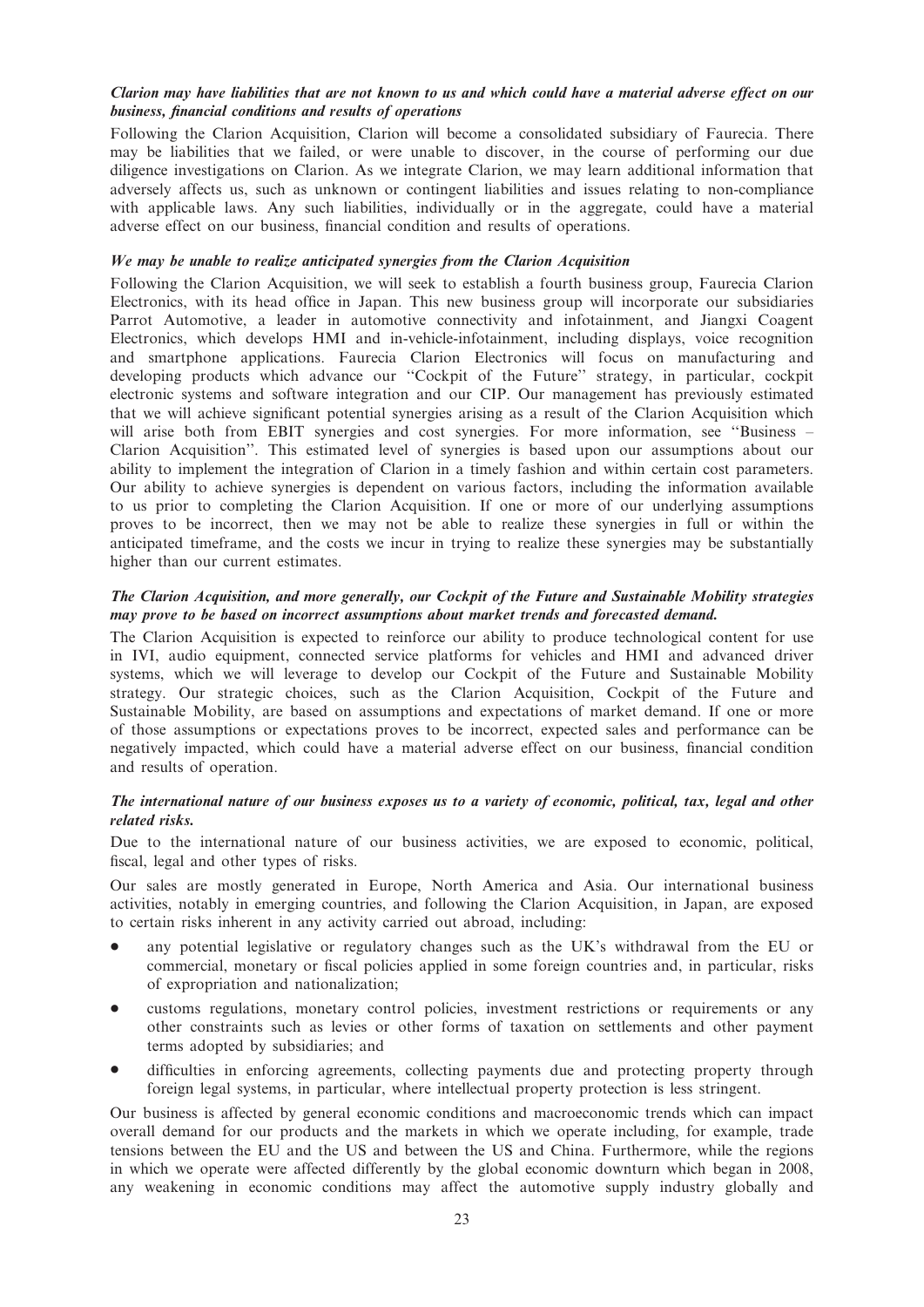negative economic conditions in one or more regions may affect the automotive supply industry in other regions. In China, for example, light vehicle production fell by 5.1% in 2018 (source: IHS Automotive February, 2019). Our business, financial condition and results of operations may be materially and adversely affected by an economic downturn on a global scale or in significant markets in which we operate.

## We operate in the highly competitive automotive supply industry where customers can exert significant price pressure.

The global automotive supply sector is highly competitive. Competition is based mainly on price, global presence, technology, quality, delivery, design and engineering capabilities, new product innovation and customer service as a whole. There are no guarantees that our products will be able to compete successfully with those of our competitors. Supply contracts are mostly awarded through competitive bids, and are often subject to renewed bidding when their terms expire. Although the overall number of competitors has decreased due to on-going industry consolidation, we face significant competition within each of our major product areas, including from new competitors entering the markets that we serve. We cannot assure you that we will be able to continue to compete favorably in these competitive markets or that increased competition will not have a material adverse effect on our business, financial condition and results of operation by reducing our ability to increase or maintain sales and profit margins.

The failure to obtain new business projects on new models, or to retain or increase business projects on redesigned existing models, could adversely affect our business, financial condition and results of operations. In addition, as a result of the relatively long lead times required for many of our structural components, it may be difficult for us to adequately manage the execution of a program from development to launch, adequately respond to any deterioration in the profitability of a program or to obtain new revenues in the short-term to replace any unexpected decline in the sale of existing products.

## A rise in interest rates would increase the cost of servicing our debt.

Before taking into account the impact of interest rate hedges, 37.7% of our borrowings were at variable rates as at 31 December 2018 and 24.1% of our borrowings were at variable rates as at 31 December 2017. Our variable rate financial debt mainly relates to the Senior Credit Facility, when drawn, as well as our short-term debt. Our main fixed rate debt consists of the 2023 Notes, the 2025 Notes and the Schuldschein.

We manage hedging of interest rate risks centrally. This management is handled by our Finance and Treasury Department, which reports to our General Management. Interest rate hedging decisions are made by a Market Risk Management Committee that meets on a monthly basis.

Since a significant part of our borrowings are at variable rates, the aim of our interest rate hedging policy is to reduce the impact of short-term rate changes on earnings. Our hedges primarily comprise euro-denominated interest rate swaps. They hedge a part of our interest payable in 2017 and 2018 against a rise in interest rates. Our interest rate position with respect to the different types of financial instruments used is detailed in note 30.3 to our audited 2018 Consolidated Financial **Statements** 

## We rely on capital markets to provide liquidity to operate and grow our business.

The capital and credit markets provide us with liquidity to operate and grow our business beyond the liquidity that operating cash flows provide. A worldwide economic downturn and/or disruption of the credit markets could reduce our access to capital necessary for our operations and executing our strategic plan. If our access to capital were to become constrained significantly, or if costs of capital increased significantly, due to lowered credit ratings, prevailing industry conditions, the volatility of the capital markets or other factors, our financial condition, results of operations and cash flows could be adversely affected.

## We are subject to fluctuations in exchange rates, primarily between the euro and other operating currencies.

We are exposed to risks arising from fluctuations in the exchange rates of certain currencies, particularly due to the location of some of our production sites, as well as the fact that certain subsidiaries purchase raw materials and other supplies or sell their products in a currency other than their functional currency.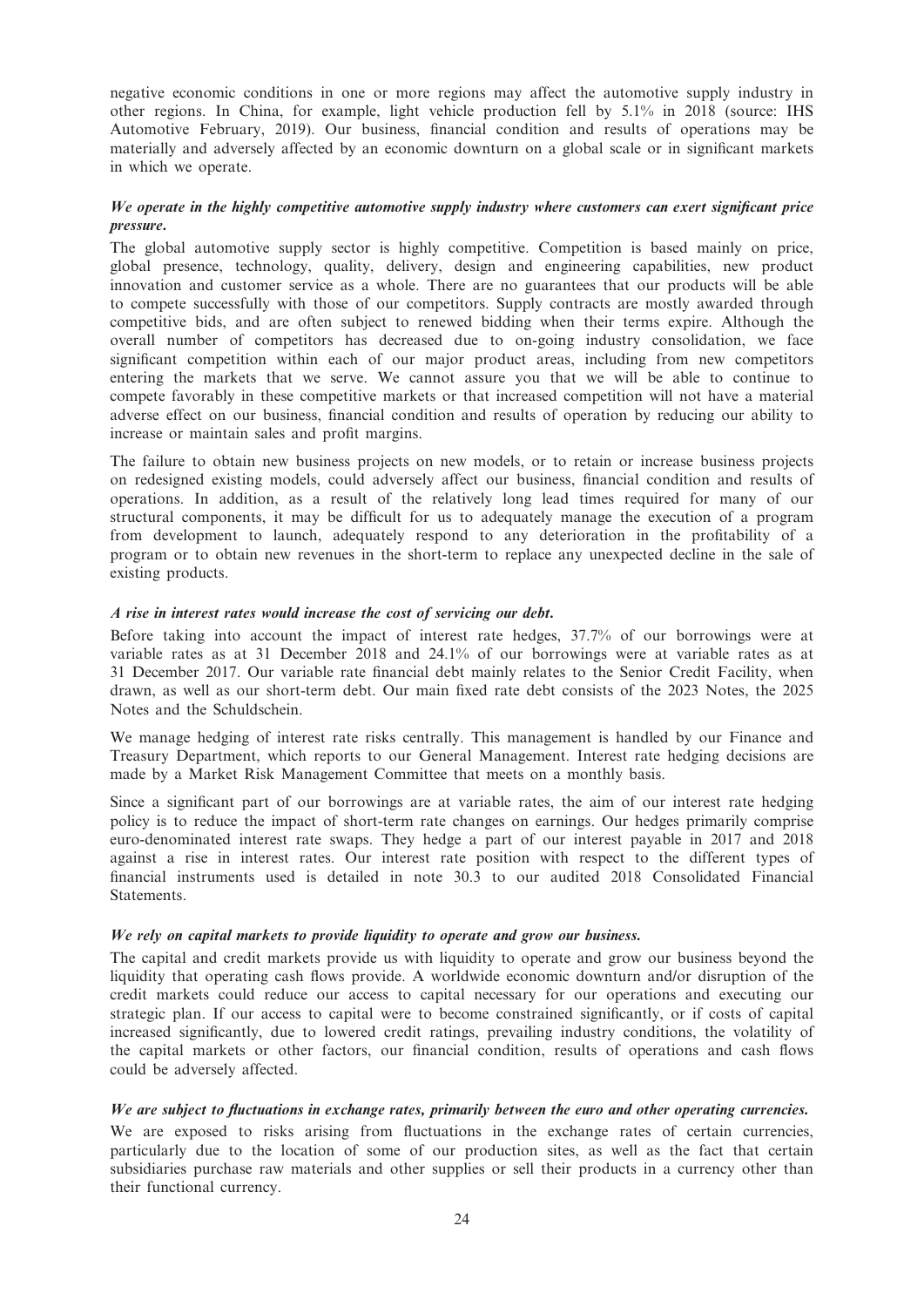See note 30.1 of our audited 2018 Consolidated Financial Statements for more information on changes in exchange rates of transaction currencies (other than their functional currency) used by our subsidiaries (with all other variables remaining constant).

We centrally manage currency risks relating to the commercial transactions of our subsidiaries, mainly using forward purchase and sale contracts and options as well as foreign currency financing. We manage foreign exchange risks centrally, through our Finance and Treasury Department, which reports to our General Management.

Hedging decisions are made by a Market Risk Management Committee that meets on a monthly basis. Currency risks on forecast transactions are hedged based on estimated cash flows determined in forecasts validated by our General Management. The related derivatives are classified as cash flow hedges when there is a hedging relationship that satisfies IFRS 9 financial instruments: recognition and measurement (which outlines the requirements for the recognition and measurement of financial assets) (''IFRS 9'') criteria.

Subsidiaries whose functional currency is not the euro are granted inter-company loans in their operating currencies. Although these loans are refinanced in euros and eliminated in the consolidation of our audited consolidated financial statements, they contribute to our currency risk exposure and are therefore hedged through swaps.

Details of net balance sheet positions and hedges by currency are provided in note 30.2 to our audited 2018 Consolidated Financial Statements.

## A failure of our information technology (IT) and data protection and security infrastructure could adversely impact our business, operations and reputation.

We rely upon the capacity, reliability and security of our IT and data protection and security infrastructure, as well as our ability to expand and update this infrastructure in response to the changing needs of our business.

If we experience a problem with the functioning of an important IT system or a security breach of our IT systems, including during system upgrades and/or new system implementations, the resulting disruptions could have an adverse effect on our business. We implement security measures in relation to our IT systems but we, like other companies, are vulnerable to damage from computer viruses, natural disasters, unauthorized access, cyber-attacks and other similar disruptions.

Any system failure, accident or security breach could result in disruptions to our operations. A material network breach in the security of our IT systems could result in the theft of our intellectual property, trade secrets, customer information, human resources information or other confidential information. To the extent that any disruptions or security breach result in a loss or damage to our data, or an inappropriate disclosure of confidential, proprietary or customer information, it could cause significant damage to our reputation, affect our relationships with our customers, lead to claims against us and ultimately harm our business. In addition, we may be required to incur significant costs to protect against damage caused by these disruptions or security breaches in the future.

## We are subject to fluctuations in the prices of raw materials.

We are exposed to commodity risk through our direct purchases of raw materials and indirectly through components purchased from our suppliers. The proportion of our direct purchases of raw materials, mainly steel and plastics, represented approximately 15% of purchases in 2018. Our operating and net income can be adversely affected by changes in the prices of the raw materials we use, notably steel and plastics.

To the extent that our sales contracts with customers do not include price indexation clauses linked to the price of raw materials, we are exposed to risks related to unfavorable fluctuations in commodity prices. We do not use derivatives to hedge our purchases of raw materials or energy.

If commodity prices were to rise steeply, we may not be able to pass on all such price increases to our customers, which could have an unfavorable impact on our sales, which in turn could have a material adverse effect on our business, financial condition and results of operations.

## We face litigation risks, including product liability, warranty and recall risk.

We are currently and may in the future become subject to legal proceedings and commercial or contractual disputes. These are typically lawsuits, claims and proceedings that arise in the normal course of business including, without limitation, claims pertaining to product liability, product safety, environmental, safety and health, intellectual property, employment, commercial and contractual matters and various other matters. We are also subject to investigations by competition authorities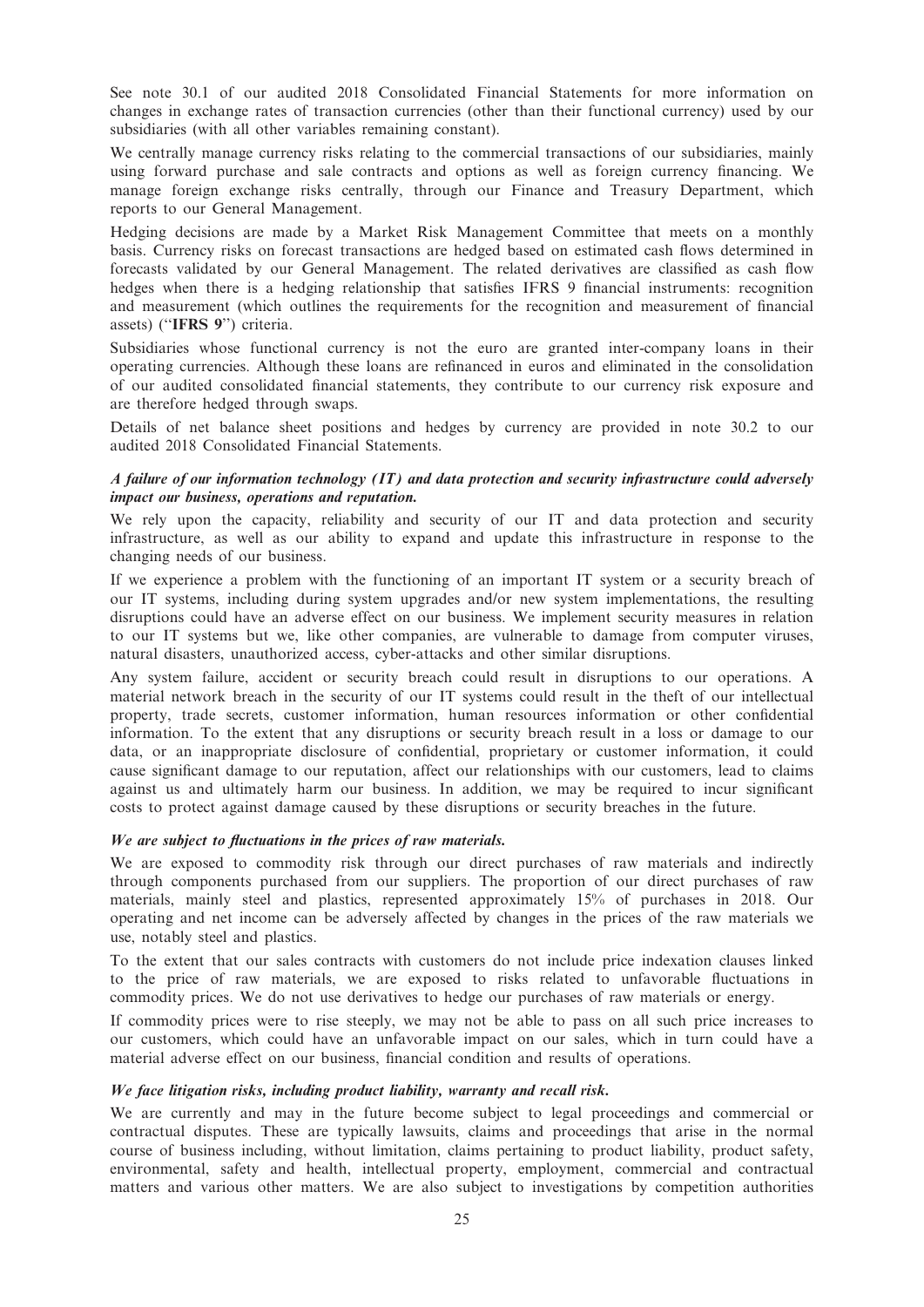relating to alleged anti-competitive practices in certain jurisdictions. See ''Business – Litigation'' for further information.

The outcome of such lawsuits, investigations, claims or proceedings cannot be predicted with certainty. There exists the possibility that such claims may have an adverse impact on our results of operations that is greater than we anticipate, and/or negatively affect our reputation.

We are also subject to a risk of product liability or warranty claims if our products actually or allegedly fail to perform as expected or the use of our products results, or is alleged to result, in bodily injury and/or property damage. While we maintain reasonable limits of insurance coverage to appropriately respond to such exposures, large product liability claims, if made, could exceed our insurance coverage limits and further insurance may not continue to be available on commercially acceptable terms, if at all. We may incur significant costs to defend these claims or experience product liability losses in the future. In addition, if any of our designed products are, or are alleged to be, defective, we may be required to participate in recalls and exchanges of such products. The future cost associated with providing product warranties and/or bearing the cost of repair or replacement of our products could have a material adverse effect on our business, financial condition and results of operations.

### Our insurance coverage may not be adequate to cover all the risks we may face and it may be difficult to obtain replacement insurance on acceptable terms or at all.

Our production plants, equipment and other assets are insured for property damage and business interruption risks, and we carry insurance for products liability risks. Our insurance policies are subject to deductibles and other coverage limitations and we cannot ensure you that we are fully insured against all potential hazards incident to our business, including losses resulting from risks of war or terrorist acts, certain natural hazards (such as earthquakes), environmental damage or all potential losses, including damage to our reputation. We have entered into liability insurance which includes specific policies such as environmental liability insurance and coverage of liability for damages resulting from accidents.

However, as some risks cannot be assessed or can only be assessed to a limited extent, the possibility of loss or damage not being covered by the insured amounts and provisions cannot be ruled out. Should such loss or damage occur, this could have a material adverse effect on our business, financial conditions and results of operations.

If we incur a significant liability for which we are not fully insured or if premiums and deductibles for certain insurance policies were to increase substantially as a result of any incidents for which we are insured, this could have a material adverse effect on our business, financial condition and results of operations.

## We face risks related to the intellectual and industrial property we use.

We consider that we either own or may validly use all the intellectual and industrial property rights required for our business operations and that we have taken all reasonable measures to protect our rights or obtain guarantees from the owners of third party rights. However, we cannot rule out the risk that our intellectual and/or industrial property rights may be disputed by a third party on the grounds of pre-existing rights or for any other reason. Furthermore, for countries outside France, we cannot be sure of holding or obtaining intellectual and industrial property rights offering the same level of protection as those in France.

## Industrial and environmental risks could disrupt our business and a have a material adverse effect on our business, financial condition and results of operations.

Our manufacturing sites are subject to risks associated with fire, explosion, natural disaster (including extreme weather events), systems failure, accidental pollution and non-compliance with current or future regulations. For example, in 2018, we suffered losses of approximately  $\epsilon$ 7 million due to product delays arising from an explosion fire at the Meridian mill in Eaton Rapids, Michigan, mostly covered by our liability insurance. These various risks may result in us incurring additional costs. These additional costs could have a material adverse effect on our business, financial condition and results of operations. The occurrence of any natural disaster could cause the total or partial destruction of a plant and thus prevent us from supplying products to our customers, causing further disruption at their plants for an indeterminate period of time, which in turn could have a material adverse effect on our business, financial condition and results of operation.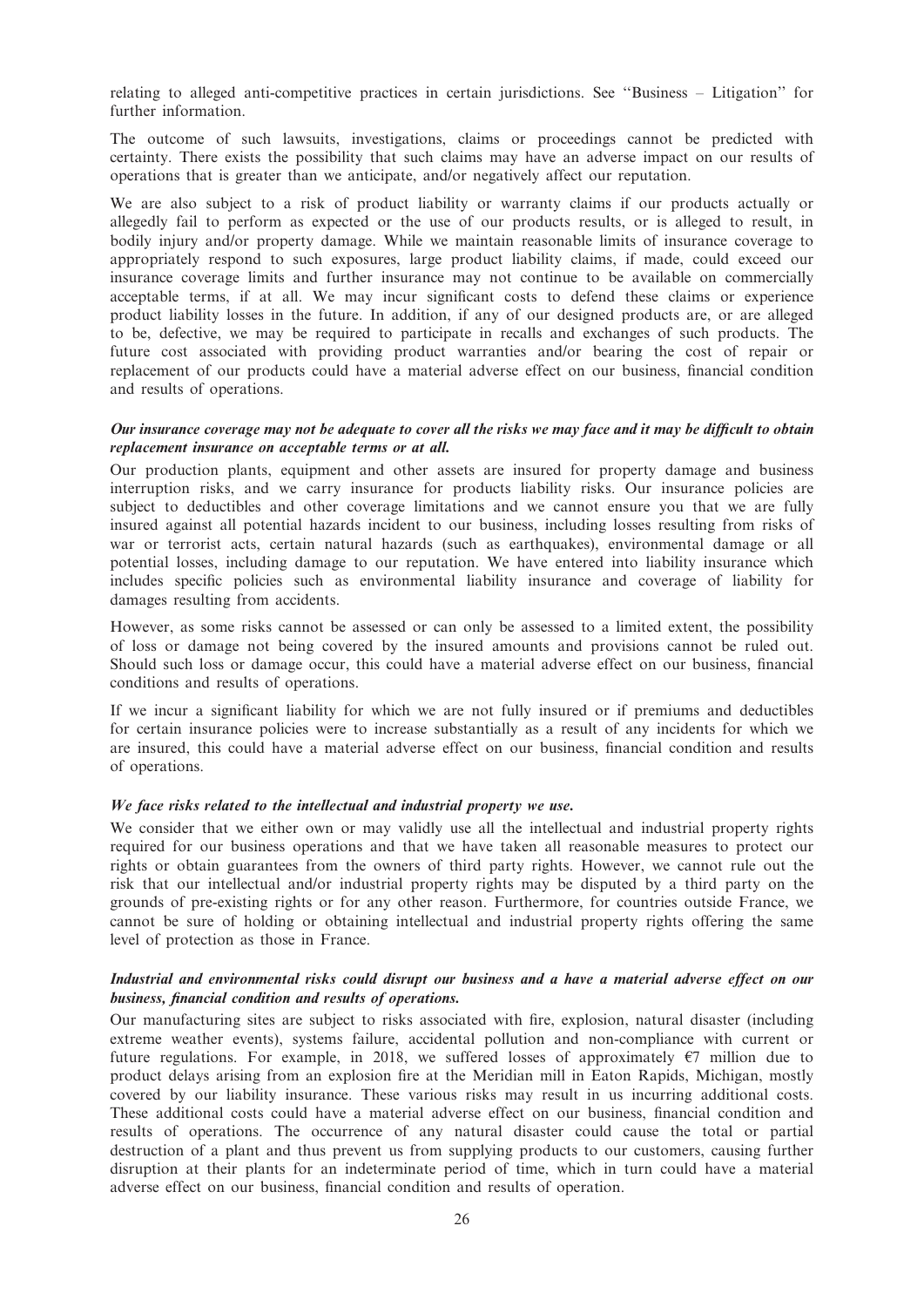### Our reputation is critical to our business

Our results of operations depend on maintaining a positive reputation with customers. Any negative incident could significantly affect our reputation and damage our business.

We may be adversely affected by any negative publicity, regardless of its accuracy, including without limitation with respect to:

- the quality of our products;
- $\bullet$  damage to the environment
- employee or customer injury;
- failure of our information technology (IT) and data security infrastructure, including security breaches of confidential customer or employee information;
- employment-related claims relating to alleged employment discrimination, wages and hours;
- violations of law or regulations;
- labour standards or healthcare and benefits issues; or
- our brand being affected globally for reasons outside of our control.

While we try to ensure that our suppliers maintain the reputation of our brand, suppliers may take actions that adversely affect our reputation. In addition, through the increased use of social media, individuals and non-governmental organisations have the ability to disseminate their opinions regarding the safety of our products, and our business, to an increasingly wide audience at a faster pace. Any failure to effectively respond to any negative opinions or publicity in a timely manner could harm the perception of our brand and products and damage our reputation, regardless of the validity of the statements against us and ultimately harm our business.

### Non-compliance with internal corporate governance requirements

We have a number of company-wide policies and measures, including our "Code of Ethics", which addresses the latest requirements of applicable French anti-corruption legislation, our management code and other measures such as our Code of Conduct for the Prevention of Corruption and our Guide to Good Practice in Combating Anti-Competitive Practices, which put into practice many of the principles set out in the Code of Ethics. There can be no assurance that violations of our internal corporate governance requirements will not occur. In the event violations do occur, they could harm our reputation and result in fines, which could in turn have a material adverse effect on our business, financial condition and results of operations and therefore on our ability to fulfil our obligations under the Notes.

## Changes to IFRS standards for lease accounting may adversely affect our financial results and position.

Changes to IFRS have been proposed in recent years, and further changes may be proposed in the future. In particular, the International Accounting Standards Board (''IASB'') released a new standard (''IFRS 16'') on lease accounting, which replaced International Accounting Standards (''IAS'') 17 Leases and which became effective for financial reporting periods beginning on or after 1 January, 2019. The application of IFRS 16 is expected to have a significant impact on our consolidated balance sheet, as we will be required to recognize the present value of minimum lease payments as a liability and record rights of usage as assets. It is also expected to have a significant impact on our consolidated statement of comprehensive income, as we will be required to report depreciation expenses related to such additional assets and interest expenses related to such additional liabilities (instead of lease expenses). This and any other changes to IFRS that may be proposed in the future could have a material adverse effect on our results of operations or financial condition.

Although we are still in the process of analyzing the detailed consequences of IFRS 16's application, we currently believe that had IFRS 16 been applicable as at and for the year ended 31 December, 2018, the estimated impact on our consolidated financial statements would have been as follows: (a) an increase of up to  $\epsilon$ 700 million in our consolidated assets; (b) an increase of up to  $\epsilon$ 700 million in our consolidated liabilities; (c) an increase in our consolidated depreciation expense; (d) an increase in our consolidated interest expense; and (e) a decrease in our consolidated lease expense.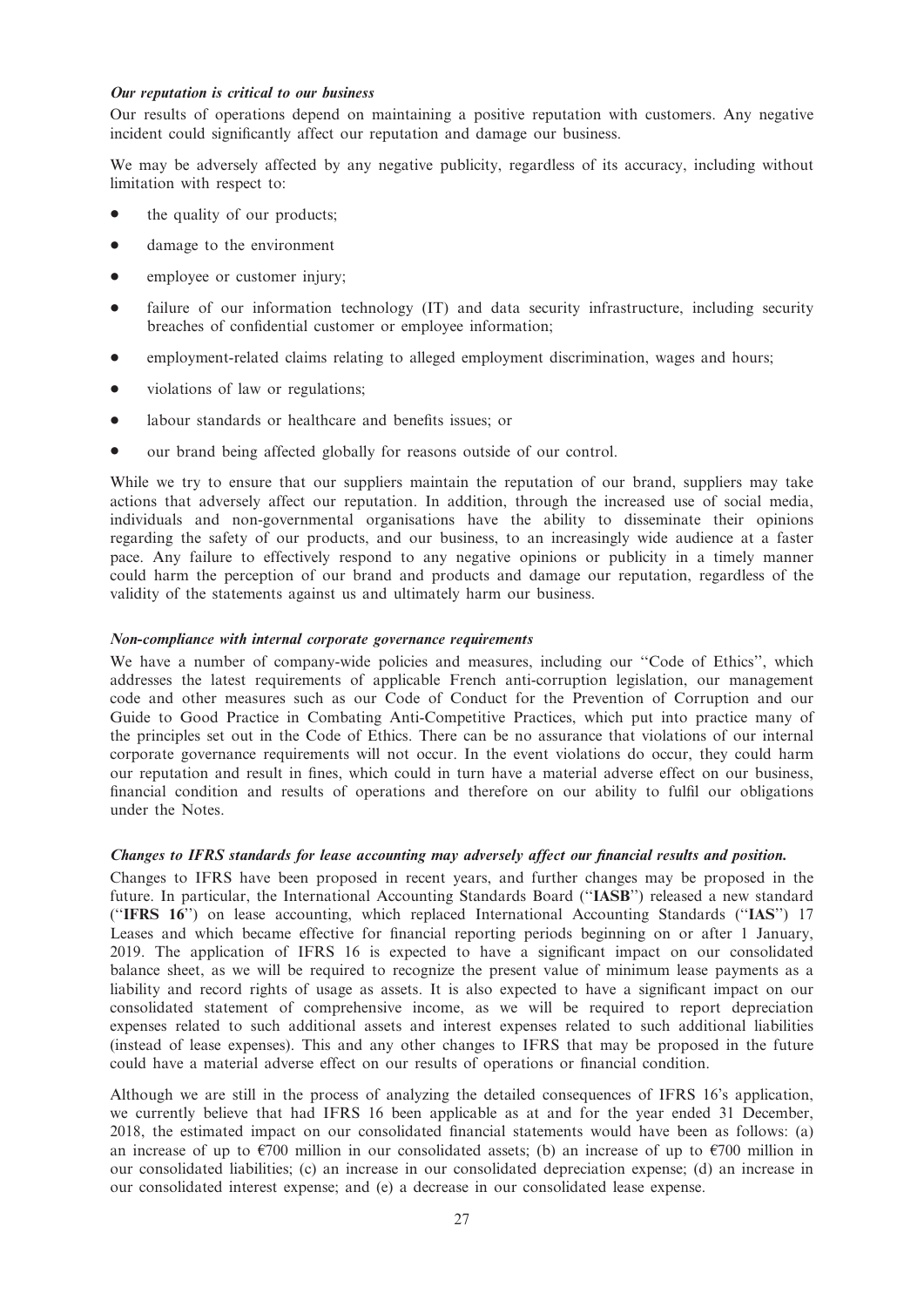### Risks Related to the Notes

## The Notes are solely obligations of the Issuer and will be structurally subordinated to all of the claims of creditors of the Issuer's subsidiaries.

None of the Issuer's subsidiaries will guarantee the Notes. You will therefore not have any direct claim on the cash flows or assets of the Issuer's subsidiaries, and the Issuer's subsidiaries will have no obligation, contingent or otherwise, to pay amounts due under the Notes, or to make funds available to the Issuer for those payments.

Generally, claims of creditors of a subsidiary, including lenders and trade creditors, will effectively have priority with respect to the assets and earnings of the subsidiary over the rights of its ordinary shareholders, including the Issuer. Accordingly, claims of creditors of a subsidiary will also effectively have priority over the claims of creditors of the Issuer, including claims of holders of the Notes. In the event of a bankruptcy, liquidation or reorganization of any of our subsidiaries, holders of their indebtedness and their trade creditors will generally be entitled to payment of their claims from the assets of those subsidiaries before any assets are made available for distribution to the Issuer. The Notes, therefore, will be effectively junior and structurally subordinated to all debt and other liabilities of our subsidiaries, including liabilities owed to trade creditors. As at 31 December 2018, the subsidiaries of the Issuer had  $\epsilon$ 286.3 million of gross financial debt to third parties and a net cash position of  $\epsilon$ 918.5 million. In addition, as at 31 December 2018, our consolidated trade payables amounted to  $64,563$  million, substantially all of which was incurred by our subsidiaries. Pursuant to the Trust Deed governing the Notes, our subsidiaries will be permitted to incur additional indebtedness, which will rank structurally ahead of the Notes. See ''Terms and Conditions of the Notes – Condition 6.1: Limitation on Indebtedness''.

### We will rely on payments from our subsidiaries to pay our obligations under the Notes.

The Issuer is primarily a holding company, with business operations principally located at the level of our subsidiaries. Accordingly, we will have to rely largely on dividends and other distributions from our subsidiaries to make payments under the Notes. We cannot be certain that the earnings from, or other available assets of, these operating subsidiaries will be sufficient to enable us to pay principal or interest on the Notes when due.

The payment of dividends and the making of loans and advances to us by our subsidiaries are subject to various restrictions, including:

- restrictions under applicable company law that restrict or prohibit companies from paying dividends unless such payments are made out of profits available for distribution;
- restrictions under the laws of certain jurisdictions that can make it unlawful for a company to provide financial assistance in connection with the acquisition of its own shares or the shares of any of its holding companies;
- statutory or other legal obligations that affect the ability of our subsidiaries to make payments to us on account of intercompany loans; and
- existing or future agreements governing our or our subsidiaries' debt may prohibit or restrict the payment of dividends or the making of loans or advances to us.

If we are not able to obtain sufficient funds from our subsidiaries, we will not be able to make payments on the Notes.

#### We may not have the ability to repay the Notes.

We may not be able to repay the Notes at maturity. Moreover, we may be required to repay all or part of the Notes prior to their scheduled maturity upon an event of default. If you were to require us to repay the Notes following an event of default, we cannot guarantee that we would be able to pay the required amount in full. Our ability to repay the Notes will depend, in particular, on our financial condition at the time of the required repayment, and may be limited by applicable law, or by the terms of our indebtedness and the terms of new facilities outstanding on such date, which may replace, increase or amend the terms of our existing or future indebtedness.

Our other creditors, in particular the lenders under the loans and creditors under factoring arrangements and other indebtedness described in ''Description of Other Indebtedness'', would be able to accelerate their loans or claims if certain events occur, such as breach of certain financial covenants that would not permit the acceleration of the Notes. Such an event would have a significant impact on our ability to repay the Notes. Furthermore, our failure to repay the Notes could result in a cross-default under other indebtedness.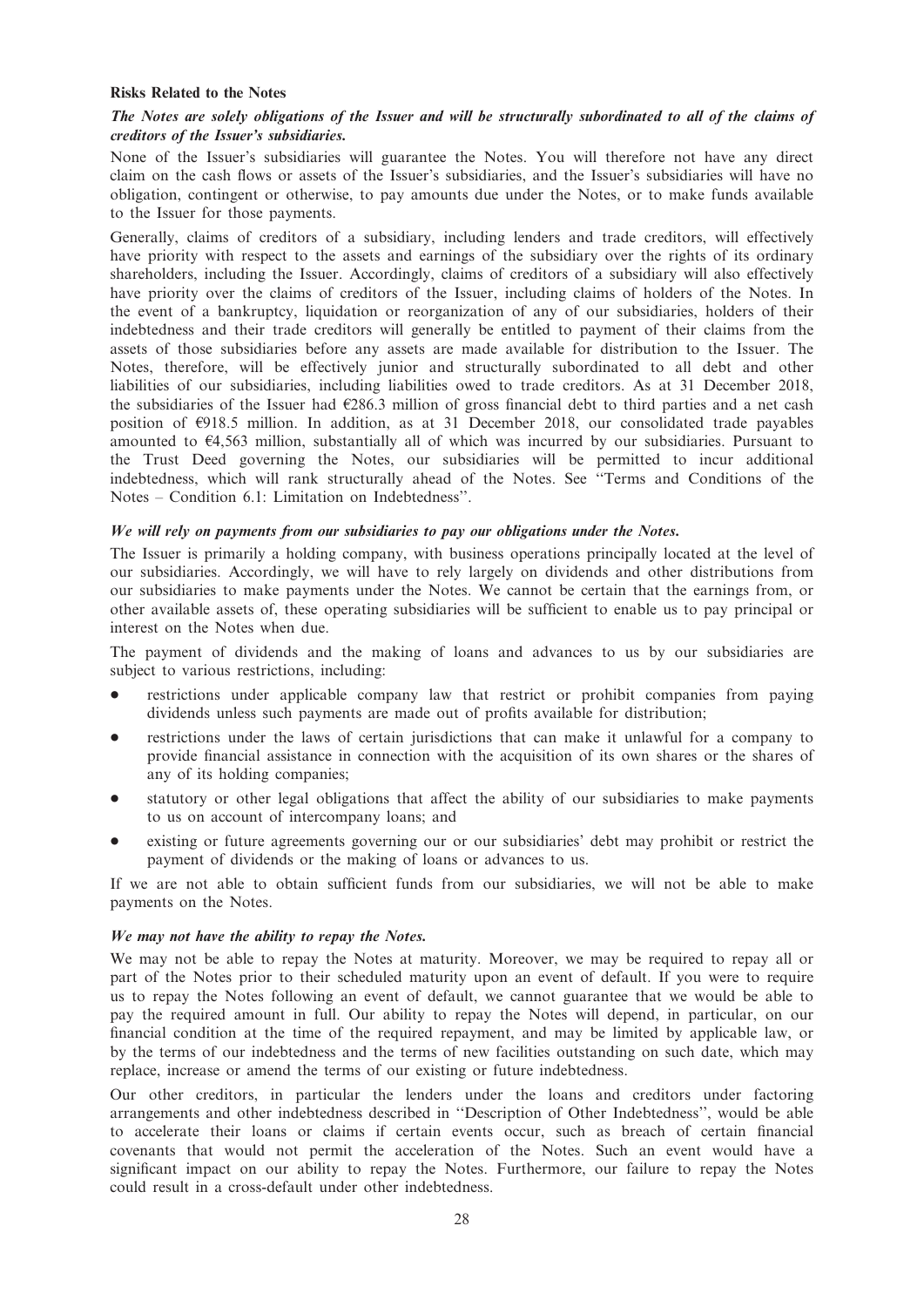## A substantial amount of our indebtedness will mature before the Notes, and we may not be able to repay this indebtedness or refinance this indebtedness at maturity on favorable terms, or at all.

Substantially all of our indebtedness will mature prior to the maturity of the Notes.

Our ability to service our current debt obligations and to repay or refinance our existing debt will depend in part on a combination of generation of cash flow from our operations and cash produced by the disposal of selected assets, as well as on our ability to obtain financing. There can be no assurance that we will continue to generate sufficient cash flow in the future to service our current debt obligations and our other operating costs and capital expenditures, particularly if global or regional economies were to experience another significant economic downturn. Further, there can be no assurance that we will be able to consummate such disposals or, if consummated, that the terms of such transactions will be advantageous to us.

In addition, our ability to refinance our indebtedness, on favorable terms, or at all, will depend in part on our financial condition at the time of any contemplated refinancing. Any refinancing of our indebtedness could be at higher interest rates than our current debt and we may be required to comply with more onerous financial and other covenants, which could further restrict our business operations and may have a material adverse effect on our business, financial condition, results of operations and prospects and the value of the Notes. We cannot assure you that we will be able to refinance our indebtedness as it comes due on commercially acceptable terms or at all and, in connection with the refinancing of our debt or otherwise, we may seek additional financing, dispose of certain assets, reduce or delay capital investments or seek to raise additional capital.

If there were an event of default under any of our debt instruments that was not cured or waived, the holders of the defaulted debt could terminate their commitments thereunder and cause all amounts outstanding with respect to such indebtedness to be due and payable immediately, which in turn could result in cross defaults under our other debt instruments, including the Notes. Any such actions could force us into bankruptcy or liquidation, and we may not be able to repay the Notes in such an event.

## Restrictions imposed by the Senior Credit Facility, the Bridge Facility Agreement, the Schuldschein, the Trust Deed and the trust deeds governing the 2023 Notes and the 2025 Notes limit our ability to take certain actions.

The Senior Credit Facility, the Bridge Facility Agreement, the Schuldschein, the Trust Deed and the trust deeds governing the 2023 Notes and the 2025 Notes limit our flexibility to operate our business. For example, certain of these agreements restrict our and certain of our subsidiaries' ability to, among other things:

- borrow money;
- create certain liens:
- guarantee indebtedness; or
- merge, consolidate or sell, lease or transfer all or substantially all of our assets.

In addition, the Senior Credit Facility and the trust deed governing the 2023 Notes limit, among other things, our ability and our subsidiaries' ability to pay dividends or make other distributions, make certain asset dispositions, make certain loans or investments, issue or sell share capital of our subsidiaries or enter into transactions with affiliates. The operating and/or financial restrictions and/or covenants in the Senior Credit Facility, the Bridge Facility Agreement, the Schuldschein, the Trust Deed and the trust deed governing the 2023 Notes and the 2025 Notes may adversely affect our ability to finance our future operations or capital needs or engage in other business activities that may be in our interest. In addition to limiting our flexibility in operating our business, a breach of the covenants in the Senior Credit Facility, the Bridge Facility Agreement, the Schuldschein, the Trust Deed or the trust deeds governing the 2023 Notes and the 2025 Notes could cause a default under the terms of each of those agreements, causing all the debt under those agreements to be accelerated. If this were to occur, we may not have sufficient assets to repay our debt.

## We may be unable to raise funds necessary to finance any change of control repurchase offers required by the Notes.

If we experience specified changes of control, pursuant to the Trust Deed, each holder of the Notes will have the right to require that we purchase all or any of the outstanding Notes of such holder at a price equal to 101% of the principal amount thereof plus accrued and unpaid interest, if any, to the date of purchase. Additionally, a change of control under the Senior Credit Facility, the Bridge Facility Agreement or the Schuldschein, unless waived by a lender, would result in cancellation of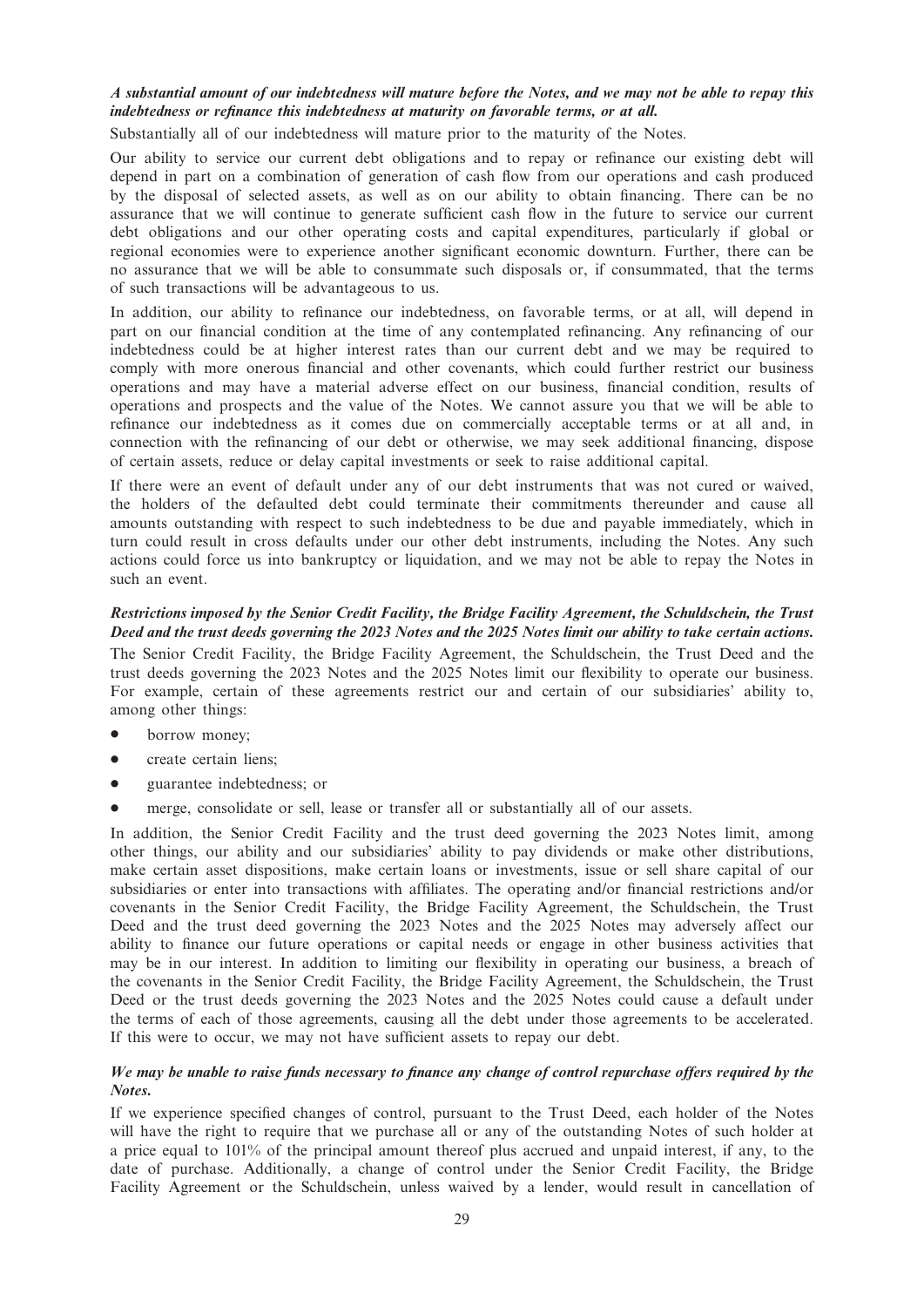such lender's commitments under such facility and all amounts outstanding under such facility owed to such lender would become immediately due and payable. In addition, a change of control under the 2023 Notes and the 2025 Notes would give bondholders the option to have their bonds redeemed early at par or 101% of the principal amount thereof, respectively, in each case plus accrued and unpaid interest.

We may not have the resources to finance the redemption of the Notes or the early repayment of certain of our indebtedness following a change of control. Therefore, we expect that we would require third party financing to make an offer to repurchase the Notes upon a change of control. We cannot give any assurances that we would be able to obtain such financing. Our failure to effect a change of control offer when required would constitute an event of default under the Trust Deed.

In addition, the change of control provision in the Notes may not necessarily afford investors protection in the event of certain important corporate events, including a reorganization, restructuring, merger or other similar transactions involving our Group that may adversely affect holders of Notes, because such corporate events may not involve a shift in voting power or beneficial ownership or, even if they do, may not constitute a ''Change of Control'' as defined in the Terms and Conditions of the Notes.

#### The Notes are not necessarily suitable for all investors.

Investors must have sufficient knowledge and experience in financial markets and familiarity with our Group to evaluate the benefits and risks of investing in the Notes, as well as knowledge and access to analytical tools in order to assess these benefits and risks in the context of their financial situation. The Notes are not suitable for investors who are not familiar with concepts such as amortization prior to or at maturity at our option, events of default or other financial terms governing these types of securities.

Investors must also be sure that they have sufficient financial resources to bear the risks inherent in the purchase of Notes and that an investment in this type of security is appropriate in the context of their financial situation.

### Exchange rate risks exist for certain holders of the Notes.

We will make all payments under the Notes in euros. Any holder of the Notes who conducts its financial activities mainly in a currency other than the euro should take into consideration the risk that the rates of exchange could fluctuate and the risk that the authorities of the countries of the relevant currencies could modify any exchange controls. An appreciation of the value of the currency of the holder of the Notes compared to the euro would decrease, in the currency of the holder of the Notes, the value of payments (interest and principal) received under the terms of the Notes, the market value of the Notes, and thus the return of the Notes for such holder of the Notes.

Moreover, governments and monetary authorities could impose (as some have done in the past) exchange controls that could affect the applicable exchange rate. In such a case, holders of the Notes could receive principal or interest in amounts lower than expected, or even no principal or interest.

## There currently exists no market for the Notes, and we cannot provide assurance that an active trading market will develop for the Notes.

The Notes will be new securities for which there currently is no market. Application has been made to list the Notes on the Official List of Euronext Dublin and to admit the Notes for trading on the Global Exchange Market. However, there is a risk that no liquid secondary market for the Notes will develop or, if it does develop, that it will not continue. The fact that the Notes may be listed does not necessarily lead to greater liquidity as compared to unlisted Notes. In an illiquid market, an investor is subject to the risk of not being able to sell Notes at any time at fair market prices or at all.

The liquidity of any market for the Notes will depend on the number of holders of the Notes, prevailing interest rates, the market for similar securities and other factors, including general economic conditions and our financial condition, results of operations and prospects, as well as recommendations of securities analysts. Historically, the market for non-investment grade securities has been subject to disruptions that have caused substantial volatility in the prices of securities similar to the Notes. The liquidity of a trading market for the Notes may be adversely affected by a general decline in the market for similar securities and is subject to disruptions that may cause volatility in prices. It is possible that the market for the Notes will be subject to disruptions. Any such disruption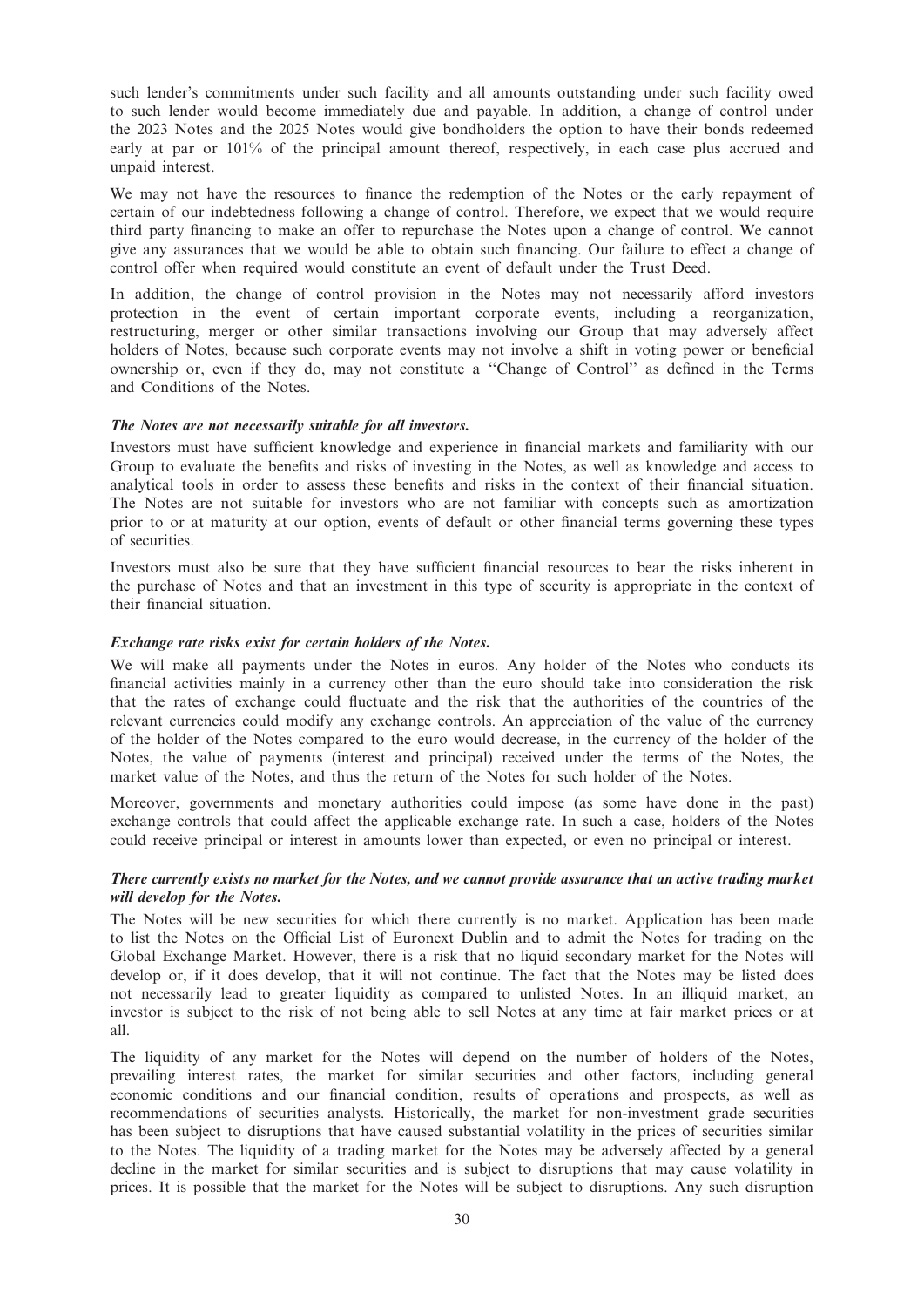may have a negative effect on investors in the Notes, regardless of our financial condition, results of operations and prospects.

The development of market prices of the Notes depends on various factors, such as changes of market interest rate levels, the policies of central banks, overall economic developments, inflation rates and the level of demand for the Notes and for high yield securities generally, as well as our financial condition, results of operations and prospects. The Notes may thus trade at prices that are lower than their initial purchase price. The holders are therefore exposed to the risk of an unfavorable development of market prices of their Notes which materialize if the holders sell the Notes prior to the final maturity.

## The Notes may not become, or remain, listed on Euronext Dublin.

Although the Issuer has, pursuant to the Trust Deed, agreed to use its commercially reasonable efforts to have the Notes listed on the Official List of Euronext Dublin and admitted to trading on the Global Exchange Market thereof and to maintain such listing as long as the Notes are outstanding, the Issuer cannot assure you that the Notes will become, or remain, listed. If the Issuer cannot maintain the listing on the Official List of Euronext Dublin and the admission to trading on the Global Exchange Market or it becomes unduly burdensome to make or maintain such listing, the Issuer may cease to make or maintain such listing on the Official List of Euronext Dublin, provided that it will use reasonable best efforts to obtain and maintain the listing of the Notes on another recognized stock exchange in Europe, although there can be no assurance that the Issuer will be able to do so. Although no assurance can be made as to the liquidity of the Notes as a result of listing on the Official List of Euronext Dublin or another recognized stock exchange in Europe in accordance with the Trust Deed, failure to be approved for listing or the delisting of the Notes from the Official List of Euronext Dublin or another listing exchange in accordance with the Trust Deed may have a material adverse effect on a holder's ability to resell Notes in the secondary market.

### The market value of the Notes could decrease if our creditworthiness worsens.

The market value of the Notes will suffer if the market perceives us to be less likely to fully perform all our obligations under the Notes, which could occur, for example, because of the materialization of any of the risks listed above regarding our Group. Even if the likelihood that we will be in position to fully perform all our obligations under the Notes has not actually decreased, market participants could nevertheless have a different perception. In addition, the market participants' estimation of the creditworthiness of corporate debtors in general or debtors operating in the same business as us could adversely change, causing the market value of the Notes to fall. If any of these risks occurs, third parties would only be willing to purchase Notes for a lower price than before the materialization of these risks. Under these circumstances, the market value of the Notes will decrease.

## The rights of holders of the Notes will be limited so long as the Notes are issued in book-entry interests.

Owners of the book-entry interests will not be considered owners or holders of Notes unless and until definitive notes are issued in exchange for book-entry interests. Instead, Euroclear or Clearstream, or their nominees, will be the sole holders of the Notes.

Payments of principal, interest and other amounts owing on or in respect of the Notes in global form will be made by the Issuer to the Trustee or the Principal Paying Agent, which will make payments to the clearing system. Thereafter, such payments will be credited to the clearing system participants' accounts that hold book-entry interests in the Notes in global form and credited by such participants to indirect participants. After payment to the clearing system, neither we, nor the Trustee nor the Principal Paying Agent, will have any responsibility or liability for any aspect of the records relating to, or payments of, interest, principal or other amounts to the clearing system, or to owners of bookentry interests.

Owners of book-entry interests will not have the direct right to act upon our solicitations for consents or requests for waivers or other actions for holders of the Notes. Instead, holders of the Notes may be entitled to act only to the extent that they have received appropriate proxies to do so from the clearing system or, if applicable, from a participant. We cannot assure you that procedures implemented for the granting of such proxies will be sufficient to enable you to vote on any requested actions on a timely basis.

## Early redemption of the Notes may reduce an investor's expected yield.

The Notes may be redeemed at our option at the principal amount of the Notes plus accrued and unpaid interest, if any, to the date fixed for redemption as more fully described in ''Terms and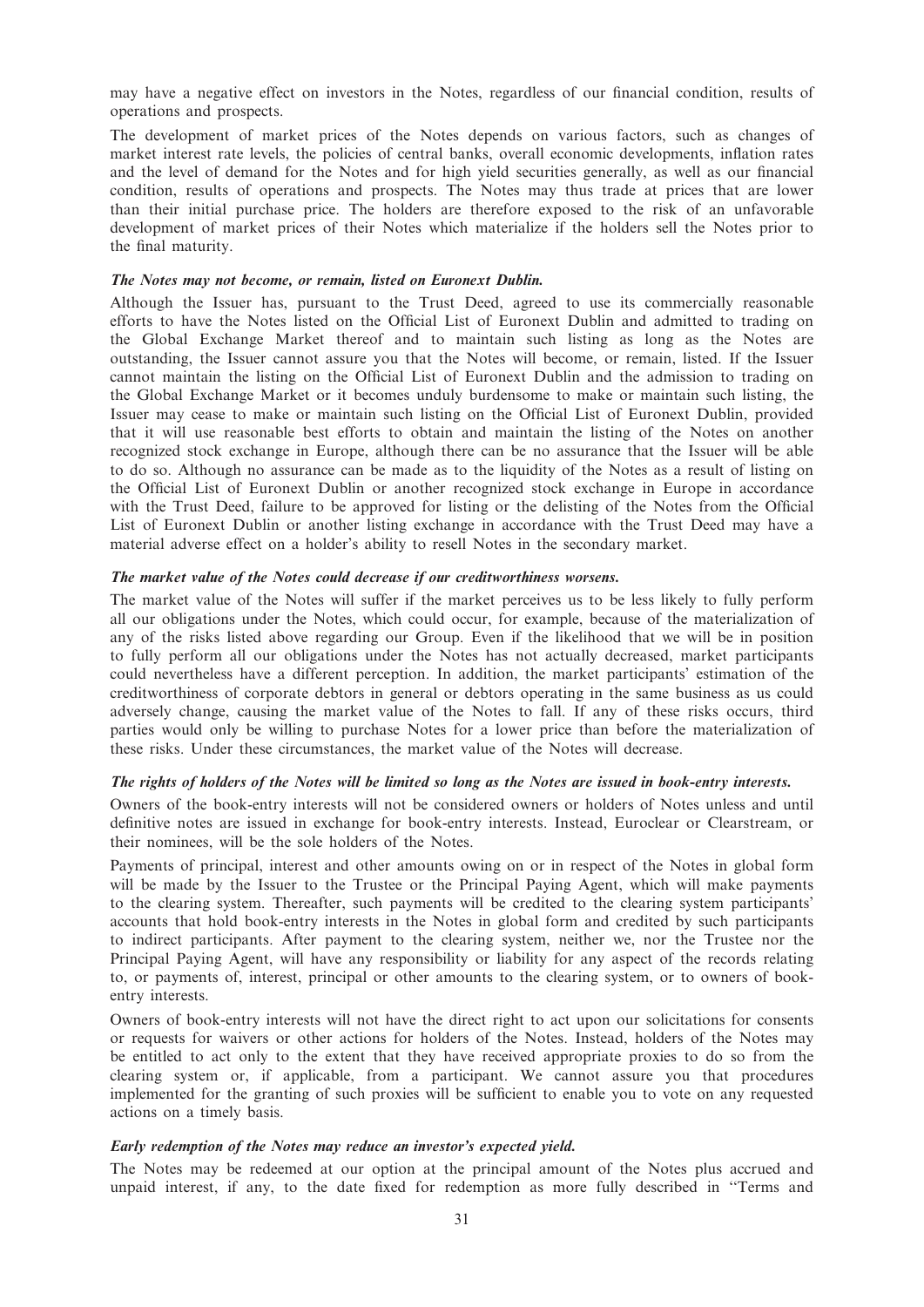Conditions of the Notes – Condition 3: Optional Redemption''. In the event that we exercise the option to redeem the Notes, you may suffer a lower than expected yield and may not be able to reinvest the funds on the same terms.

## Transfer of the Notes will be restricted, which may adversely affect the value of the Notes.

Because the Notes have not been, or will not be, and are not required to be, registered under the Securities Act or the securities laws of any other jurisdiction, they may not be offered or sold in the United States and may only be sold outside the United States in offshore transactions in accordance with Regulation S or pursuant to another exemption from, or in a transaction not subject to, the registration requirements of the Securities Act and all other applicable laws. These restrictions may limit the ability of investors to resell the Notes. It is the obligation of investors in the Notes to ensure that all offers and sales of the Notes within the United States and other countries comply with applicable securities laws. See ''Selling Restrictions''.

## The insolvency laws of France may not be as favorable to you as the bankruptcy laws of another jurisdiction and may preclude holders of the Notes from recovering payments due on the Notes.

Under French insolvency law, holders of debt securities are automatically grouped into a single assembly of holders (the ''Assembly'') in order to defend their common interests if an accelerated safeguard procedure (procédure de sauvegarde accélérée), an accelerated financial safeguard procedure (procédure de sauvegarde financière accélérée), a safeguard procedure (procédure de sauvegarde) or a judicial reorganization procedure (procédure de redressement judiciaire) is opened in France with respect to the Issuer.

The Assembly comprises holders of all debt securities issued by the Issuer (including the Notes), whether or not under a debt issuance programme and regardless of their governing law.

The Assembly deliberates on the draft accelerated safeguard plan (projet de plan de sauvegarde accélérée), draft safeguard plan (projet de plan de sauvegarde), draft accelerated financial safeguard plan (projet de plan de sauvegarde financière accélérée) or draft judicial reorganisation plan (projet de plan de redressement) applicable to the Issuer and may further agree to:

- increase the liabilities (*charges*) of holders of debt securities (including the holders of the Notes) by rescheduling and/or writing-off debts;
- \* establish an unequal treatment between holders of debt securities (including the holders of the Notes) as appropriate under the circumstances; and/or
- decide to convert debt securities (including the Notes) into securities that give or may give right to share capital.

Decisions of the Assembly will be taken by a two-third majority (calculated as a proportion of the debt securities held by the holders attending such Assembly or represented thereat). No quorum is required on convocation of the Assembly.

## French tax legislation may restrict the deductibility, for French tax purposes, of all or a portion of the interest incurred in France on our indebtedness, thus reducing the cash flow available to service our indebtedness.

Under article 212 bis of the French General Tax Code (Code Général des Impôts – " $FTC$ "), for financial years opened as from 1 January 2019, the net financial expenses (NFE) are deductible up to the highest of  $\epsilon$ 3,000,000 per financial year and 30% of the borrower's taxable result before tax, interest, depreciation and amortization (EBITDA).

The NFE are defined as the excess, if any, of the financial expenses of the borrower over its financial income. If the borrower belongs to a consolidated group, and its ratio of own funds to aggregated assets is equal to or higher than the corresponding ratio of the group, then 75% of any non-deducted NFE, under the above rule, becomes deductible.

If the borrower has a ratio of affiliated debts to own funds which exceeds 1.5, it is viewed as thinly capitalized, and the deduction of the NFE is governed by the following specific limitations the portion of the NFE related to the affiliated debts which exceeds 1.5 times the own funds is deductible up to the highest of the pro-rated  $\epsilon$ 1,000,000 per financial year and 10% of the pro-rated EBITDA; the portion of the NFE related to the non-affiliated debts, and to the affiliated debts which do not exceed 1.5 times the own funds, is deductible up to the highest of the pro-rated  $\epsilon$ 3,000,000 per financial year and 30% of the pro-rated EBITDA. These specific limitations do not apply if the ratio of affiliated debts to own funds of the borrower is lower or equal to the corresponding ratio of the consolidated group to which it belongs.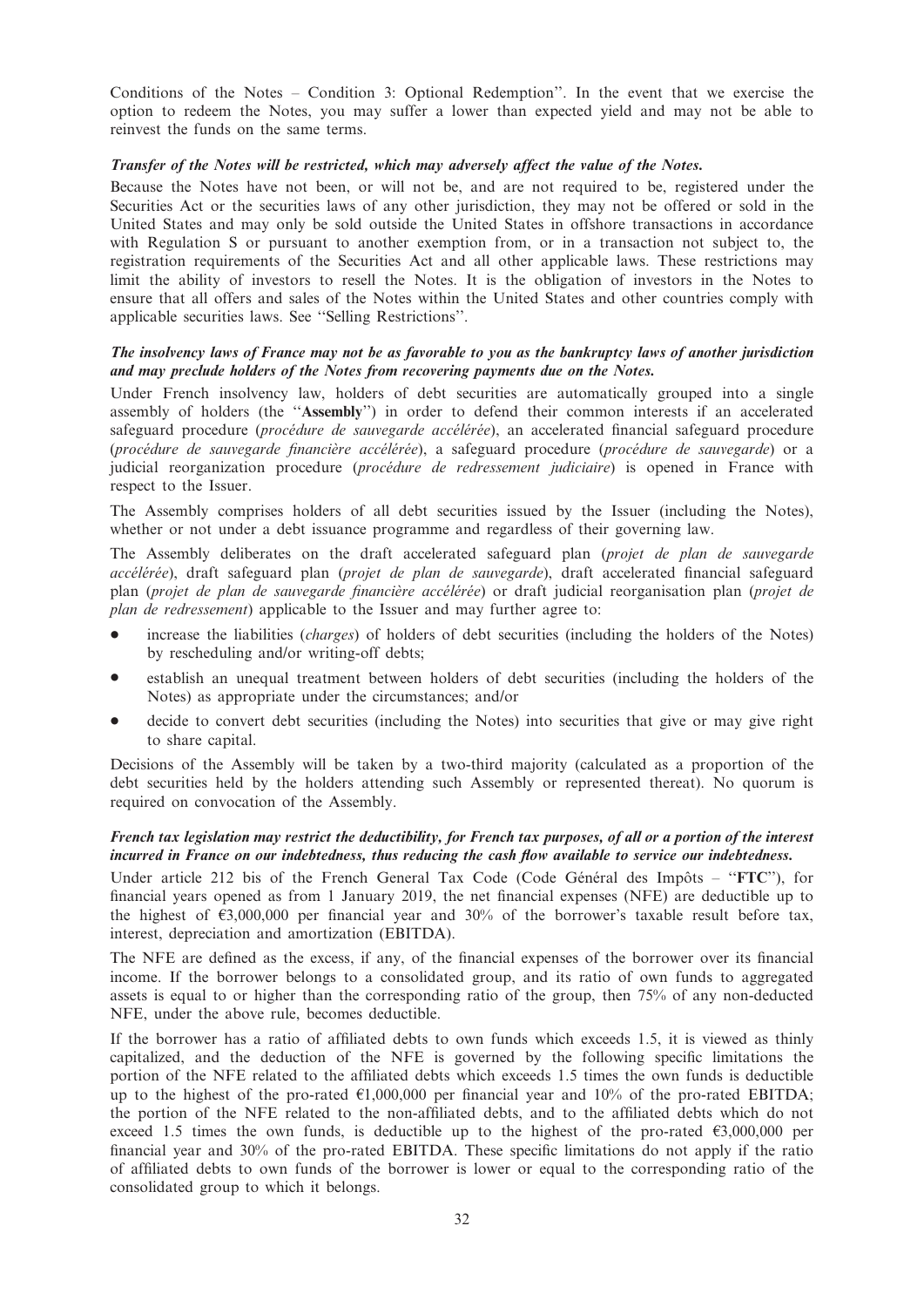The portion of the NFE which is non-deductible, in respect of a given financial year, may be carried forward indefinitely and deducted from the subsequent financial years subject to the same limitations (in case of thinly capitalized entities, only one third of the NFE may be carried forward). Also if a portion of a deductibility capacity, in respect of a given financial year, is not fully used by the borrower (other than a thinly capitalized one), it may be carried forward to the next 5 financial years.

Special rules apply to the NFE related to public infra structure projects, and to French tax groupings.

Under article  $212$  I – a of the FTC, any interest paid by a borrower to an affiliated creditor is deductible up to the highest of the maximum interest rate defined under article 39 1 3e of the FTC and the interest rate which may be obtained from independent financial institutions under similar conditions.

Furthermore, under article 212 I – b of the FTC, any interest paid by a borrower to an affiliated creditor is deductible only if, upon any request by the French tax authorities, the borrower is able to evidence that the tax liability of the creditor in respect of the interest, during the same financial year, is equal to at least 25% of the French corporate tax as determined under standard French tax rules.

### Transactions in the Notes could be subject to the European financial transaction tax, if adopted.

On 14 February 2013, the European Commission published a proposal (the ''Commission's Proposal'') for a Directive for a common Financial Transaction Tax (the ''FTT'') in Belgium, Germany, Estonia, Greece, Spain, France, Italy, Austria, Portugal, Slovenia and Slovakia (the ''Participating Member States''). The Commission's Proposal has a very broad scope and could, if introduced, apply to certain dealings in the Notes (including secondary market transactions) in certain circumstances. The issuance and subscription of Notes should, however, be exempt.

In a common declaration dated 8 December 2015, the Participating Member States, excluding Estonia which ultimately indicated its withdrawal from the enhanced cooperation in March 2016, confirmed their intention to make decisions regarding the outstanding issues related to the FTT before the end of June 2016.

Under the Commission's Proposal the FTT could apply in certain circumstances to persons both within and outside the Participating Member States. Generally, it would apply to certain dealings in the Notes where at least one party is a financial institution, and at least one party is established in a Participating Member State. A financial institution may be, or be deemed to be, ''established'' in a Participating Member State in a broad range of circumstances, including (a) by transacting with a person established in a Participating Member State or (b) where the financial instrument which is subject to the dealings is issued in a Participating Member State.

However, the Commission's Proposal remains subject to negotiation between the Participating Member States. It may therefore be altered prior to any implementation, the timing of which remains unclear. Additional EU Member States may decide to participate.

Prospective holders of the Notes are advised to seek their own professional advice in relation to the FTT.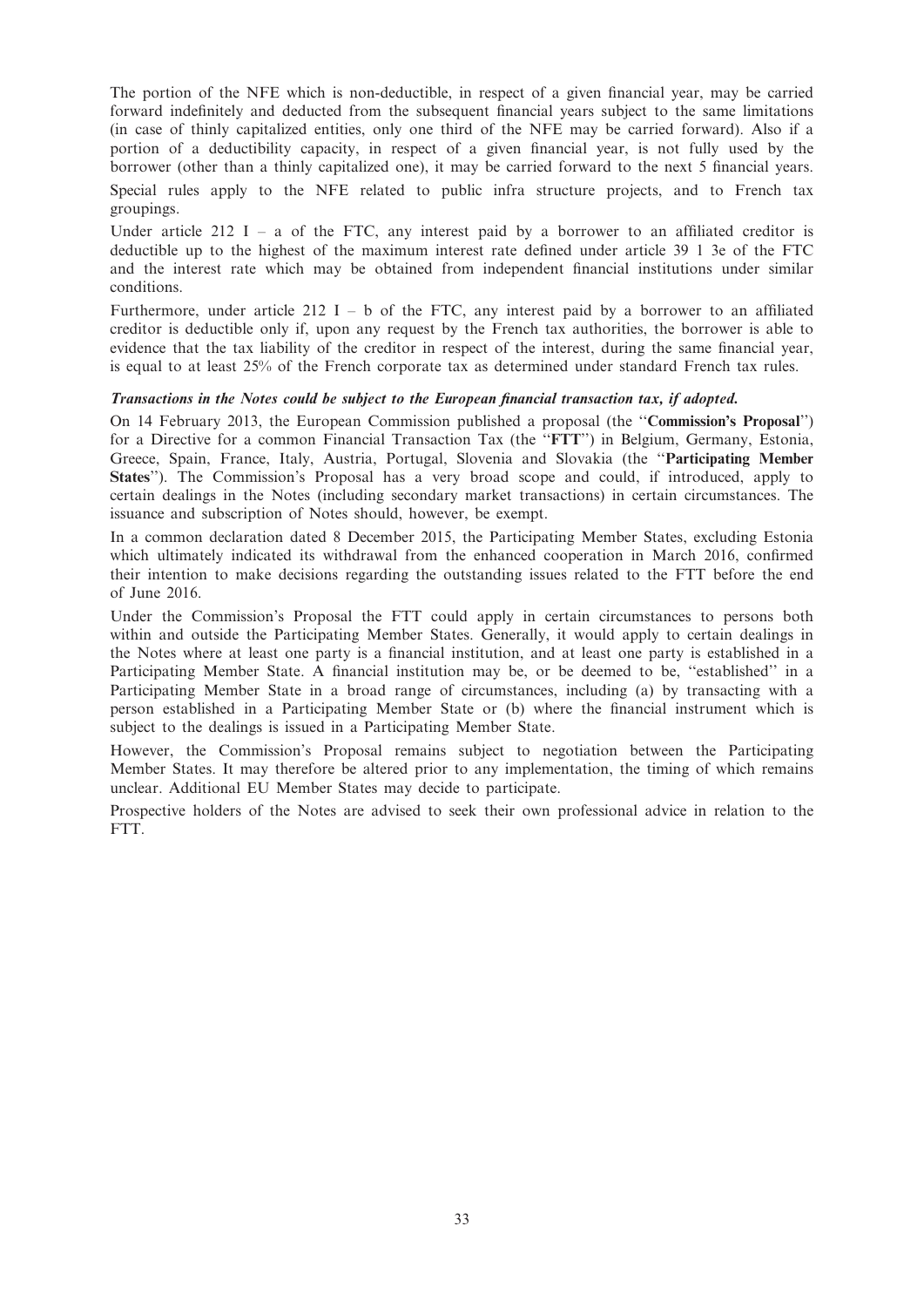## USE OF PROCEEDS

We expect the net proceeds from the offering of the Notes to amount to approximately  $€494.8$ million, after deduction of estimated costs and commissions.

The net proceeds will be used to (i) repay in full the Bridge Loan of  $$500$  million which was used to finance the Clarion Acquisition and to pay related expenses and transaction costs of the Clarion Acquisition and (ii) to pay fees and expenses incurred in connection with the issue of the Notes.

The following table illustrates the sources and uses of funds relating to the issuance of the Notes and the expected use of the net proceeds therefrom. Actual amounts will vary from estimated amounts depending on several factors, including the issue price of the Notes offered hereby and differences from our estimates of transaction fees and expenses.

| Sources of funds    | <b>Uses of funds</b>               |       |
|---------------------|------------------------------------|-------|
| $(in \in millions)$ | $(in \in millions)$                |       |
|                     | 500.0 Repayment of the Bridge Loan | 500.0 |
|                     | 5.2 Estimated fees and expenses    | 5.2   |
|                     |                                    | 505.2 |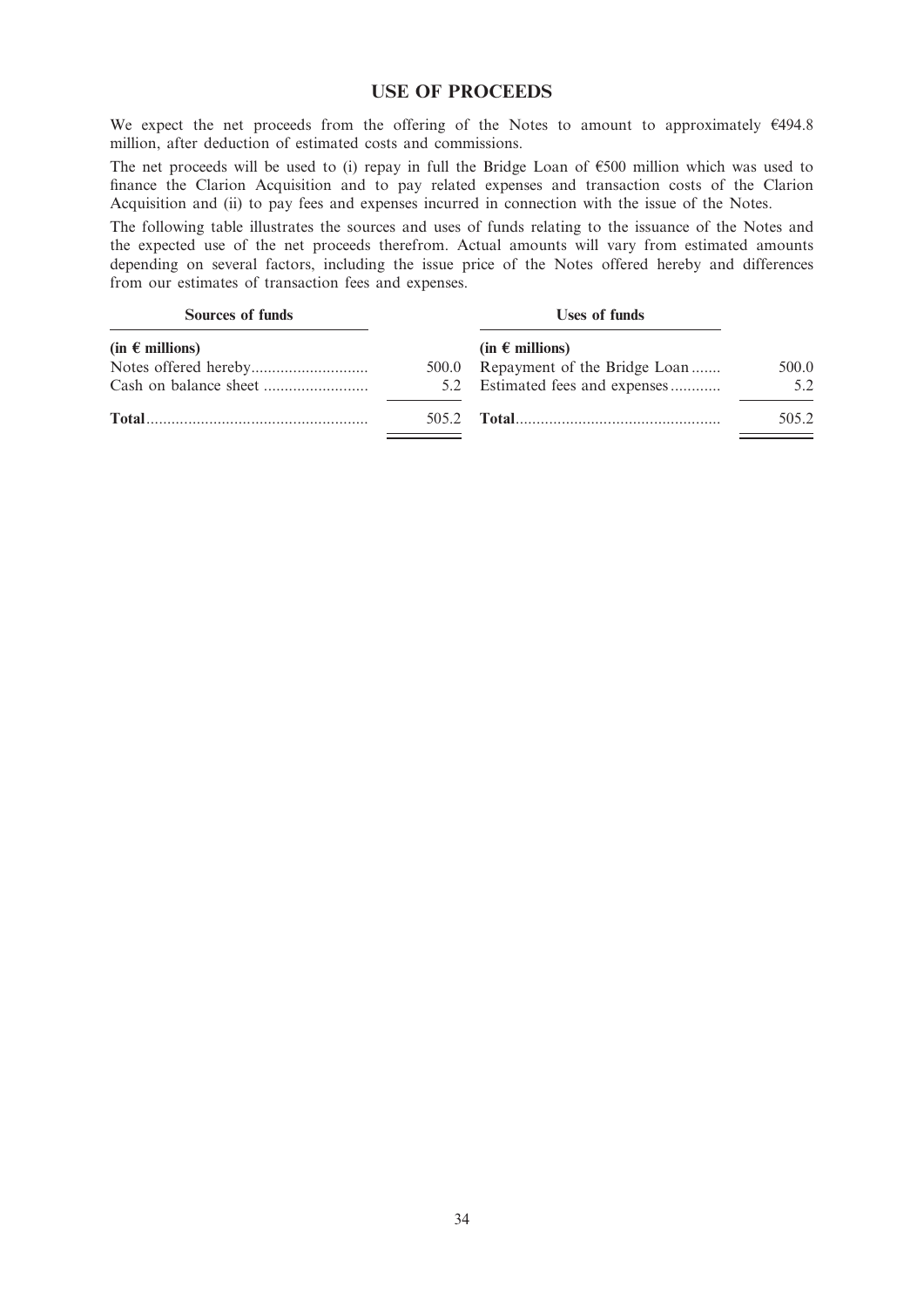## CAPITALIZATION

The following table sets forth our cash and cash equivalents, financial liabilities and total capitalization as at 31 December 2018, on a historical basis, and as adjusted to reflect the completion of the offering of the Notes made hereby and the Refinancing.

You should read this table in conjunction with the section headed ''Business Review'' contained in the 2018 Annual Results, ''Presentation of Financial and Other Information'' and our consolidated financial statements and the related notes thereto, an English translation of which is incorporated by reference into this Offering Circular. Our historical results do not necessarily indicate results that may be expected for any future period.

|                                      | <b>Historical</b><br>(Reported) | Adjustments -<br><b>Additional</b><br><b>Clarion</b><br><b>Acquisition</b><br><b>Funding</b> | Adjustments -<br>the Clarion<br><b>Acquisition</b> | Adjustments -<br>the<br>Refinancing | As adjusted |
|--------------------------------------|---------------------------------|----------------------------------------------------------------------------------------------|----------------------------------------------------|-------------------------------------|-------------|
| (in $\epsilon$ millions)             |                                 |                                                                                              |                                                    |                                     |             |
| Cash and cash equivalents            | 2,105.3                         | 822.0                                                                                        | $(1,103.0)^{(3)}$                                  | (5.2)                               | 1,819.1     |
| Other current financial assets       | 1.0                             |                                                                                              |                                                    |                                     | 1.0         |
| Total cash and cash equivalents      | 2,106.3                         | 822.0                                                                                        | (1,103.0)                                          | (5.2)                               | 1,820.3     |
| Short-term borrowings <sup>(1)</sup> | 665.3                           |                                                                                              |                                                    |                                     | 665.3       |
| Other current financial liabilities  | 48.7                            |                                                                                              |                                                    |                                     | 48.7        |
| Total current financial liabilities. | 714.0                           |                                                                                              |                                                    |                                     | 714.0       |
| Senior Credit Facility               |                                 |                                                                                              |                                                    |                                     |             |
|                                      | 700.0                           |                                                                                              |                                                    |                                     | 700.0       |
|                                      | 700.0                           |                                                                                              |                                                    |                                     | 700.0       |
| Notes offered hereby <sup>(2)</sup>  |                                 |                                                                                              |                                                    | 500.0                               | 500.0       |
|                                      | 378.0                           | 322.0                                                                                        |                                                    |                                     | 700.0       |
| Bank borrowings & other long-        |                                 | 500.0                                                                                        |                                                    | (500.0)                             |             |
|                                      | 92.0                            |                                                                                              |                                                    |                                     | 92.0        |
| <b>Total long-term financial</b>     |                                 |                                                                                              |                                                    |                                     |             |
|                                      | 1,870.0                         | 822.0                                                                                        |                                                    |                                     | 2,692.0     |
| Total financial liabilities (gross). | 2,584.0                         | 822.0                                                                                        |                                                    |                                     | 3,406.0     |
| Total financial liabilities (net)    | 477.7                           |                                                                                              | 1,103.0                                            | 5.2                                 | 1,585.9     |
| Minority interests                   | 361.6                           |                                                                                              |                                                    |                                     | 361.6       |
| Equity attributed to owners of       |                                 |                                                                                              |                                                    |                                     |             |
|                                      | 3,709.7                         |                                                                                              |                                                    |                                     | 3,709.7     |
| Total shareholders' equity           | 4,071.3                         |                                                                                              |                                                    |                                     | 4,071.3     |
| Total capitalization                 | 6,655.3                         |                                                                                              |                                                    |                                     | 7,477.3     |
|                                      |                                 |                                                                                              |                                                    |                                     |             |

As at 31 December 2018

(1) Including bank overdrafts of  $62.7$  million

(2) Gross of capitalized issuance costs

(3) Includes the amount required for the squeeze-out of remaining Clarion shareholders at the original tender offer price, in compliance with the Japanese Companies Act, resulting in 100% ownership of Clarion.

(4)  $6378$  million of the  $6700$  million Schuldschein were issued on 20 December 2018, with the remaining  $6322$  million issued on 9 January 2019.

Since 31 December 2018, except as set forth above, there have been no other material changes to our capitalization.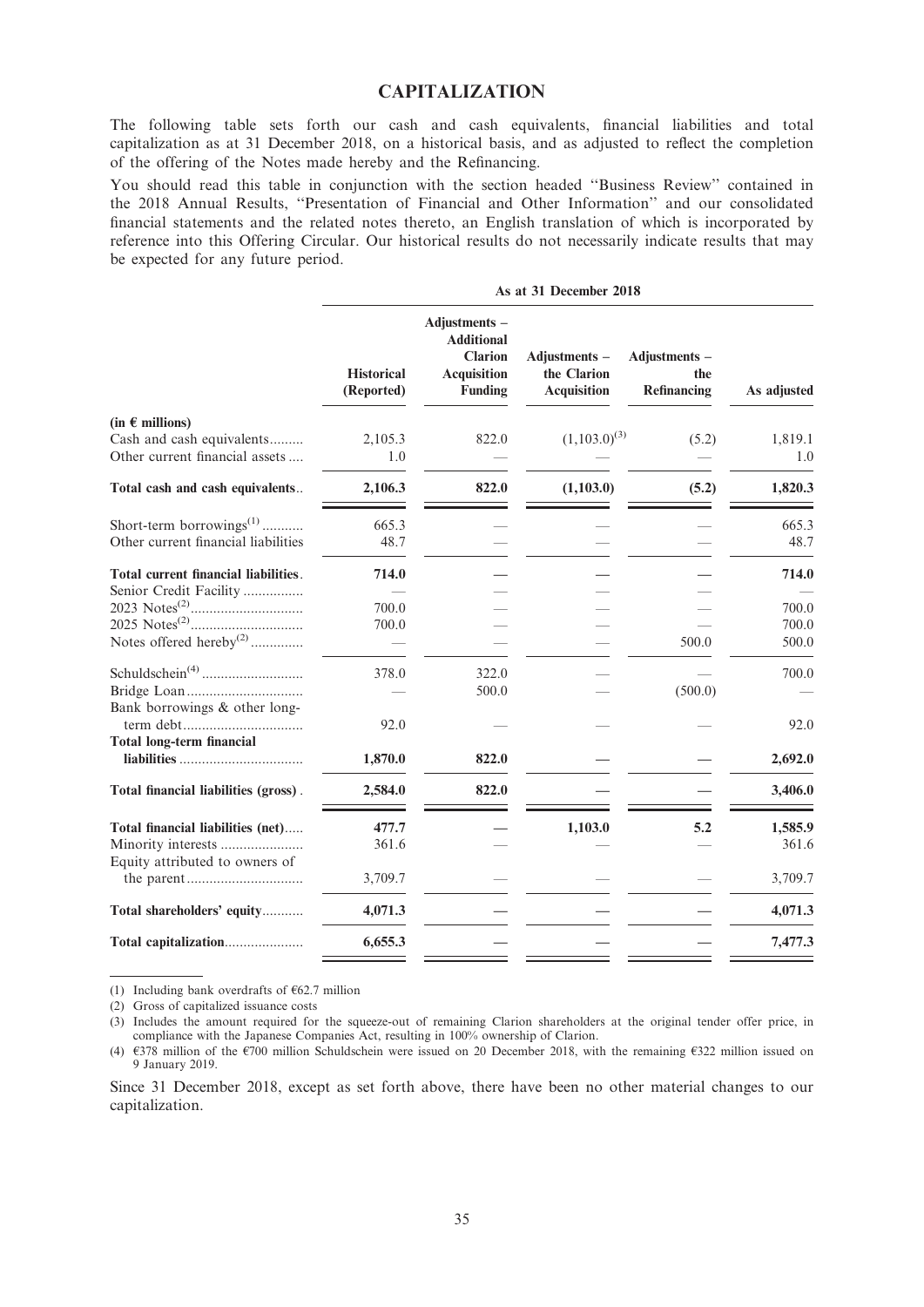## BUSINESS

### Our Company

We are one of the world's largest automotive equipment suppliers. We develop, manufacture and sell high-quality and highly-engineered products and we operate through three business groups: Faurecia Seating, Faurecia Interiors and Faurecia Clean Mobility. We are adapting our business and aligning our strategy to take advantage of the significant trends impacting the automotive industry. As a result, we are developing into a technology company which provides solutions for sustainable mobility and cockpit systems. We have become one of the top 10 automotive technology suppliers in the world by revenue. Our acquisition of Clarion will provide us with critical mass as a leading player in cockpit electronic systems and software integration. Following our acquisition of Clarion, we intend to establish a fourth business group, Faurecia Clarion Electronics, with its head office in Japan. This new business group will incorporate our subsidiaries, Parrot Automotive SAS (''Parrot Automotive''), a leader in automotive connectivity and infotainment, and Jiangxi Coagent Electronics Co Ltd. (''Jiangxi Coagent Electronics''), which develops human-machine interfaces (''HMI'') and in-vehicleinfotainment (''IVI''), including displays, voice recognition and smartphone applications. Faurecia Clarion Electronics will focus on manufacturing and developing products which advance our ''Cockpit of the Future'' strategy, in particular, cockpit integrations systems and our cockpit intelligence platform ("CIP"). We estimate that at least one third of vehicles in service in the world were originally equipped with at least one product manufactured by us.

**Faurecia Seating.** We are a global leader in seating solutions and we estimate we are currently the world's leading supplier of seat frames and mechanisms and number three supplier of complete seats. We design and manufacture seat systems, as well as components: frames, mechanisms, foam, seat covers, electronic systems, mechatronics and pneumatics. During the manufacturing process, we assemble the various components to create complete systems, front seats and rear seats, delivered on a just-in-time basis to our customers' plants. We develop solutions for the Cockpit of the Future with an emphasis on advanced safety, comfort, health and wellbeing, quality and versatility. In 2018, sales reached  $\epsilon$ 7,438.0 million (43% of sales).

Faurecia Interiors. We estimate we are currently one of the two global leaders in the supply of automotive interior systems. We manufacture cockpit modules (instrument panels and central consoles), door panels, as well as smart surfaces and solutions for HMI, personalized cabin climate comfort and air quality. Our solutions incorporate the use of natural and recycled materials. In 2018, sales reached  $\epsilon$ 5,471.7 million (31% of sales).

Faurecia Clean Mobility. We are a global leader in clean mobility solutions. We develop and manufacture innovative solutions for reducing emissions (including zero emissions solutions) and improving energy efficiency, acoustic performance and powertrain electrification. We estimate that we are currently the world's leading supplier of exhaust systems and components (including mufflers, manifolds, particulate filters and catalytic converters). We develop and manufacture complete exhaust systems, including components reducing emissions as well as components for exhaust system acoustics. In 2018, sales reached  $\epsilon$ 4,615.0 million (26% of sales).

We are undertaking a significant transformation in our business and strategy to enable us to seize new opportunities in a rapidly changing automotive industry. Our strategy seeks to accelerate profitable growth by developing higher value and innovative products in response to the significant global trends impacting the automotive sector. These global trends include, in particular,  $CO<sub>2</sub>$  and emissions regulation, the increasing electrification, connectedness, autonomy of vehicles and the emergence of ride-sharing. We refer to our strategic priorities in these areas as ''Sustainable Mobility'' and ''Cockpit of the Future''. Even though growth in the Chinese market slowed down in the second half of 2018, we believe that the Asian markets represent a significant source of growth potential and high profitability. Our strategy is therefore to continue to expand our portfolio in China with our current customers and strengthen our relationship with major Chinese automakers to accelerate our business activity. In 2018, we concluded two new joint ventures with FAW Group and Wuling Industry to develop Cockpit of the Future technologies and Sustainable Mobility solutions. Our current target is to achieve 40% of our sales in China with Chinese Original Equipment Manufacturers ("OEMs") by 2020.

In order to accelerate the development and integration of new products, technology and services, we have developed a collaborative approach to innovation which we refer to as our innovation ecosystem. Our innovation ecosystem has four principal aspects: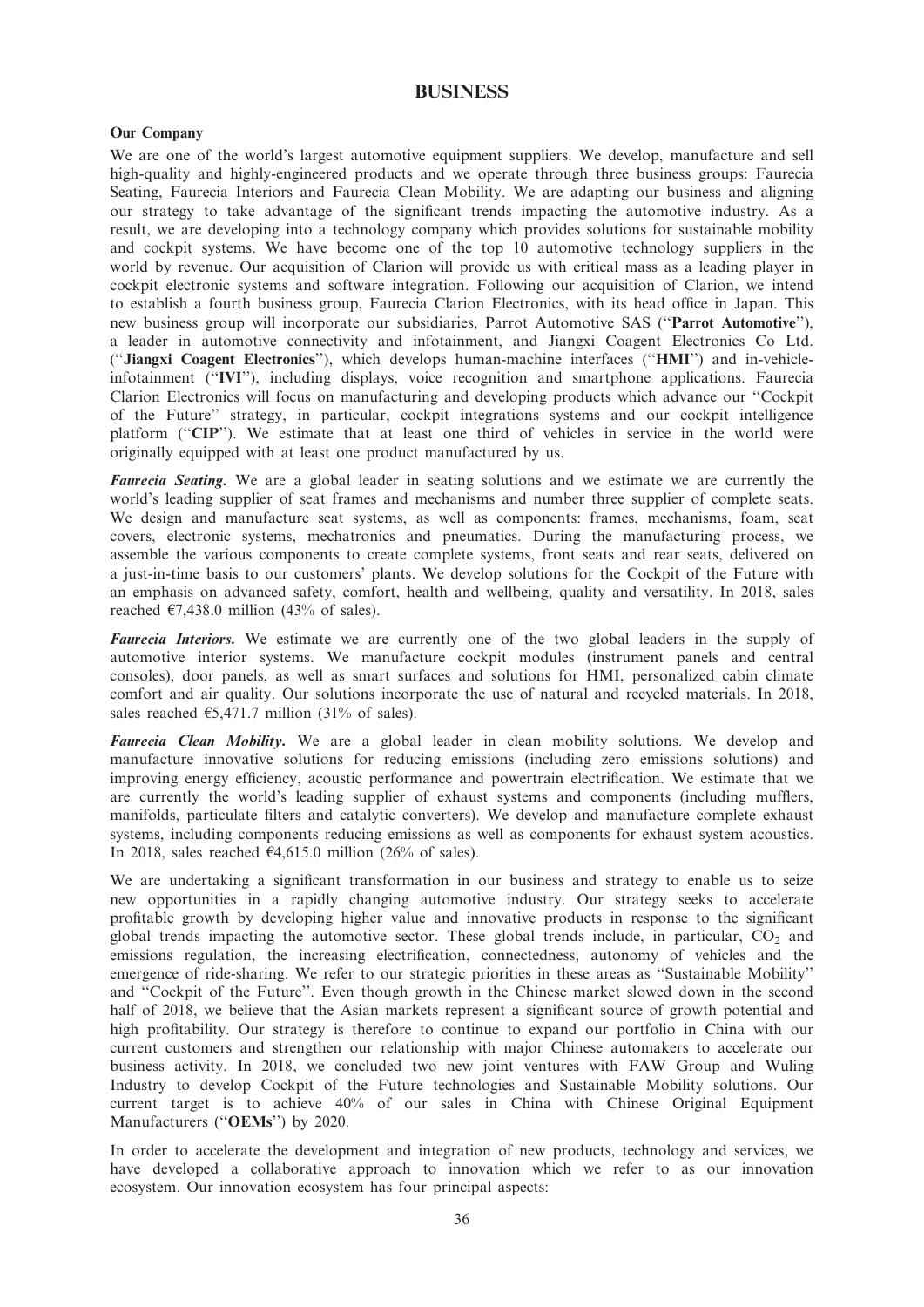- (i) strategic and technology partnerships with key parties in different industrial and technology sectors, in particular, with HELLA GmbH & Co. KGaA ("HELLA") on lighting and electronics, ZF Friedrichshafen AG (''ZF'') for advanced safety, Mahle GmbH (''Mahle'') for thermal comfort, Stelia Composites for fuel cell tanks and Accenture PLC (''Accenture'') for data analytics;
- (ii) academic partnerships with universities and scientific institutions such as Massachusetts Institute of Technology (MIT), Stanford University and the Collège de France, as well as with technical universities;
- (iii) investments in start-ups through Faurecia Ventures; and
- (iv) technology platforms to collaborate with local start-ups.

We operate 35 research and development centers worldwide and employ approximately 7,300 engineers.

We have introduced digital technology to improve operational efficiency and transform working practices in our production facilities. In 2017, we deployed digital management tools as part of our Digital Enterprise strategy, including real-time information sharing, collaborative robots and autonomous guided vehicles, to optimize assembly automation, quality control and production efficiency. By the end of 2018, over 550 collaborative robots and 800 automated guided vehicles had been installed at Faurecia production sites. More than a hundred of our factories have digital production dashboards, allowing real-time information sharing on the operation of production lines. Over 300 machines are connected to a data pool allowing monitoring and easing predictive maintenance.

We maintain close relationships with almost all of the world's leading car manufacturers and work closely with customers to develop the design and functionality of our products. Each of Ford, Volkswagen, the Renault-Nissan-Mitsubishi group, the PSA Peugeot Citroën group and Fiat Chrysler accounted for more than  $E1.0$  billion of our sales in 2018. We have a broad geographic footprint, and are one of the few automotive equipment suppliers with the capacity to supply automakers' global programs where the same car model is produced throughout several regions. We have experienced significant growth in Asia with sales increasing from approximately 5.9% of total sales in 2008 to 19% of sales in 2018.

We are involved in all stages of the automotive equipment development and supply process. We design and manufacture automotive equipment adapted to each new car model or platform, and conclude contracts to provide these products throughout the anticipated life of the model or platform (usually between five and ten years). Our customers rely increasingly on global platforms, based upon which they will produce a variety of car models. This allows us to decrease costs through a greater commonality of components, and to benefit from components or modules which can be used in more than one generation of cars. We participate in this evolution by offering generic products associated with our customers' platforms, such as standard seats frames. At the end of 2018, we had over 700 programs in the development phase and, in 2018, we successfully launched over 220 programs, including for vehicles such as the Peugeot 508, Dodge RAM 150, Nissan Altima and Ford Focus. In addition, we tend to benefit from a high renewal rate of our programs (91.7% in 2018).

The quality of our products is widely acknowledged among automakers. We ensure the quality of our products through our Faurecia Excellence System, a rigorous set of project management procedures and methodologies, and by the expertise of our engineers and technicians who design products and develop technological solutions. In 2018, we launched our Total Customer Satisfaction program to collect customer feedback in real-time digitally through an application. As a result, for the six months ended 31 December 2018, our customers rejected less than 15 defective parts per million parts delivered, below the target set by the Group. The Faurecia Excellence System, renamed ''FES X.0'', was updated in 2018 to make it more pragmatic and accessible to employees as well as to accelerate digitization. FES X.0 is being deployed during 2019 and will be an important contributor to our Total Customer Satisfaction program and our financial performance.

We proactively maintain very close relationships with our customers and seek to be their strategic suppliers. Among others, we reached the following milestones in 2018 and 2017:

- being awarded a record contract for our seating business by the BMW Group, which was the highest single order intake ever for us in terms of sales volume;
- \* being recognized with two German Innovation Awards for our ''Morphing Instrument Panel'' and ''Immersive Sound Experience'', two of our Cockpit of the Future solutions, in 2018;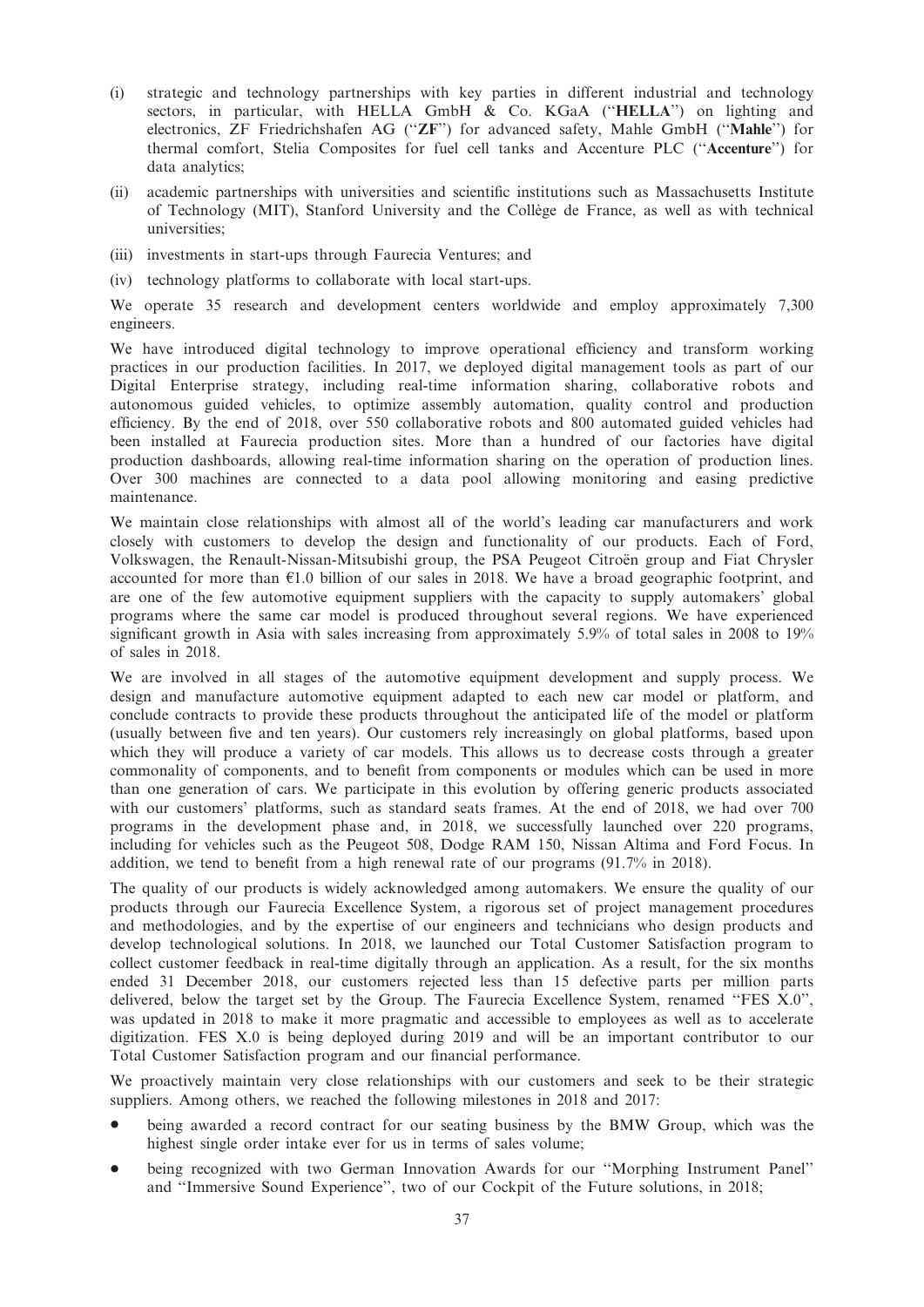- being recognized with the Innovation award at the 2018 Groupe Renault Suppliers event, for our innovative concept for future vehicle interiors;
- being recognized with the EcoVadis Sustainable Procurement Leadership Award for the global excellence of our ''Buy Beyond'' sustainable procurement program in 2018;
- being awarded first prize in the Environment category for our exhaust heat recovery system (''EHRS'') at the Auto-Moto Innovation Awards in 2017;
- being recognized at the JEC World 2017 Innovation Awards with two awards for our Lightweight Solutions;
- being recognized with over 40 awards for quality and operational performance in 2017, many of which were awarded by Chinese Original Equipment Manufacturers;
- being recognized "Best supplier" and being awarded with the "5 star quality" award by Hyundai Kia in 2017;
- being part of the 44 suppliers selected by Volkswagen as strategic partners, in their FAST (''Future Automotive Supply Tracks'') corporate initiative;
- being a member of the "Supplier Councils" for Ford, the PSA Peugeot Citroën group and Fiat Chrysler; and
- being awarded with a Supplier Diversity and Inclusion Award by Ford Europe in 2017.

For the year ended 31 December 2018, our sales amounted to  $\epsilon$ 17,524.7 million compared to  $£16,962.1$  million in 2017 and our EBITDA amounted to  $£2,140.6$  million compared to  $£1,950.9$  million in 2017. As at 31 December 2018, we employed around 114,693 people (including temporary workers) in 37 countries, spread over approximately 320 sites.

For the year ended 31 December 2018, our order book for sales (calculated over a three-year rolling basis) was  $\epsilon$ 63 billion, a record level for us, compared to  $\epsilon$ 62 billion at the end of 2017 and  $\epsilon$ 53 billion at the end of 2016. We refer to the opportunities to develop products and services to meet our strategic priorities of Smart Mobility and Cockpit of the Future as ''New Value Spaces''. In 2018, our order intake for sales in New Value Spaces represented  $\epsilon$ 2.7 billion of which commercial vehicles and high horsepower engines represented  $E1.2$  billion of orders and Cockpit of the Future represented  $E1.5$  billion of orders.

### Geographical Presence

Our four principal markets include Europe, North America, Asia and South America. The following table shows a breakdown of our sales in 2018 by geographic region.

|                          |               | $\sim$ 0.10 $\sim$ 0.100 $\mu$ 110.1011 |          |                         |                                                       |              |  |  |
|--------------------------|---------------|-----------------------------------------|----------|-------------------------|-------------------------------------------------------|--------------|--|--|
|                          | <b>Europe</b> | <b>North</b><br>America                 | Asia     | <b>South</b><br>America | Rest of the<br>World and<br><b>Other</b><br>countries | <b>Total</b> |  |  |
| (in $\epsilon$ millions) |               |                                         |          |                         |                                                       |              |  |  |
| Sales                    | 8,858.2       | 4,474.2                                 | 3,257.2  | 714.1                   | 221.0                                                 | 17,524.7     |  |  |
| Percentage of Sales      | $50.5\%$      | $25.5\%$                                | $18.6\%$ | $4.1\%$                 | $1.3\%$                                               | $100\%$      |  |  |
|                          |               |                                         |          |                         |                                                       |              |  |  |

## 2018 Sales by Region

#### Our Competitive Strengths

## Leading market positions in our business groups

Based on our estimates, we have leading market positions in each of our three business groups. In 2018, we estimate that we were, globally, a leader in seating solutions and the leading supplier of frames and mechanisms for seats, the number three supplier of complete seats, one of the two leading suppliers of interior systems and the leading supplier of clean mobility solutions. In 2018, our business groups achieved the following results:

- Faurecia Seating's sales reached  $\epsilon$ 7,438.0 million (43% of sales). We believe that in 2018 we had a 11.4% global market share by value;
- Faurecia Interiors' sales reached  $65,471.7$  million (31% of sales). We believe that in 2018 we had a 13.0% global market share by value; and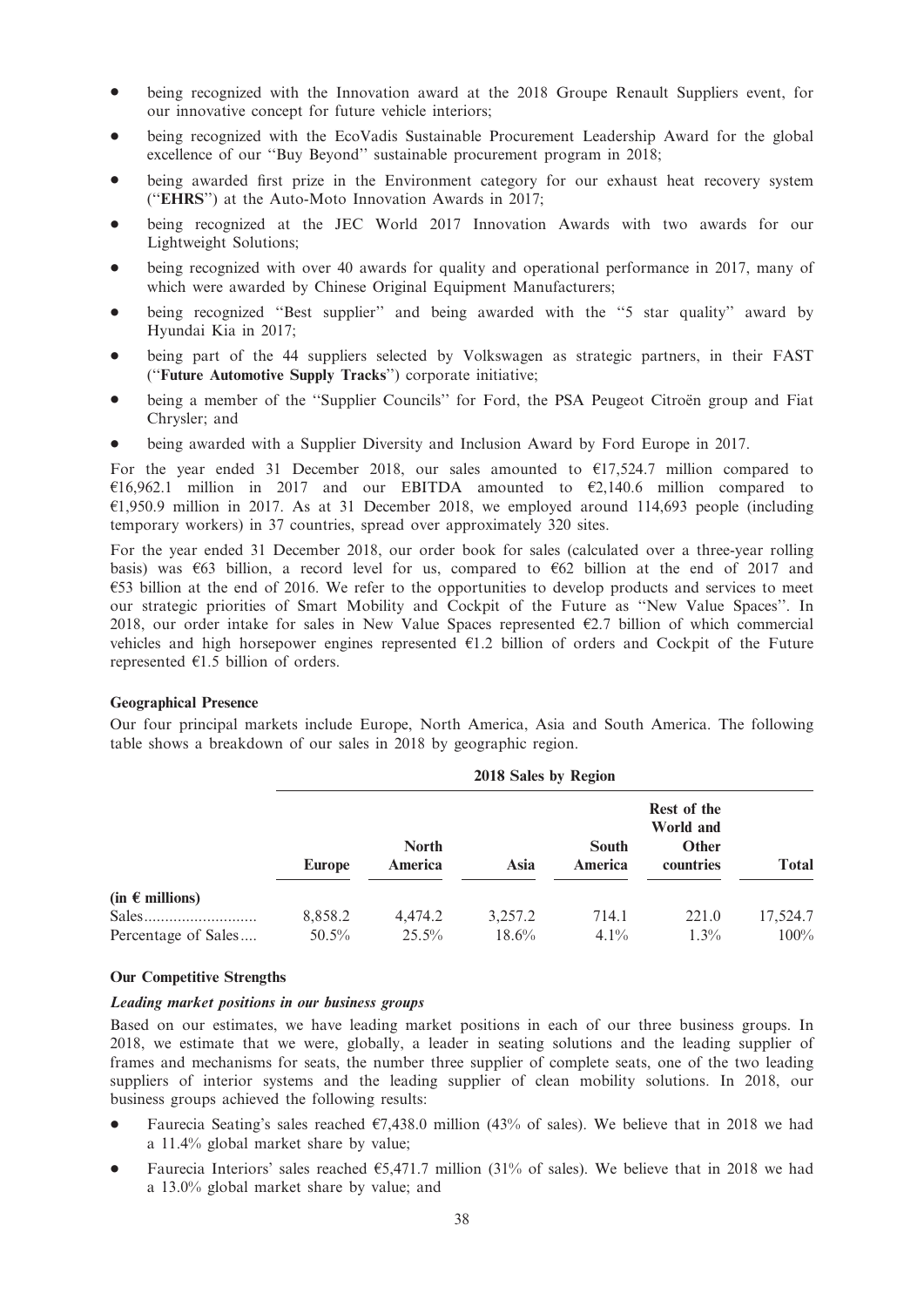Faurecia Clean Mobility's sales reached  $\epsilon$ 4,615.0 million (26% of sales). We believe that in 2018 we had a 32.7% global market share by value.

Our market leadership in each business group and our global platforms are significant strategic advantages as customers typically look to well-established suppliers when awarding new business. This has allowed us in recent years to win new business from both existing and new customers. For instance, we entered into a partnership with Cummins, a leading manufacturer of medium and heavyduty engines for on and off-highway commercial vehicles.

This partnership provides significant new opportunities for our Clean Mobility business group in the commercial vehicle market to take advantage of global regulatory pressure to reduce carbon footprint and toxic emissions. We also benefit from sales visibility and stability, due to the difficulty for automakers to change suppliers in the midst of development and production of a car model, and from a high renewal rate of our programs (91.7% in 2018). We believe that our leading market share in each of our business groups positions us well for future growth, allows us to negotiate favorable terms from our suppliers and to further diversify our business model.

## Highly diversified business model

We believe that the high degree of diversification through our business groups, our geographic presence, and our number of customers and range of products limits our exposure to adverse changes in the global or local economic environment and in the various end-markets we serve, while simultaneously mitigating counterparty risk. This high degree of diversification in turn supports the resilience of our sales and our profitability.

The following charts show our sales in 2018 by region, business group and customer.

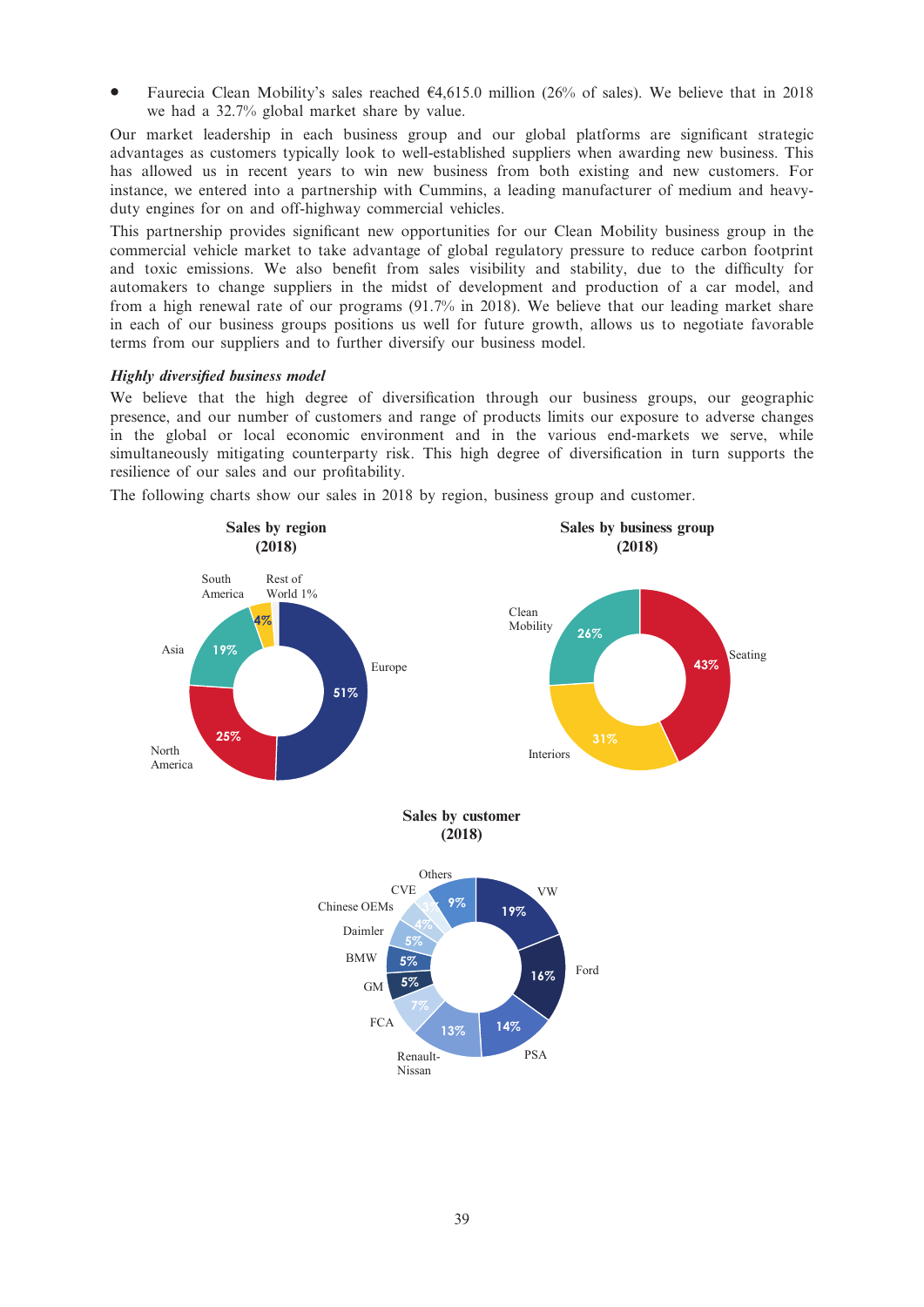In recent years we have further increased our customer diversification. In 2018, our two largest customers accounted for 34.8% of sales compared to approximately 48% of total sales in 2008. We also further increased our geographic diversification by increasing the share of our Asian sales. In 2018, sales in Europe, North America and Asia were 51%, 25% and 19% of sales, respectively compared to approximately 74.4%, 14.8% and 5.9% of total sales, respectively, in 2008. This increased diversification reduces our exposure to a single geographic area, end- market, automaker or car model.

We benefit from a global customer base. Although Japanese and South Korean automakers tend to use their own network of suppliers, we managed to become a supplier to Nissan and Hyundai. We are present on most market segments, from entry-level models to premium and luxury cars, which make us less vulnerable to the parameters which may affect one particular segment.

### Attractive underlying market fundamentals

We are undertaking a significant transformation in our business and strategy to enable us to take advantage of the major trends impacting the automotive industry. In particular,  $CO<sub>2</sub>$  and other emissions regulation, the increasing electrification, connectedness and autonomy of vehicles and the emergence of ride-sharing. As a result, we are developing into a technology company which provides solutions for sustainable mobility and cockpit systems. We believe that our global footprint and technological leadership enable us to benefit from attractive underlying market fundamentals.

## Sustainable Mobility

Social and political pressures on the automotive industry to reduce emissions have never been higher. Regulatory changes which seek to reduce the impact of automobiles on the environment and the increasing demand for electrified vehicles, have had, and will continue to have, a significant impact in our markets. This creates significant business opportunities for us and we have made sustainable mobility a strategic priority.

For example, in 2018 the European Commission confirmed its drastic tightening of average  $CO<sub>2</sub>$ targets. The current requirement for passenger vehicles is  $95g/km$  CO<sub>2</sub> by 2020 . The next requirement will be a reduction of 15% to around  $80g/km$  CO<sub>2</sub> by 2025. In China, the government has set a target of  $90g/km$  CO<sub>2</sub> for passenger vehicles by 2025 and certain cities and provinces have also introduced emissions regulations which require passenger vehicles to reduce particulate matter ahead of national regulations. India is also implementing stricter  $CO<sub>2</sub>$  targets for passenger vehicles of around 110 g/km  $CO<sub>2</sub>$  by 2022, a reduction of 15% from current requirements. In February 2019, the European Commission also proposed stricter  $CO<sub>2</sub>$  requirements for commercial vehicles with reductions from current levels of 15% by 2025 and 30% by 2030. We also expect stricter emissions regulations for commercial vehicles in China and India.

Our strategic roadmap for Sustainable Mobility focuses on the following three areas:

- developing innovative solutions for hybrid vehicles that improve fuel economy, such as exhaust heat recovery solutions and lightweighting;
- developing ultra-clean solutions for commercial vehicles and high horsepower engines, and;
- developing solutions for zero emissions, in particular fuel cell technology and battery housing sub-systems and modules.

For example, on hybrid vehicles, we developed our exhaust heat recovery system ("EHRS"), which reduces fuel consumption by up to 7% by recovering heat produced by drivetrains and lost through the vehicle exhaust system and using the recovered heat to maintain appropriate engine temperature and heat the cabin, which is particularly important in hybrid vehicles. We also developed our electric heated catalyst (''EHC'') technology to minimize the emission of pollutants from internal combustion engines in order to bring vehicles in line with more stringent new emissions regulations. We expect increasing regulation to reduce emissions, which will drive the demand for our clean mobility solutions and significantly increase the overall value of our exhaust line.

For zero emissions vehicles (that is, pure electric vehicles), we developed lightweight battery housing with integrated battery thermal management. We have also developed lightweight hydrogen tanks and stacks for fuel cell vehicles, which we regard as a credible alternative for zero emissions vehicles such as long range SUV vehicles or commercial vehicle application.

The market for emissions purification systems for high horsepower engines also presents significant business opportunities. High horsepower engines are used in marine propulsion, power generation, rail, agricultural and other industries. Hug Engineering, which we acquired in 2018, is a leader in gas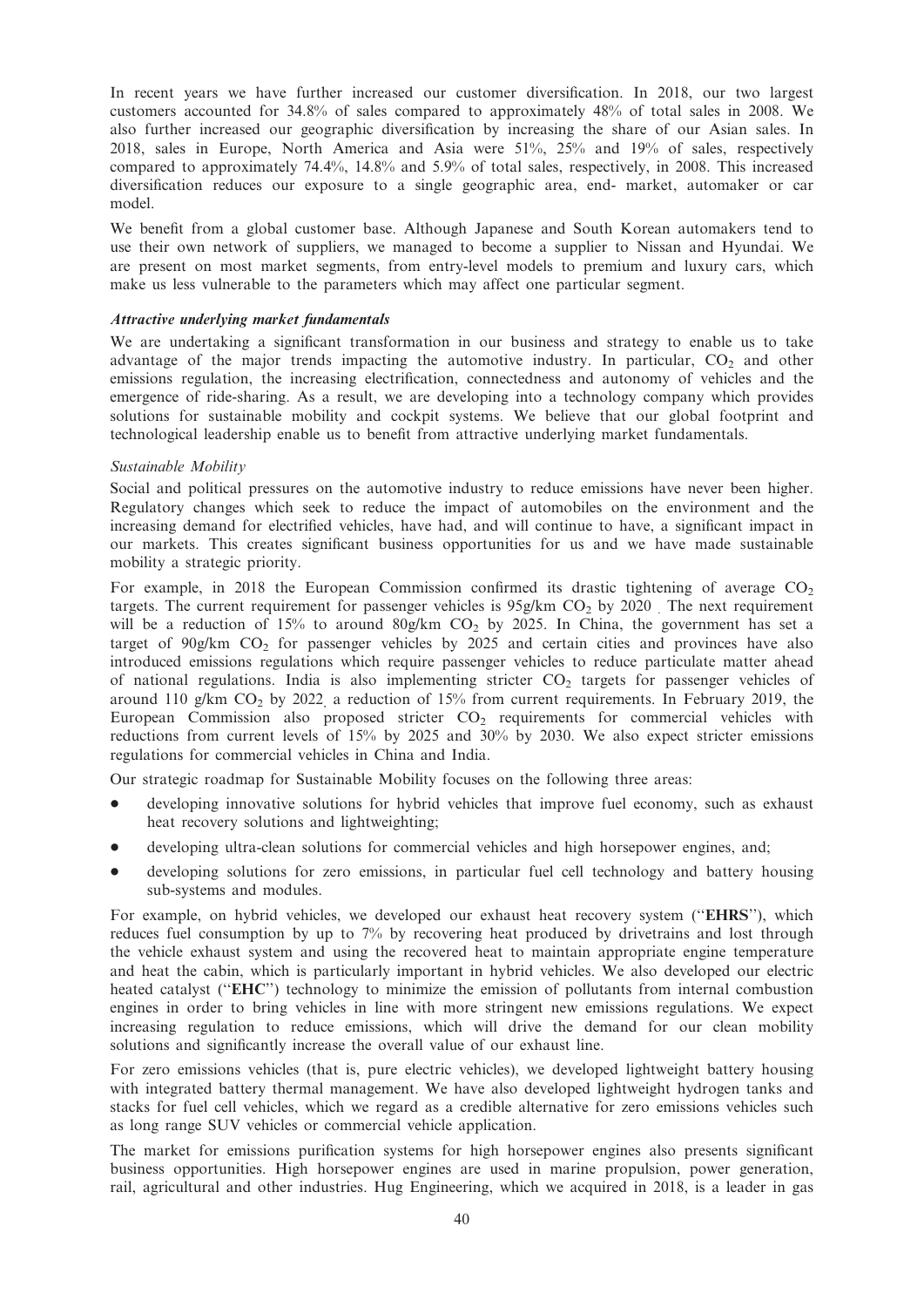purification systems for high horsepower engines. We believe that it is well positioned to capitalize on opportunities which will arise as a result of the enforcement of new environmental regulations which are expected to cover over 75% of the global market for high horsepower engines by 2030.

## Cockpit of the Future

The increasing connectedness and autonomy of vehicles, as well as the significant potential growth in ''shared mobility'' such as ride-hailing or car-pooling, will radically alter the driving experience and as a consequence vehicle seating and interiors. Customers' expectations for infotainment are increasing and autonomous vehicles will allow the driver to engage in activities not previously possible while driving, such as relaxing, working and socializing. Users of shared mobility will expect more personalized interiors and digital continuity in vehicles. As a result, vehicle seating and interiors will be substantially redesigned and enhanced to deliver the "Cockpit of the Future". Our "Cockpit of the Future'' strategy is designed to respond to these trends by focusing on pioneering technological development which will provide users with versatile architecture, advanced safety, health and wellbeing, cockpit integration systems, connectivity, infotainment and HMI systems. As part of this strategy, in 2017 we signed a strategic partnership with Parrot Automotive, an automotive connectivity and infotainment specialist for the joint development of integrated smart surfaces manufactured by us, HMI, infotainment and connectivity solutions, and in October 2018 we announced our acquisition of 100% of Parrot Automotive. On 26 October 2018, we announced our intention to acquire Clarion, a leading Japanese developer, manufacturer and supplier of IVI, audio equipment, connected service platforms for vehicles and HMI and advanced driver assistance systems (the ''Clarion Acquisition''). We believe that Clarion's core competence in electronics and software integration and our complementary geographic presence and customer portfolio will help to position us as a leading provider of cockpit systems integration and advance our Cockpit of the Future strategy.

Additionally, safety standards impose higher levels of performance and seating plays a key role in driver and passenger safety. As the leading supplier of frames and mechanisms for seats, we continue to play a key role by working in partnership with automakers on the development of new products and believe we are well positioned to benefit from further requirements in terms of safety applicable to seats.

We believe that we will also benefit from favorable macro-economic factors, such as increased gross domestic product in many of the markets we operate in, that should improve consumers' spending. In China, we maintained a high level of profitability in 2018, demonstrating that we are adapting well to changes in the Chinese market (such as the higher presence of domestic automakers) by strengthening our relationship with major Chinese automakers. Although growth in the Chinese automotive market slowed down in the second half of 2018 due to a weaker domestic economy, we believe that China remains the primary driver of growth in the global automotive industry, particularly for electric vehicles.

## Pioneer in technological innovations

We are a pioneer in technological innovations in the automotive sector, as highlighted by our consistent track record of award winning innovations. We operate 35 research and development centers worldwide and employ approximately 7,300 engineers. In 2018, we filed 403 new patents, compared to 330 in 2017.

We are accelerating our investment in innovation in order to capitalize on the significant global trends impacting the automotive sector including, in particular,  $CO<sub>2</sub>$  and other emissions regulation and the increasing electrification, connectedness and autonomy of vehicles. In 2018, we allocated  $\epsilon$ 1,093 million to gross R&D costs of which management estimates that  $\epsilon$ 180 million was allocated to research and innovation expenses, an increase of  $E20$  million compared to 2017.

Given the pace of technological change and the need for the efficient development of new products, we have adopted a co-innovation policy involving external research institutes, investment in start-ups and strategic partnerships.

Since 2011, we have developed numerous partnerships and chairs with research institutions, such as Massachusetts Institute of Technology (MIT), Stanford University and the Collège de France, and technical universities in France and Germany such as Centrale Supélec and Technische Universität Dortmund. In France, we work with the Jules-Verne and M2P Technological Research Institutes to develop innovative production processes for composite and metallic materials. We have a five-year agreement in place with the French CEA (Commissariat for Atomic Energy and Alternative Energy)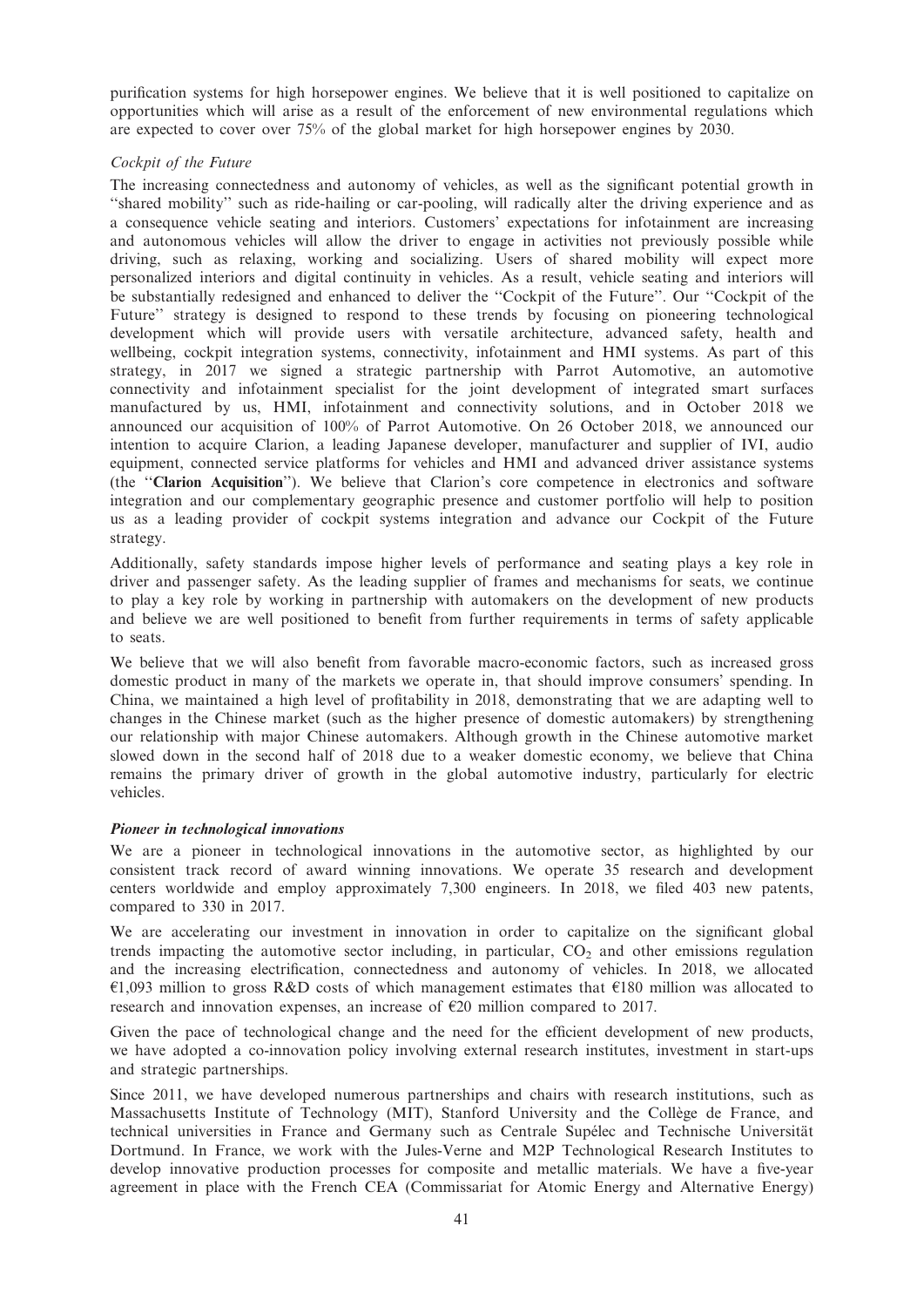for the research and development of fuel cell technology, among other areas. In 2017, we established a new partnership with the Indian Institute of Science in order to develop innovative HMI systems and sensors.

We are seeking to identify, incubate and invest in start-up companies to develop technological innovations and generate long-term value. In 2017, we established a ''technology platform'' in Silicon Valley and intend to establish further platforms in Canada, France, Israel, China and India. Through our technology platforms, we intend to research and identify new innovations, assess their commercial value and determine whether to make an investment. In 2018, through our subsidiary Faurecia Ventures, we invested in American start-ups which have assisted us in developing wireless charging technology (Powersphyr Inc.), climate control technology (Promethient Inc.) and innovative audio solutions (SUBPAC Inc.). We also invested in Enogia in 2017, a French start-up specializing in energy recovery, and ESP Consulting, a laboratory that uses cognitive science to optimize human well-being and performance in different situations, to study the effect of our technologies under different test conditions. On 26 February 2019, we signed a partnership with Japan Display Inc. aimed at enhancing the passengers' cockpit by developing innovative displays adapted to different uses.

In order to accelerate our investment in key areas, we develop partnerships with other industrial or technology groups. In particular, HELLA for lighting and electronics, ZF for advanced safety, Mahle for thermal comfort, Stelia Composites for fuel cell tanks and Accenture for data analytics. In 2017, we signed a strategic partnership with Parrot Automotive, an automotive connectivity and infotainment specialist for the joint development of integrated smart surfaces manufactured by us, HMI, infotainment and connectivity solutions, and in October 2018 we announced our acquisition of 100% of Parrot Automotive. We have acquired a 50.1% stake in Jiangxi Coagent Electronics in order to develop HMI and IVI such as displays, voice recognition, radio and navigation and smartphone applications. On 26 October 2018, we announced our intention to acquire Clarion, a leading Japanese developer, manufacturer and supplier of IVI, audio equipment, connected service platforms for vehicles and HMI and advanced driver assistance systems.

We have also established multidisciplinary teams from our Seating and Interiors business groups to focus on our development of products and technology for the ''Cockpit of the Future''. We have established ''Cockpit of the Future Labs'' in Paris, San Francisco, Yokohama and Shanghai. We aim to develop, for and with manufacturers, applications and solutions that integrate and develop our products. We also collaborate with local start-ups via technology platforms. They help us to discover new start-ups, establishing strong connections in major innovation clusters and to closely follow emerging trends and new technologies. Our platforms are located in the Silicon Valley, Toronto, Shenzhen and Tel Aviv. In order to keep abreast of the latest technology and market trends, we have created two advisory councils, one in Silicon Valley and one in China. Our council members are experts in different fields such as start-up incubators, venture capital, artificial intelligence, new mobility solutions and economics. Their role is to bring a new perspective and challenge our ideas as well as to identify relevant technology and strategic topics for discussion. We have also joined with, amongst others, Amazon, Google, Microsoft, NAVER LABS and Valeo to form the ''Prairie Institute'' (Paris Artificial Intelligence Research Institute) in Paris, an international center for research and training relating to artificial intelligence.

We have more than ten years of experience in energy recovery systems, having introduced the first generation of EHRS in 2006 and, more recently, introducing our compact EHRS to the market which reduces fuel consumption by up to 7%. We have been selected to install our compact EHRS in Hyundai IONIQ Hybrids and plug-in Hybrids.

### Strong focus on operational performance, profitability and financial discipline

Our operational performance, profitability, and financial discipline and close relationship with customers form an important foundation for our transformation and sustainable value creation. Over the past several years we have achieved significant improvements in our profitability. Our operating income increased from 3.5% of value added sales in 2013 to 7.3% of sales in 2018. In particular, our operating income in North America increased from around 2.8% of value added sales in 2013 to 6.5% of sales in 2018, and our Faurecia Interiors business group improved its operating income from 1.8% of its value added sales in 2013 to 6.0% of its sales in 2018.

We are also implementing a Digital Enterprise strategy in order to improve operational performance. For example, we have introduced into our development, manufacturing and logistics activities various digital technologies. These include the use of collaborative robots for manufacturing tasks,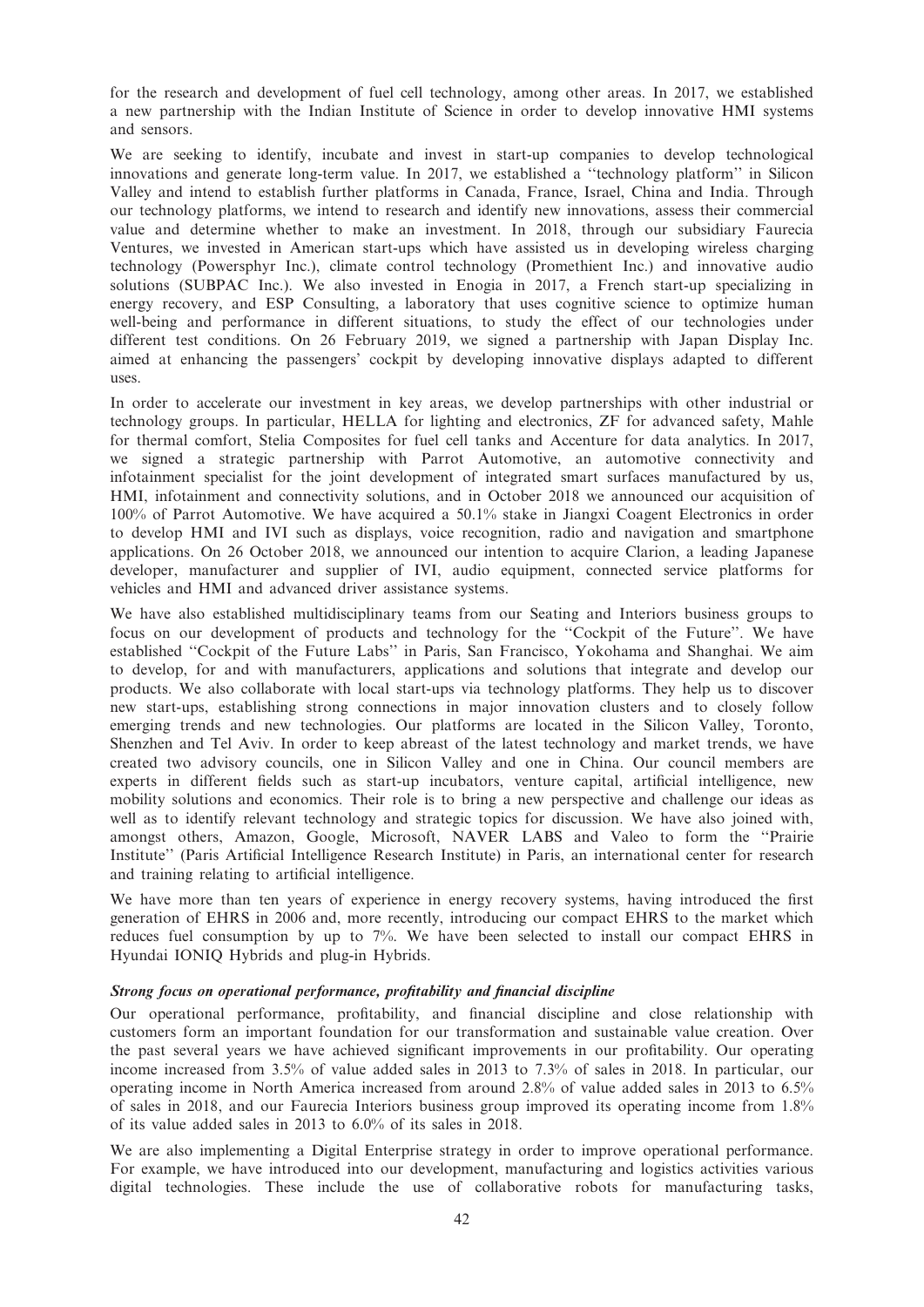deployment of automated guided vehicles to transport parts within plants, tracking parts coming in and out of factories using Radio Frequency Identification (''RFID''), use of data from connected machines for predictive maintenance to avoid breakdowns, and implementation of fully digital production monitoring systems to facilitate the control of production lines. By the end of 2018, over 550 collaborative robots and 800 automated guided vehicles had been installed at our production sites. More than a hundred of our factories have digital production dashboards, allowing real-time information sharing on the operation of production lines. Over 300 machines are connected to a data pool allowing monitoring and easing predictive maintenance.

We generally seek to pass through increased raw material costs to our customers through a variety of means. Certain raw material cost fluctuations, such as for monoliths, are directly passed through, whilst others are passed through (typically with a time lag) through indexation clauses in our contracts. In addition, we seek to pass through certain other raw material costs to customers through periodic price reviews that are part of our contract management. Our ability to pass through such costs has had a positive impact on our margins and profitability. In an environment of increasing raw material prices, we believe we have been generally successful in passing on the higher costs of our raw materials to our customers.

Our selective cost structure and our focus on more profitable businesses has enabled us to improve our operating margin, in particular for our Faurecia Clean Mobility business group. Our Faurecia Seating operating margin (as a percentage of sales) increased from 5.7% in 2017 to 6.0% in 2018. Our Faurecia Interiors operating margin (as a percentage of sales) increased from 5.6% in 2017 to 6.0% in 2018. Our Faurecia Clean Mobility operating margin (as a percentage of sales) increased from 10.2% in 2017 to 10.8% in 2018. To lower costs, we continue to further standardize our equipment and production processes.

We seek to achieve steady and predictable levels of capital expenditure and working capital. We are still planning to grow while limiting our capital expenditure and capitalized R&D requirements by seeking better capital expenditure allocation. Our three-year order intake for the period 2016 to 2018 was  $63$  billion, compared to  $653$  billion for the period 2014 to 2016. Subject to the global growth of vehicle production, we believe that our order book strongly supports our future sales and growth objectives.

We successfully completed a refinancing plan in 2018 which involved amending and extending our  $\epsilon$ 1,200 million Senior Credit Agreement, issuing the 2025 Notes and redeeming in full  $\epsilon$ 700 million in principal amount of our notes due 2022 following a tender offer. In addition, in 2018 we entered into the  $E1,300$  million Bridge Facility Agreement in order to finance the Clarion Acquisition. In December 2018, we entered into a transaction to issue  $\epsilon$ 700 million in principal amount of Schuldschein (a private placement under German law) in multiple tranches, which we issued in December 2018 and January 2019. The receipt of the net proceeds from the issue of the Schuldschein enabled us to reduce the committed funds available under the Bridge Facility Agreement to  $\epsilon$ 750 million by January 2019. As a result, we have increased our financial flexibility and improved our financial condition. We currently have no significant long-term debt repayment prior to December 2022. The issuance of the Notes in this offering is intended to refinance in full the outstanding principal amount under the Bridge Loan.

Over the past several years we have also developed a close relationship with our key customers through regular contact and meetings from all levels of our organization from our management to our site teams, including close monitoring of customer feedback through our Total Customer Satisfaction. This relationship has also been developed by maintaining the high quality of our products through our Faurecia Excellence System, in future FES X.0, and through technology reviews and co-development projects. The success of our relationships is reflected in our order intake, a record  $663$  billion at the end of 2018 calculated on a three-year rolling basis, and the awards we have received in recent years. For more information on the awards we have received, see "- Our Company''.

We believe that we will benefit from our strong focus on operational performance, profitability, capital expenditure and working capital management and our close relationship with our customers.

## Experienced management team

Our management team and Board of Directors have significant experience in the industry. Patrick Koller, our Chief Executive Officer, has been with the Group since 2006. Prior to becoming our Chief Executive Officer, he was Executive Vice President at our Faurecia Seating business group from 2006 to 2015. Michel Favre, our Chief Financial Officer, has been with the Group since 2013. Prior to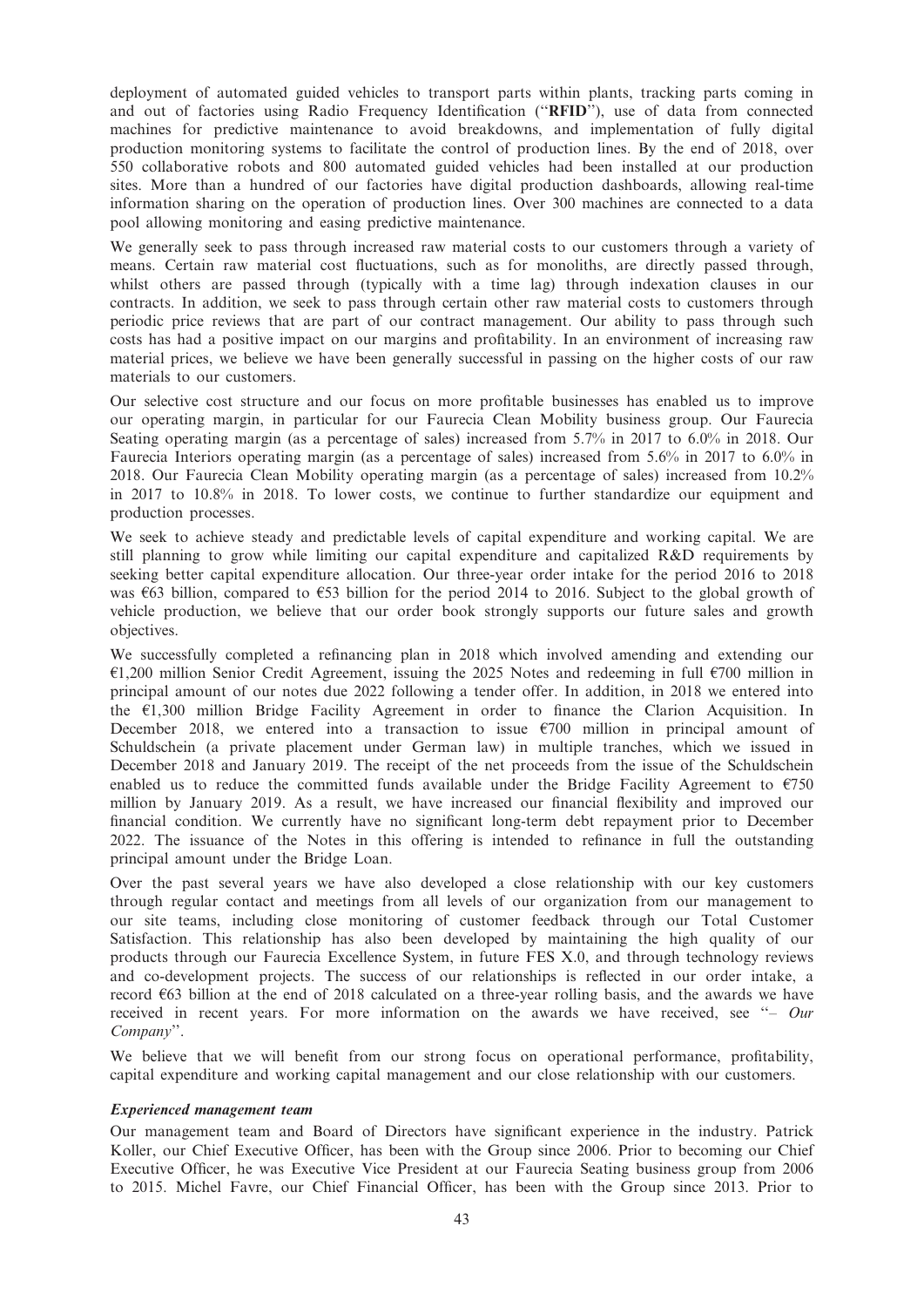becoming our Chief Financial Officer, he was Executive Vice President (Financial Controlling and Legal) at Rexel SA from 2009 to 2013, Chief Financial Officer at Casino Guichard-Perrachon SA from 2006 to 2009 and Chief Financial Officer of Altadis SA from 2001 to 2006. He also held a number of senior financial and operational roles with Valeo SA over a 13-year period including Vice President of the Lighting Branch from 1999 to 2001. The majority of the members of our Executive Committee have spent most of their careers in the automotive industry. We believe that the experience, industry knowledge and leadership of our management team will help us implement our strategy described below and achieve further profitable growth.

### Strategy

### Focus on Sustainable Mobility and Cockpit of the Future

Our strategy is designed to respond to the significant global trends impacting the automotive sector including, in particular,  $CO<sub>2</sub>$  and other emissions regulation, the increasing electrification, connectedness and autonomy of vehicles and the emergence of ride-sharing.

We are seeking to accelerate our growth by focusing on two strategic priorities which we refer to as ''Sustainable Mobility'' and ''Cockpit of the Future''. ''Sustainable Mobility'' involves our development of products and processes which improve weight reduction, size reduction, air quality, energy recovery and the development of bio-sourced and renewable materials. ''Cockpit of the Future'' involves the development of products and technology which are aligned with the increasing connectedness and autonomy of vehicles. We believe this trend will radically alter the driving experience. As a result, vehicle seating and interiors will be substantially redesigned and enhanced to deliver the "Cockpit of the Future". We are pioneering technological development in the "Cockpit of the Future'', which will provide users with versatile architecture, advanced safety, health and wellbeing, cockpit integration systems, connectivity, infotainment and intuitive HMI systems. We are focusing our product development on higher value, innovative products with a high technology content.

Regulatory changes, which seek to reduce the impact of automobiles on the environment, will also have a significant impact in our markets and we anticipate that this will present a significant business opportunity. We believe that the Asian markets represent a significant source of growth potential and high profitability. For example, we believe that the likely introduction of more stringent  $CO<sub>2</sub>$  and other emission regulations in Asia, in particular in China and India, will lead to significant upgrades in vehicle content and provide substantial opportunities for growth in our Asian markets. Our strategy is to continue to expand our portfolio in China with our current customers and strengthen our relationship with major Chinese automakers to accelerate our business activity.

Our strategic roadmap for Sustainable Mobility focuses on the following three areas:

- developing innovative solutions for hybrid vehicles;
- developing ultra-clean solutions for commercial vehicles and high horsepower engines; and
- developing solutions for zero emissions.

Sustainable Mobility – Innovative Solutions for Passenger Vehicles: Our ''Sustainable Mobility'' strategy for passenger vehicles is focused on two main areas. Firstly, we continue to develop innovations for passenger vehicles that improve fuel economy such as low-pressure exhaust gas recirculation for gasoline engines, a technology that re-injects a precise amount of cooled engineexhaust gas back into the engine to improve combustion cycle efficiency, which improves fuel economy by up to 6%. Our EHRS improves vehicle efficiency by recovering up to 75% of exhaust heat for re-use in either warming up the vehicle cabin or heating the engine, improving fuel economy by up to 6% in cold conditions in all types of hybrid vehicles. Our EHC is an innovative system that activates catalysts in low-temperature phases during the use of a vehicle by using electric energy, which improves vehicle depollution performance. Secondly, we are expanding our capabilities in lightweight materials. In 2017, we joined the German carbon fiber composites network based in Augsburg, Germany to develop manufacturing processes for mass production of carbon composite parts in vehicles. We expect carbon composite vehicle parts to weigh 50% less than equivalent parts made from steel. Ten kilograms of weight savings could reduce  $CO<sub>2</sub>$  emissions by 1g/km. We also recently developed a resonance free pipe which reduces weight and packaging complexity by eliminating resonators. This award-winning innovation was launched in 2018 in the United States, in collaboration with General Motors.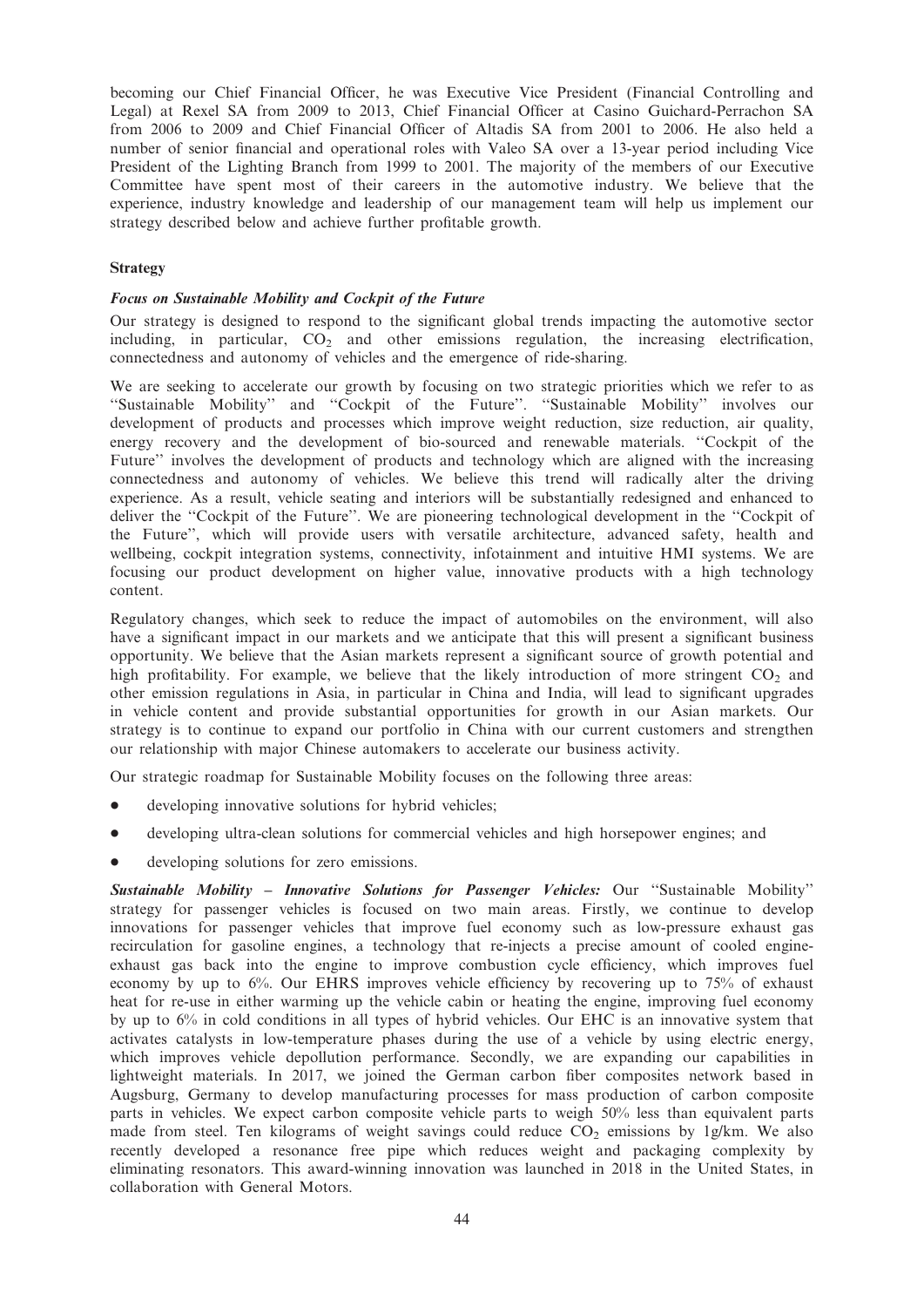Sustainable Mobility – Ultra-clean Solutions for Commercial Vehicles, High Horsepower Engines: Our strategy for commercial vehicles and high horsepower engines is focused on developing innovative ''Sustainable Mobility'' and ultra-clean diesel technologies for these markets.

Sustainable Mobility – Solutions for Zero Emissions: Our strategy for zero emissions is focused on battery electric vehicles (''BEV'') and fuel cell technology. We are seeking to become a leading player in battery housing for BEVs, including thermal management. Based on our experience of composites, we have already begun supplying battery pack covers which will be combined with functional thermal management and crash resistance.

Whilst they have not reached large scale production yet, fuel cell electric vehicles offer some advantages over BEVs, in particular for heavy and long range vehicles in terms of autonomy and charging time. Fuel cell electric vehicles and battery electric vehicles will probably coexist for different applications.

Cockpit of the Future: We believe that our existing product portfolio and competencies give us an extremely strong position to become the leading interior supplier to the automotive industry. We are focusing in particular on developing our capabilities in the following areas:

- Cockpit Technologies: As vehicles become increasingly autonomous, the way occupants spend their time in the vehicle becomes increasingly important. Our cockpit technologies include versatile architecture and intelligent HMI systems which adapt to passengers' needs to ensure a personalized experience in all driving modes. Our ''Smart Control Unit'' allows smartphones to be integrated in the most convenient place in the car for the passenger and then be used to control the displays, seat position, thermal or audio settings, and lighting. Our cockpit technologies also include adaptive displays which adjust depending upon the driving mode, transforming from a central instrument and information cluster in driving mode to a large infotainment screen in autonomous mode.
- Advanced Safety, Health and Wellness: We expect that by 2030, 15% of all vehicles will have reached ''level 4 automated driving'', which means passengers will have more freedom to do other tasks during their journey and safety features will be imperative. Accordingly, we are adapting and developing safety systems so that passengers can continue to travel safely in any seated position, whether they are driving, working or relaxing. In 2017, we signed a partnership agreement with ZF to develop the Advanced Versatile Structure (''AVS'') seat frame which allows the driver to recline, lift, adjust and swivel their seat and return it quickly back to the upright driving position. The seat belt and belt retractor are both integrated into the seat allowing the seat belt to function in different seat positions. Our R&D teams have developed technology solutions that provide drivers and passengers with a personalized comfort experience, in terms of thermal management, undisturbed personal sound environment, with individual preferences stored in the cloud and using artificial intelligence to anticipate user needs.
- Cockpit Integration Systems: We are developing our "cockpit intelligence platform" ("CIP") that will connect and manage all interior cabin electronics, integrating the key functions of the cockpit including infotainment and audio, safety and comfort and thermal management. Our CIP aims to simplify hardware and software integration for car manufacturers by utilising a "single brain" electronic control unit that replaces current multiple domain controllers. It uses artificial intelligence to learn a driver's preferences in the vehicle and predict when the driver will need certain in-vehicle-adjustments to be made. Our CIP is being developed with open source technologies so that software developers can develop new applications for it. In-vehicle infotainment is moving towards open platforms which allow for easy integration with the driver's own digital devices, also known as ''digital continuity''. Our strategic partnership with Jiangxi Coagent Electronics, our acquisition of Parrot Automotive and the Clarion Acquisition will allow us to develop flexible connectivity and infotainment solutions quickly.

## Sustainable Development

We recognise our responsibility as a company to make a positive contribution to society and to all stakeholders. We seek to ensure that our commitment to sustainable development is an integral part of our corporate culture. We intend to remain focused on our strong quality, environmental and health and safety standards while continuing to be proactive and innovative in protecting the environment. For example, we recognise the need to reduce the carbon footprint of our activities and we will continue to offer solutions for sustainable mobility. We work to improve air quality by developing products which reduce pollutant emissions. We also recognise that we are a member of the communities in which we operate. We contribute to economic development by hiring locally,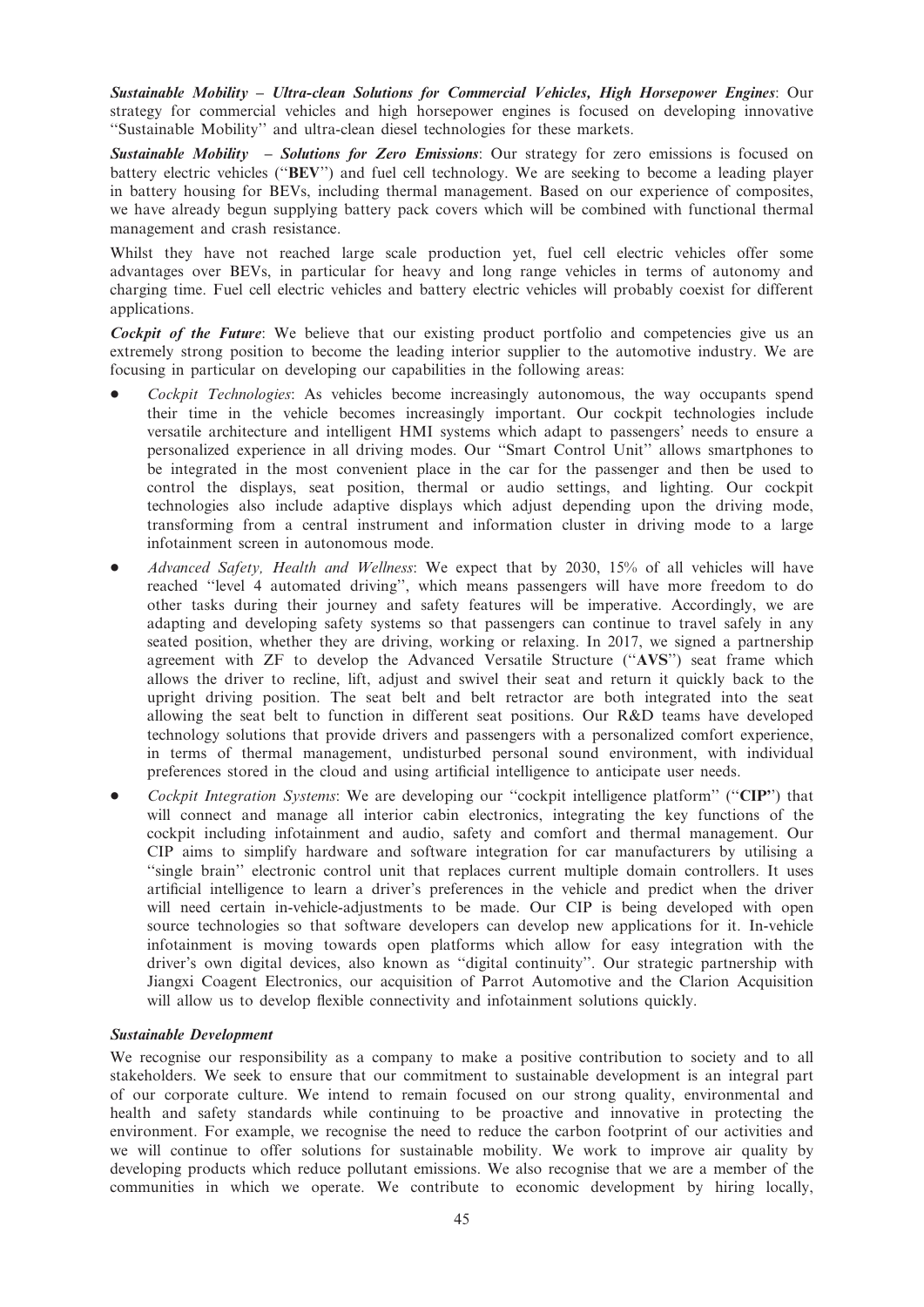providing career training and advancement for our employees and by our commitment to ethics and social responsibility.

### Accelerate our Asian development

The Asian market represents a significant source of growth potential and high profitability. Although growth in the Chinese automotive market slowed down in the second half of 2018, we believe that China remains the primary driver of growth in the global automotive industry, particularly for electric vehicles. We believe that the likely introduction of more stringent  $CO<sub>2</sub>$  and other emission regulations in Asia, in particular in China and India, will lead to significant increases in vehicle content and provide substantial opportunities for growth in our Asian markets. Our strategy is to continue expanding our portfolio with our current customers, and strengthen the relationship with major Chinese automakers to accelerate our business activity. Sales to Chinese OEMs as a percentage of our China sales has grown from  $16\%$  in full year 2017 to 25% in the first half of 2018 and 32% in the third quarter of 2018.

We have developed joint ventures in China across our business groups, including a joint venture with Dongfeng Hongtai Holdings Co Ltd (''Dongfeng Hongtai'') (involving our Faurecia Clean Mobility group) and Liuzhou Wuling Industry Co Ltd (''Wuling Industry'') and BYD Co Ltd (''BYD''). We have also acquired a 50.1% stake in Jiangxi Coagent Electronics in order to develop HMI and IVI such as displays, voice recognition, radio and navigation and smartphone applications.

In July 2018, we signed a strategic partnership framework agreement with FAW Group, a leading Chinese automobile manufacturer, to develop technology and solutions for the cockpit of the future and sustainable mobility. We also recently announced a new joint venture with Liuzhou Wuling Automotive Industry Co., Ltd, a leading Chinese automotive manufacturing company. The new joint venture will be controlled equally by each party and will focus on developing automotive emissions control systems.

In China, certain cities and provinces have already introduced regulations which require fuel consumption and CO<sub>2</sub> emissions to be reduced for passenger and commercial vehicles. We intend to capture the growth of the commercial vehicle market for clean mobility solutions through the strong partnership our Faurecia Clean Mobility business group has with Cummins, a world leader in medium to heavy-duty on and off-road diesel engines. We supply major Chinese engine manufacturers, Weichai and Yuchai. India is also considering implementing emissions standards by 2021 which will be equivalent to Euro-6 emissions standards.

We also intend to increase our business activity with other Asian automakers, in particular through the continuous development of our relationship with Nissan and Hyundai.

## The Clarion Acquisition

On 26 October 2018, we announced our intention to acquire Clarion, a leading Japanese developer, manufacturer and supplier of IVI, audio equipment, connected service platforms for vehicles and HMI and advanced driver assistance systems. In addition, Faurecia and Hitachi Automotive Systems Ltd (''Hitachi Automotive Systems'') agreed to enter into a business alliance within which Clarion and Hitachi Automotive Systems Ltd will be able to combine their products in order to offer innovative autonomous driving solutions to OEMs.

Clarion is a public company domiciled in Japan whose shares are currently listed on the Tokyo Stock Exchange. For the full year ended 31 March 2018, Clarion had sales of approximately  $\epsilon$ 1.4 billion. Sales in North and South America, Japan, Asia-Pacific and Europe were 44%, 32% 17% and 7% of sales, respectively. Clarion's OEM customers include Ford, PSA, GM, FCA, Suzuki, Mazda, Subaru, Daihatsu, Tata and certain Chinese OEMs. Clarion has over 7,500 employees globally, including more than 2,000 engineers (of which 1,150 are software engineers). It operates from seven manufacturing sites, one in each of Japan, Malaysia, Thailand, Hungary and Mexico and two in China. Clarion also has nine R&D centers in eight countries and 26 local and regional sales offices across 16 countries. For the year ended 31 March 2018, Clarion generated revenues of JPY183,056 million (as compared to JPY194,841 million for the year ended 31 March 2017), operating income of JPY4,792 million (as compared to JPY11,367 million for the year ended 31 March 2017) and net income of JPY2,095 million (as compared to JPY7,736 million for the year ended 31 March 2017). A significant proportion of Clarion's revenues for the year ended 31 March 2018 were generated in Asia (including Japan) and the Americas.

This financial data relating to Clarion has been extracted or derived from Clarion's published audited consolidated financial statements as at and for the year ended 31 March 2018 which was prepared in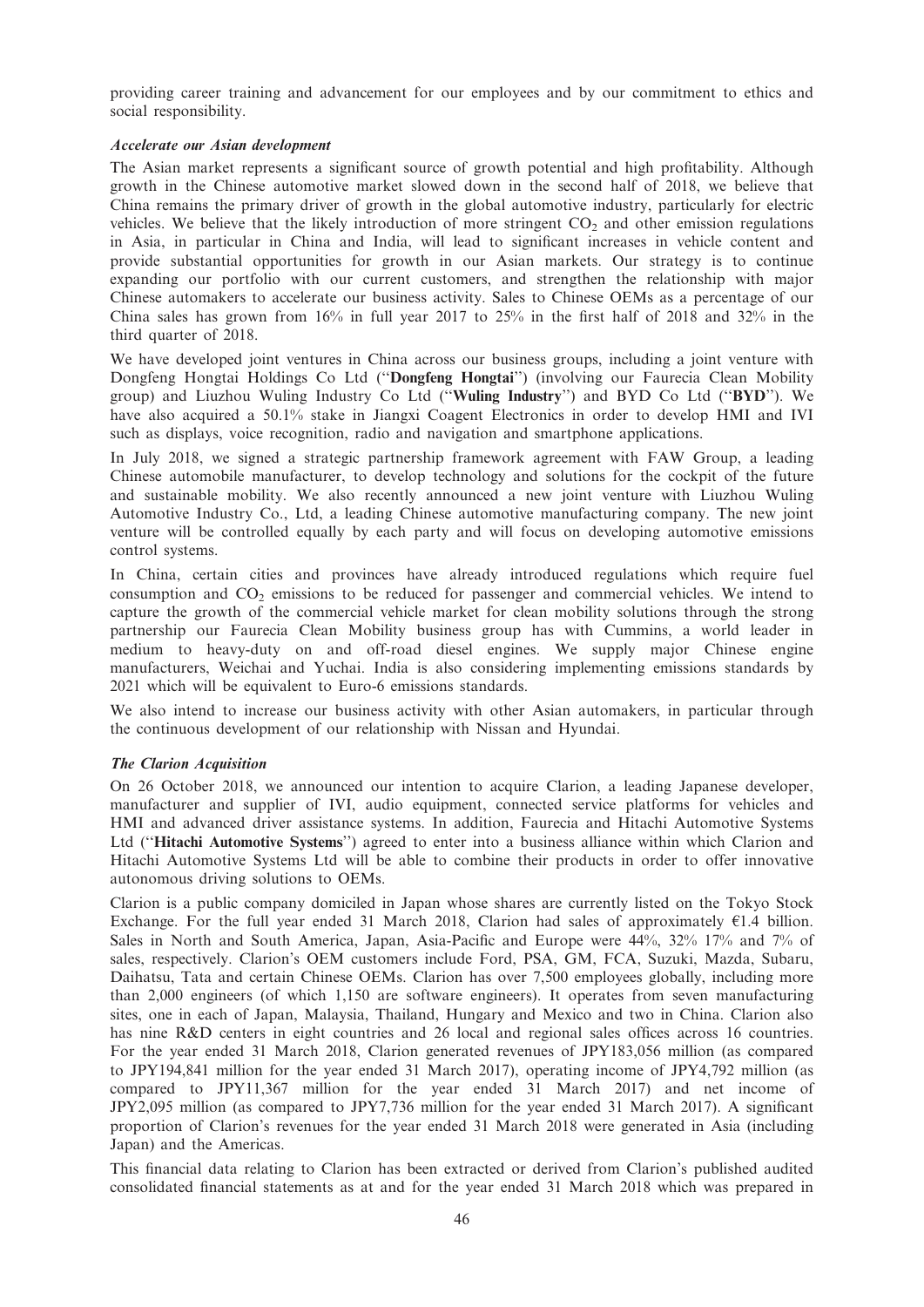accordance with International Financial Reporting Standards as adopted by the European Union. Accordingly, our auditors have not audited, reviewed or performed any procedures with respect to this financial data. On 29 January 2019, Clarion issued revised guidance for its full-year earnings for the year ended 31 March 2019 which indicated that Clarion expects its net sales to decrease as a result of a stagnating level of new car sales globally and, in particular, in the Chinese market, stagnation of bus sales in Japan and the delayed launch of new service operations.

We believe that Clarion's core competences in electronics and software integration and our complementary geographic presence and customer portfolios will help to position Faurecia as a leading provider of cockpit systems integration and advance our ''Cockpit of the Future'' strategy.

Under the terms of an agreement between us, Hitachi, Ltd (''Hitachi'') (Clarion's parent company) and Hennape Six SAS (''Hennape''), our wholly owned subsidiary, Hitachi agreed to tender all of the common shares it held in Clarion (representing an ownership percentage of 63.81% of Clarion) pursuant to a tender offer to be launched by Hennape once certain conditions, including regulatory and competition authority approvals had been obtained. The agreed tender offer price of JPY2,500 per common share, represented a premium of 10.47% on the closing price of Clarion's common shares on the First Section of the Tokyo Stock Exchange on 25 October 2018 for all outstanding shares and a total purchase price of JPY140.9 billion (approximately  $E1.1$  billion).

Following the launch of the tender offer by Hennape on 30 January 2019 and the expiry of the tender offer period on 28 February 2019, a total of 95.28% of Clarion's common shares were tendered for settlement on 7 March 2019. Following the successful completion of the tender offer, we will require all remaining shareholders to sell their shares in Clarion to Hennape at the original tender offer price pursuant to a squeeze-out procedure in compliance with the Japanese Companies Act. We currently anticipate that Clarion's shares will be delisted from the Tokyo Stock Exchange on 25 March 2019.

Following the Clarion Acquisition, we intend to establish a fourth business group, Faurecia Clarion Electronics, which will integrate our existing electronic cockpit systems businesses, Parrot Automotive and Jiangxi Coagent Electronics with Clarion. This new business group will employ almost 9,200 people with more than 1,650 software engineers. Our management has previously estimated that Faurecia Clarion Electronics will achieve sales of approximately  $\epsilon$ 2 billion by 2022 and potential synergies arising as a result of the Clarion Acquisition of around  $\epsilon$ 90 million of earnings before interest and tax by 2022. Our management has estimated that these synergies will comprise EBIT synergies of approximately  $640$  million, primarily driven by our ability to capitalize on Clarion's network with Japanese OEMs and our existing relationship with U.S. and European OEMs. In addition, our management has estimated cost synergies of approximately  $\epsilon$ 50 million of earnings before interest and tax which will be achieved as a result of savings resulting from our combined purchasing power, footprint optimization and the delisting of Clarion common shares. In addition, our management has estimated that our ratio of net debt to EBITDA, excluding the impact of the adoption of IFRS 16, for each year from 2019 to 2021 (inclusive) will remain below 1.0x after the Clarion Acquisition. In section 1.8 of our 2018 Annual Results we identified certain financial targets for the full-year 2019, based on our assumption that worldwide automotive production will decline by 1% in 2019, including: (i) sales growth at constant currencies outperforming worldwide automotive production by 1.5% to 3.5% (excluding the consolidation of Clarion as from 1 April 2019); (ii) operating income increasing in value and operating margin of at least 7% (including the consolidation of Clarion as from 1 April 2019); and (iii) net cash flow of at least  $\epsilon$ 500 million (including the consolidation of Clarion from 1 April 2019). These forward-looking statements are based on management's current beliefs, expectations, assumptions and business plan and involve known and unknown risks and uncertainties that could cause actual results, performance or events to differ materially from the trends and objectives described. No assurance can be given that the aforementioned trends and objectives will occur or be achieved. These forward-looking statements involve assessments about matters that are inherently uncertain and actual results may differ for a variety of reasons including those described in ''Forward-Looking Statements'' and ''Risk Factors''. No assurance can be given that actual results will track those described in the aforementioned forward-looking statements.

We expect the integration will give critical mass to our cockpit systems business and create significant commercial and cost synergies. For example, Clarion will provide a cloud platform and cyber security systems for our infotainment and connectivity products and technology systems which were not previously developed by Parrot Automotive and Jiangxi Coagent Electronics. Clarion will also enhance our safety and information offering by providing driver and passenger monitoring and car and environment monitoring. We expect Clarion's expertise in IVI, digital sound design, sensing and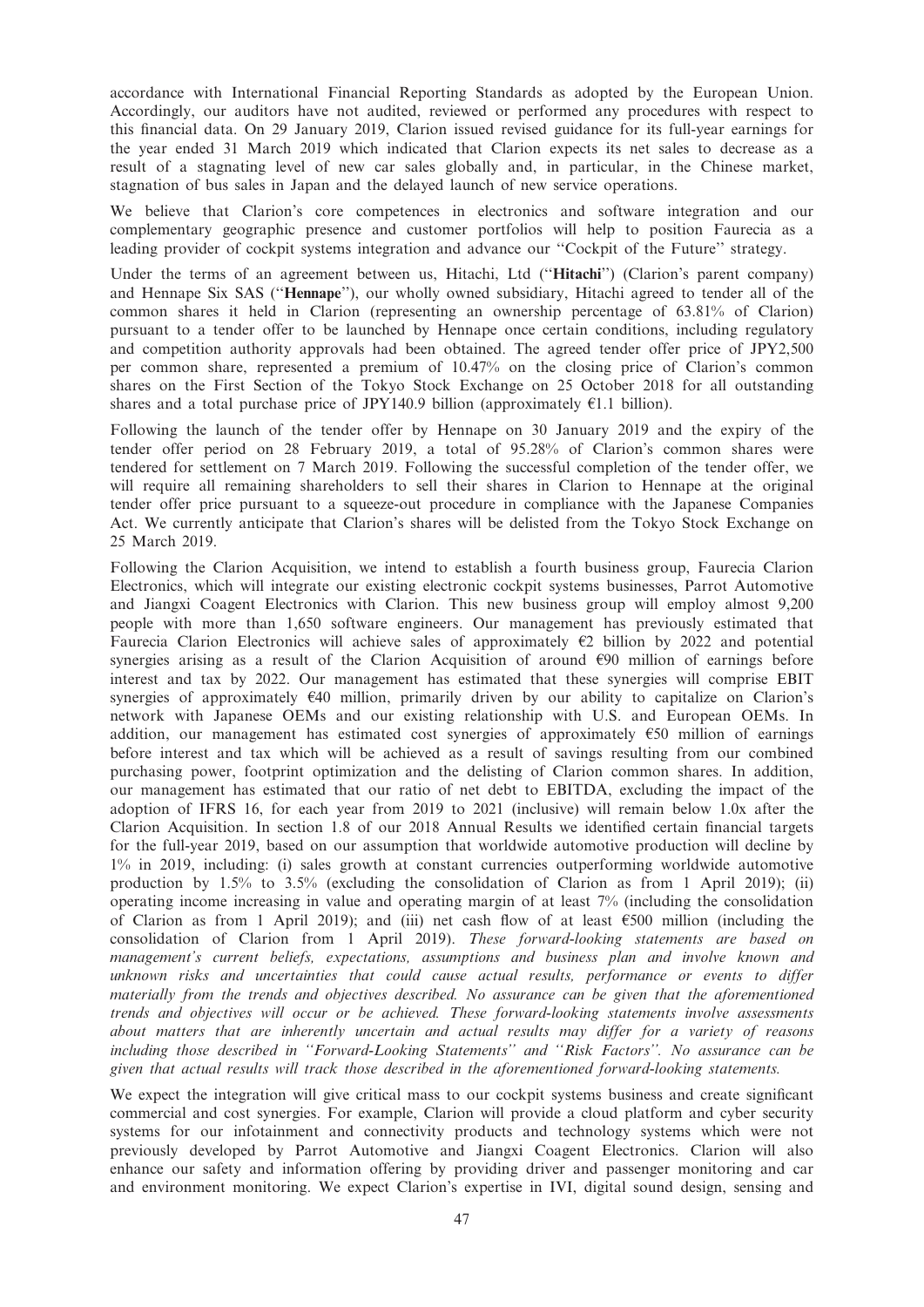image processing, connectivity and cloud management and application integration, combined with Parrot Automotive and Jiangxi Coagent Electronics' existing competencies, will allow us to develop new products and technology which will form part of our ''Cockpit of the Future'' offering. The Clarion Acquisition will immediately provide us with Advanced Driver Assistance Systems (''ADAS'') and automated parking capabilities as well as cloud-based services for our ''Cockpit of the Future''. We will also be able to offer full autonomous driving solutions through our business alliance with Hitachi Automotive Systems Ltd and the combination of ADAS and artificial intelligence systems in the cockpit.

On 25 October 2018 we entered into a  $E1,300$  million facility agreement among us as borrower and Cre´dit Agricole Corporate and Investment Bank in order to finance the Clarion Acquisition and to pay related expenses and transaction costs (the ''Bridge Facility Agreement''), which remained undrawn as at 31 December 2018. The Bridge Facility Agreement is a 1-year term loan facility with an option to extend the maturity by up to a year with two six-month extension options.

In December 2018, we entered into a transaction to issue  $\epsilon$ 700 million in principal amount of Schuldschein (a private placement under German law) in multiple tranches, which we issued in December 2018 and January 2019 and which matures in December 2022, December 2023 and December 2024. The receipt of the net proceeds from the issue of the Schuldschein enabled us to reduce the committed funds available under the Bridge Facility Agreement to  $\epsilon$ 750 million by January 2019. We applied (a)  $\epsilon$ 700 million of the net proceeds from the issue of the Schuldschein and (b)  $\epsilon$ 500 million of funds borrowed under the Bridge Facility Agreement to finance the acquisition of Clarion's shares following the successful completion of the tender offer. For further information, see ''Business Description – Description of Other Indebtedness''.

## Refinancing

The issuance of the Notes in this offering is intended to repay the Bridge Loan in full and further strengthen our balance sheet.

See ''Description of Other Indebtedness'' for further details regarding our outstanding indebtedness and the principal terms and conditions of our other debt instruments.

#### History and Development

We have been a major automotive equipment supplier for decades and trace our history back to 1914. We have grown in tandem with technological and industrial advancements to reach our current position as a market leader in our three business groups. The following are key milestones and acquisitions in our development.

1997-1999. Ecia (Équipements et Composants pour l'Industrie Automobile), the PSA Peugeot Citroën group's specialist automotive equipment subsidiary, launches a friendly bid for Bertrand Faure, bringing its direct and indirect stake in this group to 99%. The acquisition leads to our formation in 1998 with the underlying aim of focusing on the automotive equipment business. Ecia and Bertrand Faure merge, resulting in the PSA Peugeot Citroën group holding a 52.6% stake in our company by the end of 1999. At that time, we report sales of over  $\epsilon$ 4 billion, with a workforce of 32,000 employees.

2002-2005. We acquire a 49% stake in the South Korean catalytic converter maker Daeki Industrial (specializing in exhaust systems for Hyundai), number two in its market, and subsequently increase our stake to 100%. We also purchase the South Korean exhaust systems company Chang Heung Precision, which holds market share of over 20%.

2009. We agree to acquire Emcon Technologies, becoming the world leader in the exhaust systems market. Following completion of the all-equity deal, One Equity Partners (JP Morgan Chase  $\&$  Co's private equity arm) takes a 17.3% stake in our company (fully divested in October 2010) and the PSA Peugeot Citroën group's interest is reduced to 57.4%. In India, we buy out joint-venture partner Tata to become the sole owner of Taco Faurecia Design Centre, which is renamed Faurecia Automotive Engineering India and becomes our development center in India.

2012. On 3 May 2012, we announce our acquisition of the Ford ACH interior components plant in Saline, Michigan (USA). On 30 August 2012, we announce the acquisition of Plastal France (Plastal SAS), a supplier of plastic body parts for Smart branded vehicles (Daimler). We acquire the automotive business of Sora Composites and sign a partnership agreement with Mitsubishi Chemical to co-develop and produce bio-plastics for the automotive industry.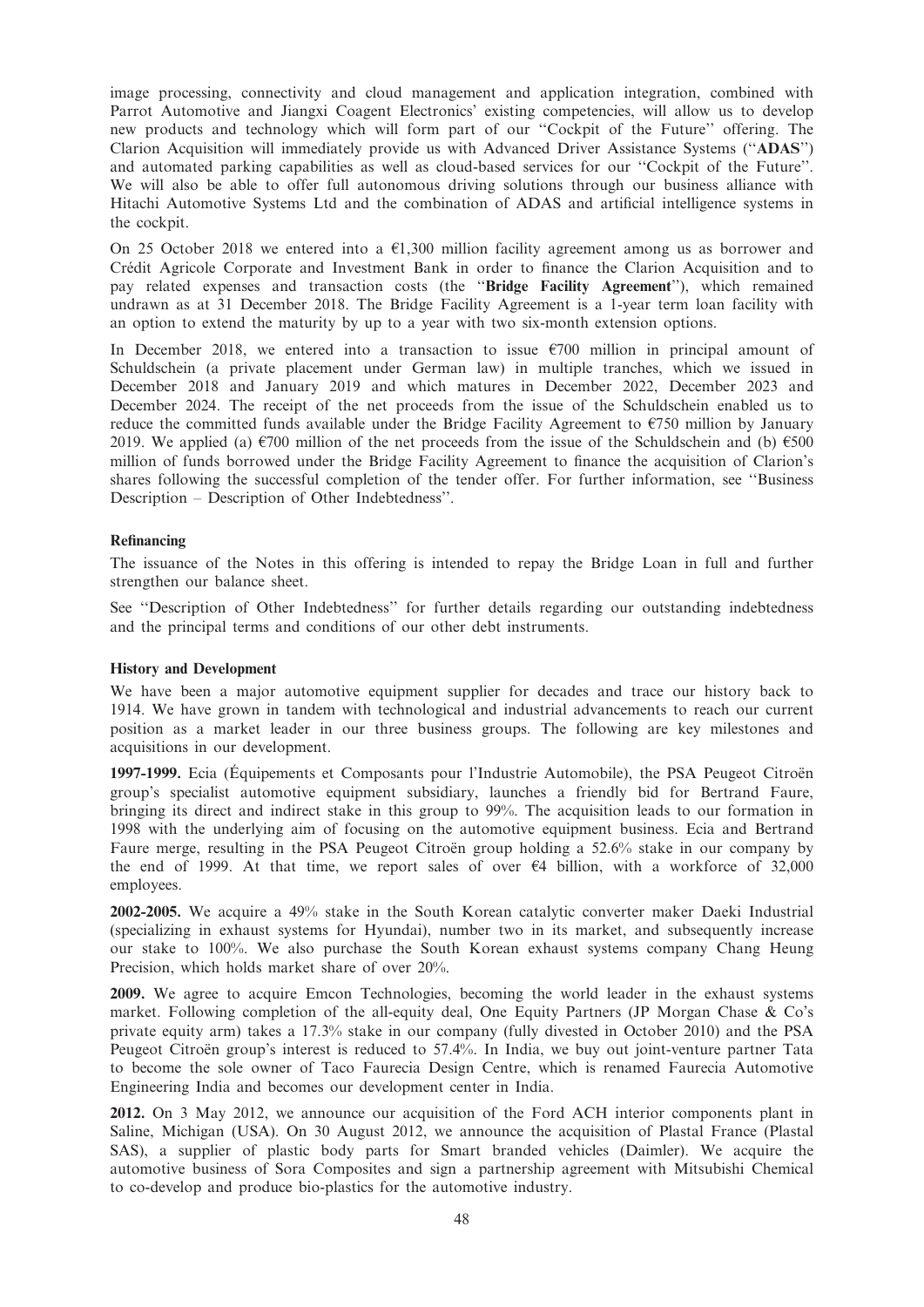2013. Our Faurecia Clean Mobility business group enters into a joint-venture agreement with Suzhou PowerGreen Emission System Solution Co. Ltd, to jointly manufacture clean mobility solutions in Shanghai. Our Interiors business group also enters into a joint-venture agreement with Chinese automaker Chang'an Automobile Group, one of China's largest automakers to produce and deliver automotive interior equipment to Ford and PSA Peugeot Citroen group for its DS premium range and also enters into a cooperation agreement with Magneti Marelli for the design, development and manufacture of advanced human-machine interface vehicle interior products. Our Faurecia Seating business group enters into an agreement to establish a joint-venture with Thailand-based equipment manufacturer Summit Auto Seats to support Ford's growth strategy in Southeast Asia, especially in Thailand.

2014. Our Faurecia Interiors business group enters into a joint-venture with Interval, a major French agricultural cooperative to develop the use of natural fiber-based materials for the automotive industry, and also enters into a joint-venture with the Japanese equipment supplier Howa for the production of interior systems for the Renault-Nissan-Mitsubishi group in Mexico.

2016. On 29 July 2016, we complete the sale of Faurecia Automotive Exteriors to Compagnie Plastic Omnium for an enterprise value of  $6665$  million. The sale of Faurecia Automotive Exteriors represents an important step in balancing our business model as it has enabled us to accelerate our investment in higher value-added technologies within our remaining 3 divisions and to rebalance our geographical and customer portfolio. For example, part of the proceeds from the sale of Faurecia Automotive Exteriors were used for our investments in Parrot Automotive, Amminex Emissions Technology A/S (''Amminex'') and Jiangxi Coagent Electronics. On 6 December 2016, we announce that we had entered into exclusive talks with Parrot Automotive, one of the leaders in connectivity and infotainment solutions for the automotive industry, with the aim of developing applications and platforms for connected vehicles. On 13 December 2016, we announce that we had increased our stake in Danish company Amminex from 42% to 91.5% through a share purchase agreement.

2017. On 24 March 2017, we complete our strategic partnership with Parrot Automotive by taking a 20% stake. On 17 November 2017, we acquire a 50.1% stake in Jiangxi Coagent Electronics in order to develop HMI and in-vehicle-infotainment such as displays, voice recognition, radio and navigation and smartphone applications.

2018. In March, we complete our acquisition of Hug Engineering, a leader in gas purification systems for high horsepower engines. We also announce our investment in French start-up Enogia, a specialist for energy recovery. In April, we announce the opening of a new technology center in Yokohama. In June, we sign a strategic partnership framework agreement with FAW Group to develop cockpit of the future technologies and Sustainable Mobility solutions. In October, we announce our full acquisition of Parrot Automotive. We also announce a new joint venture with Liuzhou Wuling, Faurecia Liuzhou Emissions Control Technologies. We also announce the Clarion Acquisition. In November, we announce a strategic partnership with HELLA for the development of innovative interior lighting solutions. In December, we announce an investment in ESP Consulting, which uses cognitive science to optimize human well-being and performance in different situations.

## Our Industry

We operate within the global automotive equipment sector and our business growth is dependent on the trends in the global automotive market. Consumer expectations and societal changes are the two main drivers of change within such market. Regulatory change, which mirrors societal change, aims to reduce the impact of vehicles on the environment across all major automotive markets. The globalization of the automotive markets and the swift change in consumption patterns and tools, particularly in the field of electronics, have prompted automakers to look for new solutions enabling them to offer diverse, customizable and financially attractive products.

Since early 2010, our markets have experienced substantial growth, fueled by a rebound of sales in Europe and North America, as well as robust growth in China and other emerging markets. Although growth in the Chinese automotive market slowed down in the second half of 2018, we believe that it remains the primary driver of growth in the global automotive industry, particularly for electric vehicles. We estimate that light vehicle production increased by approximately 2.3% worldwide in 2017, with all regions of the world showing an increase, except in North America. Light vehicle production grew again in Europe (3.2%), increased significantly in South America (19.7%) and continued to grow in Asia, where production increased by 2.7% (with production growth of 2.6% in China). In contrast, production in North America decreased by 4.0% (source: IHS Automotive, January 2018). However, light vehicle production decreased by approximately 1.2% worldwide in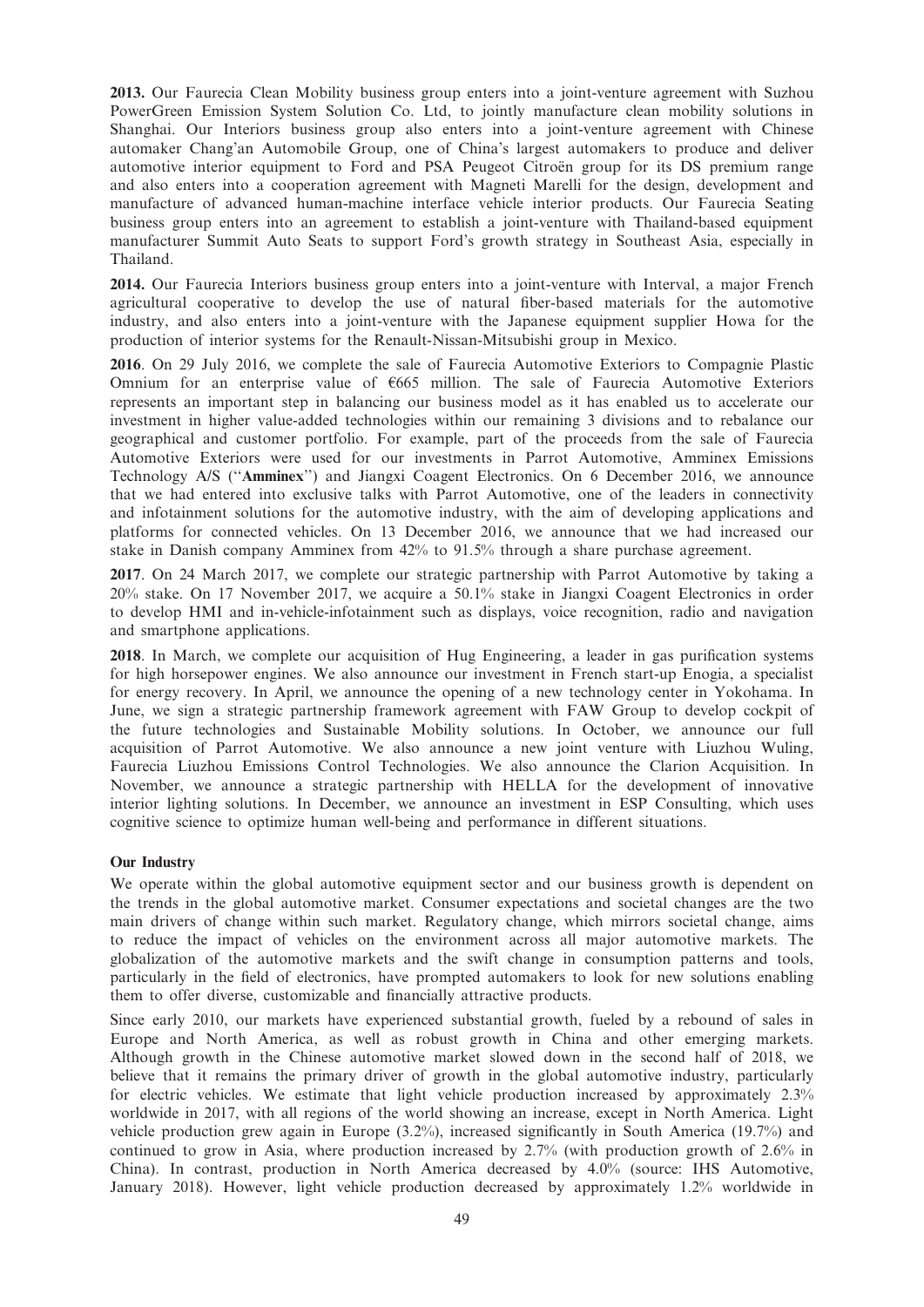2018, with most regions of the world showing a decrease, except in South America. In particular, in 2018 light vehicle production decreased in Europe (-1.1%), North America (-0.7%) and in Asia, where production decreased by 1.8% (with production declining by 5.1% in China). In contrast, production in South America increased by 3.1% (source: IHS Automotive, February 2019). We also expect that companies such as ours will be particularly well positioned to take advantage of market growth in light of the following key industry trends.

### Reducing fuel consumption, an increasingly compelling requirement

In 2018 the European Commission confirmed its drastic tightening of average  $CO<sub>2</sub>$  targets. The current requirement for passenger vehicles is  $95g/km$  CO<sub>2</sub> by 2020. The next requirement will be a reduction of 15% to around 80g/km CO<sub>2</sub> by 2025. In China, the government has set a target of 90g/  $km$  CO<sub>2</sub> for passenger vehicles by 2025 and certain cities and provinces have also introduced emissions regulations which require passenger vehicles to reduce particulate matter ahead of national regulations. India is also implementing stricter  $CO<sub>2</sub>$  targets for passenger vehicles of around 110 g/km CO<sub>2</sub> by 2022, a reduction of 15% from current requirements. In February 2019, the European Commission also proposed stricter  $CO<sub>2</sub>$  requirements for commercial vehicles with reductions from current levels of 15% by 2025 and 30% by 2030. We also expect stricter emissions regulations for commercial vehicles in China and India. These objectives will require breakthroughs in design and materials. We are already active in the various areas that help reduce vehicle weight by offering new products and new designs applicable to existing products, optimized design, and are working to develop alternative materials and new manufacturing processes.

### Environmental performance

Emissions of all combustion-related pollutants are subject to standards that are converging towards a drastic reduction. Reducing fuel consumption results in increased levels of pressure and higher temperatures in combustion chambers, which are damaging to the environment in terms of emissions of gas, pollutants and particulates. Direct fuel injection, increasingly widespread in gasoline engines, generates particulates that may require treatment in the exhaust system. We have been supplying particulate filters for gasoline engines since 2014, when we were the first company to introduce them as standard equipment in the market. The new Euro 6c emission standards have made it mandatory for all vehicles produced after 1 September 2018 with gasoline engines to have particulate filters installed, as has been the case for diesel engines since 2011. We are able to develop exhaust systems integrating the most efficient pollutant and particulate treatment technologies as a result of our experience in all aspects of the design and production of exhaust systems.

#### Sustainable development and use of raw materials

Materials are increasingly chosen and designed to satisfy regulatory constraints and societal expectations. From 2015, the European Commission imposed stricter requirements where the recyclability of synthetic materials such as plastics and, in the longer term, composite materials is one of the key features of the vehicle of the future. As with alternative energy sources, the development of bio-sourced resins associated with natural fiber reinforcements will ultimately allow vehicles to survive the depletion of oil resources. We are already making a contribution by developing technology strategies and innovative partnerships in these two areas. In 2013, we entered into a strategic partnership with Mitsubishi Chemicals for the development of bio-sourced resins and in 2014, with an agricultural cooperative for the development of natural fiber-based composites. Bio-materials have been part of our raw materials for over 25 years, from the initial ''Lignotoc'' compressed wood of the 1990s to the NafiLean<sup><sup>®</sup> (Natural Fibers for Lean Injection Design) created in 2013, and the</sup> introduction of bio-based resins in 2014 and  $FlaxPreg<sup>@</sup>$  flax fiber reinforced composite sandwich in 2015. NAFILite<sup>®</sup>, a new project we developed together with a major French agricultural cooperative, Interval, which combines  $NAFILean^{\circledcirc}$  material and an injection (foaming process), received a sustainability award at the JEC World 2017 Innovation Awards.

#### Attractiveness

Vehicles have become living spaces in which drivers and passengers expect comfort, quality and seamless connectivity with their personal and professional environments. Accordingly, while the use of wood, aluminum and leather is indispensable for interiors in the upper segments, alternative technologies can increasingly provide a premium touch in the intermediate segments. From the body to the cockpit and the seats, the products supplied by us are subject to continuous technological innovation.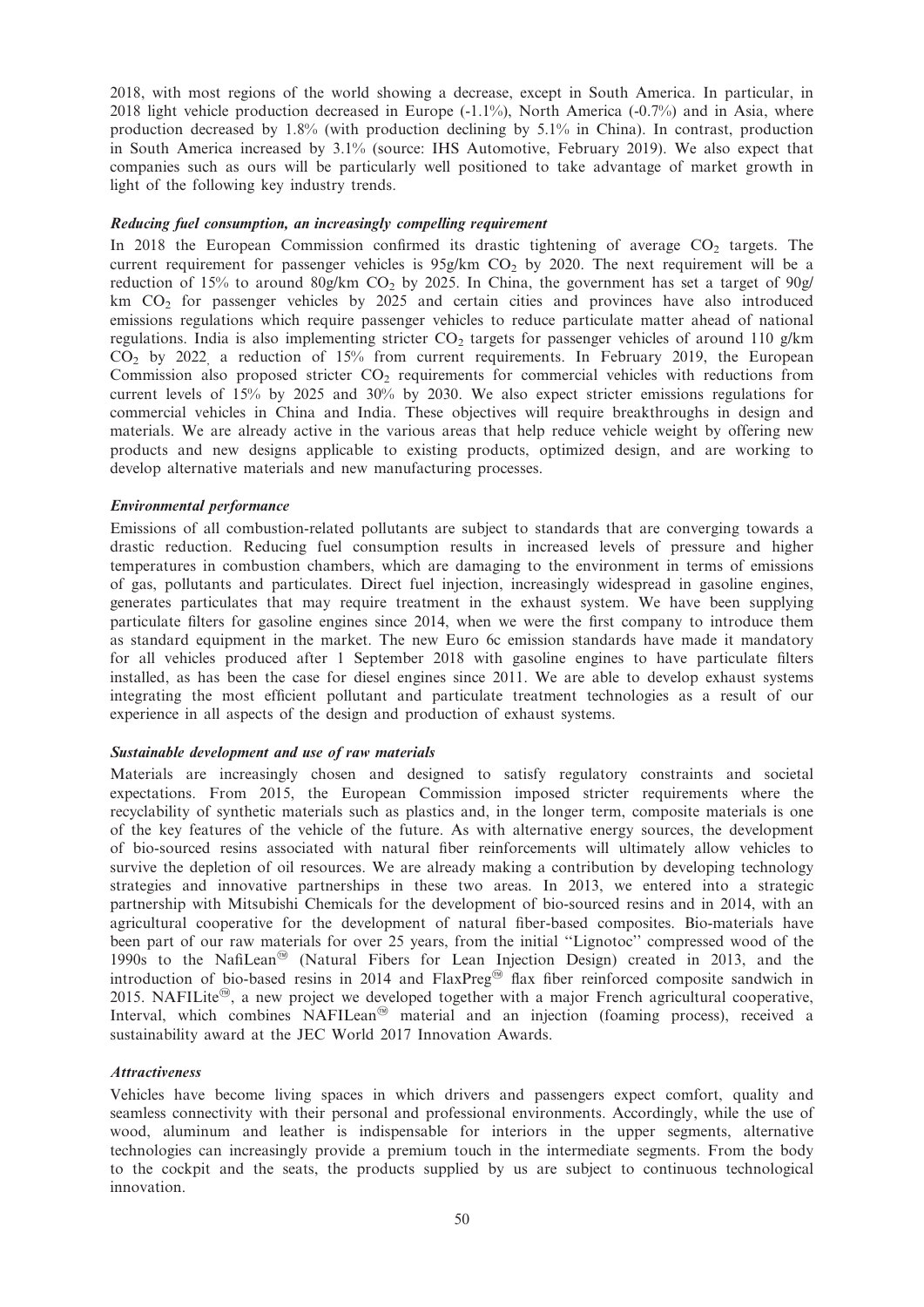### Competitiveness

Development cost overruns and increased diversity are the downsides of the increase in embedded equipment. The standardization of components across production sites can help automakers offset these additional costs. By offering pre-developed generic products, rolled out globally, we are making a contribution to the strategy of streamlining costs imposed by automakers, while continuing to provide the highest level of technical performance.

## Products

We develop, manufacture and sell high-quality and highly-engineered products and we currently operate through three business groups: Faurecia Seating, Faurecia Interiors and Faurecia Clean Mobility. Following the Clarion Acquisition, we intend to establish a fourth business group, Faurecia Clarion Electronics, which will incorporate Parrot Automotive and Jiangxi Coagent Electronics and focus on manufacturing and developing products for our ''Cockpit of the Future'' strategy, in particular, our cockpit integration systems and CIP.

#### Faurecia Seating

We are a global leader in seating solutions and the design, development and manufacture of seat systems, as well as seat products and we estimate we are currently the world's leading supplier of seat frames and mechanisms and number three supplier of complete seats. Our line of automotive seating components include frames, mechanisms and motors, padding, seat, covers, accessories, electronic and pneumatic systems. We also assemble complete seats, both front and rear, for just-in-time delivery to our customers' plants. Drawing on technological know-how that has won recognition from the largest automakers, we work alongside our customers to develop solutions that focus on safety, modularity, comfort and quality.

We estimate we are currently the world's number one supplier of seat frames and mechanisms and number three supplier of complete seats. We believe that in 2018 we had a 11.4% global market share by value.

For the year ended 31 December 2018, Faurecia Seating's sales reached  $\epsilon$ 7,438.0 million, compared to sales of  $\epsilon$ 7,129.2 million for the year ended 31 December 2017 and value added sales of  $66,607.4$  million for the year ended 31 December 2016. Faurecia Seating's operating margin increased to 6.0% for the year ended 31 December 2018, compared to 5.7% for the year ended 31 December 2017 and 5.2% for the year ended 31 December 2016.

## Faurecia Interiors

We manufacture automotive interior systems including cockpit modules (instrument panels and central consoles), door panels, modules and door systems, acoustic modules, as well as decorative parts.

We estimate we are currently one of the world's two leading suppliers of automotive interior systems. We believe that in 2018 we had a 13% global market share by value.

For the year ended 31 December 2018, Faurecia Interiors' sales reached  $65,471.7$  million, compared to sales of  $\epsilon$ 5,367.4 million for the year ended 31 December 2017 and value added sales of  $64,810.9$  million for the year ended 31 December 2016. Faurecia Interiors' operating margin increased to 6.0% for the year ended 31 December 2018, compared to 5.6% for the year ended 31 December 2017 and 5.2% for the year ended 31 December 2016.

## Faurecia Clean Mobility

We develop and manufacture clean mobility solutions, particularly for reducing emissions (including zero emissions solutions), improving energy efficiency, acoustic performance and powertrain electrification as well as components for exhaust system acoustics.

We estimate we are currently the world's number one supplier of exhaust systems and components. We believe that in 2018 we had a 32.7% global market share by value. We are the global market leader in emissions control for light and commercial vehicles alike. We develop and manufacture complete exhaust systems and components, including mufflers, manifolds and catalytic converters.

We focus on three critical areas: weight reduction, pollutant emissions control and energy recovery, to ensure our exhaust systems meet more stringent environmental standards and to also respond to the public's growing ecological concerns.

For the year ended 31 December 2018, Faurecia Clean Mobility's sales reached  $\epsilon$ 4,615.0 million, compared to sales of  $64,465.6$  million for the year ended 31 December 2017 and value added sales of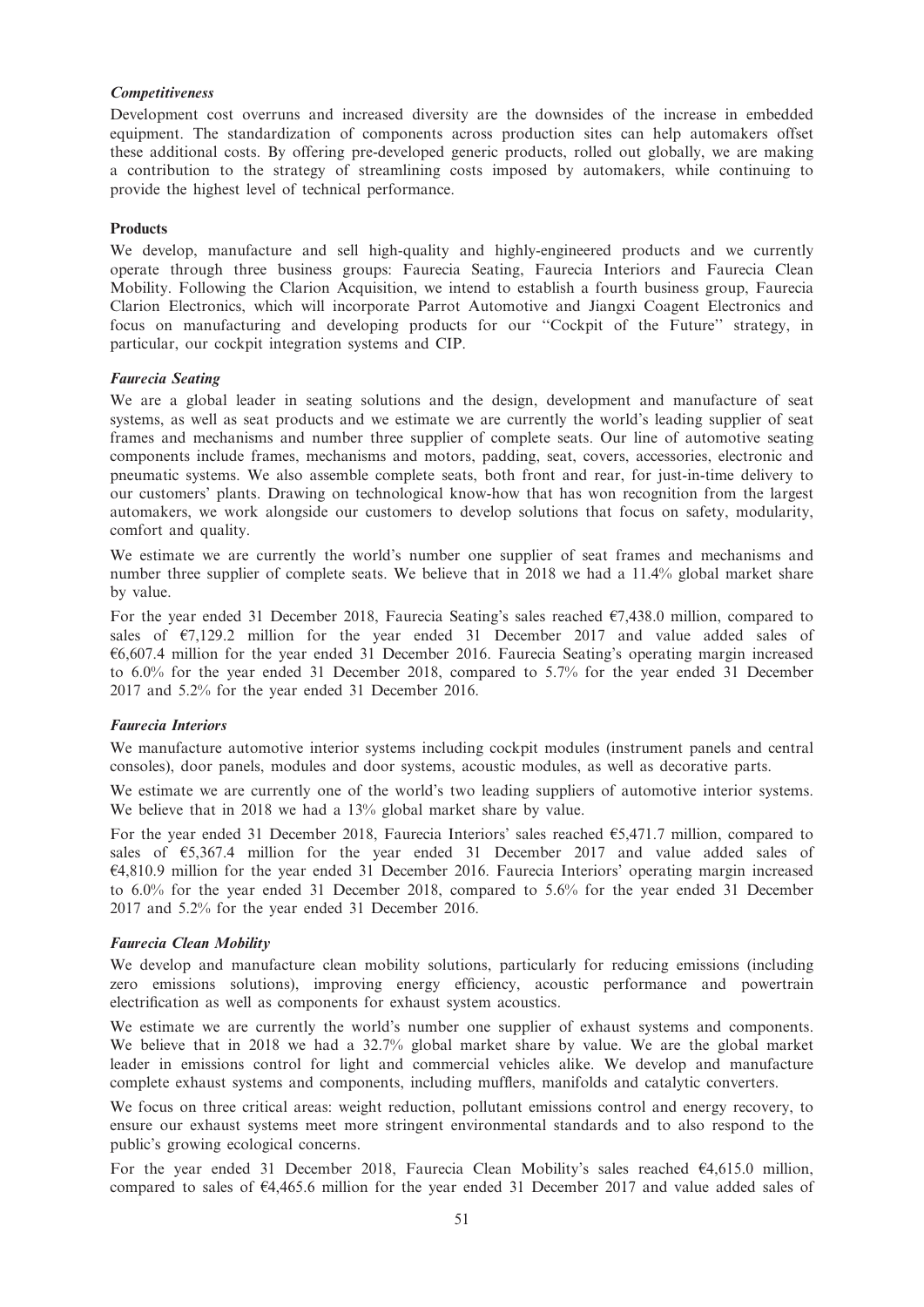$64,195.3$  million for the year ended 31 December 2016. Faurecia Clean Mobility's operating margin increased to 10.8% for the year ended 31 December 2018, compared to 10.2% for the year ended 31 December 2017 and 9.4% for the year ended 31 December 2016.

### **Customers**

We maintain close relationships with almost all of the world's leading car manufacturers and work closely with customers to develop the design and functionality of our products. Each of Ford, Volkswagen, the Renault-Nissan-Mitsubishi group, the PSA Peugeot Citroen group, Fiat Chrysler accounted for more than  $E1.0$  billion of our sales in 2018.

We are successfully developing and implementing customer vehicle production programs on a global scale. At the end of 2018, we had over 700 customer programs in development. Global platforms for non-visible components have become the norm for an automotive industry that intends to reduce its production costs. Automakers use standardized parts that can be adapted to an array of vehicles or even brands worldwide. This requirement represents a strong barrier to entry for new entrants. We develop and produce standard, modular products such as seat frames or exhaust line components that enable full-scale production to begin virtually simultaneously on every continent.

We design and manufacture equipment that is specific to each new car model or platform, and generally conclude contracts to provide these products throughout the anticipated life of the model or platform (usually between five and ten years). Products for new vehicle models are designed and developed in a close collaborative process involving the component supplier and the customer, which can last up to two years. Design and development are financed largely by the customer, either directly or through a per-product charge that is part of the product purchase price.

The quality of our products is widely acknowledged among automakers. We ensure the quality of our products through our Faurecia Excellence System, a rigorous set of project management procedures and methodologies, and by the expertise of approximately 7,300 engineers and technicians who design products and develop technological solutions.

This enables us to maintain very close relationships and to be strategic suppliers to many of our customers. For more information on the milestones we reached, see ''– Our Company''.

#### **Competition**

We estimate that we are one of the top 10 automotive technology suppliers in the world by revenue. We estimate that we are among the top three suppliers in terms of worldwide sales in every business in which we compete. Each of our segments is projected to experience significant growth, not least due to increased car ownership in developing countries. We have benefited from the significant consolidation in our markets and have been able to acquire significant new technologies, markets and product lines. Our 3 main competitors by business group are:

Faurecia Seating: Adient, Lear Corp and Magna International Inc.

Faurecia Interiors: Yanfeng Automotive Interiors (''YFAI''), IAC (International Automotive Components) and Grupo Antolin.

Faurecia Clean Mobility: Tenneco, Eberspächer and Boysen.

The list above does not include ''captive'' Keiretsu / Chaebol competitors closely linked to carmakers, such as Toyota Boshoku, Sitech, Calsonic Kansei, Magneti Marelli, Mobis, Sango, Futaba, Yutaka or Sejong.

### Manufacturing

With approximately 320 plants and R&D sites in 37 countries, we can support automakers with on-the-ground services, especially in high-growth emerging markets. Focusing on innovation, project-engineering and production, we play a leading role in shaping the automotive industry around the world.

Around two thirds of our plants producing components are specifically located near our customers' plants in order to streamline industrial and supply chain costs. Around a third of our sites use a justin-time business model, meaning that rather than stock-piling raw materials and finished products, components are produced based on the specifications communicated by the customer on the day of production. Located near automakers' assembly lines or even set up within their actual industrial parks, these sites are capable of delivering to our customers' production lines in less than three hours.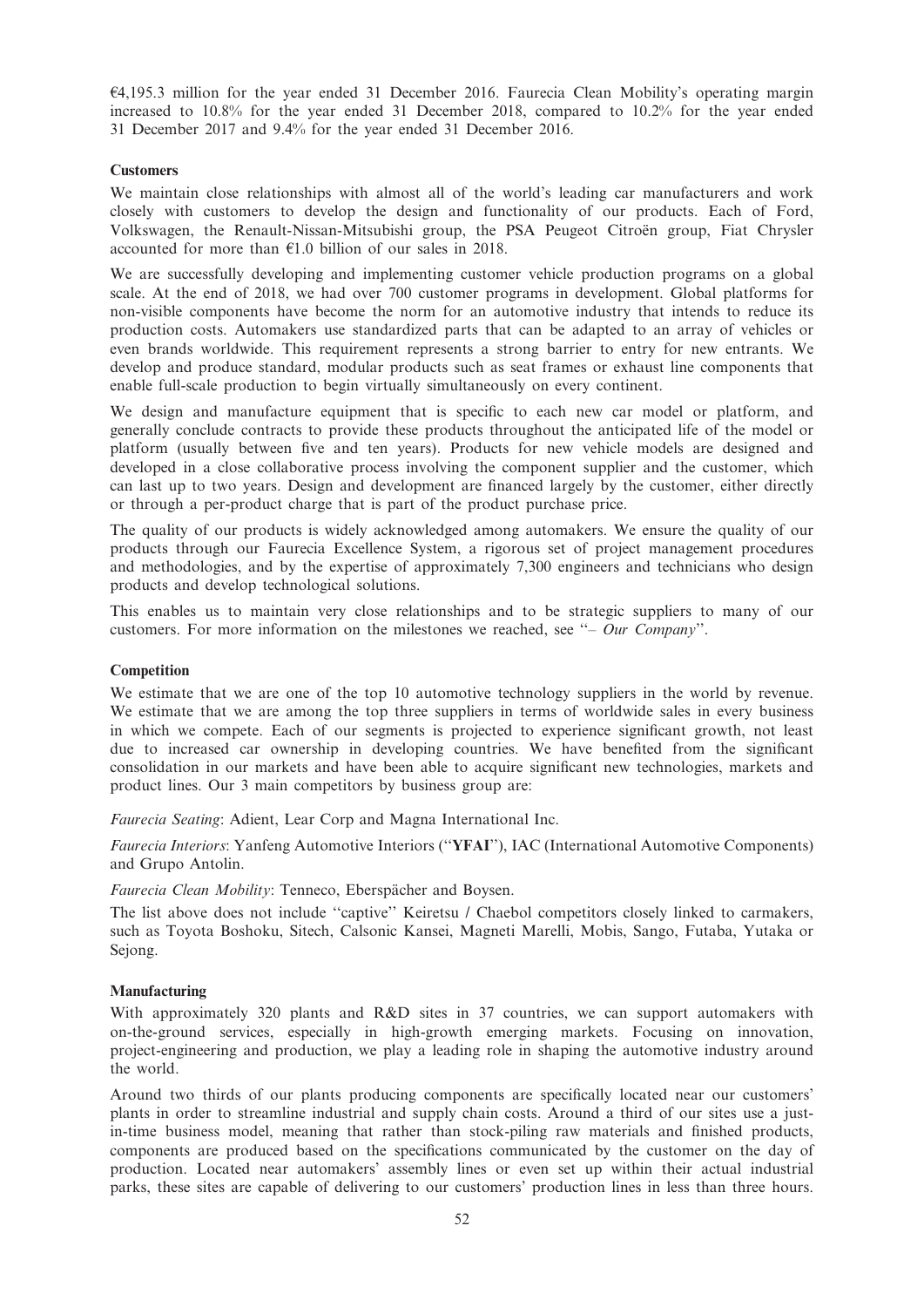For this reason, much of our property, plant and equipment is specifically dedicated to particular client programs and utilization rates are dependent on the activity level of the customers.

Most of our property, plants and equipment is comprised of machinery, specific tooling and new plants in the process of construction, as well as land and buildings involved in our production processes. The level of automation in our manufacturing plants will depend on the local context and customers' needs; however, none of our plants are 100% automated and the skills of our employees is a key factor of our quality level. By the end of 2018, over 550 collaborative robots and 800 automated guided vehicles had been installed at our production sites. More than a hundred of our factories have digital production dashboards, allowing real-time information sharing on the operation of production lines. Over 300 machines are connected to a data pool allowing monitoring and easing predictive maintenance.

## **Suppliers**

We use a large number of suppliers based in different countries for our raw materials and basic parts. In 2018, out of a total of  $\epsilon$ 10,390 million in purchases from approximately 2,500 suppliers, our ten largest suppliers for each of our three business groups together accounted for 16% of our total purchases, which represented 10% of our sales.

## **Quality**

We measure our quality performance as the average rate of customer rejections per million parts delivered (ppm). For the year ended 31 December 2018, this indicator was below the target of 15 ppm set by the Group.

This performance was primarily due to the application of the Faurecia Quality Breakthrough Plan and specific actions related to the application of basic quality controls, reinforced by the implementation of a plan, which introduced 20 daily safety and regulation rules for each of our employees, to ensure quality requirements are met. In order to monitor and maintain this performance, the number of quality audits conducted at production plants was increased.

Our Quick Response Continuous Improvement (''QRCI'') initiative has continued to evolve in 2018. QRCI is a management approach, applied company-wide, whereby all defects must be dealt with through corrective action immediately, or within 24 hours at the latest, working from an in-depth analysis to pinpoint the root causes of the problem and determine appropriate technical solutions that can be used across all of our businesses.

Our major customers acknowledge that we offer one of the highest levels of quality worldwide, as evidenced by numerous awards received from customers each year. Detailed monitoring of specific performance with each customer has been introduced in order to ensure that corrective measures are taken immediately to address any quality issues at a given plant. Reducing quality performance differentials between sites remains an overriding goal.

#### Research and Development

Consumer expectations and societal changes are the two main drivers of change within the market. Regulatory change, which mirrors societal change, aims to reduce the impact of cars and commercial vehicles on the environment across all major automotive markets. The globalization of the automotive markets and swift change in consumption patterns and tools, particularly in the field of electronics, have prompted automakers to look for new solutions enabling them to offer diverse, customizable and financially attractive product ranges.

In 2018, we employed nearly 7,300 engineers and technicians based in 35 R&D centers spread across our three main geographic areas: Europe, Americas and Asia. Gross R&D expenses accounted for  $\epsilon$ 1,093.1 million of total expenses in 2018, representing 6.2% of our sales, of which management estimates that  $\epsilon$ 180 million was allocated to research and innovation expenses, an increase of  $\epsilon$ 20 million compared to 2017. We filed 403 patents in 2018 compared to 330 in 2017.

We focus our innovation efforts on ''Sustainable Mobility'', the development of products and processes which improve weight reduction, size reduction, air quality, energy recovery and the development of bio-sourced and renewable materials and ''Cockpit of the Future'', the development of products and technology which is aligned with the increasing connectedness and autonomy of vehicles which we believe will radically alter the driving experience and lead to the ''Cockpit of the Future'', with substantially redesigned and enhanced vehicle seating and interiors. We are pioneering technological development in the ''Cockpit of the Future'' which will provide users with versatile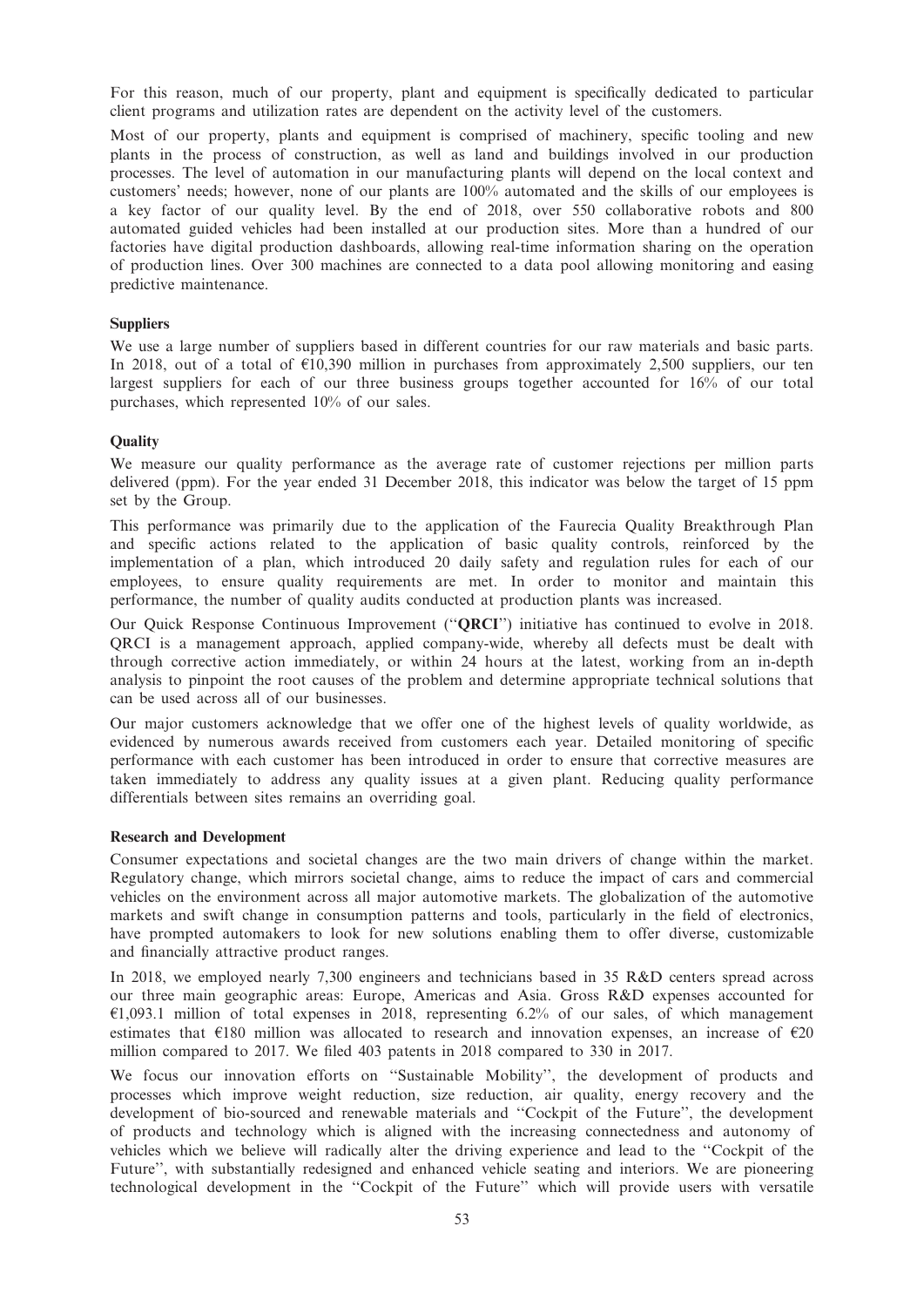architecture, advanced safety, health and wellbeing, personalized comfort, connectivity, infotainment and intuitive HMI systems. We are focusing our product development on higher value, innovative products with a high technology content.

## Systems approach

We develop and supply complete modules such as seats, front-end modules, cockpits and exhaust systems. We develop our own product architecture for each module.

We develop systems engineering in each of the areas covered by the modules we design. Since 2012, we have made particular efforts to enhance our expertise in mechatronics, with the creation of an electronics laboratory in Brières (France) and an industrial chair of automotive mechatronics with Centrale-Supelec (France).

## Product process and design

Product process and design are central to the activity of our engineering teams. We develop our own rules and design standards. This guarantees both a high level of robustness and a competitive advantage. We expect this process of standardization to help us reduce our existing level of capital expenditure by allowing us to manufacture different types of vehicles for several automakers, using the same production process and the same plants.

We commit a lot of efforts and incur significant expenses to improve our production processes, in particular in order to ensure that our productivity and production efficiency continues to increase. Our customers often require that we share with them our productivity gains by agreeing to some potential price reduction to reflect any improvement in productivity based on certain volume of production assumptions for each particular programme. These approaches have allowed us to develop lighter products than our competitors.

The industrial chair of automotive mechatronics with Centrale Nantes (France) and of processing methods for metal materials with the Technische Universität Dortmund (TUD, Germany) are part of this process.

## Intellectual Property

Technological development and innovation are among our priorities. In order to protect our new and existing products, proprietary know-how and production processes, we manage a large intellectual property rights portfolio including patents, designs and trademarks relating to our business in France and other countries. In particular, we filed 403 patent applications in 2018. These patents relate to products, materials, and manufacturing processes, demonstrating the efforts made by us to optimize the entire product value chain and to sustain a competitive advantage.

While our patent portfolio and other intellectual property rights including trademarks and designs are of material importance to our business, we do not consider any one patent or group of patents that relates to any particular product or process as being of material importance in relation to the products we supply to any client or, for that matter, to our business as a whole. We are not currently engaged in any material intellectual property litigation, nor do we know of any material intellectual property claims outstanding.

## Environment

Depending on the engine type and driving cycle, decreasing the average vehicle's total mass by 100kg reduces  $CO<sub>2</sub>$  emissions by approximately 8-10g per kilometer driven. Our products can represent up to 20% of a vehicles' total weight. This makes us a major contributor to the reduction of vehicle weight as a means of cutting fuel consumption, limiting emissions of greenhouse gases and reducing the use of raw materials in vehicle production.

In order to grow and manufacture lighter and cleaner vehicles, we take environmental factors into account at all stages of the product life cycle, from product design to the environmental impact of our plants, from supplier collaboration to product end-of-life. We have gradually put in place a management system that allows us to be particularly responsive to new restrictions and to set up an alternative project if necessary. Our management system includes an investigation phase to collect reports from our suppliers, notably in the context of the new EU regulatory framework for the Registration, Evaluation, Authorization and Restriction of Chemicals (''REACH'') regulation, and setting up an alternative project if necessary).

We offer bio-sourced materials, including vegetable fibers, that can reduce the weight of parts. This innovation, whose environmental impact was assessed according to ISO 14040 and ISO 14044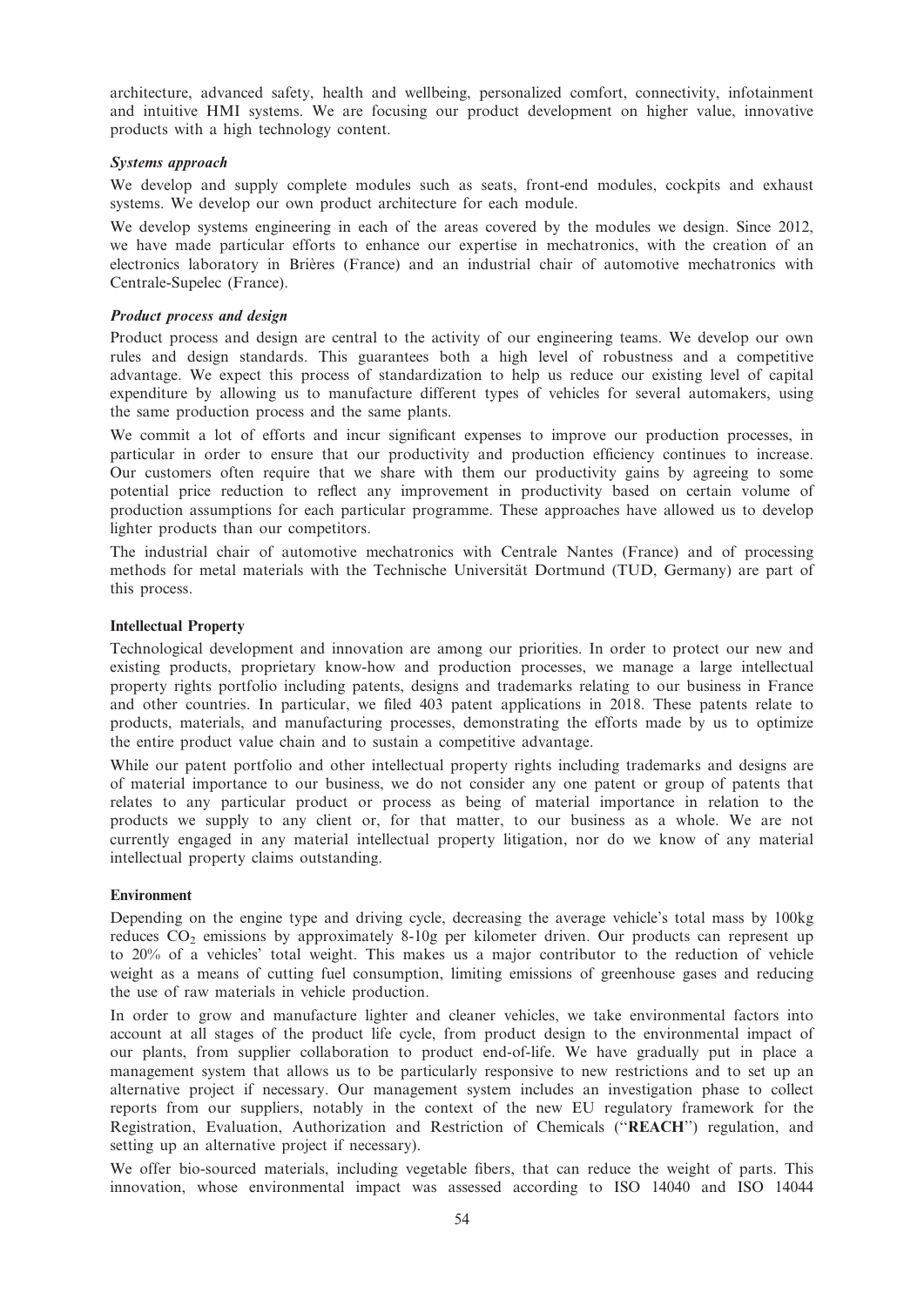international standards, makes it possible to decrease certain carbon emissions on both the products and services we purchase and the products we sell. Natural hemp fibers used by us also reduce environmental impact as the natural fibers in plastics is renewable and the lesser weight of products allows for responsible consumption and use of these materials. Plastic materials strengthened with hemp are recognized as compatible with industrial recycling processes already in place.

Three technologies patented by us utilize biomaterials. Lignolight technology, using compressed fibers for between 50% and 90% of the resin applied to door panels, improves density by 40% compared with traditional components. NAFILean technology (Natural Fiber Injection), which combines natural hemp fibers with polypropylene resin, reduces weight by 25% compared with traditional components. To date, more than 17 vehicles are equipped with NAFILean technology.

NAFILITE, a second generation of this product, is currently being manufactured. This technology can further reduce weight by 10%. Our product portfolio includes natural fibers combined with polypropylene fibers.

Natural fibers currently account for 30.5% of the total amount of fibers used by the Group. This percentage increased by 2.6% compared with 2017.

## Recycling

Given the general increase of regulatory requirements from an environmental perspective, automakers demand their suppliers to focus on end-of-life product recycling.

All of our businesses are affected by these regulatory requirements and, depending on the characteristics of the component in question, have implemented plans and solutions to ensure that end-of-life products are processed as efficiently as possible in the future.

We incorporate recyclability in the design of our products by anticipating the regulatory requirements for vehicles at the end of their life-cycle and optimizing the recovery of production waste. Regulations in Europe currently require a significant proportion (by weight) of vehicles at the end of their lifecycle to be recoverable, of which a signifcant proportion will need to be reusable or recycled. Given such onerous regulatory requirements, automakers are placing ever-greater demands on their suppliers in terms of end-of-life product recyclability.

We are committed to a process of forecasting the life-cycle of a product and the recoverability of a product at the end of its life-cycle. Selective trials overseen by us comprise the first phase of a comprehensive approach by the automotive sector in partnership with industrial firms, academic institutions and automotive industry related, groups to forecast volumes of materials available for recycling in the future.

Faurecia Interiors, after performing tests on the recycling and recovery of products, has begun similar operations after disassembling vehicles. Industrial-scale recyclability studies and tests have been undertaken with certain car-disassembling plants, both on existing products and materials being developed, including agro-composites. For example, the NAFCORECY (NAtural Fiber COmposites RECYcling) project was able to demonstrate, with the help of European companies specialized in recycling, that parts made of NAFILean (polypropylene with natural fibers) can be processed with post- disassembling technologies for vehicles or recycling technologies used for industrial waste.

## Insurance

As we do not have any captive insurance entities, our system for safeguarding assets is based on the implementation and on-going adaptation of our risk prevention policy as well as our strategy of transferring our principal risks to the insurance market. As with any industrial activity, our sites are exposed to various risks: fire, explosion, natural disaster, systems failure, non-compliance with regulations or stricter regulations applicable or other factors. These types of events may result in us incurring additional costs and/or capital expenditure to remedy the situation, to comply with regulations and/or as a result of any fines.

We hold fire, property damage and business interruption insurance policies. Insurance coverage for our buildings and equipment is based on the asset's replacement value. We have established special coverage in connection with certain country-specific risks. We renewed our liability insurance policy on 1 January 2017. Liability insurance covers operating liability and product liability after delivery, including the risk of product recall.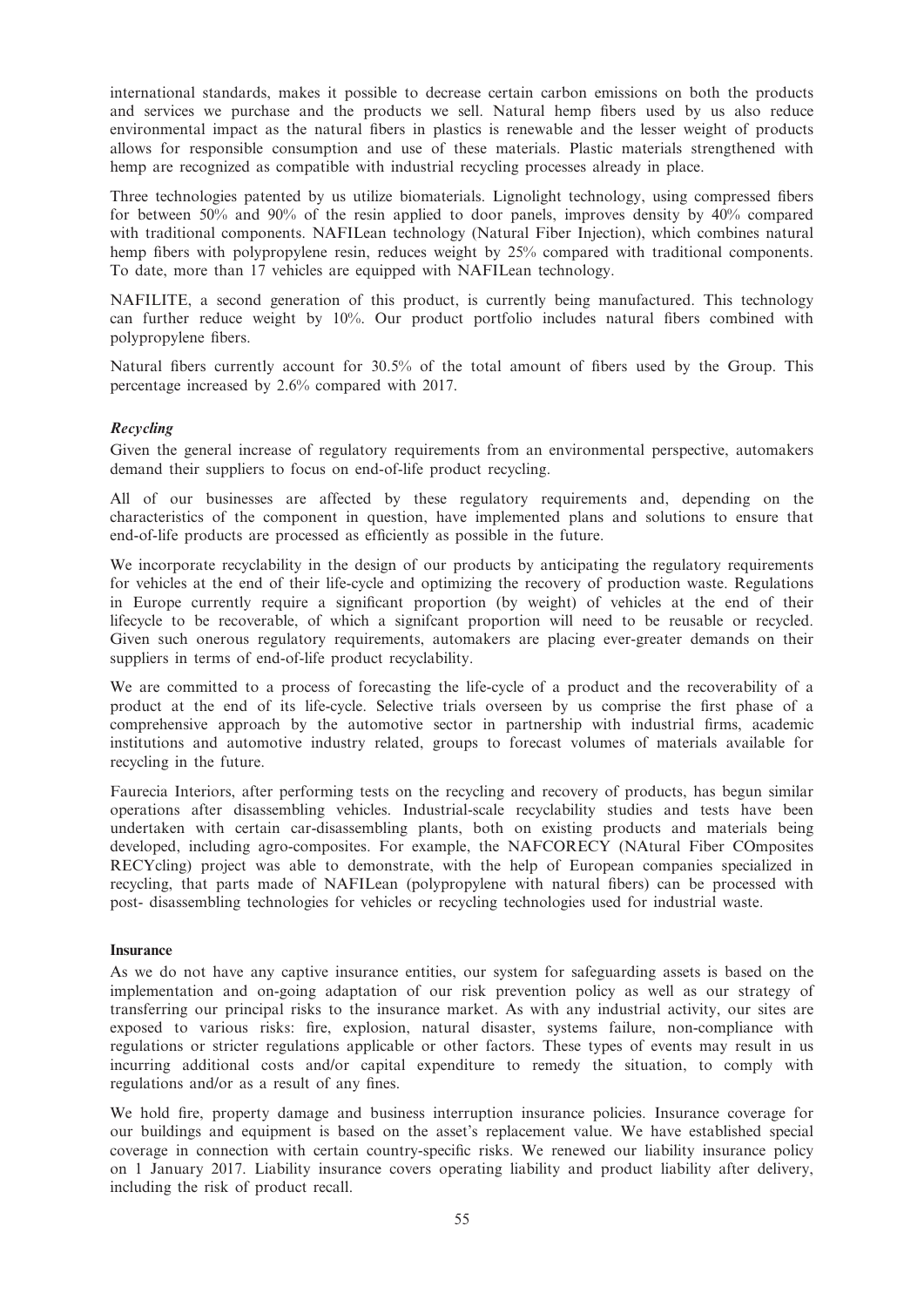## Employees

As at 31 December 2018, we employed around 114,693 people (including temporary workers). Our total number of permanent employees, increased by 6,565, or 7.6%, to approximately 92,000 as at 31 December 2018, compared to 2017.

The following table shows our permanent employees across regions and functions:

|               |                                 | 2018                                                   |                                         |        | 2017                            |                                                        |                                         |        |                  |  |  |
|---------------|---------------------------------|--------------------------------------------------------|-----------------------------------------|--------|---------------------------------|--------------------------------------------------------|-----------------------------------------|--------|------------------|--|--|
|               | <b>Operators</b><br>and workers | Technicians,<br>foremen and<br>administrative<br>staff | <b>Managers</b><br>and<br>professionals | Total  | <b>Operators</b><br>and workers | Technicians,<br>foremen and<br>administrative<br>staff | <b>Managers</b><br>and<br>professionals | Total  | <b>Variation</b> |  |  |
| Europe        | 28,926                          | 6,618                                                  | 9.241                                   | 44,785 | 28,299                          | 6,431                                                  | 8,572                                   | 43,302 | $3.4\%$          |  |  |
| North America | 14,792                          | 1,300                                                  | 3,934                                   | 20.026 | 14,422                          | 1,286                                                  | 3,882                                   | 19,590 | $2.2\%$          |  |  |
| South America | 4,221                           | 840                                                    | 499                                     | 5,560  | 4,004                           | 1,145                                                  | 498                                     | 5.647  | $-1.5\%$         |  |  |
|               | 8,125                           | 1,505                                                  | 6.546                                   | 16.176 | 6,110                           | 1,013                                                  | 5.098                                   | 12,221 | 32.4%            |  |  |
|               | 4.984                           | 640                                                    | 713                                     | 6.337  | 4.259                           | 601                                                    | 699                                     | 5,59   | $14.0\%$         |  |  |
| <b>Total</b>  | 61,048                          | 10,903                                                 | 20,933                                  | 92,884 | 57,094                          | 10.476                                                 | 18,749                                  | 86,319 | 7.6%             |  |  |

The proportion of permanent employees employed under indefinite term contracts (as opposed to employees on fixed term contracts) increased from 90.9% in 2017 to 91.6% in 2018.

Our employees benefit from employees saving plans and other incentive-based pay depending on their level and the country in which they work. In 2010 we implemented a share grant plan for executives of Group companies. These shares are subject to service and performance conditions.

In addition to the above permanent employees, we employed 22,956 total temporary employees throughout all of our sites. The proportion of temporary staff rose from 19.1% in 2016 to 21.0% in 2017.

### Litigation

On 25 March 2014, the European Commission and the Department of Justice of the United States of America and, on 27 November 2014, the Competition Commission of South Africa, initiated an enquiry covering certain suppliers of emissions control systems on the basis of suspicions of anticompetitive practices in this market. Faurecia is one of the companies covered by these enquiries. As communicated by Faurecia on 2 May 2017, the European Commission announced that it had closed the enquiry. In December 2018, we were informed by the Department of Justice of the United States of America that we were no longer subject to an enquiry. The other enquiry of the Competition Commission of South Africa is still ongoing.

On 19 May 2017, the Brazilian competition authority (the "CADE") initiated an enquiry covering Faurecia Emissions Control Technologies do Brazil and some of its former employees, alleging anticompetitive practices in regard to the exhaust systems market in Brazil. An agreement has been reached with the CADE for a non-material amount and made public on 5 September 2018 putting an end to the inquiry.

Separately, the Group has reached agreements in principle with the plaintiffs to settle all three pending class actions which were filed in the United States District Court for the Eastern District of Michigan against several suppliers of clean mobility solutions, including Group subsidiaries, alleging anticompetitive practices in regard to exhaust systems.

Two class actions for similar allegations have been filed in Canada but are at a very preliminary stage.

In the event anti-competitive practices are proven, possible sanctions include fines, criminal charges or civil damages. The Group is at present unable to predict the consequences of such enquiries and class actions, including the level of fines or sanctions that could be imposed.

In its decision of 18 December 2014, the Enforcement Committee of the AMF considered that Faurecia S.E. and its Chairman and CEO, Mr. Yann Delabrière, had failed to meet certain obligations defined in the AMF General Regulation pertaining to information related to the Company's objectives for 2012. The AMF fined Faurecia S.E. and its Chairman and CEO, Mr. Yann Delabrière,  $E2$  million and  $E100,000$ , respectively. On 26 February 2015, Faurecia S.E. and Mr. Yann Delabrière, supported by the Board of Directors of the Company, lodged an appeal against this decision with the Paris Court of Appeal. In a ruling rendered on 30 June 2016, the Paris Court of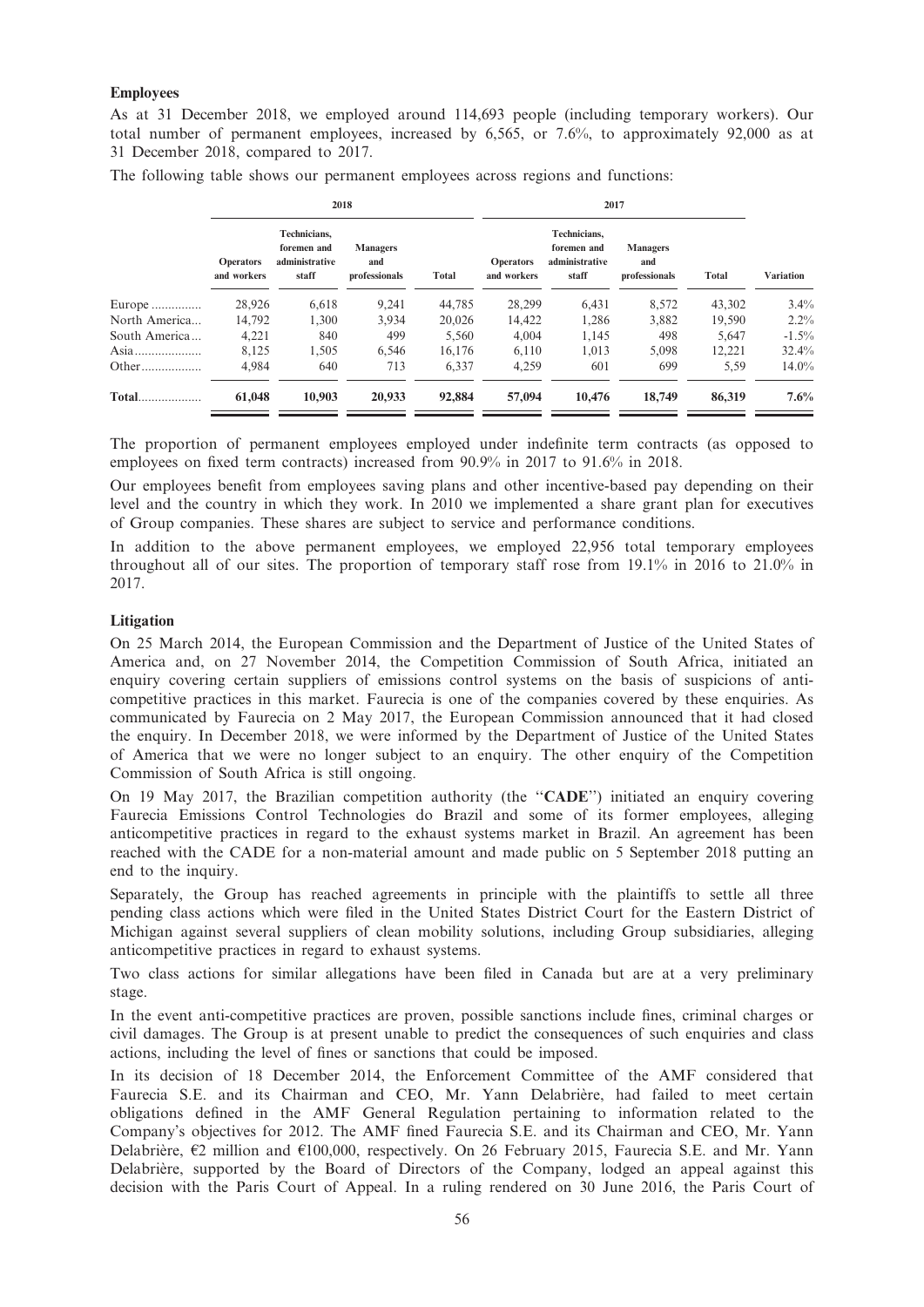Appeal, considering that the decision did not enable an assessment of the proportionality of the fine, decided that the financial penalty imposed on the Company should be overturned and, as a consequence, reduced to  $\epsilon_1$  million. As regards Mr. Yann Delabriere, the Paris Court of Appeal found no evidence of personal wrongdoing and maintained the penalty solely in his capacity as legal representative of the Company. On 22 August 2016, the Company and Mr. Yann Delabrière lodged a further appeal against this ruling before the French Supreme Court. The Company requested that the appeal be rescinded and such request was granted by the French Supreme Court in a judgment on 26 September 2018.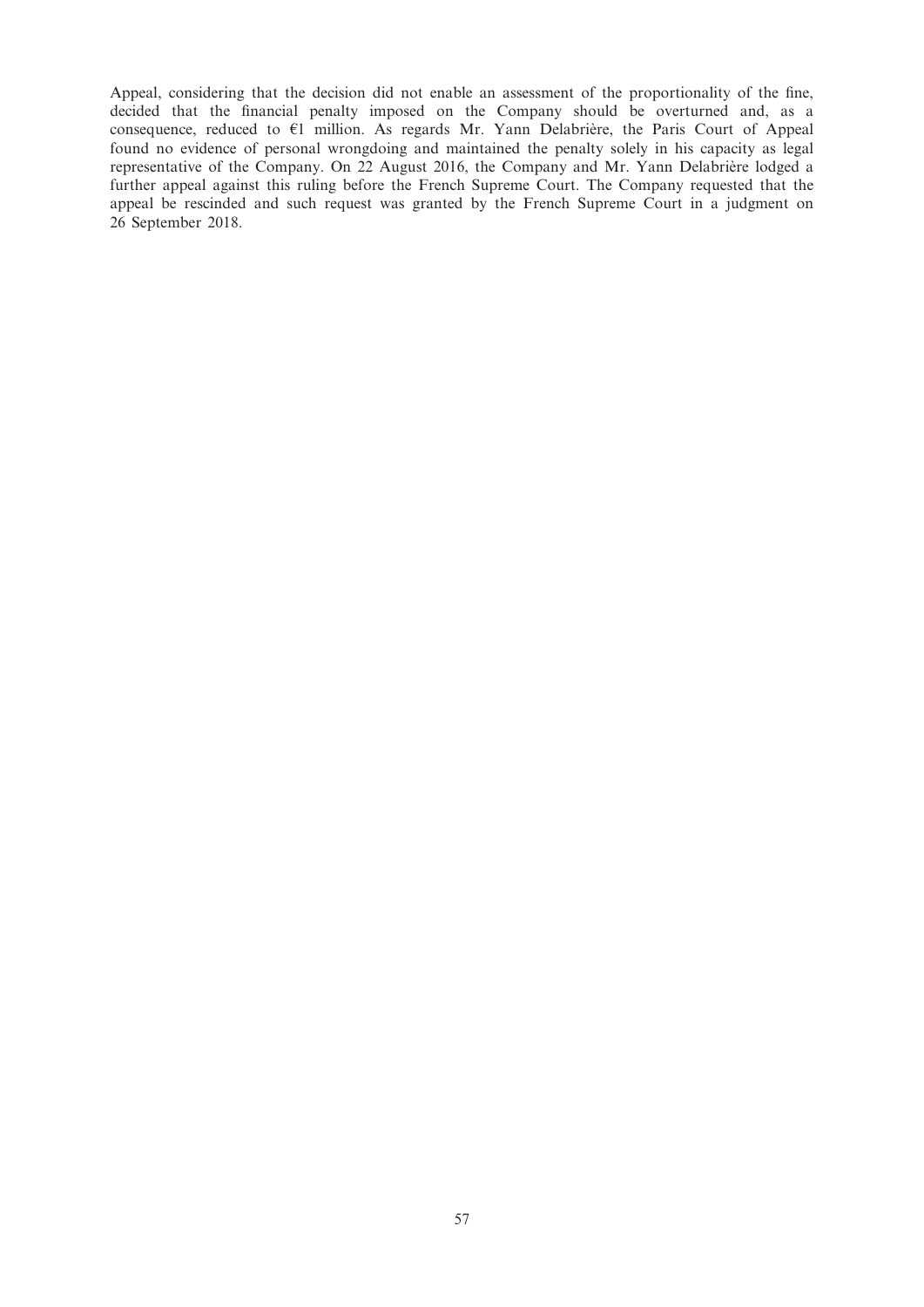## MANAGEMENT

We are a public limited liability company (société européenne) with a Board of Directors. The business address of our Board of Directors is 23-27 Avenue des Champs Pierreux, 92000 Nanterre, Cedex, France.

Our Board of Directors determines our overall business, financial and economic strategies and oversees their implementation. Subject to the powers expressly granted by shareholders meetings and subject to our by-laws, the Board of Directors handles all our matters. The Board of Directors is consulted with respect to all of our strategic decisions at the initiative of our Chairman.

Our day-to-day activities are overseen by an Executive Committee. Our Executive Committee meets once a month to review the principal questions relating to our general organization. The Executive Committee discusses and prepares guidelines on major operations-related issues concerning us and our subsidiaries, which are then implemented by each of the Executive Committee's members in line with their functions.

### Board of Directors

According to our Articles of Association, our Board of Directors must be composed of at least three members and no more than fifteen (excluding board members representing employees). The term of office has been four years since the General Meeting of 27 May 2015. The Board of Directors currently consists of 15 members, out of which 2 represent the employees and 8 of which are independent.

### Members of the Board of Directors

The Board of Directors currently consists of fifteen members, eight of whom are independent directors under French corporate governance guidelines issued by the Association Francaise des Entreprises Privées / Mouvement des Entreprises de France (the "Corporate Governance Code"): Michel de Rosen (Chairman), Éric Bourdais de Charbonnière, Odile Desforges, Hans-Georg Härter, Linda Hasenfratz, Penelope Herscher, Valérie Landon and Bernadette Spinoy.

Three directors hold or have held executive management or supervisory positions within the PSA Peugeot Citroën group, our majority shareholder: Jean-Baptiste Chasseloup de Chatillon, Robert Peugeot and Carlos Tavares. Michel de Rosen has been our Chairman since 30 May 2017 and Patrick Koller has been our Chief Executive Officer since 1 July 2016.

| <b>Name</b> | <b>Position</b> | <b>Initially</b><br><b>Appointed</b> | Date of<br>Reappointment |
|-------------|-----------------|--------------------------------------|--------------------------|
|             | Chairman        | 27 May 2016                          |                          |
|             | <b>CEO</b>      | 30 May 2017                          |                          |
|             | Director        | 8 February 2010                      | 27 May 2015              |
|             | Director        | 1 August 2018                        |                          |
|             | Director        | 10 October 2018                      | $\frac{1}{2}$            |
|             | Director        | 27 May 2016                          |                          |
|             | Director        | 26 May 2010                          | 27 May 2015              |
|             | Director        | 26 May 2011                          | 27 May 2016              |
|             | Director        | 30 May 2017                          |                          |
|             | Director        | 12 October 2017                      | $\overline{\phantom{m}}$ |
|             | Director        | 27 May 2016                          | $\overline{\phantom{a}}$ |
|             | Director        | 29 May 2007                          | 30 May 2017              |
|             | Director        | 27 May 2014                          |                          |
|             | Director        | 30 October 2017                      |                          |
|             | Director        | 30 October 2017                      | $\overline{\phantom{0}}$ |

The members of the Board of Directors bring together a range of quality managerial, industrial and financial skills. Our directors come from a broad spectrum of professional backgrounds, including not only the automotive industry but also various other business sectors. They enhance the work and discussions of the Board of Directors and its committees through their diverse capabilities and the expert input they can give both from an international perspective as well as in terms of their specific experience in finance, manufacturing and management. They act in the best interests of all shareholders and are fully involved in defining our corporate strategy so that they can actively contribute to and support the decisions of the Board of Directors.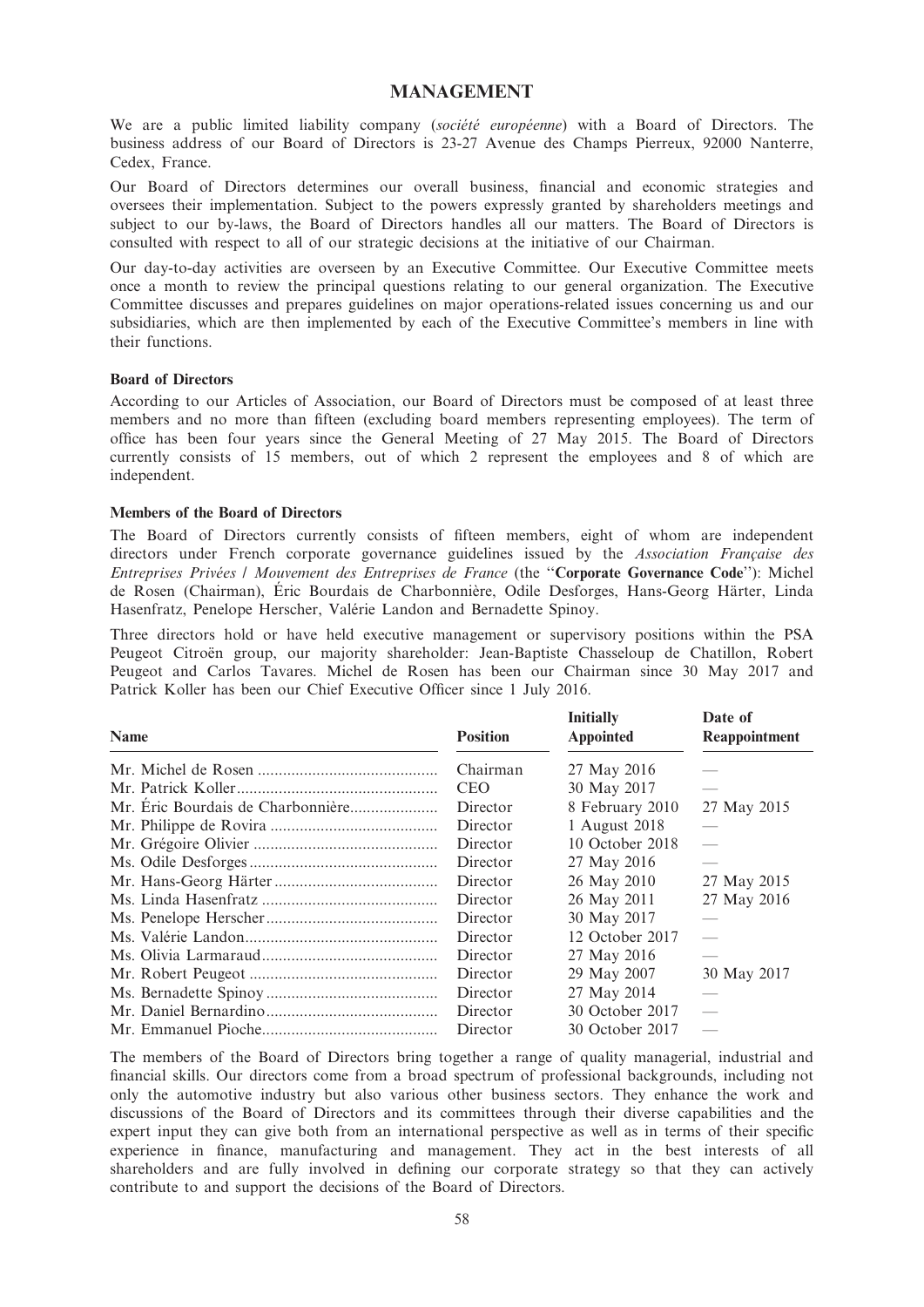We have two employee-elected and no non-voting directors. Each member of the Board of Directors must hold at least 20 shares or stock in our company throughout his or her term of office. There are no family relationships between members of the Board of Directors or corporate officers.

### Responsibilities of the Board of Directors

The rules of procedure of the Board of Directors, which can be consulted by shareholders at the Company's head office or on our website, www.faurecia.fr, detail the mission of the Board of Directors and its committees. Such rules describe the Board's *modus operandi* and its role in our management and our compliance with the law and our Articles of Association.

They specify the rights and responsibilities of members of our Board of Directors, particularly regarding the prevention of conflicts of interest, the holding of multiple offices, and the need for strict confidentiality in deliberations as well as diligence in taking part in the work of the Board of Directors. They also set out the rules governing transactions in our shares, as recommended by the AMF.

The Board of Directors is also subject to a set of internal rules, which were last updated in December 2018. These internal rules aim to improve work methods and govern the provision of information to its members.

The Board of Directors is free to decide how to exercise their oversight. This can be performed, under its responsibility, either by the Chairman of the Board of Directors himself or by another person appointed by the Board of Directors and bearing the title of Chief Executive Officer.

Since 1 July 2016, the positions of our Chairman and Chief Executive Officer have been separate.

### Committees of the Board of Directors

### The Audit Committee

The Audit Committee has the primary role of reviewing the approval process for the corporate and consolidated financial statements as well as the process of preparing financial information. It ensures the relations with the statutory auditors of which it handles the selection process and checks the independence and follows internal control and risks management processes. It also reviews the budget, its execution and, more generally, the Group's financial situation.

The Audit Committee consists of four members with financial or accounting experience and expertise (including 2 independent directors): Odile Desforges (Chairman), Olivia Larmaraud, Valérie Landon and Emmanuel Pioche.

### Governance Committee

Since 2009, the Governance Committee has the role of dealing with issues relating to the composition and operation of the Board of Directors and its Committees. More generally, the Committee assesses the Company's governance structure, it handles the selection process for the Directors and the Chairman of the Board and conducts the governance assessment process (assessment of Board and Committees works, examination of Directors' independence). It is also in charge of assessing the policy followed by the Company in terms of ethics and compliance as regards good governance practices.

The Governance Committee consists of four members (including three independent directors): Michel de Rosen (Chairman), Eric Bourdais de Charbonnière, Philippe de Rovira and Bernadette Spinoy.

#### Management Committee

The Management Committee is tasked with the role of dealing with issues relating to the selection of members of the general management as well as their compensation. More generally, this Committee deals with issues associated with long-term incentive plans policy as well as the selection, performance and compensation of the Group's key executives (Executive Committee, Senior Management).

The Management Committee consists of five members (including three independent directors): Linda Hasenfratz (Chairman), Hans-Georg Härter, Penelope Herscher, Robert Peugeot and Daniel Bernardino.

#### Conflicts of Interest

As provided for in the Board of Directors' internal regulations, each director must disclose to the Board any conflicts of interest (including any potential conflicts of interest) relating to issues on the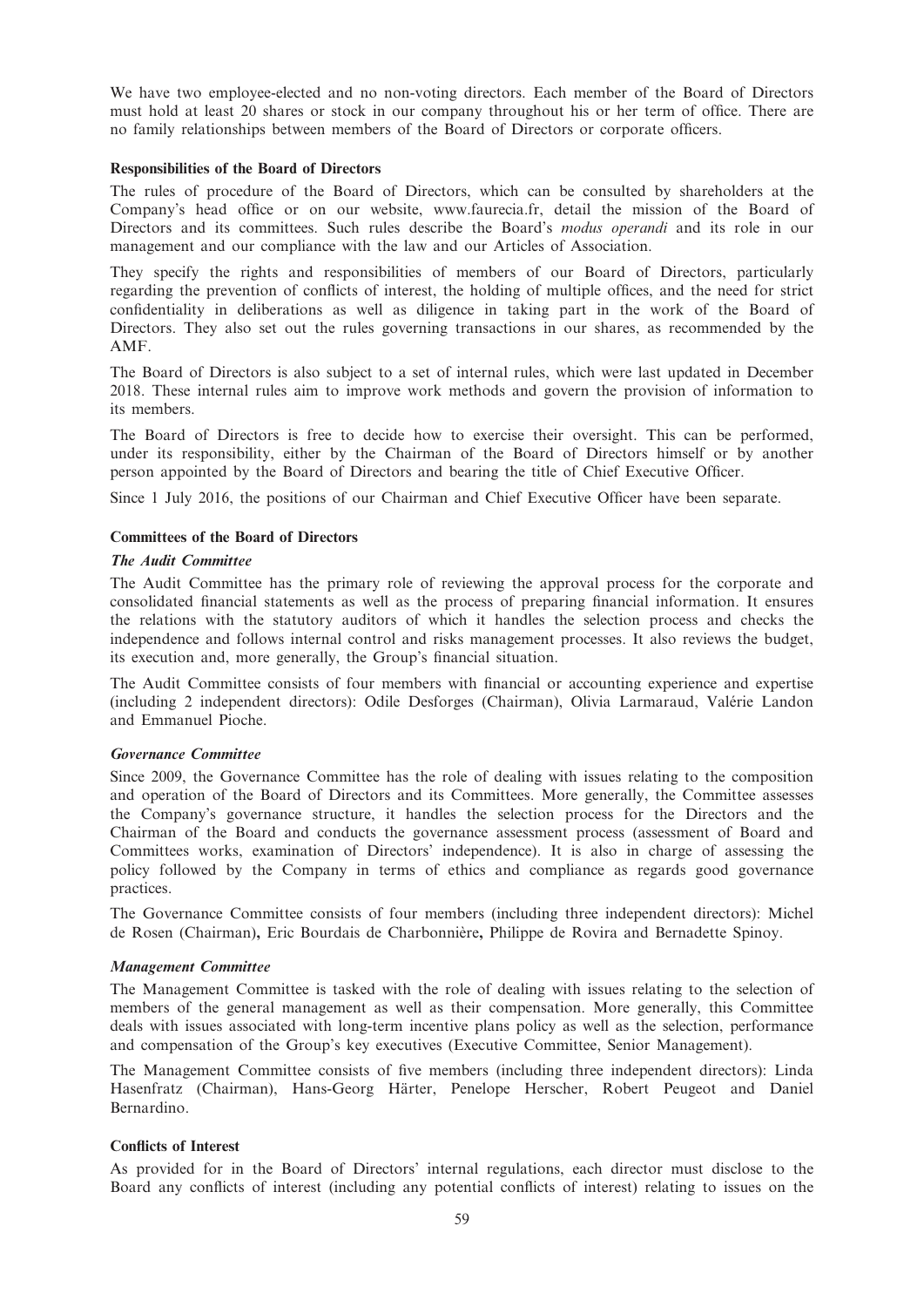agendas of Board meetings, and must refrain from taking part in the vote on the matters in question. No such situations arose in the last three years.

The Board of Directors strengthened its rules relating to conflicts of interest by adopting a procedure regarding the use of inside information. This procedure provides that no transactions may be carried out involving our shares until the related information has been made public. Directors and certain categories of personnel, who are all included in a regularly updated list, must disclose any trades they carry out in our shares to the Company which then informs the market.

### Executive Committee

Our executive management function is performed under the responsibility of the Chief Executive Officer by our Executive Committee that meets every month to review our results and consider general matters concerning our Group. Its members are as follows:

| <b>Name</b>               | <b>Position</b>                                         | Joined the<br>Company |
|---------------------------|---------------------------------------------------------|-----------------------|
| Mr. Patrick Koller        | Chief Operating Officer                                 | 2006                  |
| Mr. Hagen Wiesner         | Executive Vice-President, Group Operations              | 2006                  |
| Mr. Michel Favre          | Executive Vice-President, Group Chief Financial Officer | 2013                  |
| Mr. Hervé Guyot           | Executive Vice-President, Group Strategy                | 2012                  |
|                           | Executive Vice-President, Group Communication           | 2012                  |
| Mr. Jean-Michel Renaudie  | Executive Vice-President, Faurecia Interiors            | 2002                  |
| Mr. Christophe Schmitt    | Executive Vice-President, Faurecia Clean Mobility       | 2006                  |
| Mr. Jean-Pierre Sounillac | Executive Vice-President, Group Human Resources         | 2004                  |
| Mr. Thorsten Muschal      | Executive Vice-President, Sales & Program Management    | 2006                  |
| Mr. François Tardif       | Executive Vice-President, Faurecia China                | 2012                  |
| Mr. Eelco Spoelder        | Executive Vice-President, Faurecia Seating              | 2016                  |

#### Compensation of the Board of Directors and the Executive Committee

Please see note 32.2 of our audited 2018 Consolidated Financial Statements as at and for the year ended 31 December 2018 contained in the 2018 Annual Results for more information on our senior management.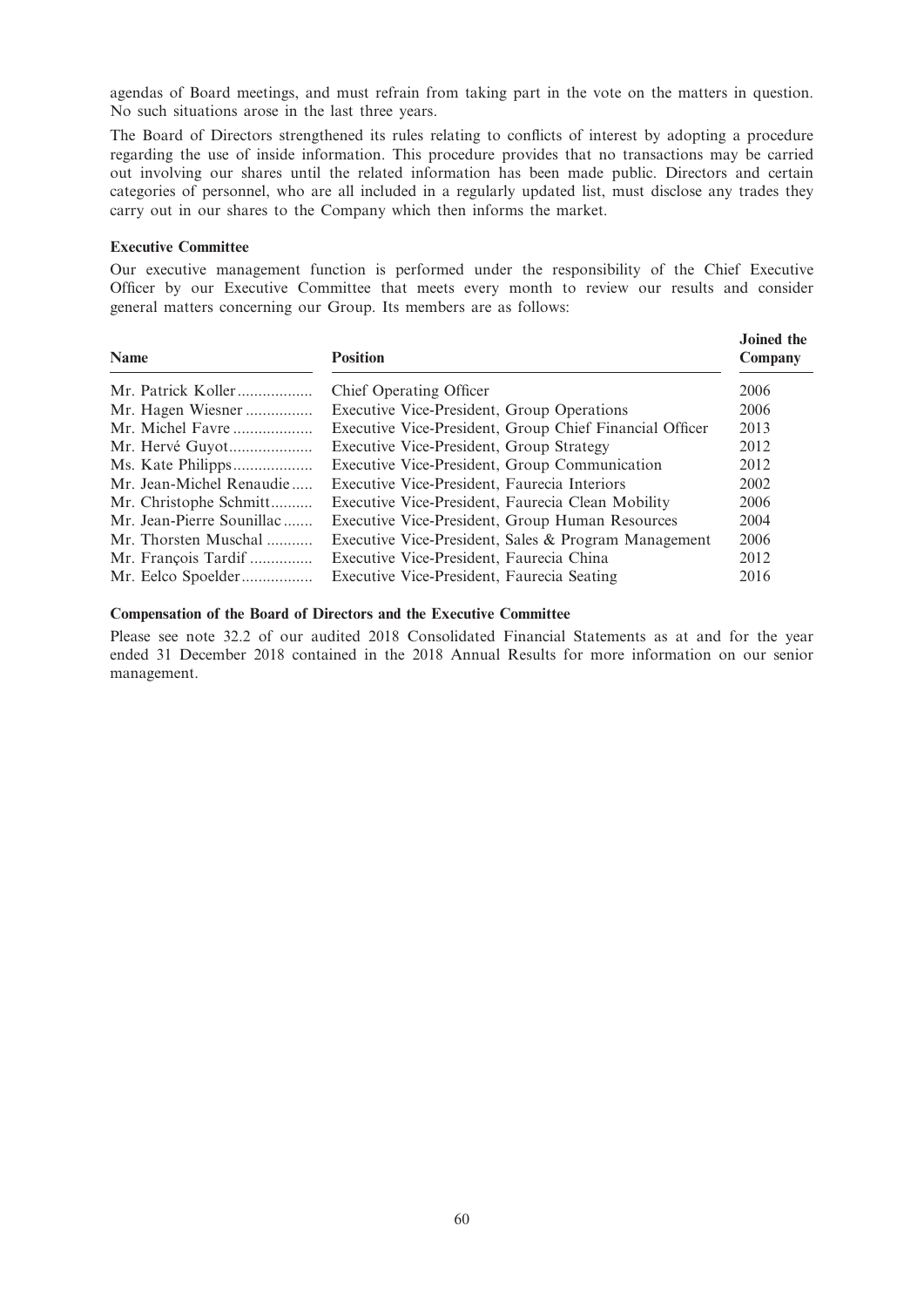## PRINCIPAL SHAREHOLDERS AND RELATED PARTY TRANSACTIONS

## Principal Shareholders

As at 31 December 2018, our share capital amounted to  $\epsilon$ 966,250,607 divided into 138,035,801 fully paid-up shares with a par value of  $\epsilon$ 7, all in the same class. These shares represent 202,700,644 theoretical voting rights and 201,784,484 exercisable voting rights.

Our ownership structure and voting rights as at 31 December 2018 were as follows:

| <b>Shareholder</b>              | <b>Shares</b><br>Owned | Per cent<br>of shares<br>outstanding | <b>Theoretical</b><br>voting<br>rights | $\frac{0}{0}$<br><b>Theoretical</b><br>voting<br>rights | <b>Exercisable</b><br>voting<br>rights | Per cent<br>of voting<br>rights |
|---------------------------------|------------------------|--------------------------------------|----------------------------------------|---------------------------------------------------------|----------------------------------------|---------------------------------|
|                                 | 63,960,006             | $46.34\%$                            | 127,920,012                            | 63.11%                                                  | 127,920,012                            | 63.39%                          |
| Faurecia Actionnariat corporate |                        |                                      |                                        |                                                         |                                        |                                 |
|                                 | 333,480                | $0.24\%$                             | 640.598                                | $0.32\%$                                                | 640.598                                | $0.32\%$                        |
| Board members & CEO             | 70.285                 | $0.05\%$                             | 87.581                                 | $0.04\%$                                                | 87.581                                 | $0.04\%$                        |
|                                 | 917.160                | $0.66\%$                             | 917,160                                | 0.45%                                                   | $\Omega$                               | $0.00\%$                        |
|                                 | 72,754,870             | 52.71%                               | 73,135,293                             | 36.08%                                                  | 72,135,293                             | 36.24%                          |
|                                 | 138,035,801            | $100.00\%$                           | 202,700,644                            | 100.00%                                                 | 201,783,484                            | $100.00\%$                      |

(\*) voting rights in treasury stock cannot be exercised by us.

Our directors hold approximately 0.04% of our capital and voting rights.

### Transactions with majority shareholders

We are managed independently and transactions with the PSA Peugeot Citroën group are conducted on arm's length terms. These transactions (including with companies accounted for by the equity method by the PSA Peugeot Citroën group) are recognized as follows in our audited consolidated financial statements:

|                                                         | For the year ended 31 December |                     |                       |         |
|---------------------------------------------------------|--------------------------------|---------------------|-----------------------|---------|
|                                                         | 2016                           | 2017<br>(Published) | 2017<br>$(Restated)*$ | 2018    |
| $(in \in$ millions)                                     |                                |                     |                       |         |
| Sales                                                   | 2,108.8                        | 2,368.2             | 2.078.2               | 2,182.6 |
| Purchases of products, services and materials           | 15.6                           | 17.8                | 17.8                  | 15.8    |
|                                                         | 415.6                          | 497.0               | 522.2                 | 406.6   |
|                                                         | 34.2                           | 33.1                | 107.0                 | 94.5    |
| <sup>(**)</sup> Before no-recourse sales of receivables |                                |                     |                       |         |
|                                                         | 208.5                          | 273.7               | 273.7                 | 221.6   |

Restated to reflect the implementation of IFRS 15. Note that financial information as at and for the full year ended 31 December 2018 was prepared on the same basis.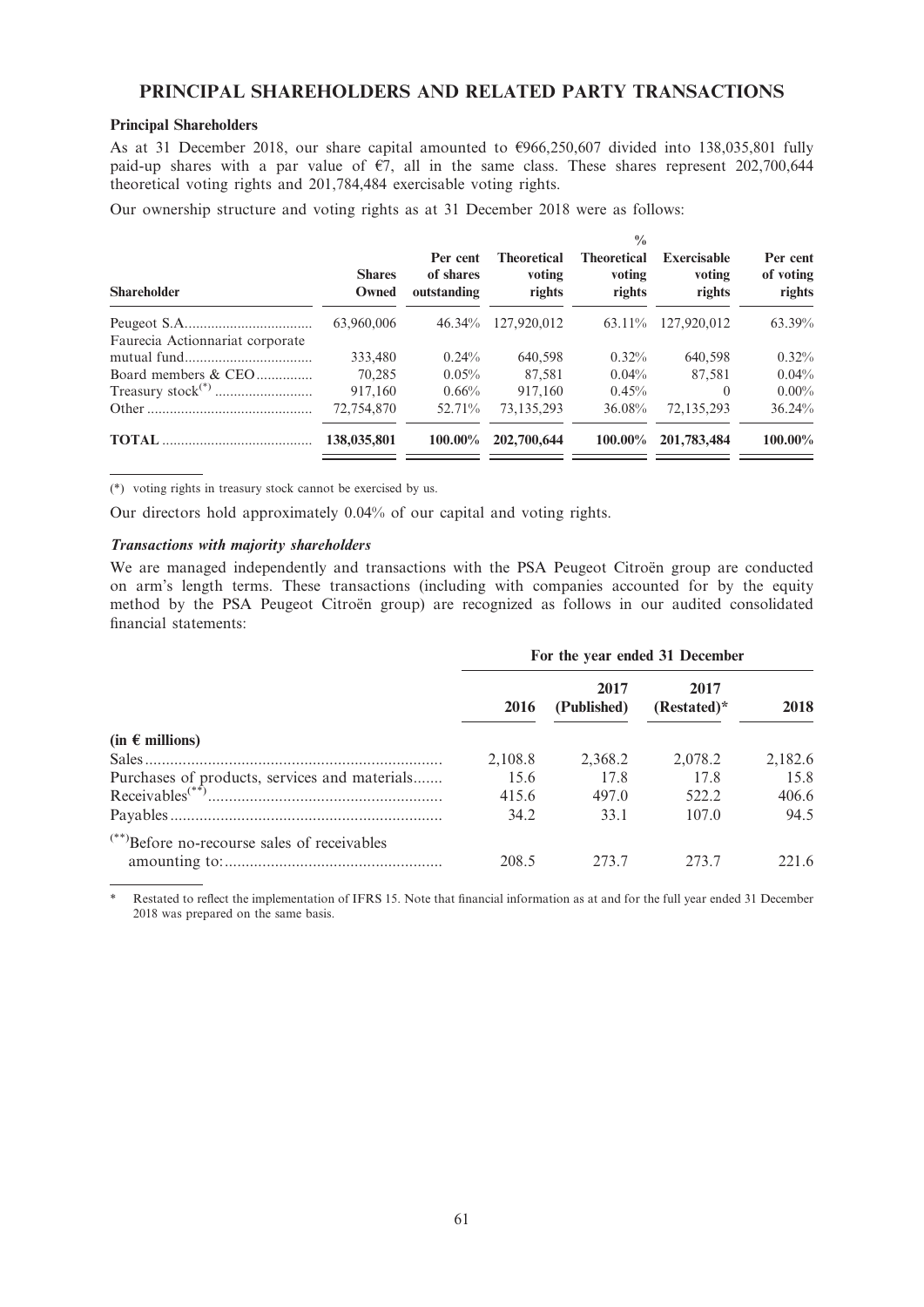## DESCRIPTION OF OTHER INDEBTEDNESS

### Debt Summary

Our net debt as at 31 December 2018 was  $\epsilon$ 477.7 million, reflecting total gross debt of  $\epsilon$ 2,548.0 million and cash and cash equivalents (including other current financial assets included in net debt) of  $E$ 2,105.3 million. Our subsidiaries hold significant cash balances from their servicing of derecognized receivables, which are included in our short-term debt. In addition, our subsidiaries tend to hold significant amounts of cash that they intend to use to fund working capital requirements and capital expenditure, particularly in jurisdictions where it would be disadvantageous from a tax perspective to distribute the cash and subsequently to receive funding from the parent company.

As at 31 December 2018, the weighted average interest rate on our outstanding debt was 3.28% for 2018.

## Maturities of Outstanding Debt

The main elements of our long-term debt as at 31 December 2018 are the Senior Credit Facility of  $E1,200$  million signed on 15 December 2014 and amended and restated on 24 June 2016 and further amended and restated on 15 June 2018 (which is scheduled to mature in December 2023 and was undrawn as at the date of this Offering Circular), the  $\varepsilon$ 700 million under the 2023 Notes, the  $\epsilon$ 700 million under the Schuldschein, the  $\epsilon$ 700 million under the 2025 Notes and the  $\epsilon$ 500 million under the Bridge Loan, which we intend to repay pursuant to the Refinancing. In addition, following the offering, we will have  $\epsilon$ 500 million under the Notes.

The following table sets forth the maturity schedule of our outstanding debt, set forth by category, in each case as at 31 December 2018 and after giving effect to the offering of the Notes and the Refinancing.

| $(in \in$ millions)                       | 2020 | 2021 | 2022  | 2023  | 2024 and<br>beyond | <b>Total</b> |
|-------------------------------------------|------|------|-------|-------|--------------------|--------------|
| Schuldschein, Bank                        |      |      |       | 700.0 | 1,200.0            | 1,900.0      |
| and other borrowings<br>Obligations under | 86.5 | 7.8  | 139.8 | 191.2 | 32.8               | 458.2        |
| finance leases<br>Non-current             | 4.9  | 1.8  | 1.8   | 0.5   | 2.3                | 11.3         |
| derivatives                               |      |      | 0.4   |       | 0.1                | 0.5          |
| <b>Total</b>                              | 91.4 | 9.6  | 142.0 | 891.7 | 1,235.2            | 2,370.0      |

### 2023 Notes

On 1 April 2016, we issued  $\epsilon$ 700 million principal amount of 3.625% Senior Notes due 2023. They are listed on Euronext Dublin (Global Exchange Market).

#### Terms of the 2023 Notes

We are required to pay interest on the 2023 Notes semi-annually in arrears on 15 June and 15 December of each year, commencing on 15 June 2016.

The 2023 Notes will mature at par on 15 June 2023 unless earlier redeemed or repurchased and cancelled.

The 2023 Notes are senior unsecured obligations of the Issuer, and are not guaranteed.

The 2023 Notes are redeemable, in whole or in part, at a redemption price equal to 100% of their principal amount plus a ''make-whole'' premium and accrued and unpaid interest, if any, to the redemption date. The 2023 Notes are also redeemable, in whole but not in part, upon certain developments affecting taxation, at a redemption price equal to 100% of the principal amount thereof, plus accrued and unpaid interest, if any, to the redemption date. In addition, we may, at our option and on one or more occasions, redeem up to 35% of the outstanding principal amount of the 2023 Notes with the net proceeds from one or more specified equity offerings at a redemption price equal to 103.625% of the principal amount thereof, plus accrued and unpaid interest, if any, to the redemption date. In addition, in the event we undergo specific kinds of changes of control, holders of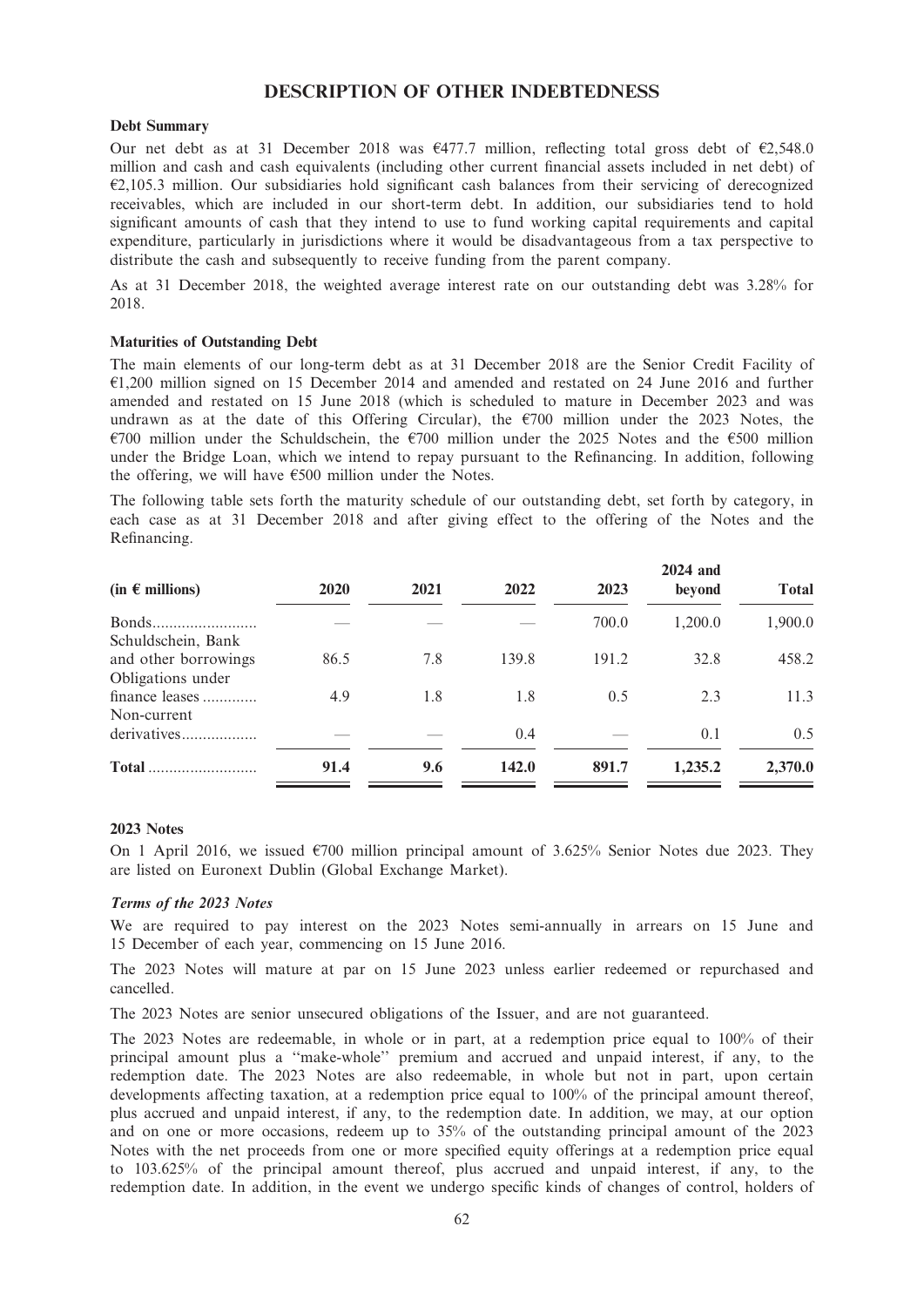the 2023 Notes may require us to repurchase their 2023 Notes at a price equal to 101% of the outstanding principal amount thereof, plus accrued and unpaid interest, if any.

### 2025 Notes

On 8 March 2018, we issued  $\epsilon$ 700 million in principal amount of 2.625% Senior Notes due 2025. They are listed on Euronext Dublin (Global Exchange Market).

The 2025 Notes will mature at par on 15 June 2025 unless earlier redeemed or repurchased and cancelled.

### Terms of the 2025 Notes

We are required to pay interest on the 2025 Notes semi-annually in arrears on 15 June and 15 December of each year, commencing on 15 June 2018.

The 2025 Notes will mature at par on 15 June 2025 unless earlier redeemed or repurchased and cancelled.

The 2025 Notes are senior unsecured obligations of the Issuer, and are not guaranteed.

The 2025 Notes are redeemable, in whole or in part, at a redemption price equal to 100% of their principal amount plus a ''make-whole'' premium and accrued and unpaid interest, if any, to the redemption date. The 2025 Notes are also redeemable, in whole but not in part, upon certain developments affecting taxation, at a redemption price equal to 100% of the principal amount thereof, plus accrued and unpaid interest, if any, to the redemption date. In addition, we may, at our option and on one or more occasions, redeem up to 35% of the outstanding principal amount of the 2025 Notes with the net proceeds from one or more specified equity offerings at a redemption price equal to 102.625% of the principal amount thereof, plus accrued and unpaid interest, if any, to the redemption date. In addition, in the event we undergo specific kinds of changes of control, holders of the 2025 Notes may require us to repurchase their 2025 Notes at a price equal to 101% of the outstanding principal amount thereof, plus accrued and unpaid interest, if any.

### Senior Credit Facility

We have entered into a  $\epsilon$ 1,200 million Senior Credit Agreement among us as borrower and various lenders, dated 15 December 2014 and amended and restated on 24 June 2016 and further amended and restated on 15 June 2018, which refinanced our prior senior credit facility. The Senior Credit Facility was renegotiated on 15 June 2018, in order to extend the maturity to five years from that date, or 15 June 2023 (with the possibility to extend such maturity by two one-year periods), and improve its terms and conditions. The Senior Credit Agreement is composed of a facility (including a swingline) for an amount of  $E1,200$  million. As at 31 December 2018 this Senior Credit Facility was not drawn. This Senior Credit Facility includes one financial covenant (which needs to be complied with semi-annually), concerning compliance with a consolidated financial ratio: the ratio of total net debt/EBITDA must not exceed 2.50x; the compliance with this ratio is a condition to the availability of borrowings under this Senior Credit Facility. As at 31 December 2018, we complied with this ratio. Net debt corresponds to published consolidated net debt. EBITDA corresponds to operating income plus depreciation, amortization and provisions for impairment in value of property, plant and equipment and intangible assets, for the past twelve months. Furthermore, this Senior Credit Facility includes some restrictive provisions on asset disposals (and for example, a disposal representing the higher of  $\epsilon$ 4,000 million and 35% of our total consolidated assets requires the prior approval of lenders representing two-thirds of the lenders under the Senior Credit Agreement) and on the level of indebtedness of our subsidiaries.

### Bridge Facility Agreement

We have entered into the Bridge Facility Agreement, a  $E1,300$  million credit agreement among us as borrower and Crédit Agricole Corporate and Investment Bank, dated 25 October 2018. The Bridge Facility Agreement is composed of a 1-year term loan facility (with the possibility to extend such maturity by up to a year with two six-month extention options). As at 31 December 2018 this Bridge Facility Agreement was not drawn. The Bridge Facility Agreement includes one financial covenant (which needs to be complied with semi-annually), concerning compliance with a consolidated financial ratio: the ratio of total net debt/EBITDA must not exceed 2.50x. As at 31 December 2018, we complied with this ratio. Net debt corresponds to published consolidated net debt. EBITDA corresponds to operating income plus depreciation, amortization and provisions for impairment in value of property, plant and equipment and intangible assets, for the past twelve months.